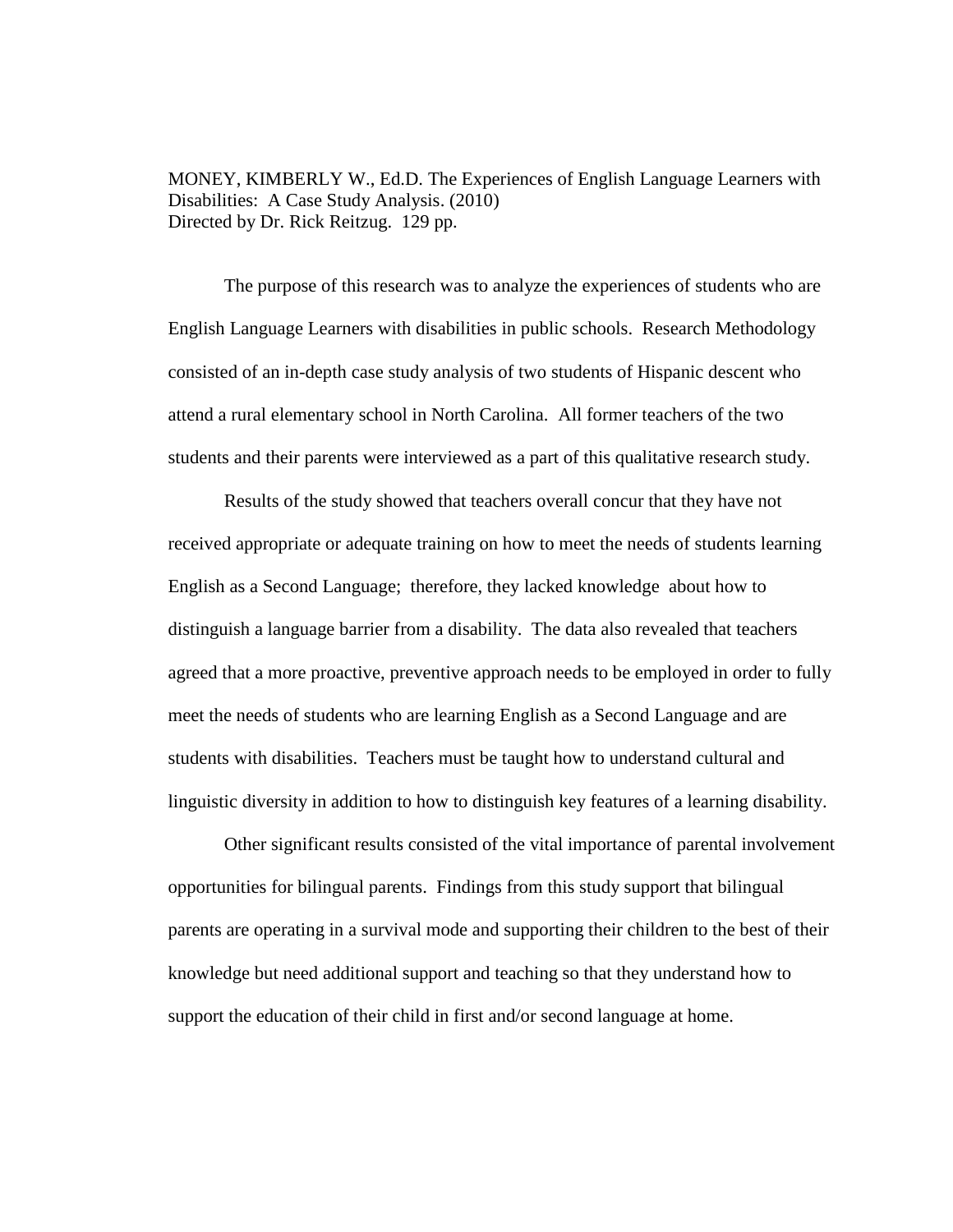# THE EXPERIENCES OF ENGLISH LANGUAGE LEARNERS WITH DISABILTIES:

# A CASE STUDY ANALYSIS

by

Kimberly W. Money

A Dissertation Submitted to The Faculty of The Graduate School at The University of North Carolina at Greensboro in Partial Fulfillment of the Requirements for the Degree Doctor of Education

Greensboro

2010

Approved by

Committee Chair

\_\_\_\_\_\_\_\_\_\_\_\_\_\_\_\_\_\_\_\_\_\_\_\_\_\_\_\_\_\_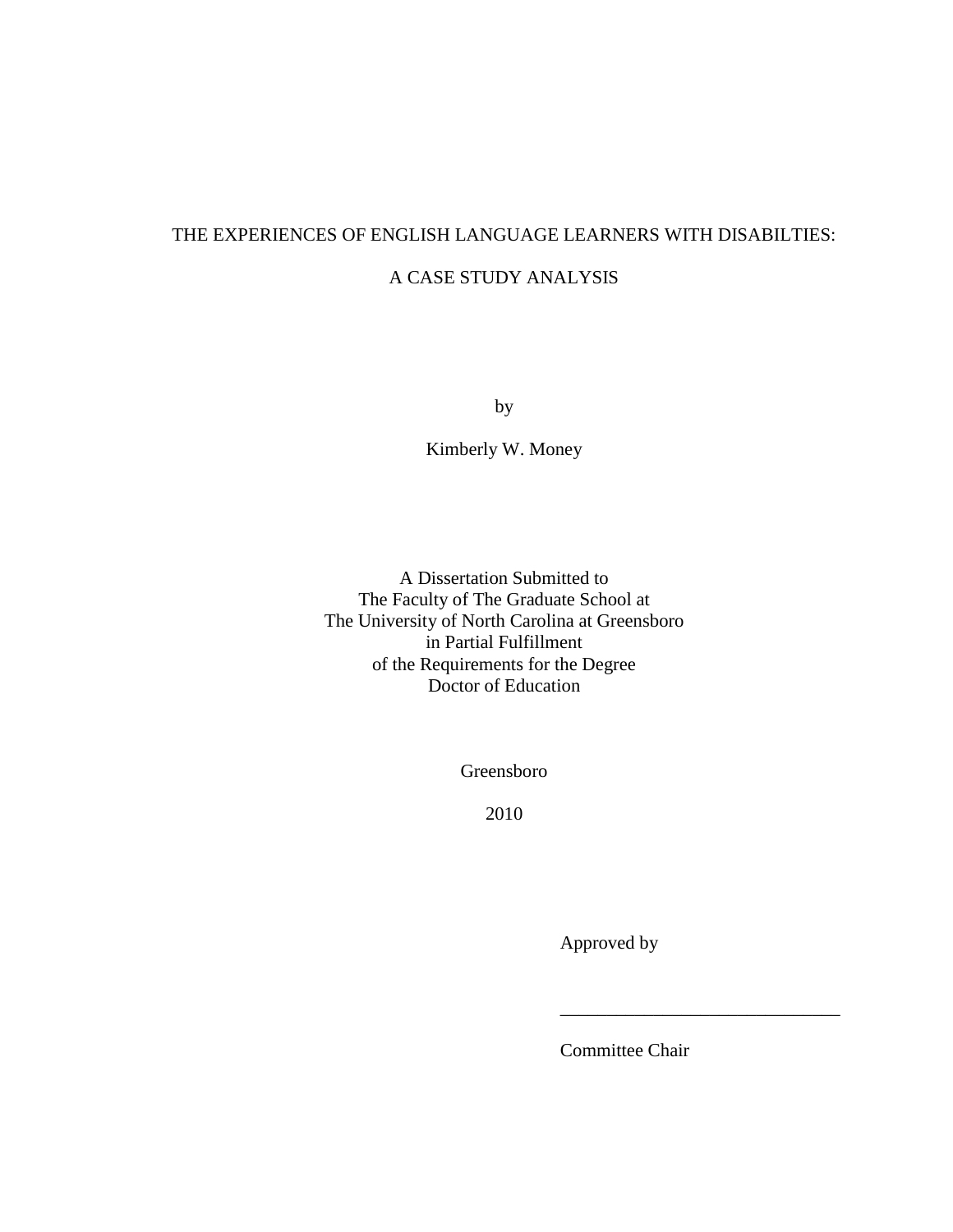To my father, Dr. James W. White, whose memory I honor with the writing of this dissertation. It is because of his example that I am who I am today personally and professionally.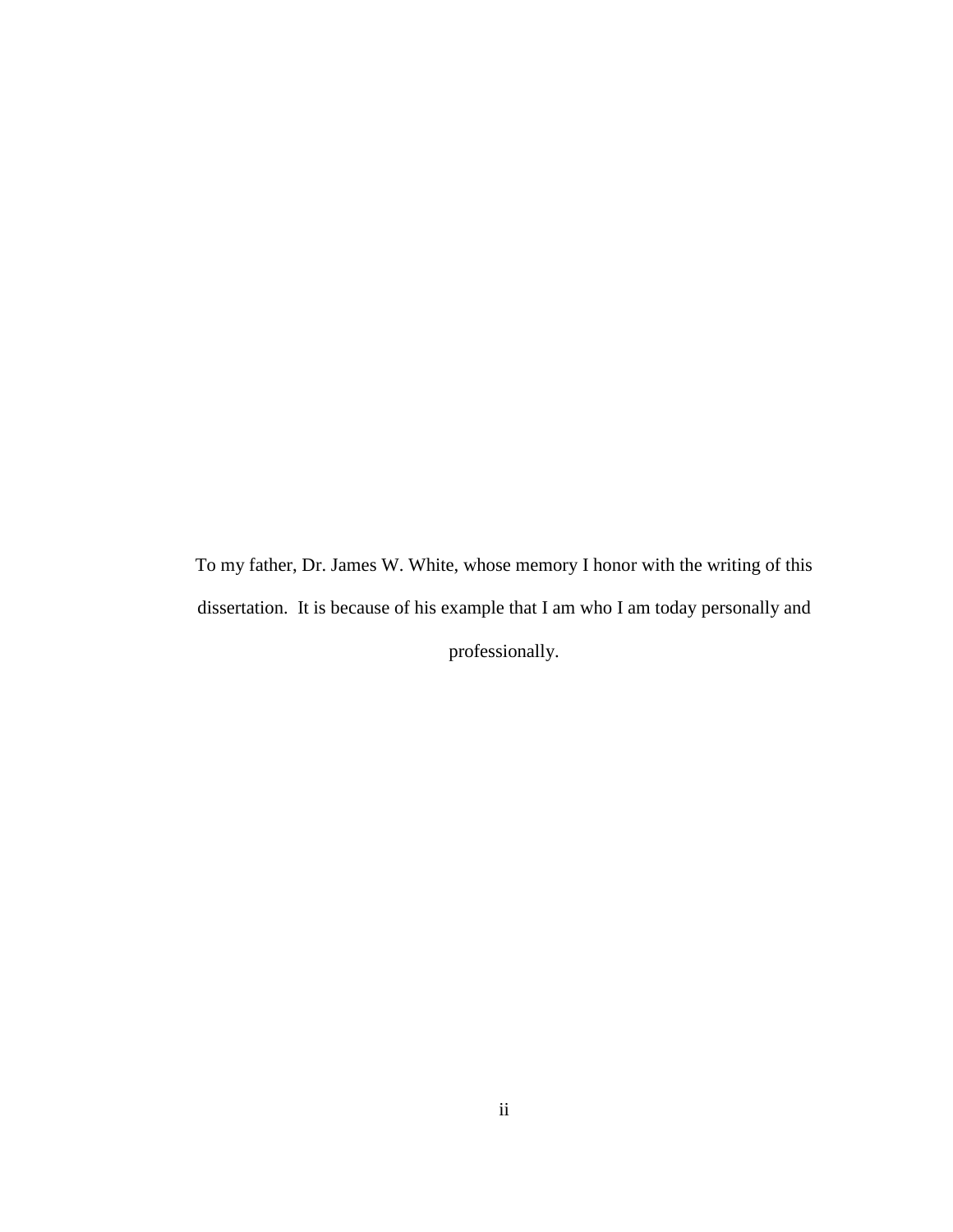## APPROVAL PAGE

This dissertation has been approved by the following committee of the Faculty of The Graduate School at The University of North Carolina at Greensboro.

Committee Chair \_\_\_\_\_\_\_\_\_\_\_\_\_\_\_\_\_\_\_\_\_\_\_\_\_\_\_\_\_\_\_\_\_\_\_

Committee Members \_\_\_\_\_\_\_\_\_\_\_\_\_\_\_\_\_\_\_\_\_\_\_\_\_\_\_\_\_\_\_\_\_\_\_

\_\_\_\_\_\_\_\_\_\_\_\_\_\_\_\_\_\_\_\_\_\_\_\_\_\_\_\_\_\_\_\_\_\_\_\_

\_\_\_\_\_\_\_\_\_\_\_\_\_\_\_\_\_\_\_\_\_\_\_\_\_\_\_\_\_\_\_\_\_\_\_\_

\_\_\_\_\_\_\_\_\_\_\_\_\_\_\_\_\_\_\_\_\_\_\_\_\_\_\_\_\_\_ Date of Acceptance by Committee

\_\_\_\_\_\_\_\_\_\_\_\_\_\_\_\_\_\_\_\_\_\_\_\_\_\_\_\_\_\_

Date of Final Oral Examination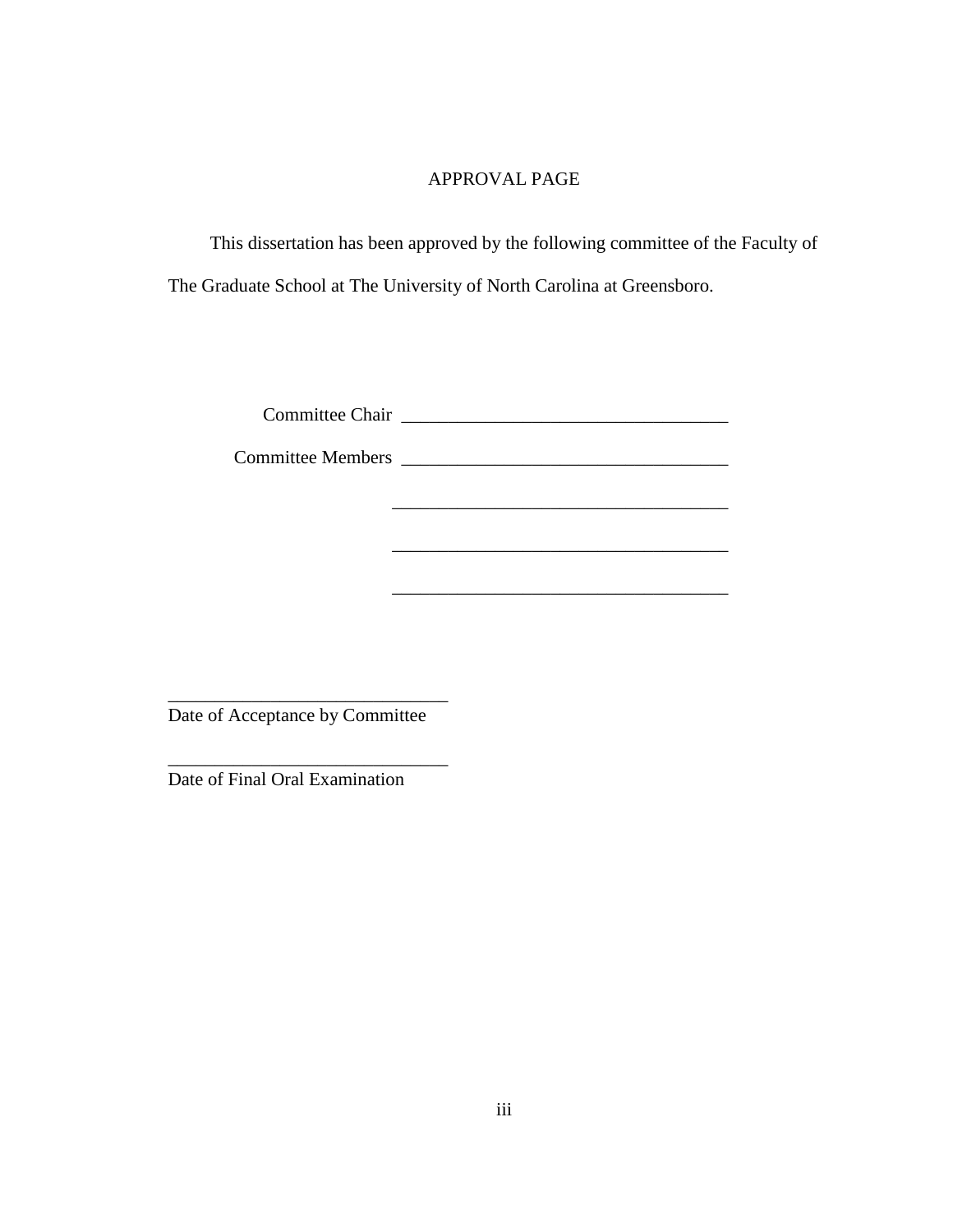#### ACKNOWLEDGEMENTS

I wish to express appreciation to Dr. Rick Reitzug, my committee chair and advisor, whose instruction and guidance through this program of study has been superb. I also wish to thank the joint efforts and continued support of Drs. Carl Lashley, Misti Williams, and Larry Coble. Their guidance and personal concern for the struggles of each student is greatly appreciated. Without their help and encouragement this dissertation would not have been possible.

A special thanks is due to my husband, Danny, and daughter, Kaylee, who have loved and supported me through my studies. These studies have deprived them of my attention and time, but through it all they have been very supportive. I want to especially thank my mother, Linda, whose love and patience has been a tremendous source of strength and encouragement.

Above all, I thank God for leading me to UNCG to pursue my doctorate. It has been an academically challenging, yet thoroughly rewarding experience.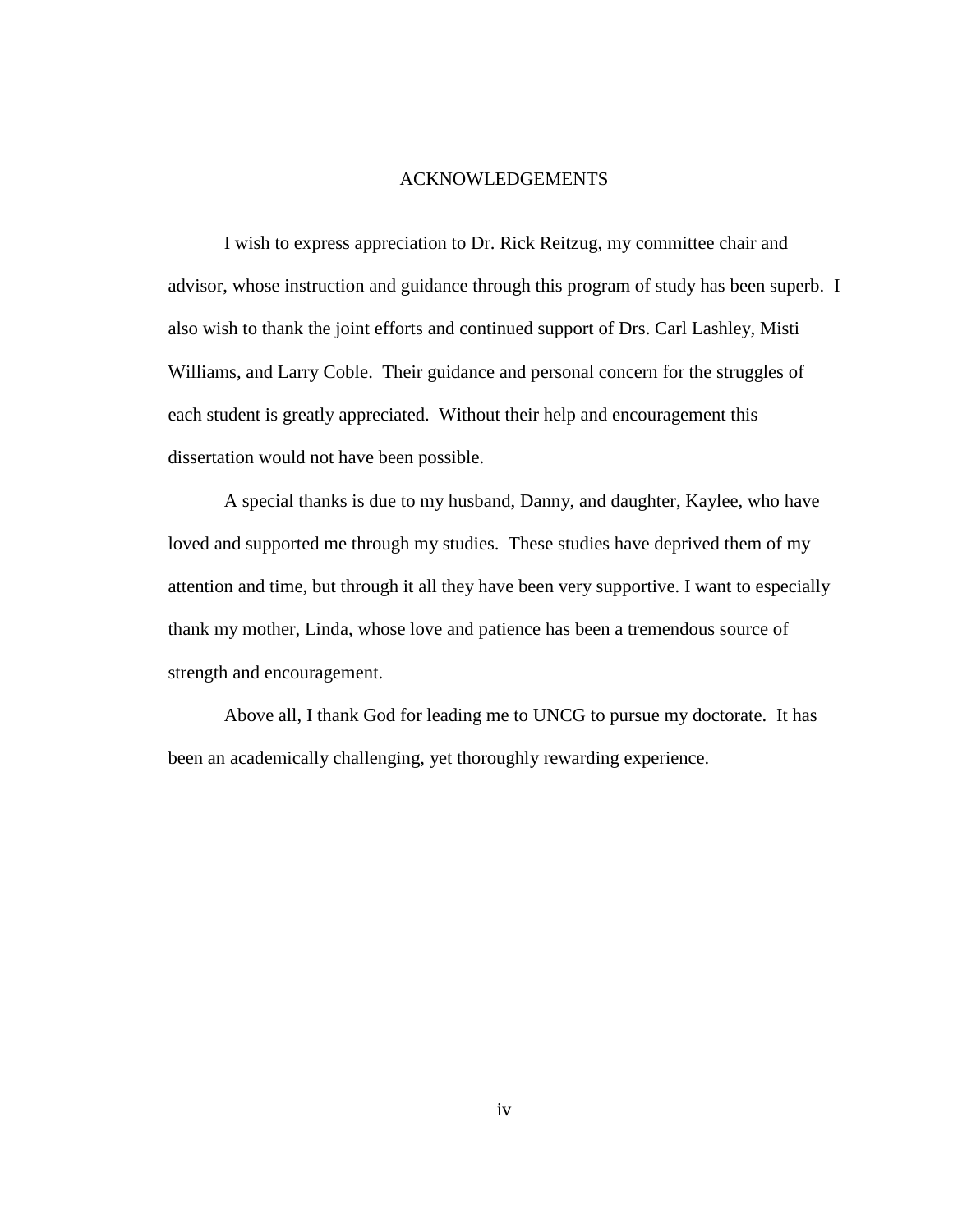# TABLE OF CONTENTS

| Page           |
|----------------|
|                |
|                |
| <b>CHAPTER</b> |
|                |
|                |
|                |
|                |
|                |
|                |
|                |
|                |
|                |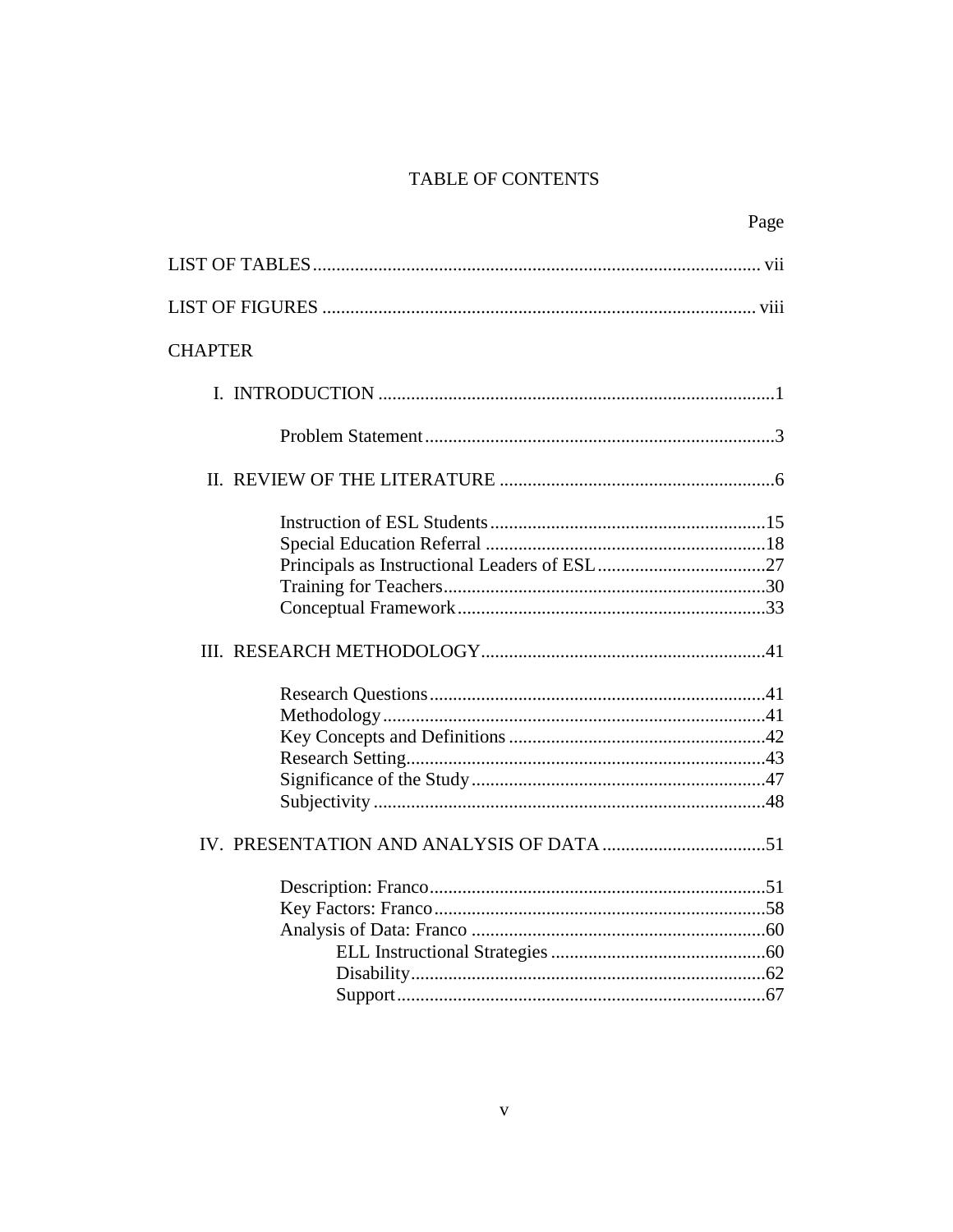| External Factors-                                  |  |
|----------------------------------------------------|--|
|                                                    |  |
| Key Factors: Cross-Analysis:                       |  |
|                                                    |  |
|                                                    |  |
|                                                    |  |
|                                                    |  |
| Participants' Perceptions of Struggles and         |  |
| <b>Individual Perceptions of Factors Affecting</b> |  |
|                                                    |  |
|                                                    |  |
|                                                    |  |
|                                                    |  |
| Implications for Future Instructional Practice 107 |  |
|                                                    |  |
| Recommendations for Policy Makers113               |  |
|                                                    |  |
|                                                    |  |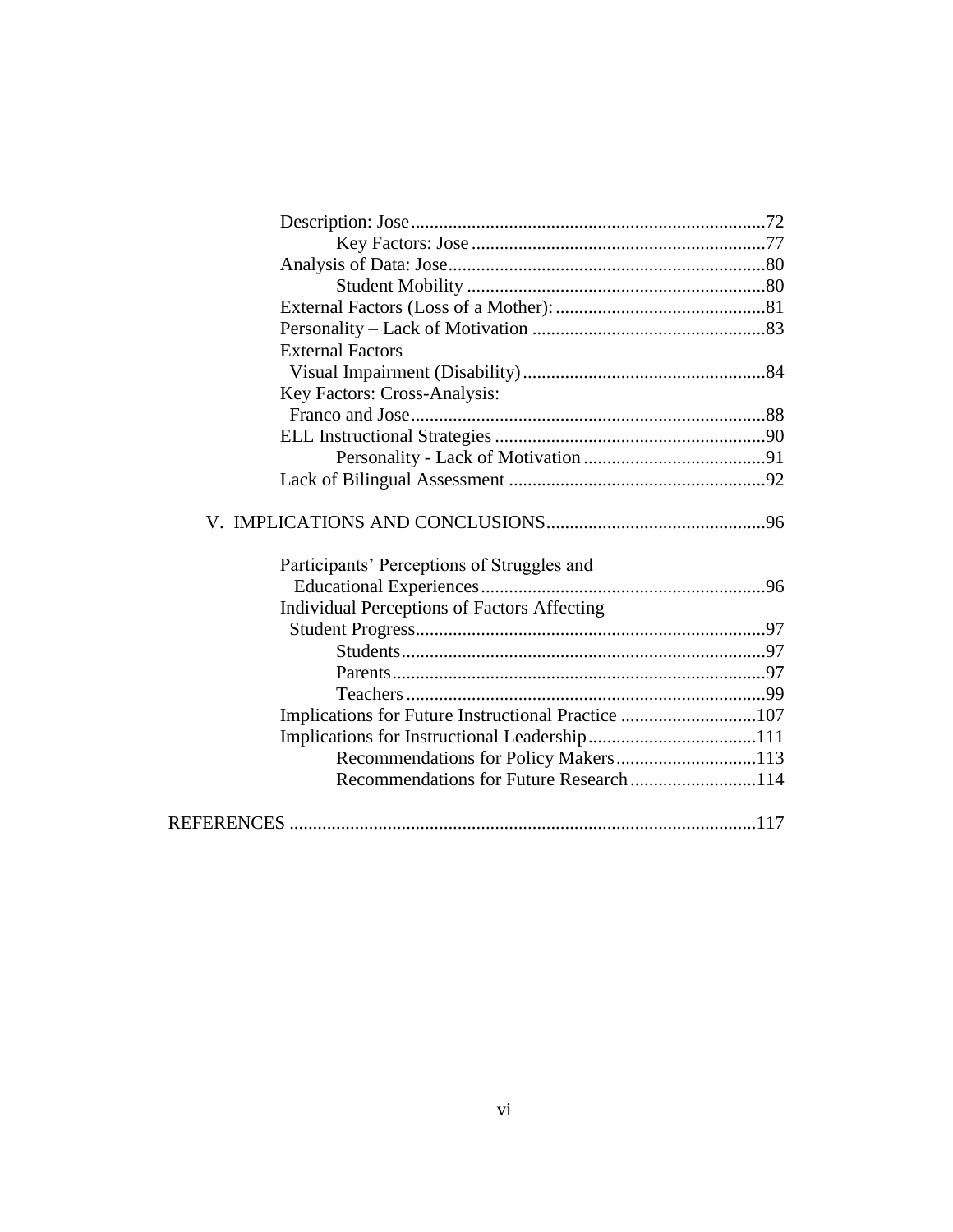# LIST OF TABLES

Page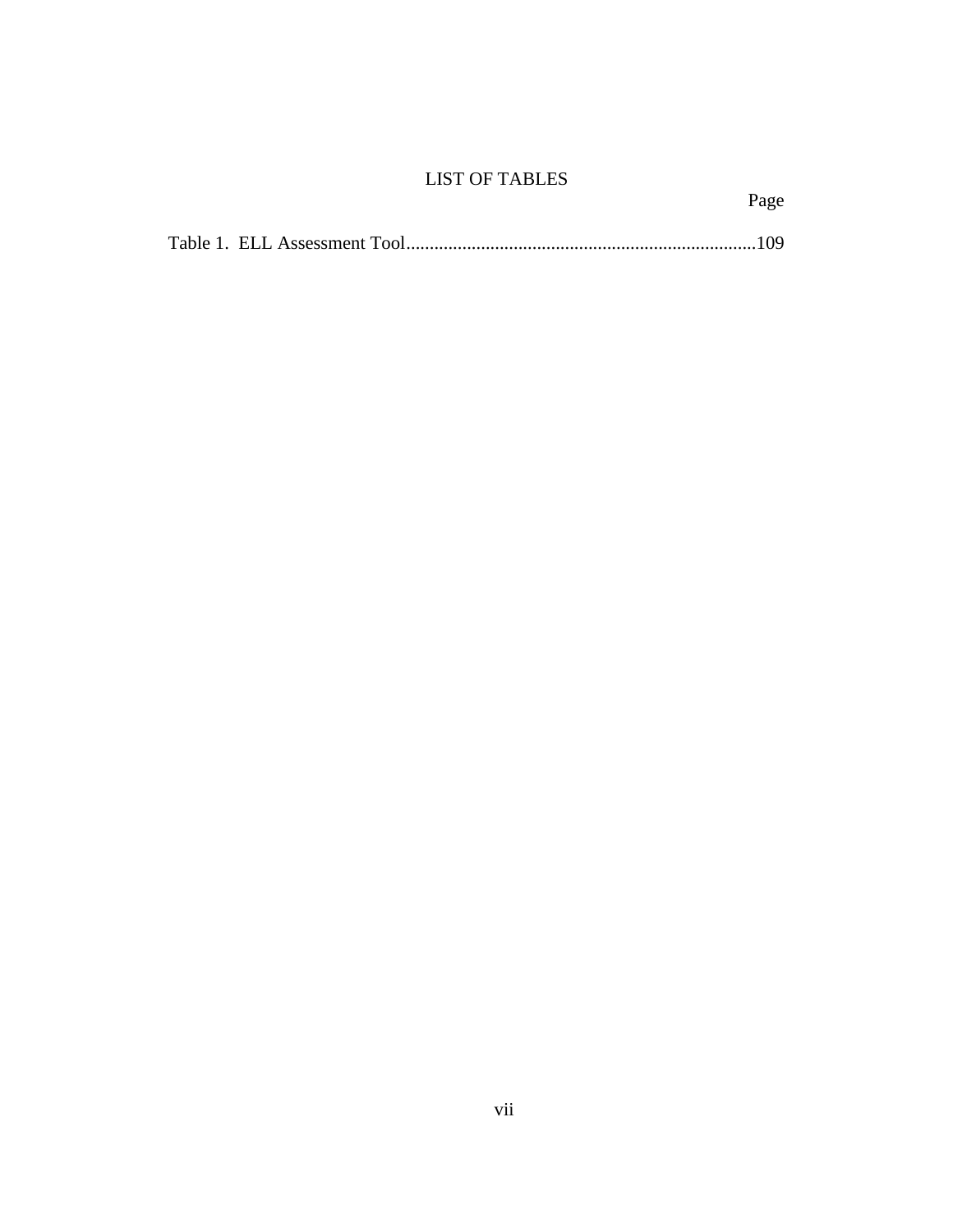# LIST OF FIGURES

|  | Page |
|--|------|
|  |      |
|  |      |
|  |      |
|  |      |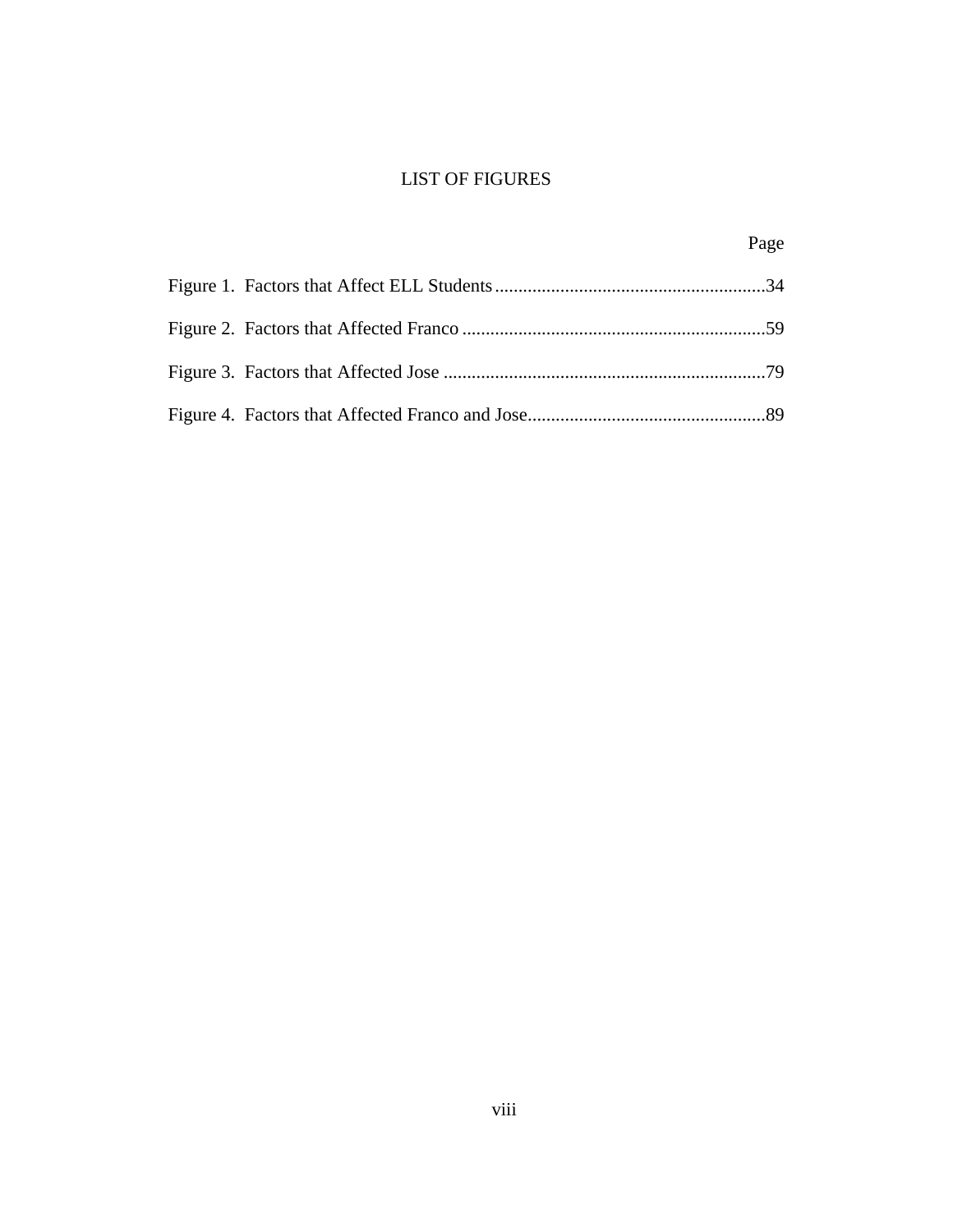## **CHAPTER I**

### **INTRODUCTION**

Meeting the needs of English Language Learners is a very rewarding, yet complex task. Students who are learning English as a second language come to the United States for many different reasons, many of whom come from impoverished settings and who are refugees desiring a better life for themselves and their families. According to Federal guidelines derived from the Civil Rights Act of 1964 and the Equal Educational Opportunities Act of 1974, public schools are required to educate all students regardless of differences, and must work together to provide for them an equal educational opportunity. Each student learning English, possess differences in language aptitude, learning styles, culture, language acquisition, and personality. All of the aforementioned factors (or any combination of the factors) can potentially impact the students' learning and rate of progress.

The manner in which English Language Learners acquire second language, including their academic and linguistic struggles, has interested me for many years as an English as a Second Language teacher. In my teaching experience I have witnessed many students struggling to learn English while also struggling to learn academic content with little support in the regular classroom. This lack of support and understanding eventually led to teacher and student frustration. Teachers often referred students with English as a second language to special education teams primarily because they had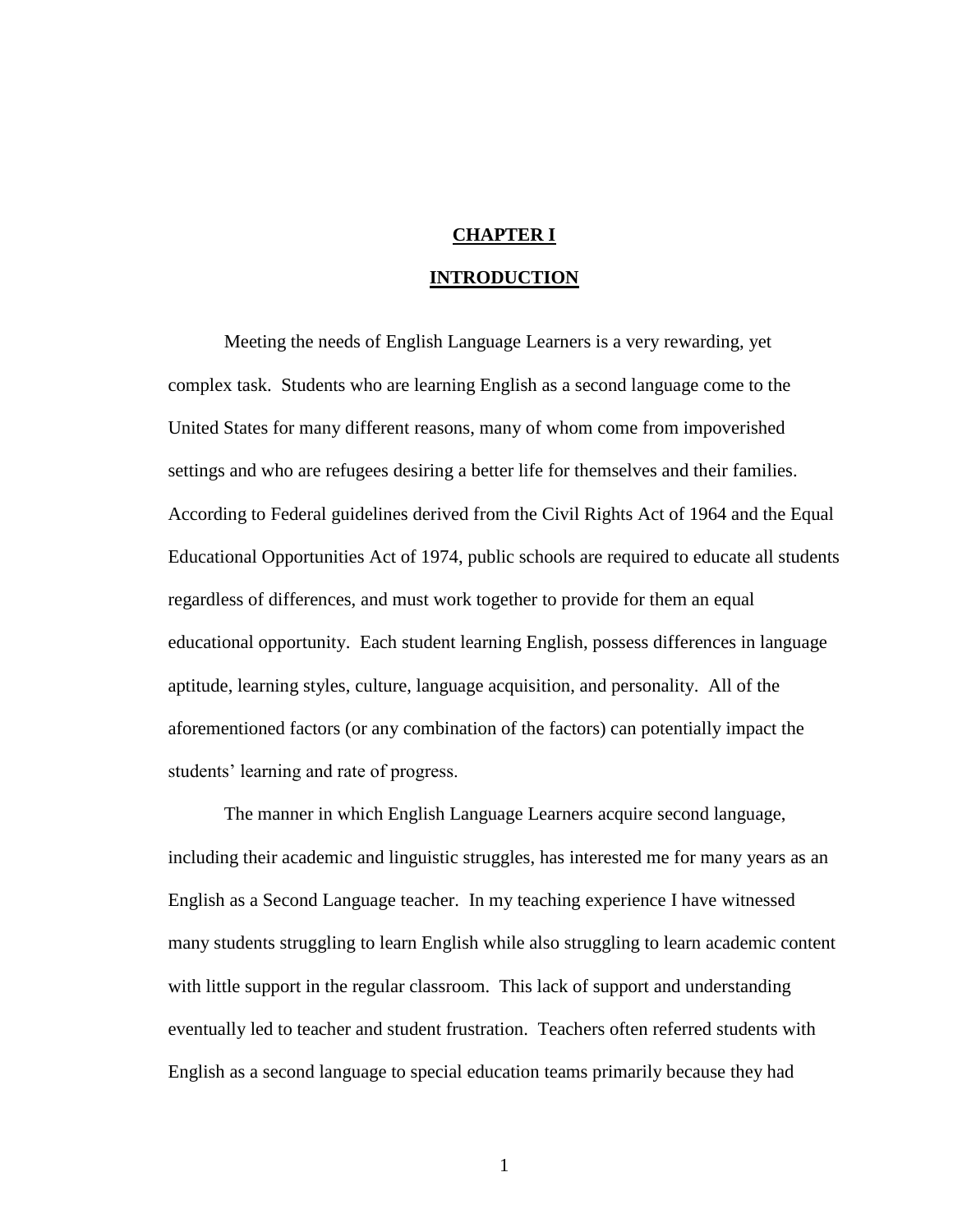exhausted all possible strategies that they knew to use that would improve their students' overall progress. It is out of the witnessing of this frustration that I became an advocate for students learning English as second language. I could understand first hand their feelings of frustration and also the feelings of frustration from their teachers.

My passion and empathy for students struggling to learn English exists partly because of my own cross-cultural childhood experience of living in Ecuador, South America. I lived there for four years as a young child, with my parents, and remember vividly what it feels like to attend school in a setting that is foreign. It can be a very exhausting experience, but also very exciting, if students are given the proper support system (i.e. material and human resources) and a positive, inviting, learning environment.

In the following sections I will describe the plan I used to research the cases of two individual students learning English as a second language who also have demonstrated academic struggles to the point that they have been referred for special education services. One student, Franco, is a fifth year English Language Learner who is identified as having a learning disability in Reading. The other participant is a fifth year English Language Learners who is identified as Visually Impaired. These students were not identified as being students with disabilities until their fifth year in U.S. schools.

This research is significant to me personally because I believe that these two students represent typical English Language Learners who struggle due to complex factors but who deserve an equal education regardless of their language difference or potential learning disability. I have taught these two students as an ESL teacher and supported their language development also as a lead teacher. Now as an administrator, I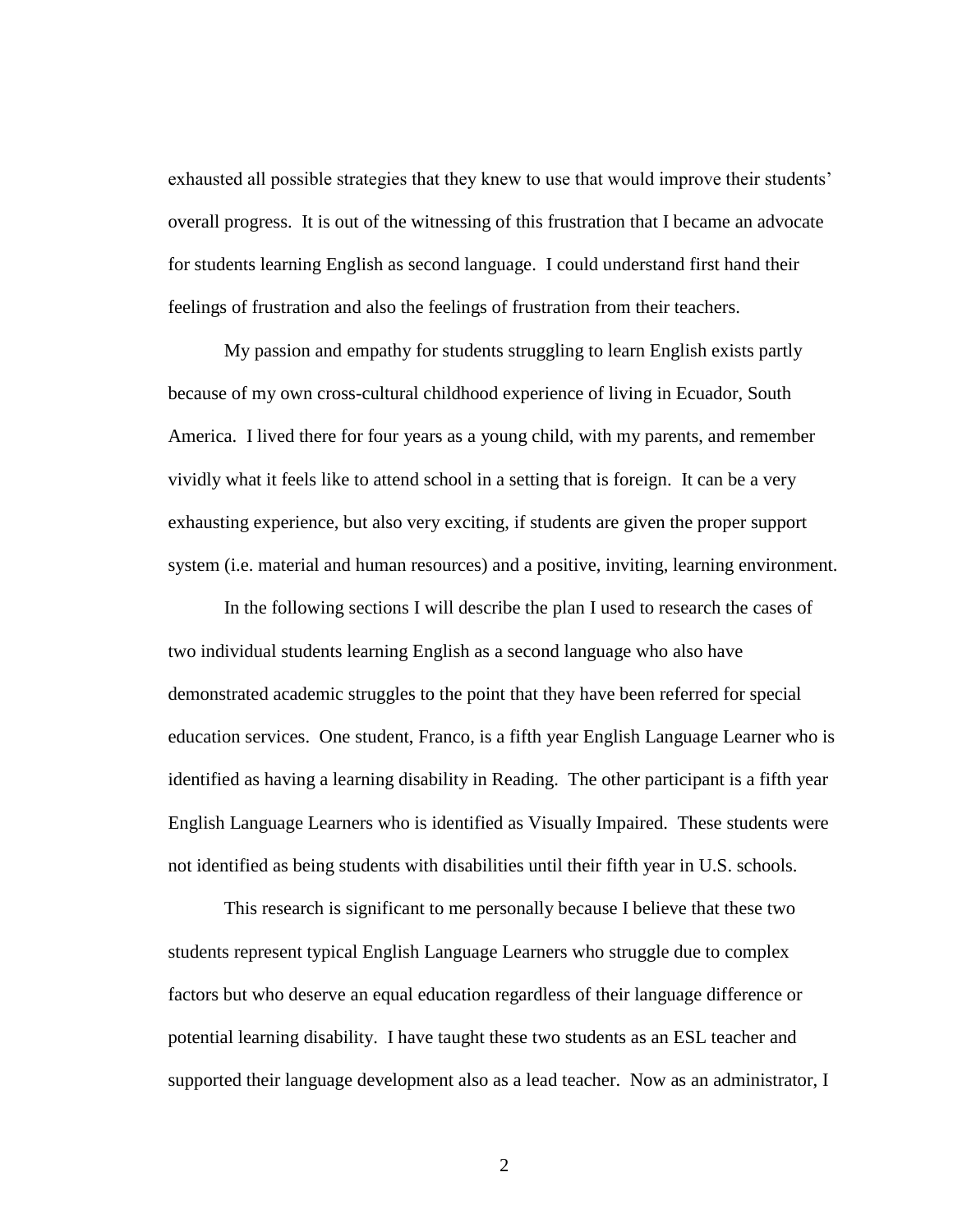understand both the frustration of the regular education teacher, and the English Language teacher as these children struggle to achieve proficient scores on standardized End of Grade testing.

At the heart of this issue is a strong moral, ethical and legal obligation to meet all children where they are and work collaboratively to advance their learning. As students learning English as a second language frequently do not have a voice in their education, it is my desire to be their voice of equity, justice, and reason in creating a learning environment where they will receive the support structure needed to succeed.

#### **Problem Statement**

The influx of students learning English as a second language has been tremendous in the United States and in North Carolina throughout the past decade. We know from the literature that North Carolina experienced a 317.7% growth in English language learners from 1995 to 2005 (ELL fact sheet, n.d., p. 2). The majority of these immigrant students speak Spanish as their native language. Three-fourths of the U.S. ELL population is Latino, Spanish-speaking students. Overall, there are approximately three million students learning English as a Second Language attending U.S. schools (Artiles & Klingner, 2006). Future projections indicate that one in four school-age students will be Latino/a by the year 2020, whereas only one in ten were Latino/a in 1982 (Gersten, Baker, Marks, & Smith, 2009).

Many new immigrants and their families reside in urban areas, but statistics have shown an influx in rural areas as well. For example, research has shown that in Chatham County, North Carolina (Siler City), 75% of new students are students learning English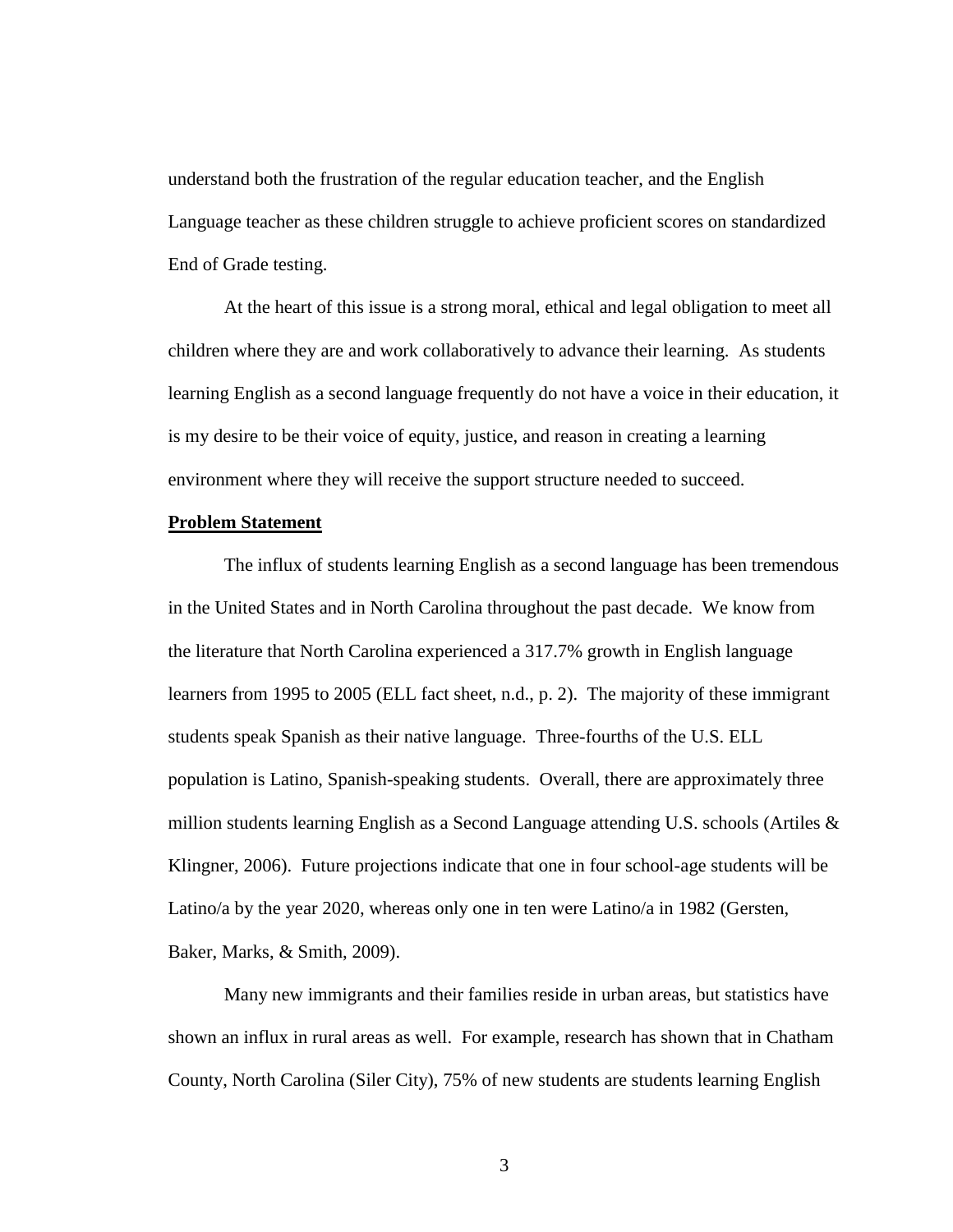as a second language. This sudden influx of new immigrants has impacted the schools because they have had to hire many bilingual staff members and additional ESL resources to meet the growing needs of the students learning English as a second language. In short, the culture of the school has changed along with the demographics. As the population continues to change, U.S. schools must also change in order to meet the growing needs of students learning English as a second language.

When reviewing the research there are many studies and facts about newly arrived immigrants and students learning English as a second language, but sufficient studies have not been done concerning students who are learning English who also may possess a disability. The point at which this intersection occurs, and the students' perceptions of this process, is a topic that has not been researched extensively. In addition, the individual stories of students learning English as a second language who also struggle with a disability very rarely get explored and shared with educators.

Many studies have been done that point to best practices for teaching students who are learning English as a Second Language who struggle academically. There are many strategies that come from research that are very similar to teaching both English Language Learners and Students with Disabilities (i.e. early intervention, authentic assessment, sheltered vocabulary). The primary void in the research about students learning English as a Second Language is students' and families' perceptions of the educational experiences that students encounter as they learn English in American Schools and how they overcome their struggles, including learning disabilities. Students'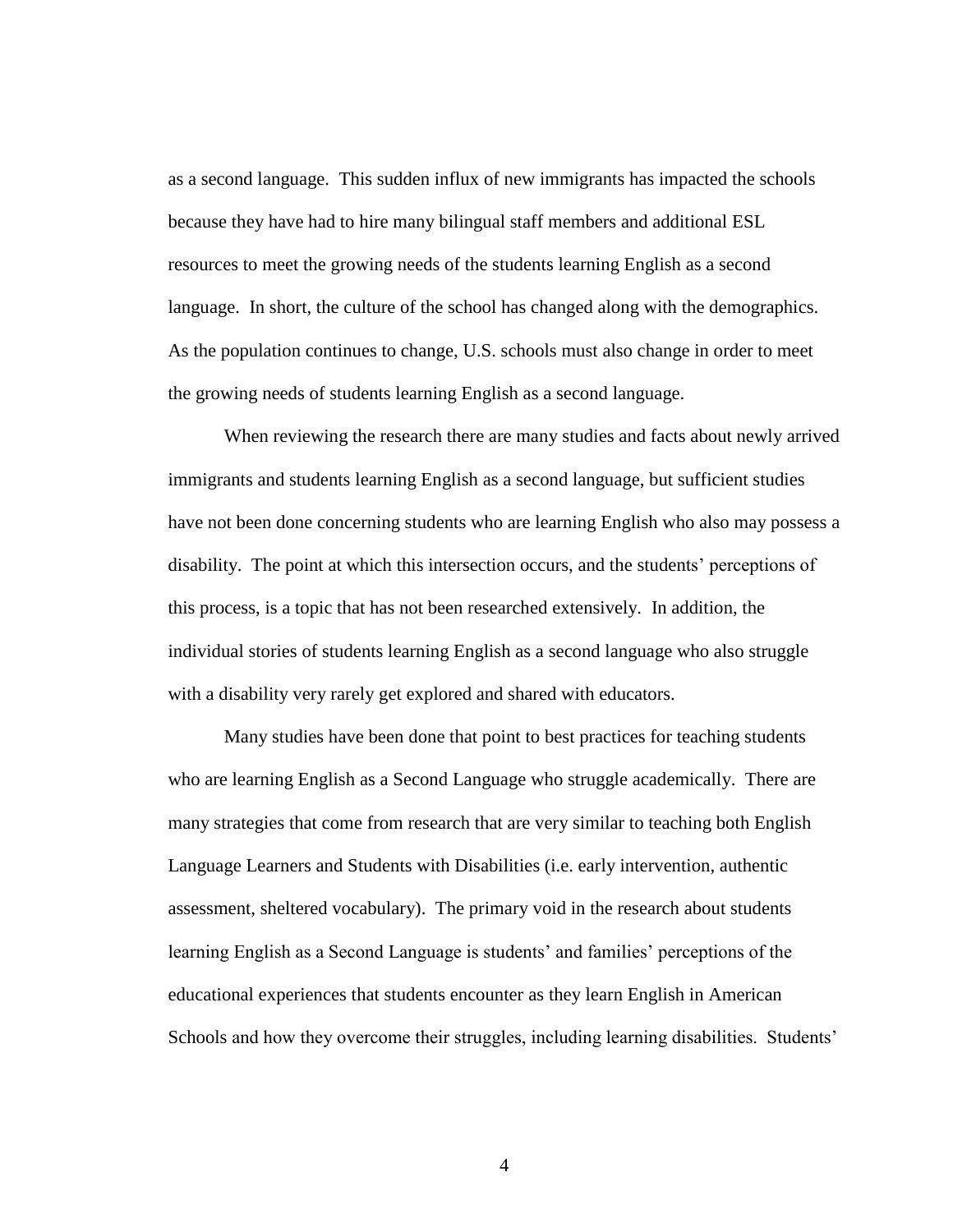feelings about their own educational experiences are important because they possess the power to increase or decrease motivation for learning.

In the following study, I investigated the many factors that have affected the progress of two students learning English and their journeys as students with disabilities. I analyzed their own opinions and perceptions of their educational experiences as well as their teachers' and parents' opinions of their experiences. With the assistance of the parents I also investigated how outside experiences have contributed to their educational experiences and rate of success. I analyzed and suggested specific strategies to assist teachers in understanding when to refer an English Language Learner for special education services and how to advocate for their appropriate placement according to research and best practice.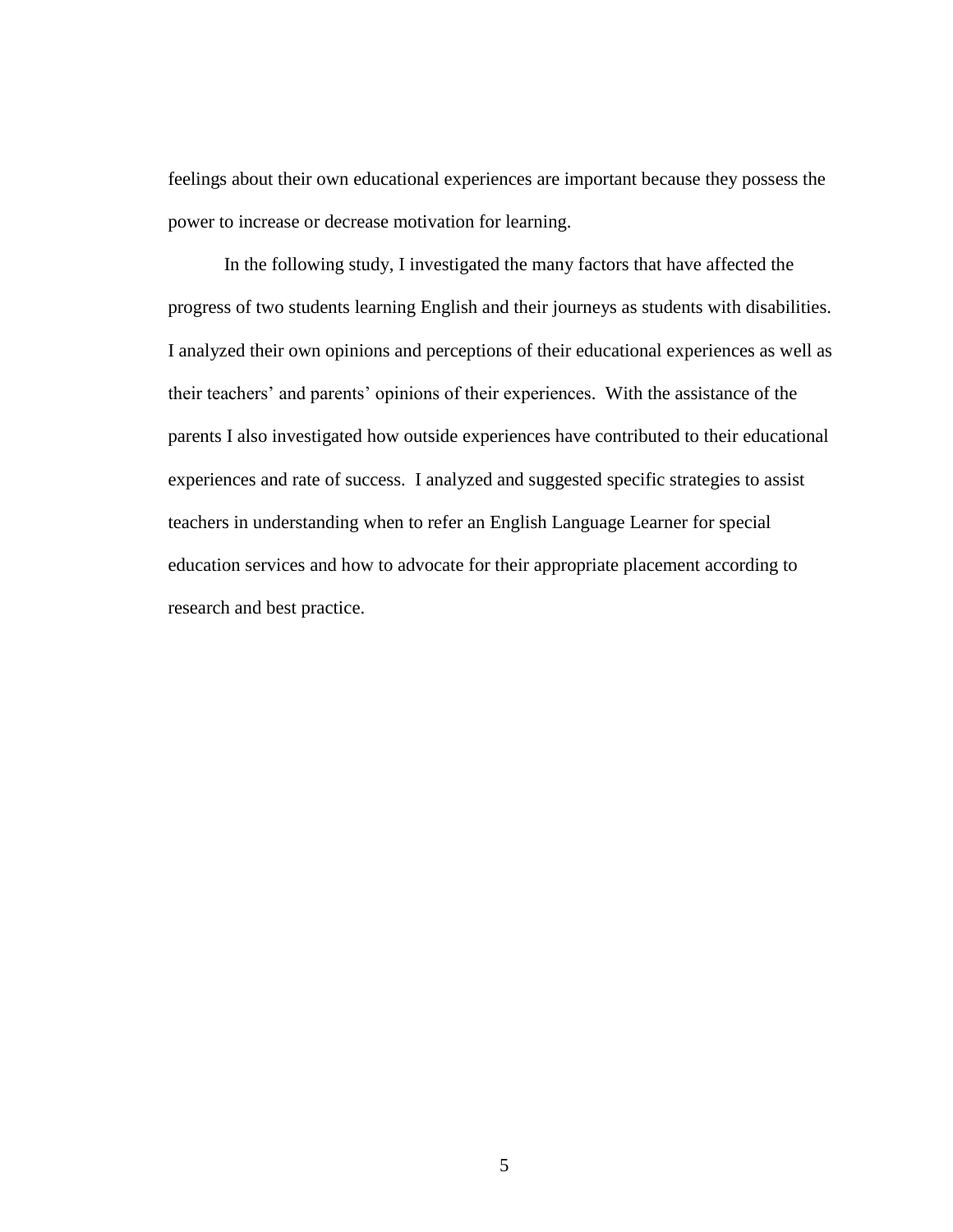## **CHAPTER II**

#### **REVIEW OF THE LITERATURE**

English Language Learners make up a population of students from many different language and cultural groups. With each different culture come many different academic experiences and needs. For example, an ELL student from Asia who comes to the U.S. with a strong academic background and English language background may not need the academic support system equal to that of a student from a primitive village in Central America with no prior schooling experience. Educators must view students individually to ensure that their plans of study are appropriate and equitable. "Students with learning disabilities are a heterogeneous group, and no general or single intervention can be recommended for these students" (Swanson, 2003, p. 5). Although ELL students (with or without disabilities) are very diverse even among their own cultural groups, there are best academic practices and strategies that exist for students learning English according to research.

It is critical that teachers understand best practices for students learning English because according to research the high school drop-out rate for Hispanics (mostly students learning English as a second language) is double that of Caucasian and African American students (Gersten, Scott, Marks, & Smith, 2003, p. 10). In 2007, 21.4 percent of drop-outs were Hispanic students nationwide. In 2008, 18.3 percent of drop-outs were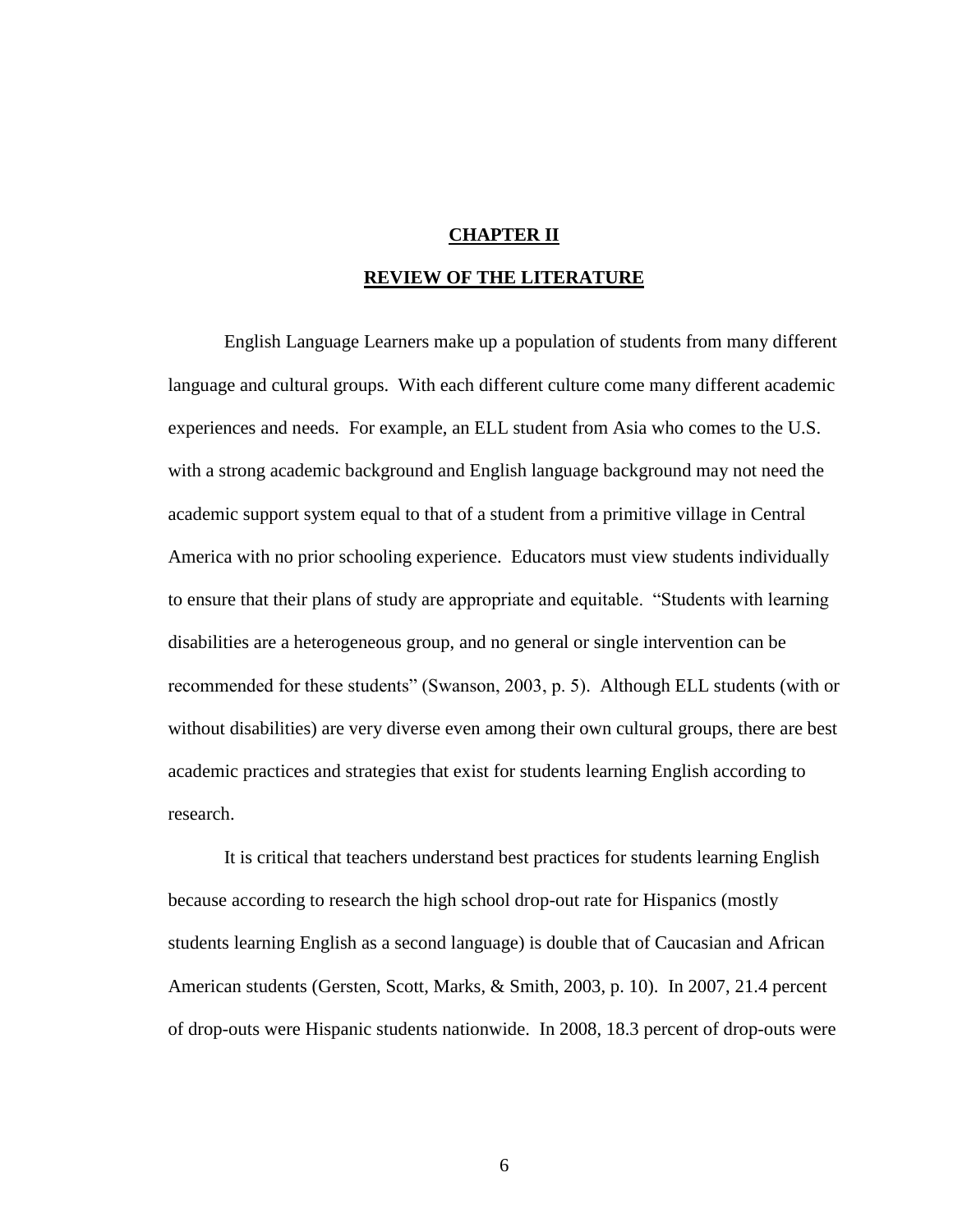from Hispanic decent as well. These percentages were the highest among other ethnic groups such as White, African American, American Indian, and Asian (http://nces.ed/gov/fastfacts/display.asp?id6). In North Carolina, statewide, in the year 2008-2009, the Hispanic drop-out rate (5.71) was higher than the state average of 4.27 percent. Locally, in the school system where the data from this study was collected, Hispanic students were the highest minority group represented in drop-out data during the 2008-2009 school year (http://www.ncpublicschools.org/research/dropout/reports/). In the school site where data was collected, only 25 percent of English Language Learners scored proficient on the standardized state test. Without the appropriate knowledge of language learning, students learning English as a second language will continue to struggle and the achievement gap will continue to widen.

Before educators implement specific ELL strategies for individual students, they must understand the different stages of second language acquisition in order to know which strategies are appropriate for students at their different developmental stages. The first stage is the preproduction stage. During this stage the student can speak simple English words but primarily should be learning vocabulary through naming objects and observing language interactions. Teachers can have students "explain the meaning of the word with picture and gestures….or have students create a visual representation of the new word" (Hill & Flynn, 2006, p. 30). Students also practice their listening skills primarily in this stage because their oral language skills are not yet fully developed. This first stage is often called "pre-production, or the silent period" because some students do not speak at all due to a temporary state of culture shock (Salend & Salinas, 2003, p. 39).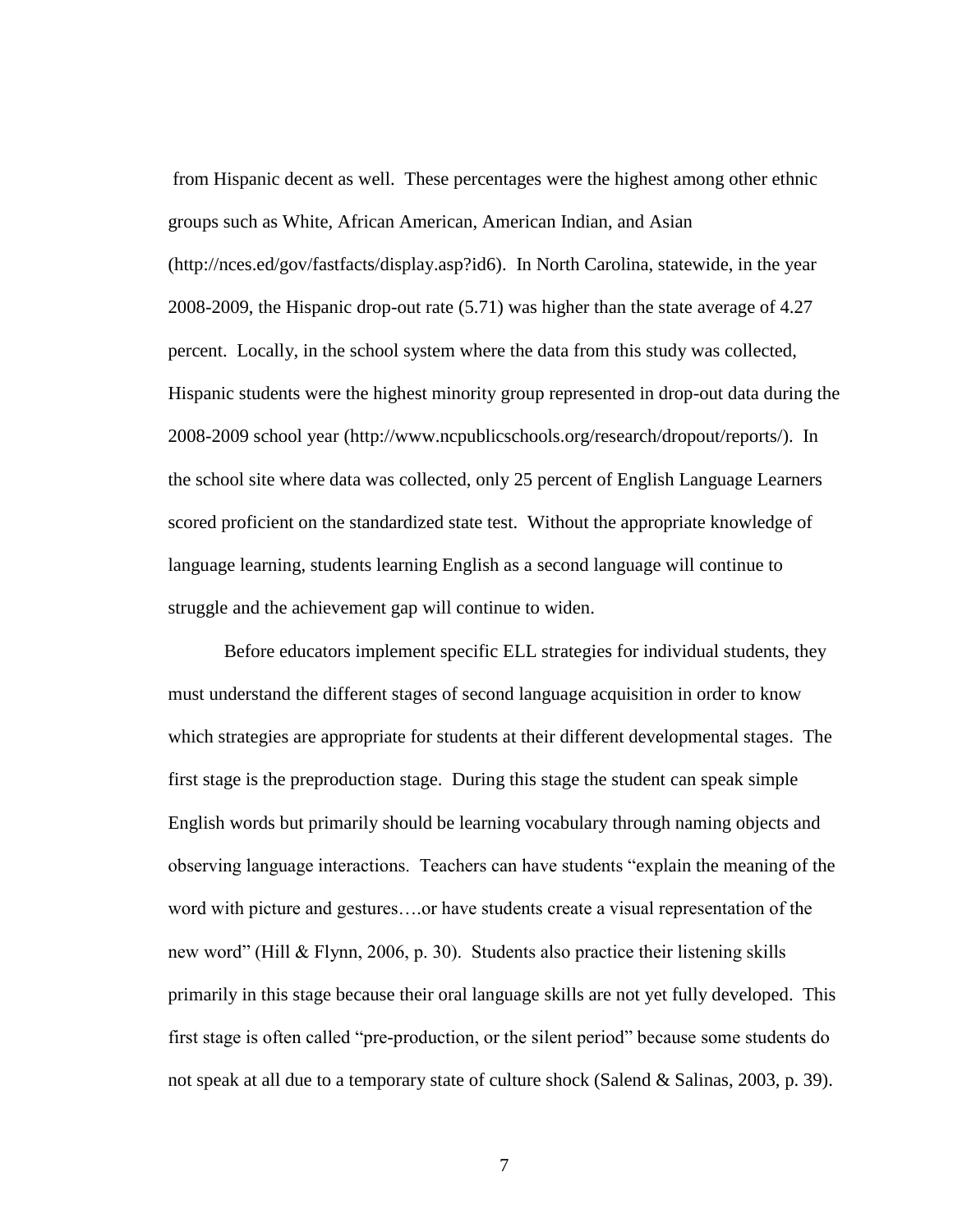This culture shock is vividly demonstrated in the following quote from an immigrant child from China, "This is a totally different environment than I have been used to...the change is different because it upsets the kind of life I had. It was different back home. School was different, teachers were different. I feel depressed because I miss my friends in my country" (Igoa, 1995, p. 13). Teachers must be empathetic and sensitive to the needs of ELL students during this vulnerable stage. Students can learn during this stage and will absorb language, but teachers must be aware of their culture shock and not force them to speak until they feel comfortable. Once they feel comfortable in their new environment, they will produce more language as their individual second language skills develop.

During the second stage, "early production," students are able to begin speaking in fragmented sentences and writing simple sentences in English. Teachers should allow students to label items while focusing on developing and increasing their vocabulary. During the third stage, "speech emergence," students are able to "speak and write expanded sentences using "because"; therefore, the language function is explaining and describing" (Hill & Flynn, 2006, p. 30).

The third and fourth stages are Intermediate Fluency and Advanced Fluency (or the expansion period). In these stages students are able to discuss and expand on Basic English including complex sentence structures. Specifically, during the advanced fluency stage, student's oral and written language should function very similar to that of an age appropriate native English speaker. ELL students operating at the advanced stage should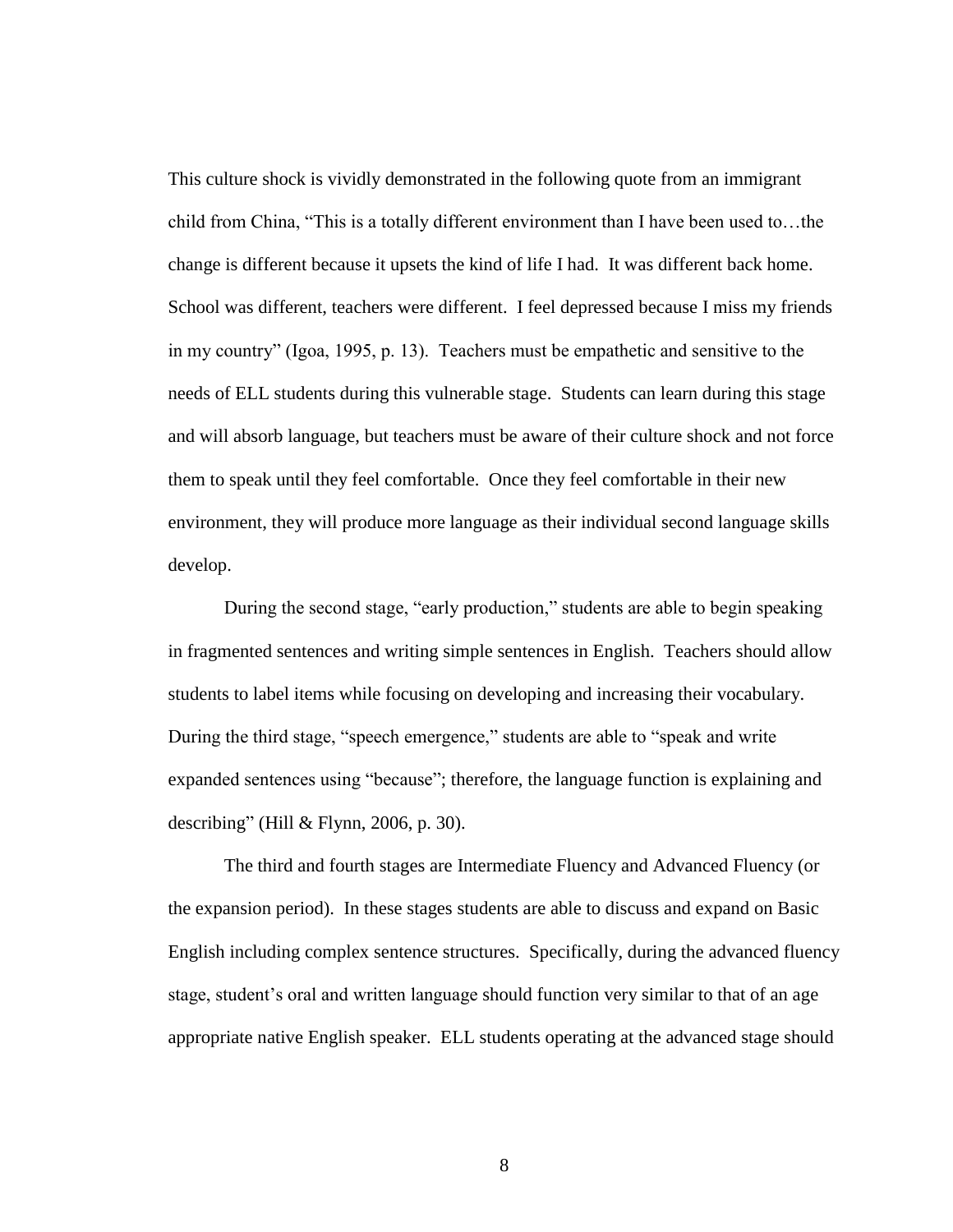require minimal classroom modification in order for them to access the full academic content in English.

According to research, ELL learners can take up to 5-7 years to acquire academic language that equals that of a native English Speaker (Cummins, 1984). In addition to the acquisition of second language, Cummins notes the difference between academic language, which he calls CALPS (Cognitive Academic Language Proficiency Skills), and social language, which he calls BICS (Basic Interpersonal Cognitive Skills). In other words, many English Language Learners become quite proficient in social language during their first three years in an English Speaking environment, but then they begin to struggle more with academic language (i.e. reading and content) because it takes much longer to acquire this type of language according to research (Cummins, 1984). The primary academic area of concern for a student learning English is usually reading, according to the text, "Classroom Instruction that works with English Language Learners" (Hill & Flynn, 2006). Reading skills develop later because students take longer to acquire academic content language.

Each year teachers receive a student's English proficiency level from the state mandated English Language Proficiency test. The results provide the teacher with information as to what stage of language acquisition the student is in currently, and then teachers use this information to inform their lesson planning and testing modification decisions. There are many reasons why certain students may advance more quickly than other ELL students through the different stages of language acquisition. Key reasons for this difference are former schooling, parental support, interrupted schooling issues, high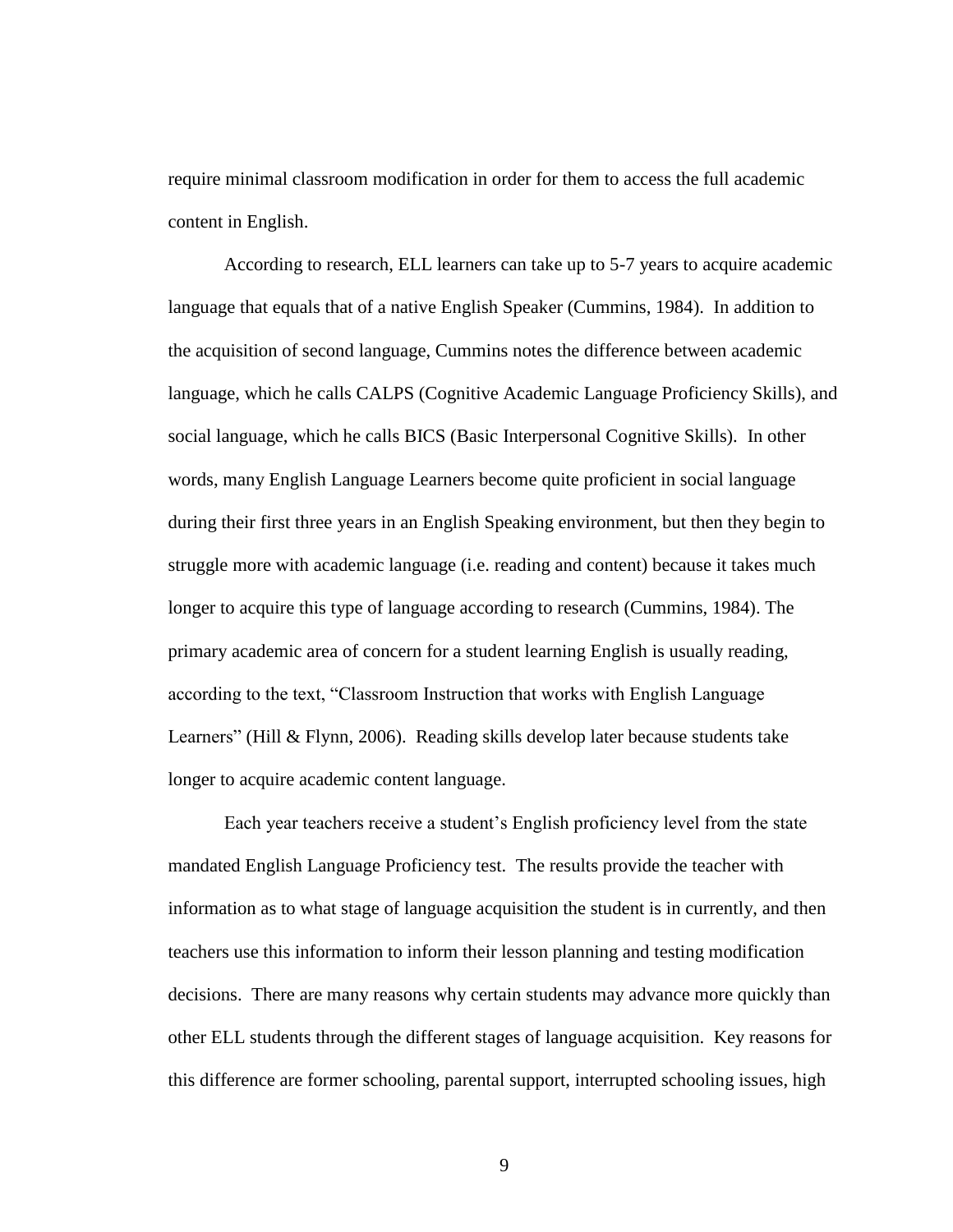transience (migrant students), second language aptitude, and personality factors (Peregoy & Boyle, 1997).

Ortiz (1990) describes three categories of students that experience academic difficulty for various reasons. Type I students are described as students learning English who experience academic failure due to barriers within their learning environment. These students do not realize and understand academic success because of barriers within their teaching and learning environment. For example, Type I students sometimes fail due to the lack of appropriate English as a second language program interventions or due to socioeconomic and/or cultural differences (Ortiz, 1990).

Type II students are students who encounter learning difficulties due to external environmental factors such as interrupted schooling or excessive absences. Interrupted schooling and differences in former schooling are major challenges facing today's English Language Learners. Interrupted schooling happens when a child is enrolled in school for a period of time and then either returns to their native country or resides in an environment where s/he is not forced to attend school yearly. Therefore, these "interruptions" produce gaps in content exposure and learning which in turn cause learning delays. Once students return to the U.S., they are required to enroll in U.S. schools and then are most likely placed age appropriately in a particular grade level. Author and teacher, Cristina Igoa, commented on her own fragmented school experience:

More than 75 percent of the more than 100 immigrant children I have worked with in the past fifteen years have experienced gaps in their education because of travel, time needed for preparation of exit and entry documents, and moving around in search of a better home…Many children have skipped one grade or more (1995, p. 6).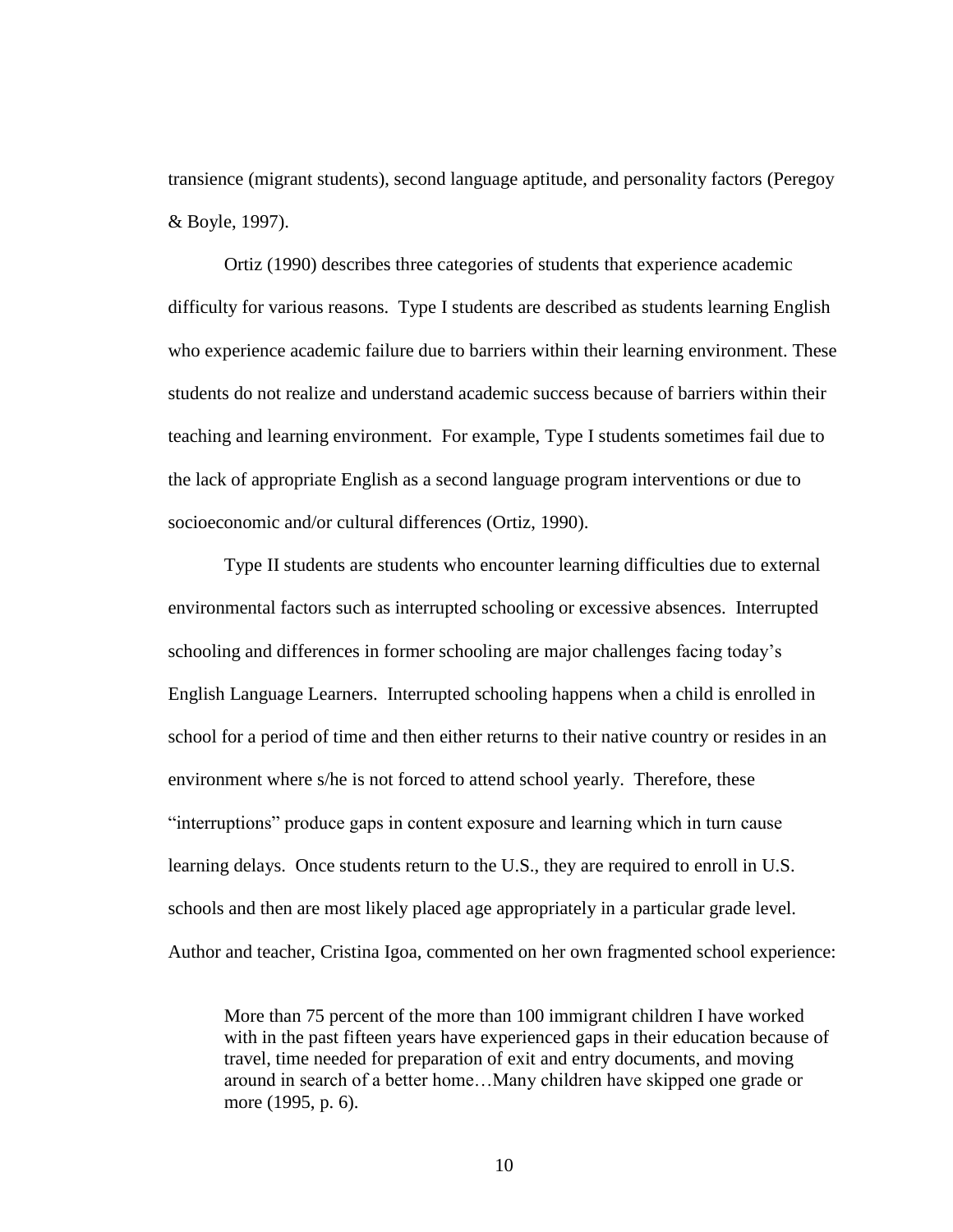Administrators are advised to place students in age appropriate grade levels in order to be equitable and also in order to diminish social problems among peers. Interrupted schooling and lack of formal schooling produce academic and social factors that can affect second language acquisition among ELL students. "ELLs with limited formal schooling and below-grade-level literacy are most at risk for educational failure...they are entering U.S. schools with weak academic skills at the same time that schools are emphasizing rigorous, standards-based curricula and high-stakes assessments" (Echevarria, Vogt, & Short, 2008, p. 7). Administrators and teachers must understand the potential for failure among these children by being proactive and providing early interventions and adequate English language teaching throughout all stages of second language development.

According to Ortiz (1990), Type III students are those ELLs who have been formally evaluated and have been found to have mild to severe disabilities such as mental retardation, speech/language disorder, emotional disturbances, or various learning disabilities. These students are those who require special education services in order to meet their unique disability needs in addition to their unique language needs.

A common link between ELL student academic and social factors is that of *parental support.* Research states that a lack of parental involvement is a key characteristic that can potentially lead to the identification of a disability in a student learning English as a Second Language (Zehler, A., Fleischman, H., Hopstock, P., Stephenson, T., Pendzick, M., Sapru, S., 2003, p. 35).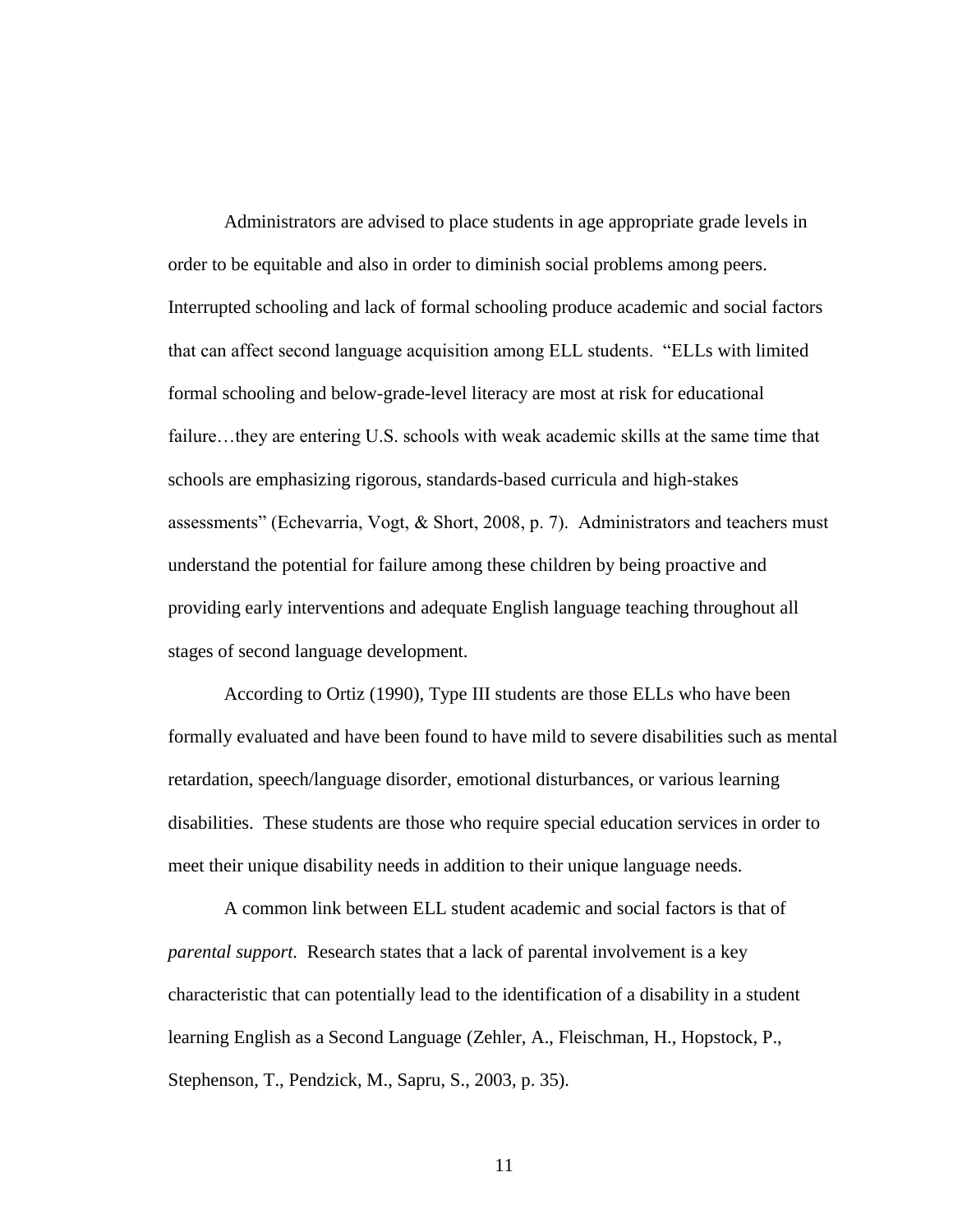In my own experience of working with English Language Learners, the majority of ELL parents possess a strong desire to be involved in the education of their child, but they simply do not know how to help them or do not possess the language or educational skills to do so. Specific issues arise when parents decide not to encourage homework at all because they feel the deficit in their own knowledge of English will somehow harm their child's learning of English. Parents should support the use of their native language to encourage their children and make personal connections about the content of their homework when possible. "When parents use their native language to relate a story, their narrative will be rich with vocabulary and explanations…parents should be encouraged to model literacy" (Hill & Flynn, 2006, p. 78). Teachers and administrators must also work with interpreters to ensure that ELL parents know that they are able to support their child with homework practice, and they don't necessarily have to know English to do so. In addition, teachers and administrators should work together to plan and facilitate family literacy/parental involvement nights. These Literacy Nights should be provided to teach parents how to assist their children with homework, and should encourage them to encourage literacy in their first language. Parents are taught to provide positive feedback and make connections between school (class work) and home (homework).

Another social factor that affects ELL students is student mobility. Many ELL students are a part of a very transient population due to migrant work in which their parents are involved. Authors Glick and White (2004) state that "students with a previous move were twice as likely not to complete high school as those who had not moved". Not only do students experience educational gaps in different expectations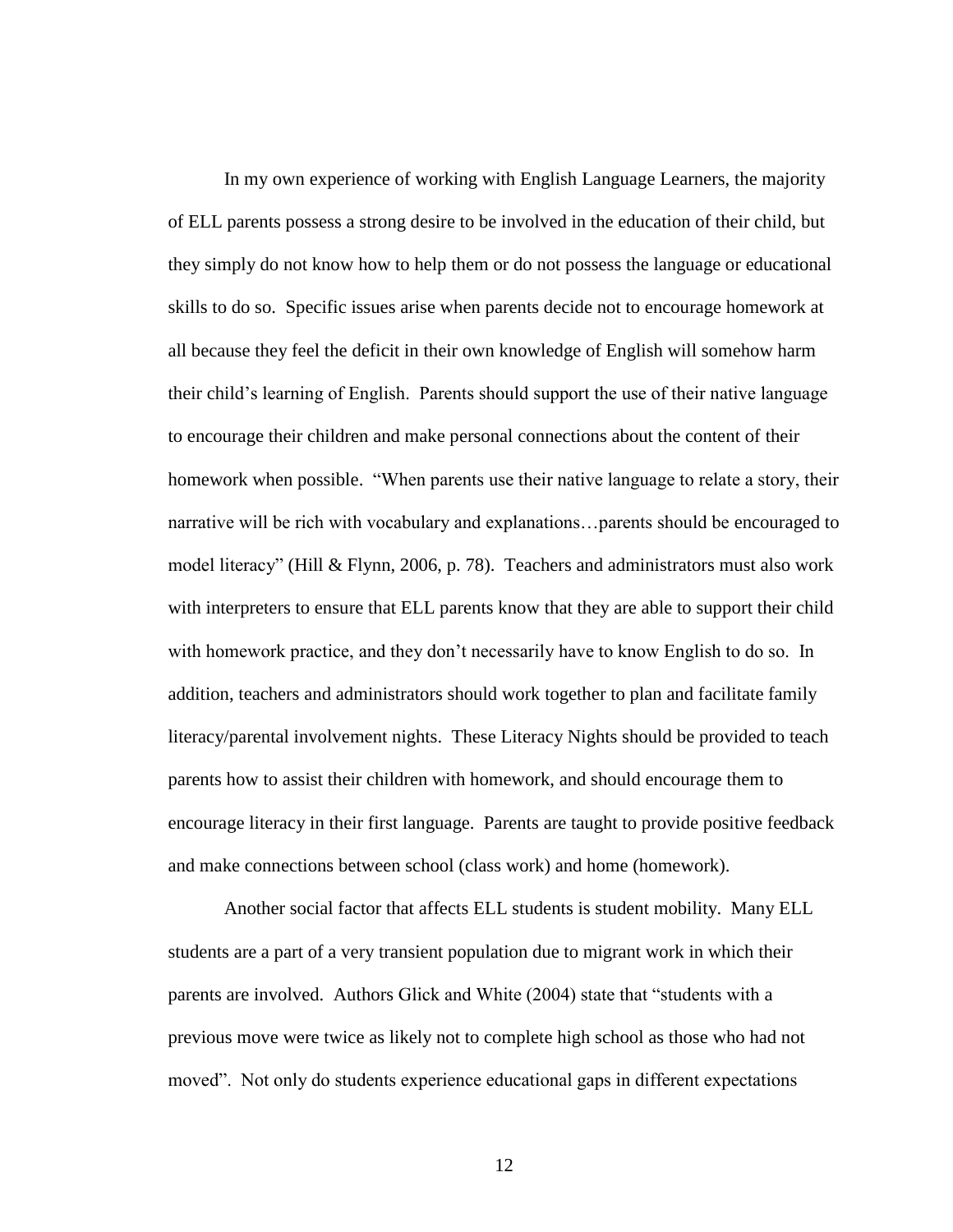between teachers, districts, and states, but they also face difficulties acclimating to their new English speaking culture when they must move frequently. Although children are very resilient, some ELL students often withdraw. Negative attitudes about schooling due to their family mobility often create within them a sense of insecurity and instability in addition to their added frustrations of the language barrier.

Socioeconomic status also has powerful effects on English Language Learners because often families cannot provide economic means to support education or meet their basic needs. Research states that "poverty is a key predictor of school success" (Echevarria et al., 2008, p. 8). In addition, students and their parents who are undocumented encounter difficulty finding jobs to support their families, and therefore perpetuate the poverty dilemma, even though they come to the U.S. to find "a better life." Undocumented status also creates struggles academically for students who desire to enter post-secondary institutions like colleges or universities (Echevarria et al., 2008). Students are currently not allowed to enter institutions of high learning without a social security number. Unfortunately, many ELLs are give an equal opportunity for education through high school, but then they must either return to their country for further study or enter the work force with no collegiate training.

There are also social stigmas that accompany children of undocumented families. This social stigma is a factor that potentially contributes to the disengagement of immigrant and ELL students because they can feel the negativity from members of society (i.e. teachers, staff members at times). "These [U.S] policies contribute to immigrants' interests not being fully incorporated in societal discourses, deepen social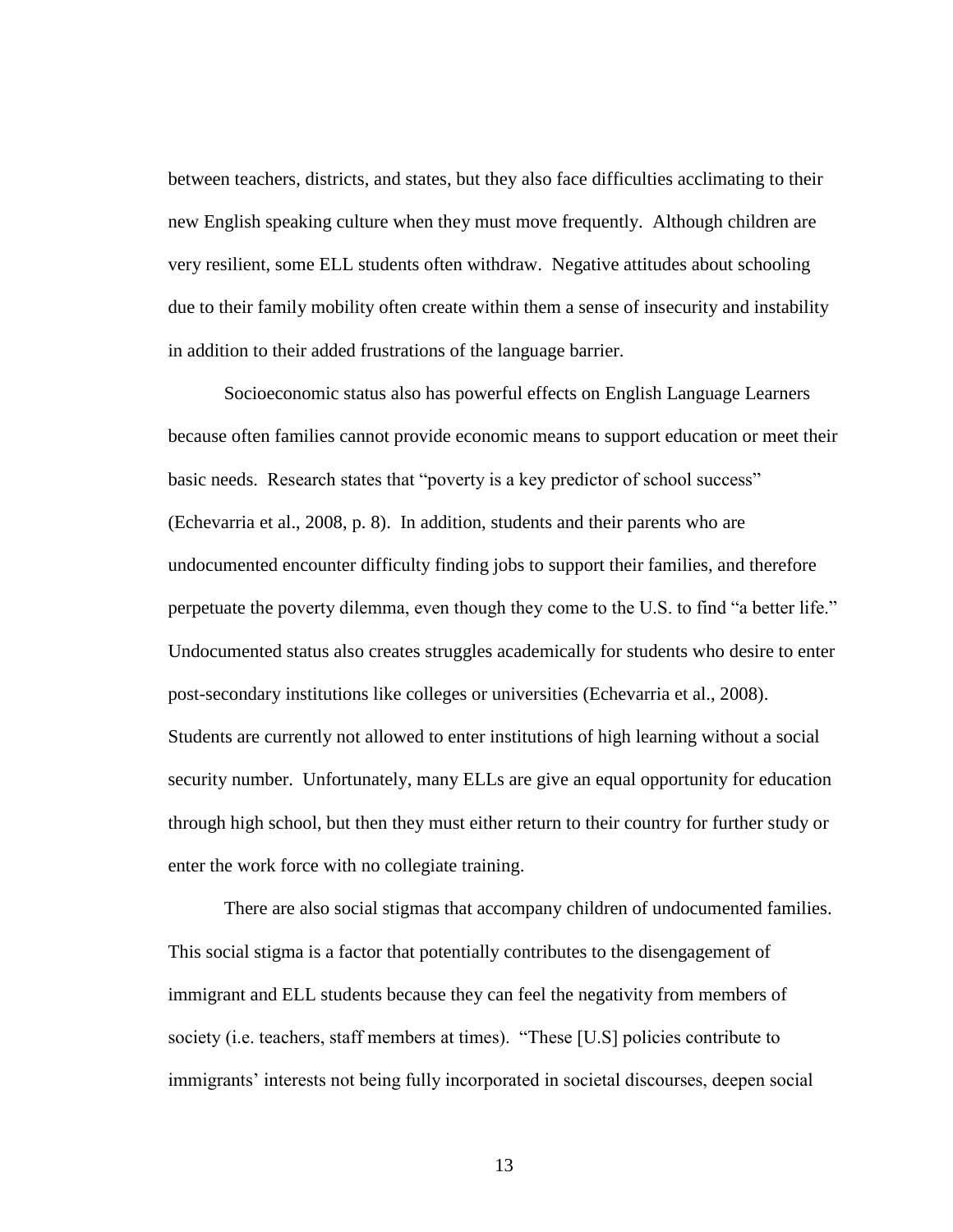divides, and support notions of immigrants as second-class citizens" (Arzubiaga, Nogeron, & Sullivan, 2009, p. 247). In other words, if students learning English do not feel welcome with positive attitudes and respect for their culture, then society , and schools as a part of society, are setting them up for academic and social failure. Often times, only those students who are willing to rise above the societal stereotypes and poverty will be successful. This is where it is the legal and ethical obligation of public school teachers and administrators to create an atmosphere for learning where all children will feel equally valued and supported.

In a time where ELLs and their families face academic and social struggles, schools must develop an understanding of how they can reach out to English Language Learners and increase their capacity to meet their needs. According to research, there are many ways that schools and teachers can facilitate the academic success of ELL students. First, schools need to create positive, inviting learning environments for all children but specifically for multi-cultural children whose culture is not represented by the majority. Igoa states that "more than anything else, the immigrant child needs friendship, companions, warmth, and continued renewal and connection to his or her roots" (1995, p. 103). Teachers need to create learning opportunities where students feel accepted and appreciated for their uniqueness and difference. Students must acculturate into their new environment while not feeling as though they are leaving behind their background and first language. "Acculturation...allows the individual to become part of the mainstream culture without discarding past meaningful tradition and values" (Igoa, 1995, p. 44). By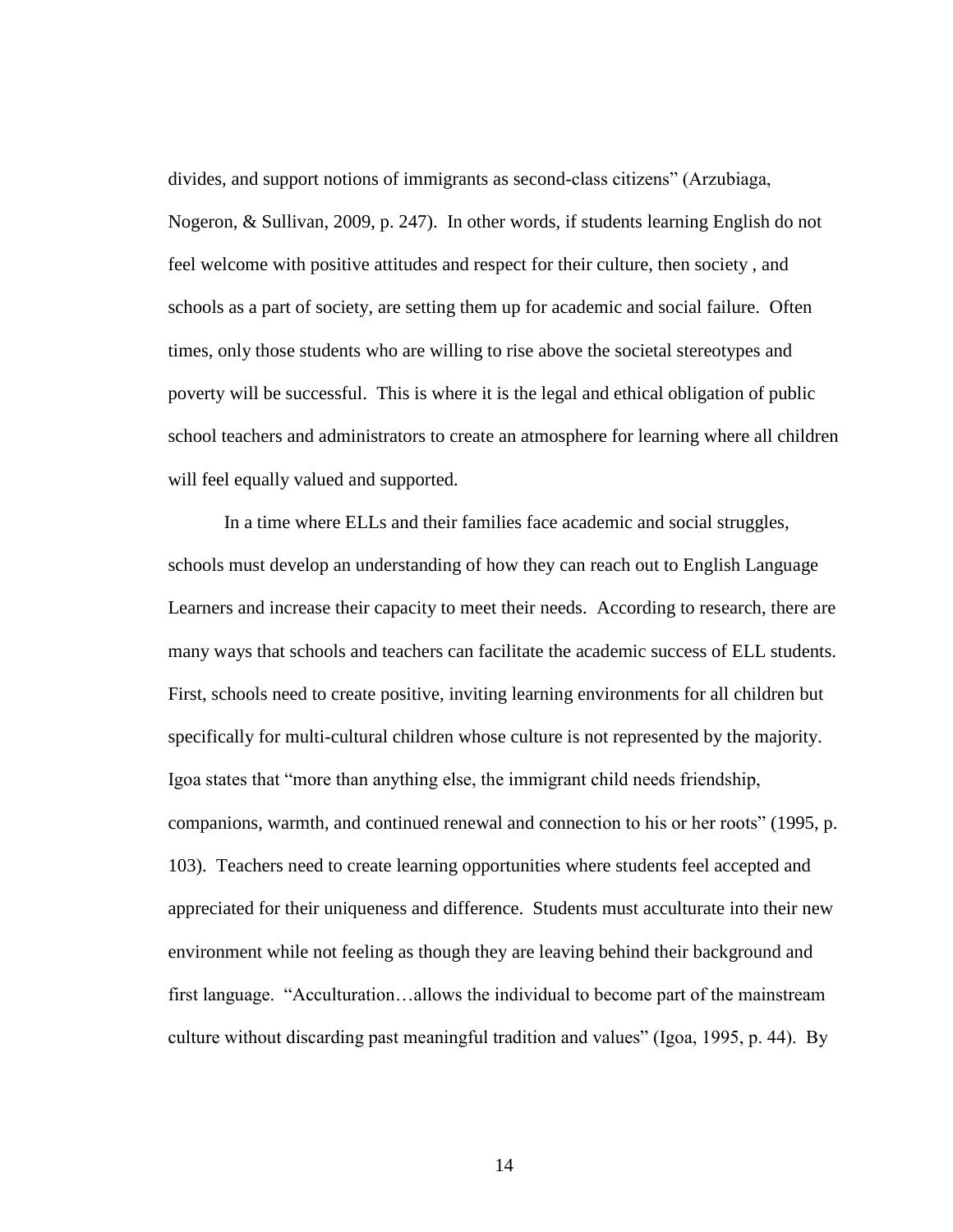using an additive approach, teachers and administrators capitalize on what students do know, and affirm the students' heritage while teaching the new language.

#### **Instruction of ESL Students**

As instructional leaders, administrators must work with teachers so that they receive adequate professional development on how to plan, scaffold, and deliver meaningful lessons for ELL students with disabilities. Teachers must possess high expectations for ELL students and actively involve all learners in classroom activities (Echevarria & Graves, 2007, p. 81). Small group instruction and cooperative learning groups enhance student learning because students interact and the newfound knowledge is made more meaningful. Collaborative learning strategies allow students to feel confident in their ability and are more willing to take language risks necessary to learn because they are not alone but are able to consult their group for assistance. "Partner" sharing and cooperative grouping can guarantee an equal opportunity for all to participate actively" (Echevarria & Graves, 2007, p. 87). In addition, the use of alternative instructional grouping and peer tutoring can greatly increase success rates for teaching reading among students learning English and students with disabilities (Elbaum, Vaughn, Hughes, Moody, & Schumm, 2003).

Role playing is another way to engage ELL students and is a strategy teachers can use to illustrate conceptual meaning, instead of forcing students to rely on written or spoken language. Role playing encourages a feeling of community and belonging in the classroom and promotes positive self esteem. To increase the effectiveness of interactive learning strategies, teacher should provide opportunities for students to use their native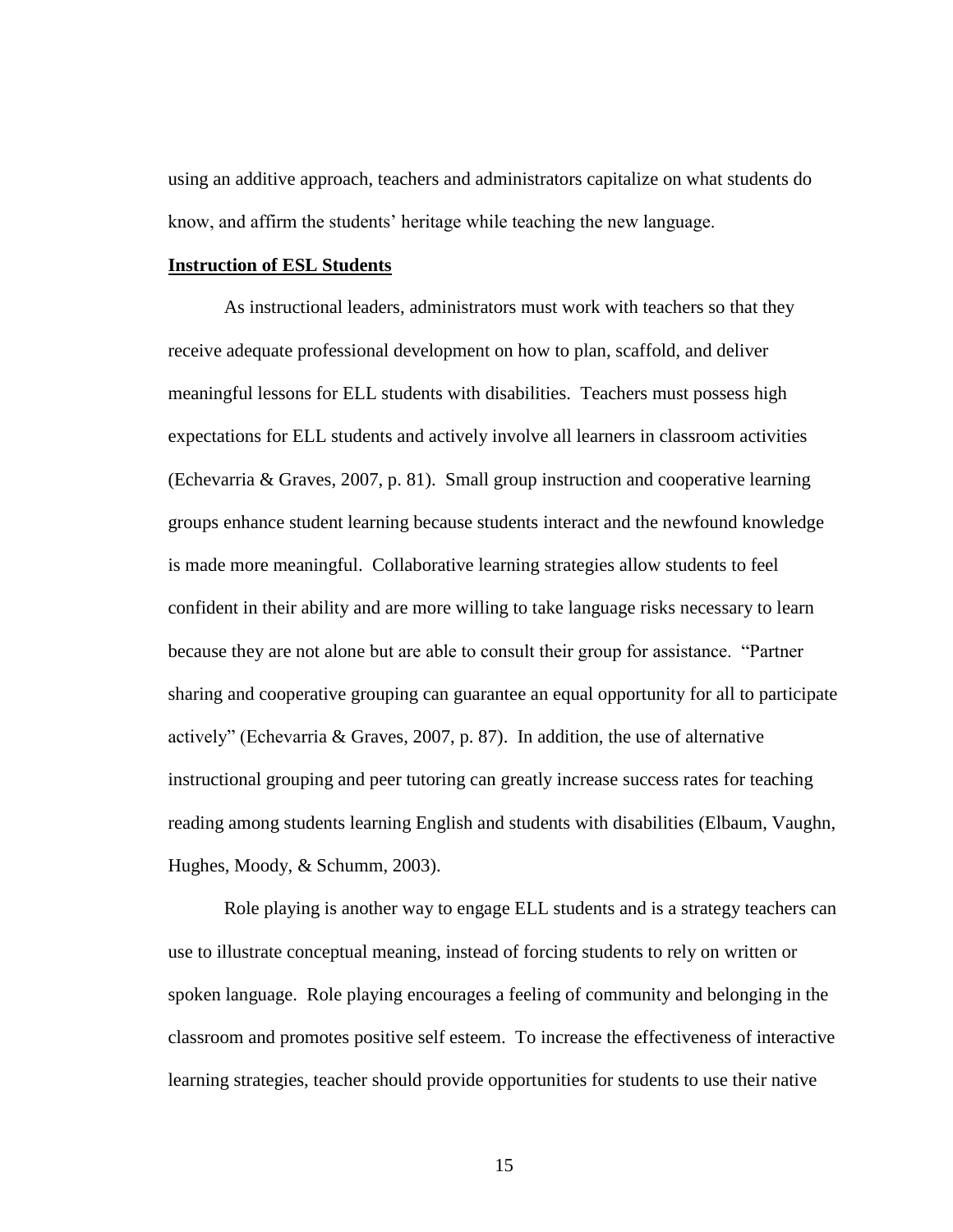language to enhance language comprehension. In addition, when students are given the opportunity to use their native language in class discussions, they feel that their language and culture are valued and respected (Echevarria & Graves, 2007). This feeling of value also affirms the individual students and encourages motivation to continue their efforts of learning a second language.

While teaching a second language teachers should also provide relevant background knowledge and scaffolding of new information so ELL students make appropriate connections to the new content. Scaffolding is a vital ELL strategy that should be implemented by all teachers to assist language acquisition and content learning. According to the famous researcher and psychologist, Lev Vygotsky, teachers should provide temporary supports in order to assist students in completing academic tasks. When students gain proficiency and confidence in the particular tasks, the "scaffolds" or ―supports‖ can be removed for the students to work successfully and independently (Vygotsky, 1962, p. 51). These scaffolds can be academic scaffolds such as graphic organizers, use of the native language, key vocabulary, and use of an outline for a class lecture. Scaffolding can also be done through relationships of support in which ELL students feel that they can ask questions and take language risks through the help of a peer helper or assistant teacher.

Effective Instruction for English Language Learners who are also students with disabilities specifically should be a combination of language and content standards as identified on the individualized student education plan (IEP). According to research, planning instruction that allows students to work within their "zone of proximal"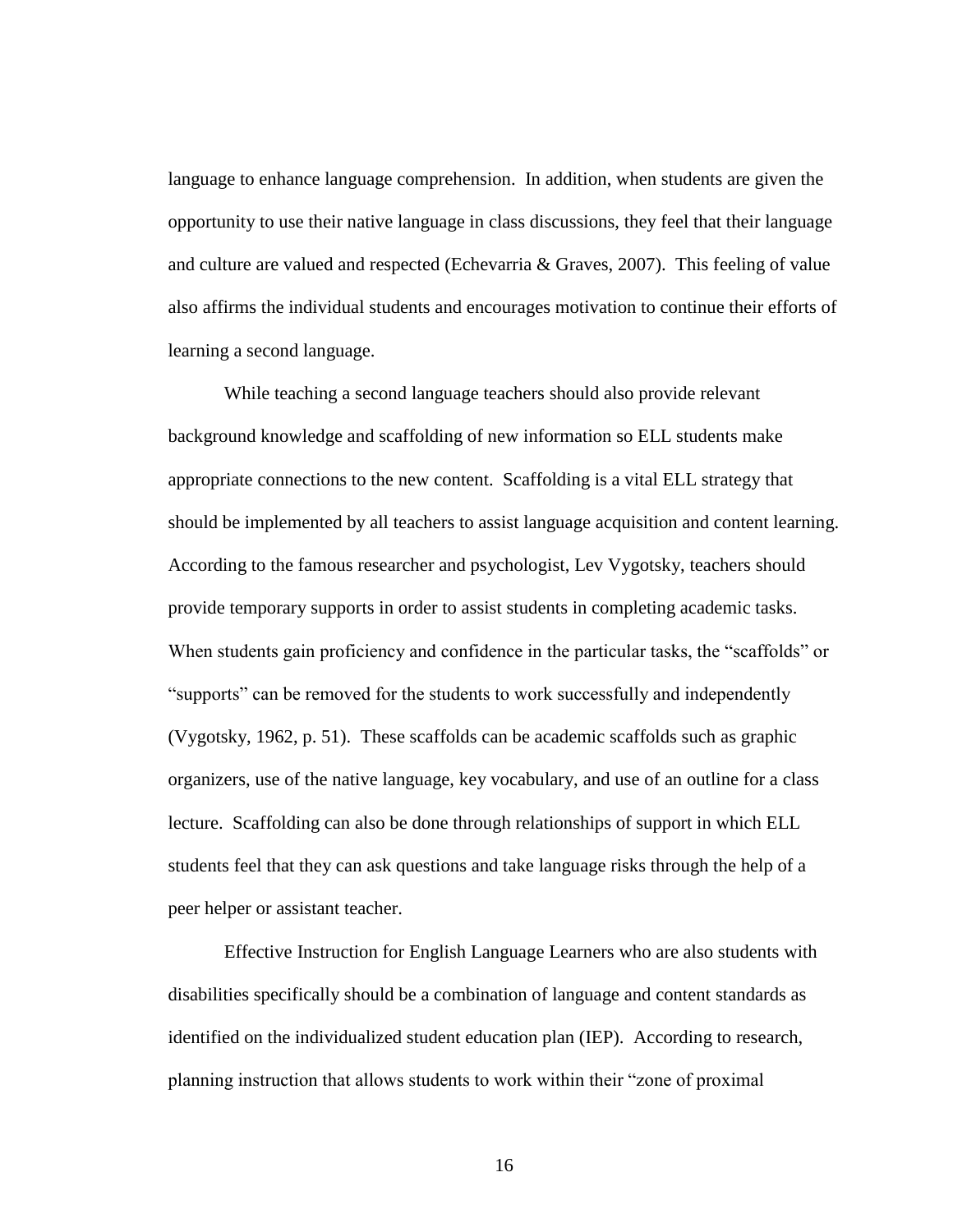$development - ZPD''$  will allow the students gain more meaning from instruction. Teachers must be taught to scaffold concepts for students until they learn the concept successfully without the scaffold. Specifically, ELL students need the specific scaffolding technique called, "comprehensible input." "Comprehensible input is a scaffolding technique in that the language of instruction is within the students' zone of proximal development…when the language of instruction is presented clearly, with meaningful examples and familiar props, comprehension if enhanced" (Artiles & Ortiz, 2002, p. 199). In other words, teachers must provide vivid examples of concepts that access students' prior knowledge and illustrate concepts in various, meaningful ways.

Making concepts more comprehensible is critical for English Language Learners who also have disabilities. This can be done also by "providing students with opportunities to review previously learned concepts and teaching them to employ those concepts…and organizing themes or strands that connect the curriculum across subject areas" (Ortiz,  $2001$ , p. 1). These connections are difficult for ELL students to see primarily because they are working very hard simply to understand vocabulary and translate from one language to another. Teachers can also use graphic organizers to assist English language Learners who are students with disabilities in organizing information and making connections. Organizing language into meaningful chunks allows for new information to be acquired effectively. Research states that most teachers have insufficient knowledge or prior training to teach students who are English language learners effectively and therefore provide minimal effective services (Sanchez, Parker, Akbayin, & Mctigue, 2010, p. 17).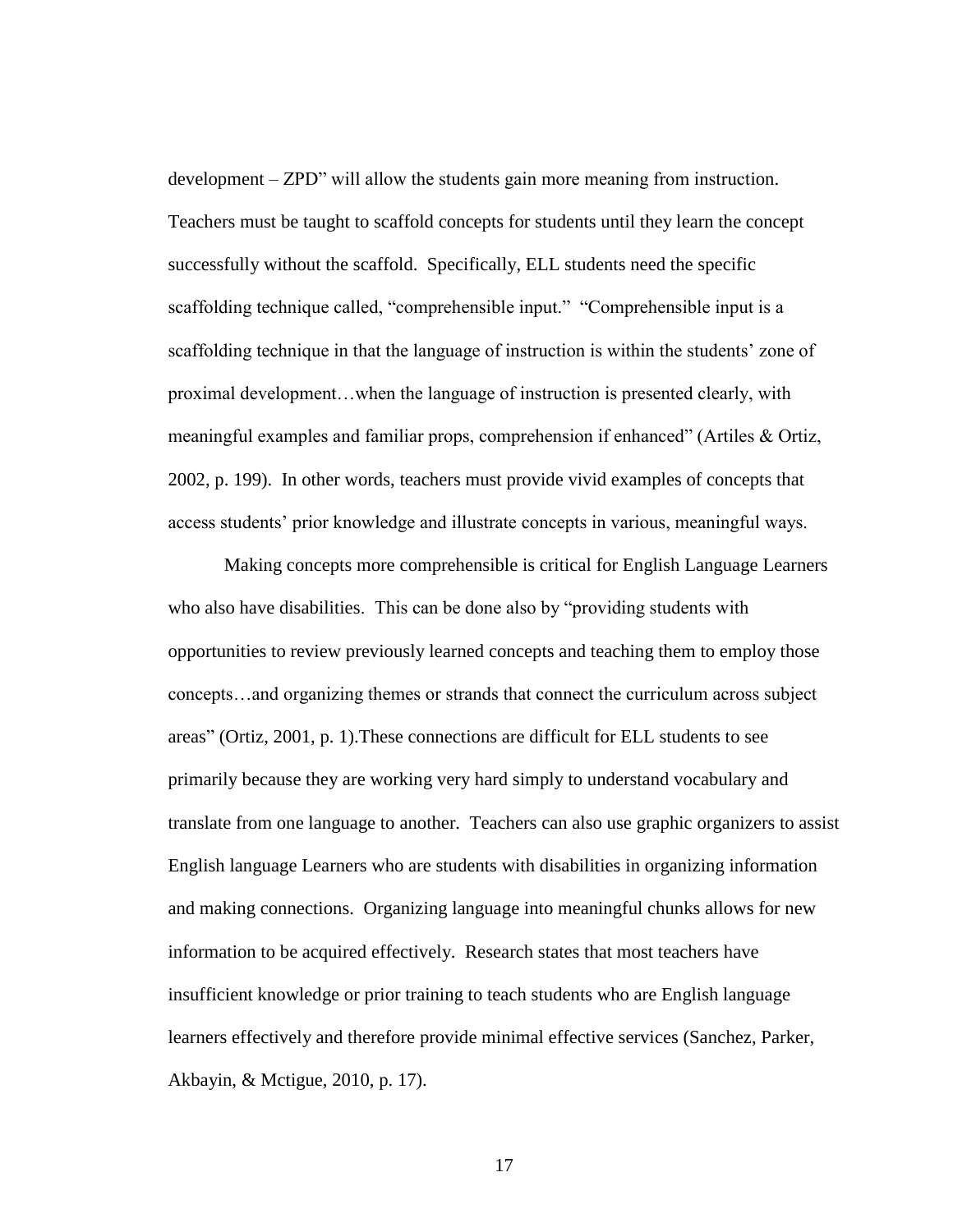#### **Special Education Referral**

If students learning English as a Second Language do not respond to the aforementioned instruction, the teacher must then work together with the school prereferral team to decide upon appropriate next steps and further intervention strategies.

Teachers and administrators must understand the appropriate referral process for students who are learning English to be referred to special education if needed. The Federal Government under IDEA (2004) requires "multi-disciplinary teams to establish a child's eligibility and requires a number of procedures that protect the child and parent in the assessment process" (McLaughlin & Nolet, 2004, p. 10). First, in order to properly identify students with disabilities, students must be referred for special education consideration to a pre-referral committee at the local school level in order to ensure that proper interventions and screening take place. "Pre-referral interventions are used in the general education classroom to attempt to ameliorate the problem prior to referral to special education" (Yell, 2006). Once interventions are in place, the pre-referral committee uses various screening tools such as formal testing, classroom tests, student observations, and/or interviews, to ultimately make the collaborative decision to refer the student for psychological evaluation and testing for the exceptional children's program. According to Yell, school districts create procedures concerning pre-referrals and referrals to special education, but this process does not fall under the federal laws of special education. Federal law governing special education, Individuals with Disabilities Education Act (IDEA 2004), enforces eligibility determinations once formal comprehensive evaluations have occurred. IDEA requires that professional judgment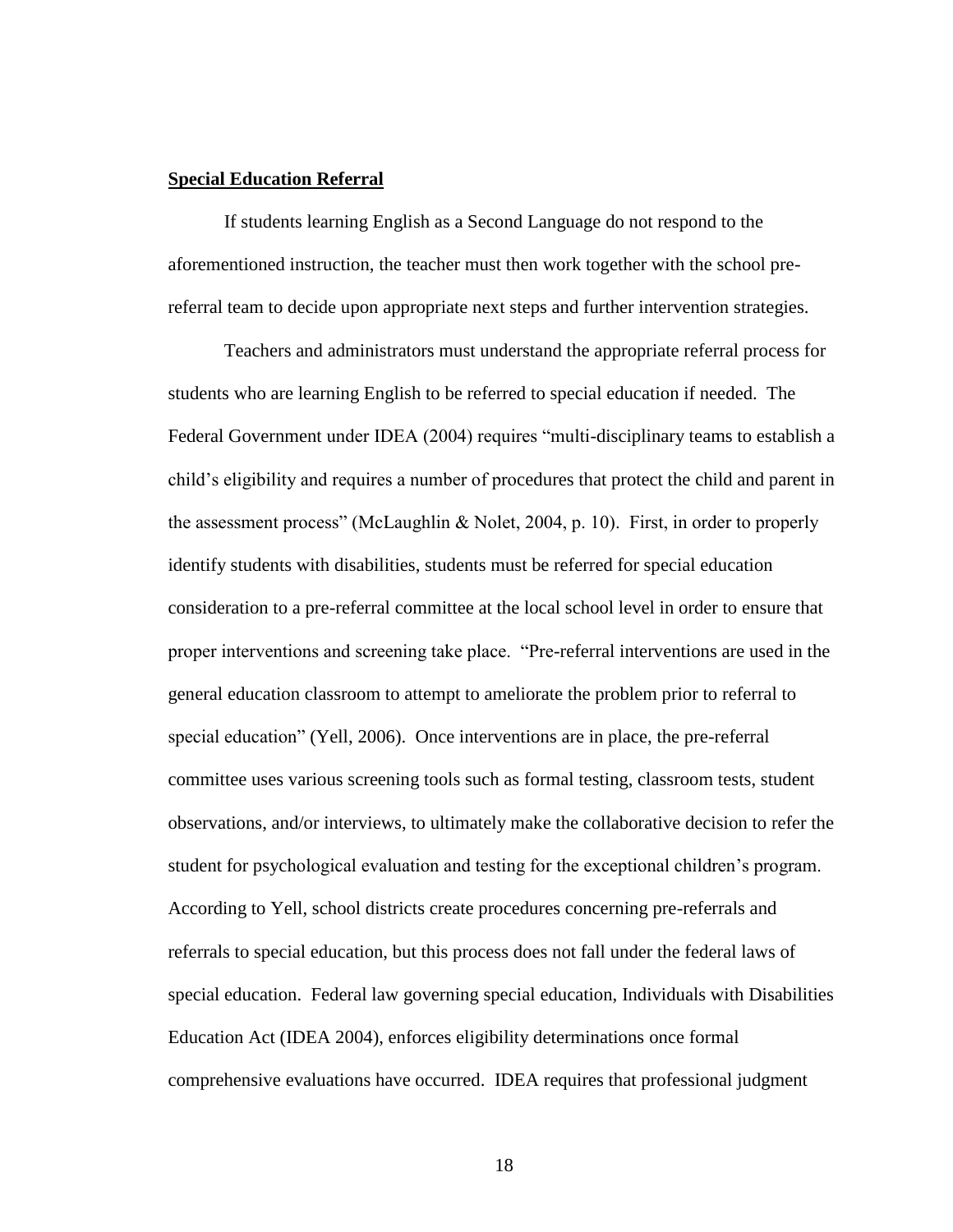must be executed by a committee of professionals and include parents when making instructional and eligibility decisions instead of basing decisions solely on individual test results (Yell, 2006). Ultimately, the final decision for eligibility determination is a twofold decision: 1) "The child must first be determined to have a disability in one of the categories specified in IDEA," and 2) "The child must have a need for special education because of the disability" (McLaughlin & Nolet, 2004, p. 10). In other words, not only must the child possess a disability in one of the fourteen categories of IDEA, but he/she must also show that regular education is not sufficient in order for the student to be successful. The student must demonstrate through testing results, academic records, ongoing intervention data, and teacher/parent observation that s/he is in need of a specialized education.

In North Carolina, the state enforces the legislation of IDEA through a series of forms, policies, and procedures that are found on the NCDPI Exceptional Children's section website (http://www.ncpublicschools.org/policy/forms/statewide). After the local pre-referral team completes interventions and agrees to send the student on for screening and an evaluation, the team for students with disabilities, then uses a checklist provided through the Exceptional Children's Division of DPI that teams use to decide on the eligibility of a student in a suspected area of disability. For each of the fourteen eligibility areas there is a worksheet/checklist provided by DPI for teams to use to properly identify students. If the child meets the criteria listed on the descriptions on the checklist, then the IEP team is then able to determine student eligibility for the exceptional children's program (www.ncpublicschools.org/ec/reources). After a child is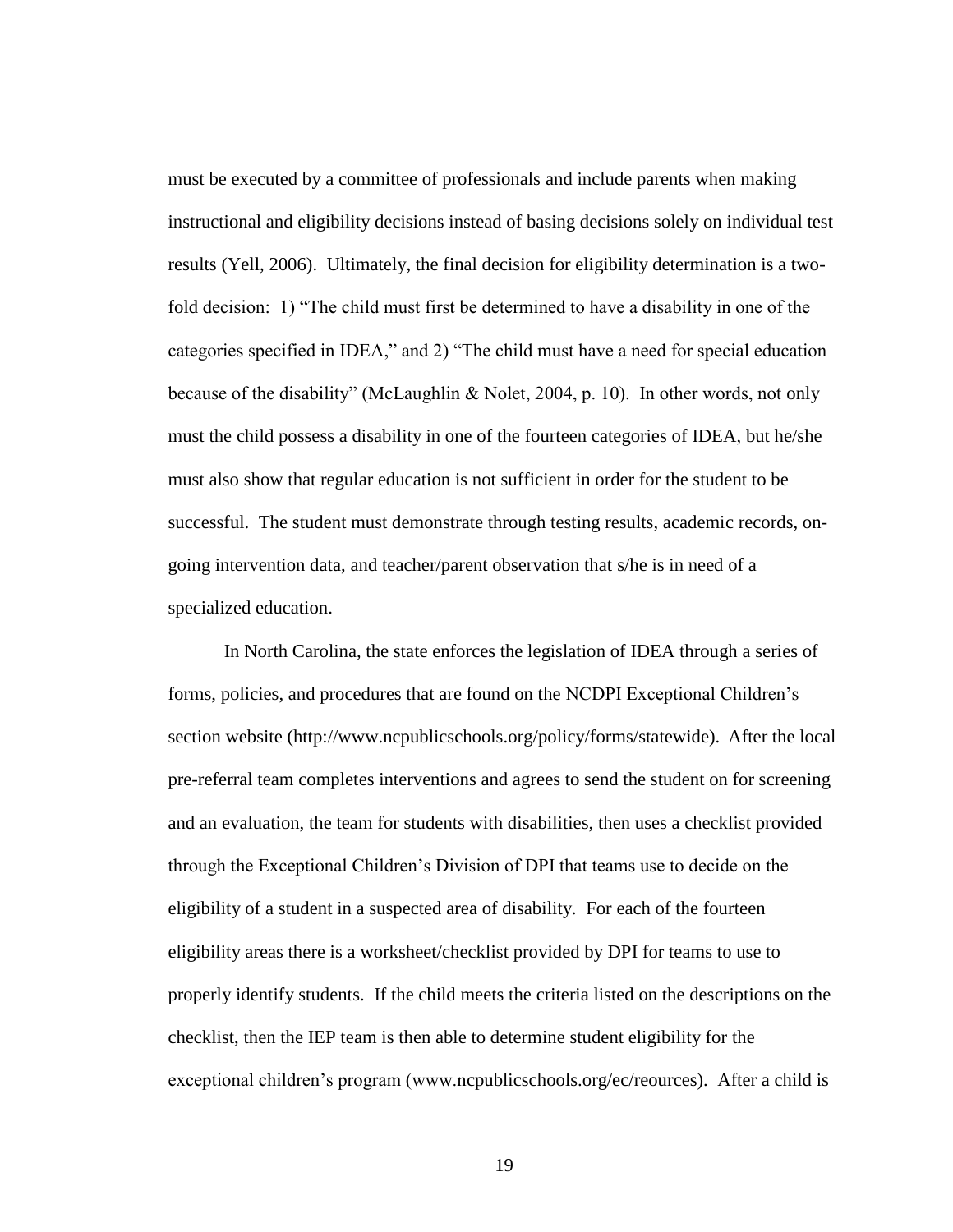considered "eligible" by the IEP team, the Individualized Education Plan is written which includes a present level of performance for the student, individual short-term and longterm goals, and testing modifications and accommodations. The IEP is annually reviewed and a full re-evaluation is done every three years to determine further eligibility for services.

In order to qualify for services under Title III, Programs for English Language Acquisition, a student must first be identified as a language minority student. The purpose of Title III is

to help ensure that children who are limited English proficient, including immigrant children and youth, attain English proficiency, develop high levels of academic attainment in English, and meet the same challenging State academic content and student academic achievement standards as all children are expected to meet" (Title III - Language Instruction for Limited English Proficient and Immigrant Students, 2002).

The U.S. Federal Government requires states to include the home language survey in every student's initial enrollment forms, which determines their language minority status. If parents state that the student speaks another language at school or at home, then s/he is determined to be a language minority children and then must be assessed with the state adopted English Proficiency Test (Peregoy & Boyle, 1997, p. 90). Each state is able to choose the assessment it deems appropriate as long as it meets the Title III guidelines and is aligned with their current state standards. North Carolina, in conjunction with a consortium of other states, currently uses the WIDA assessment. WIDA stands for the World Class Instruction Design and Assessment (WIDA Consortium , n.d.). It is a consortium of twenty-two states that all use the same WAP-T and ACCESS tests to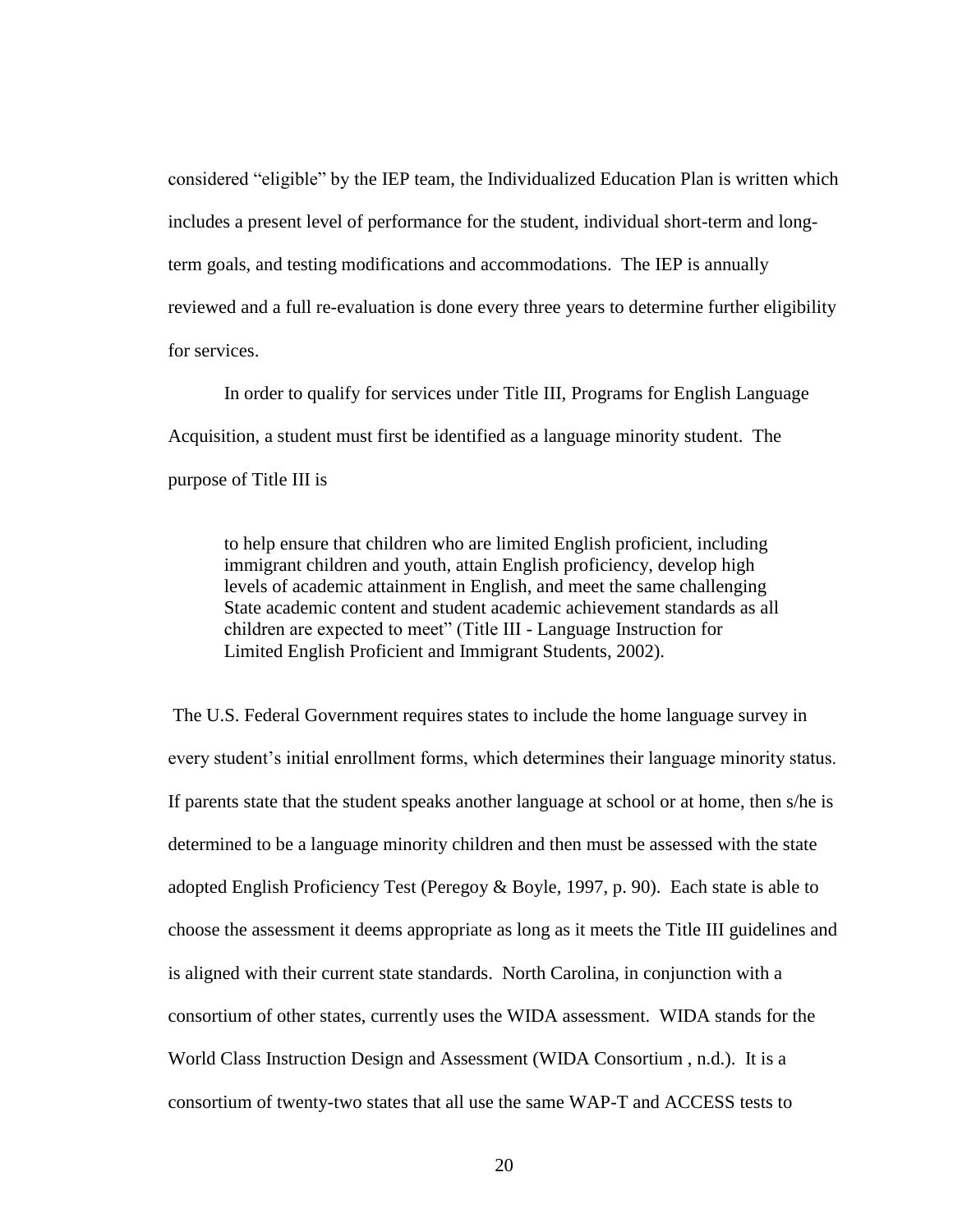measure English Language proficiency and growth. North Carolina adopted this assessment tool because of the success with which other states have had and the fact that the assessment was written to reflect English Language Standards (WIDA standards).

Once language-minority students are tested on the WAP-T, the student is considered eligible if s/he meets the cut scores for LEP (limited English proficient) students. If a student qualifies, then the ESL teacher at the local school adds him/her to his/her individual headcount and makes appropriate arrangements to serve him/her depending on his/her specific language needs. Depending on the actual test results of the ELL student, s/he would then either receive direct or consultative services. Directly served students are instructed by an ELL certified teacher several times per week, and a consultatively served student is only seen periodically (or as needed) in conjunction with on-going consultation from the ESL teacher and regular education teacher in order to ensure academic success. The difference between direct and consultative services can be different between school districts due to ambiguity in state and federal regulations. Consultative status is a stage of services immediately before a student officially "places" out of the ELL program.

Title III regulations require that school systems use Title III funds to meet the needs of students learning English as a Second Language. The legislation does not describe exactly what program model of service or particular methodology to use; therefore, types of service and frequency of ELL services may be different across the state (Guidelines for Testing LEP Students, 2005). No Child Left Behind (2001)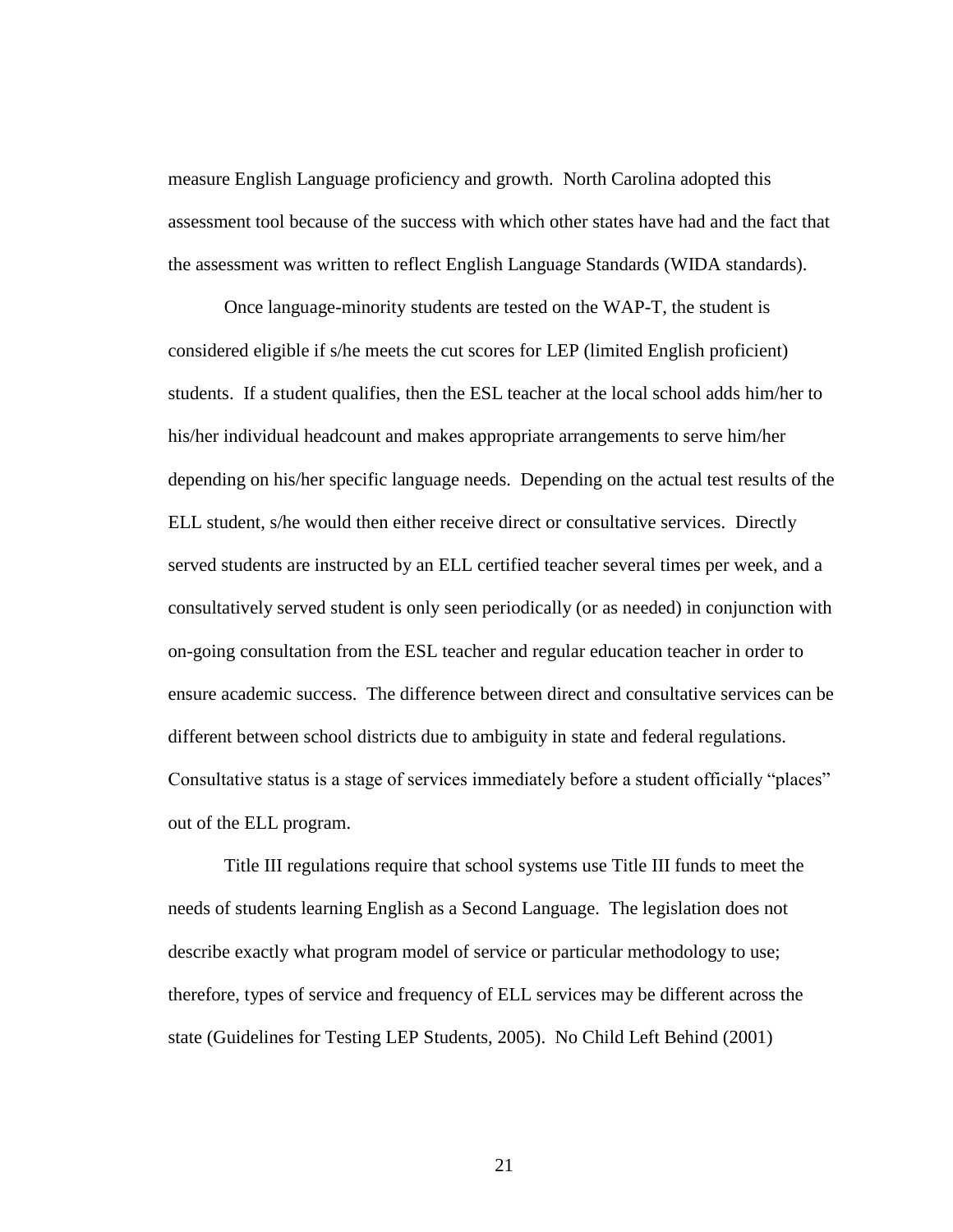mandate that the program model be *research-based* and that data be provided to justify the actions of the local school district to meet the language needs of all ELL students.

When considering an ELL student for special education, the eligibility process becomes more involved due to language differences and the need to distinguish between a language barrier and a disability. "Every effort must be made to ensure that learning characteristics and behaviors are assessed, observed, and interpreted appropriately to avoid misplacement into special education…this is essential in the process to avoid misinterpreting language acquisition as learning disabilities  $(LD)$ " (Klingner, Hoover,  $\&$ Baca, 2008, p. 93). First, teachers must remember to begin interventions for ELL students at the initial stages or signs of learning difficulty in the regular classroom. By supporting students learning English with early interventions, teachers can more accurately identify students who are struggling.

Small group instruction of at-risk learners is a pre-referral intervention that can significantly impact students' educational outcomes and reduce the number of students being referred for special education …it also assists in the diagnostic data collection process for referring those students who do not respond to intervention for special education assessment and services (Rinaldi & Samson, 2008, p. 7).

By beginning these interventions early and documenting their progress the teacher will possess the data needed to bring the student to the pre-referral team. Pre-referral teams must provide ELL students with sufficient time to acquire second language and adequate time to implement interventions that are culturally and linguistically appropriate. Time to implement interventions and analyze results is extremely important because research suggests that "neither the data gathered as part of the referral and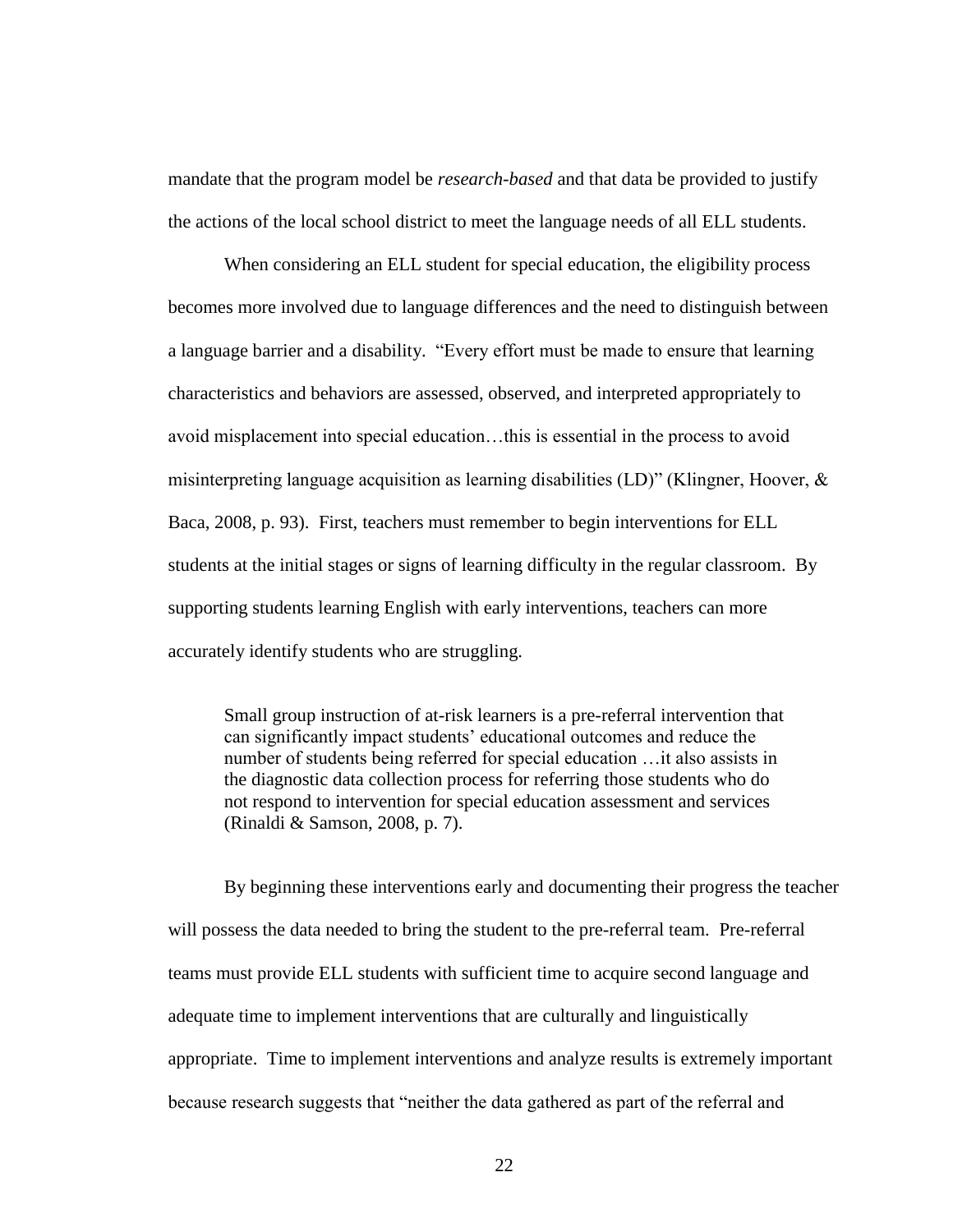evaluation process nor the decisions made using these data reflect that professionals adequately understand limited English proficiency, second language acquisition, cultural and other differences which mediate students' learning" (Garcia & Ortiz, 1988, p. 2). In other words, the average teacher does not possess the understanding to make appropriate decisions concerning language acquisition and special education. Also, research says that ―it is possible that teachers may be postponing referral decisions due to a lack of understanding of the intersection of second language development and LD (learning disabilities)" (Klingner, Artiles, & Barletta, 2006, p. 115). Therefore, regular education teachers and administrators must consult and make collaborative decisions with ELL and special education specialists in the field.

If students for whom English is a second language are referred to special education, they may need to be assessed in their native language by a bilingual psychologist in order to understand the content of the assessment and in order for educators to make an accurate eligibility decision. Assessments should be "conducted in both the native language and in English, as appropriate, and acculturation and learning styles [also] are examined" (Baca, 2005, p. 196). In short, if the student is bilingual and biliterate and requires a bilingual psychologist, teams can be assured that the results will be accurate since they are done in both languages.

All too often, due to cost, public schools do not recommend the contracting of bilingual psychologists to administer appropriate testing for ELL students. Occasionally monolingual teachers administer screening assessments in Spanish thinking that they are helping the student comprehend (i.e. K-BIT & Woodcock-Johnson). Even with good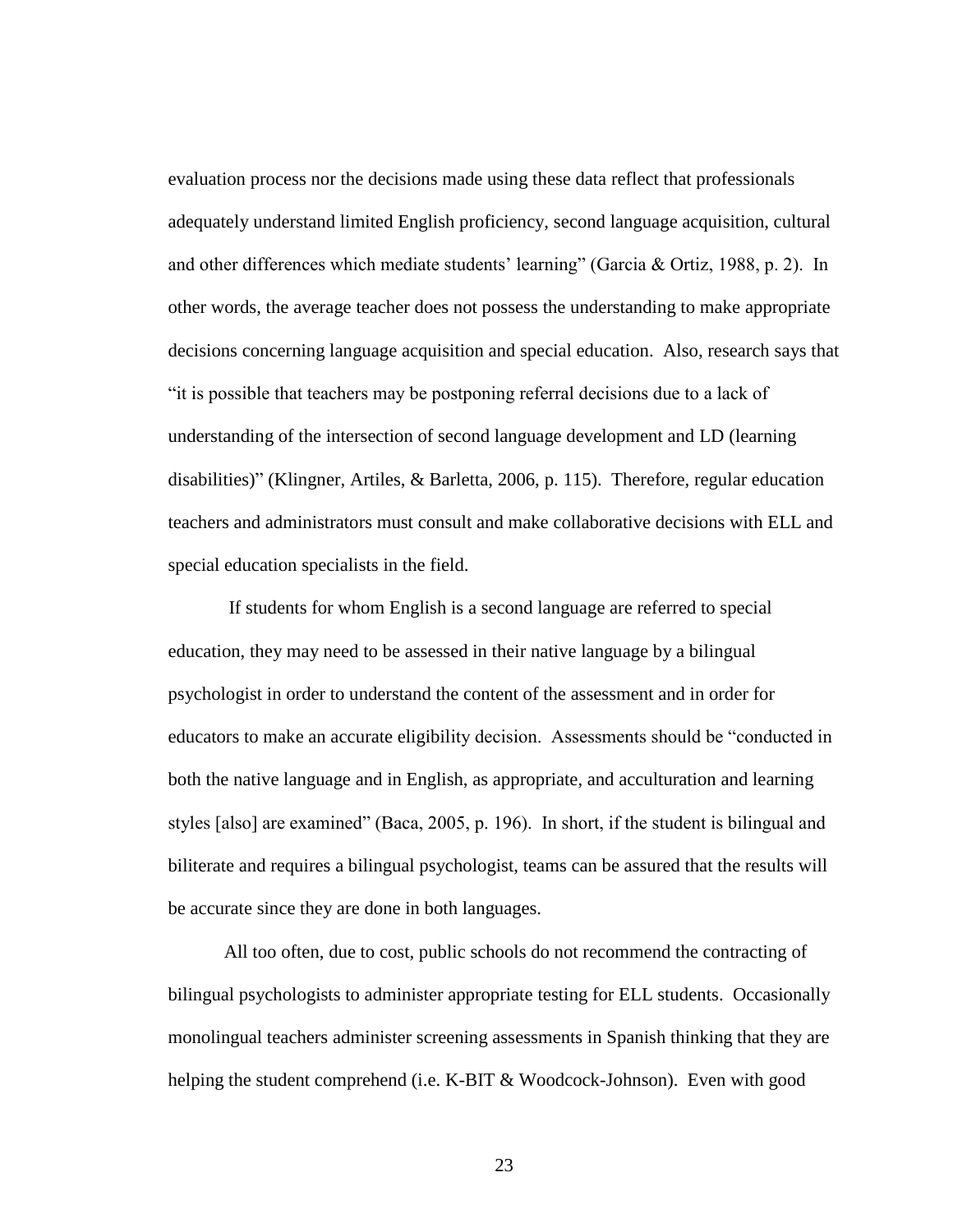intentions this process is not sound according to research and skews the validity of the assessment because the test administrator does not have the phonetic knowledge of Spanish (or other language) to pronounce the questions appropriately. This process can confuse ELL students, contribute to frustration, and produce false results. If school prereferral teams feel that a bilingual psychologist is not needed, they should ensure that a verbal IQ test is not given because when testing ELL students, a verbal IQ test often measures the language proficiency of the student instead of the intellectual ability. According to research, it is more accurate to use a non-verbal measurement tool to assess an ELL student's IQ (Artiles & Ortiz, 2002, p. 5). Referral teams must be confident that they are actually testing what they intend to test in order to create the most accurate, positive solutions for ELL students.

When assessing English Language Learners for special education it is extremely important to include parents, through the use of an interpreter if needed, and provide ample explanation about the entire assessment process. Often times ELL parents not only do not understand the process due to the language barrier, but in their culture they also may not value education and have the same processes for educational placement and services as teachers do in U.S. schools. Parents provide useful information about language preference and use at home and in various social settings. They provide information about the child's personality and how it may affect his/her language acquisition and progress. It is also very useful to ask parents to provide information on their own cultural beliefs about education, intelligence, and disability. Through this discussion cultural differences become apparent and educators are then able to gain an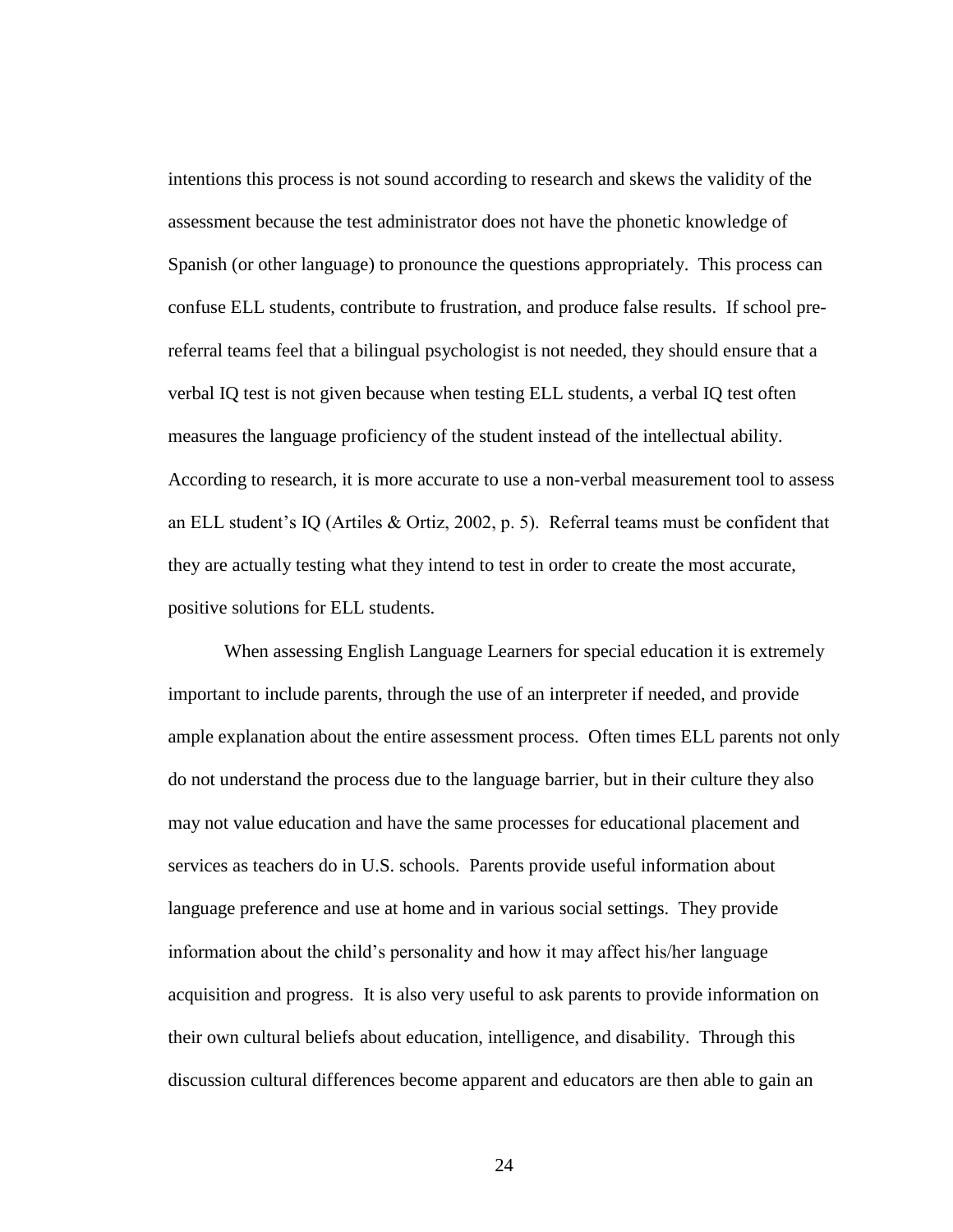increased understanding of the specific challenges of the ELL student (Artiles & Ortiz, 2002, p. 2). This dialogue also validates their input as parents and establishes a positive relationship between school and home, which increases the opportunity for student academic success because parents understand and can better support their ELL child.

In many cultures, the U.S. included, there is a stigma associated with a child who is referred for special education services. When working with ELL students and their parents, teachers must work closely with the interpreter to explain procedures appropriately while trying to diminish any cultural misunderstandings. Hispanic cultures tend to view the word "disability" as solely a medical term often associated with physical disabilities. Interpreters must work diligently to explain the legalities of IDEA and parents' rights but also must do so in a language and manner that they understand. This misunderstanding may be partly cultural but could also be socio-economical and educational depending on the level of education of the student's parents. Some parents possess strong background knowledge of academic issues and others have not had the opportunity to be educated in their country. School referral teams must work collaboratively to ensure that parents are equal partners with their child's academic team and are given the knowledge they need to be active participants in their child's education.

Administrators, as instructional leaders, must work together with their faculties to educate both themselves and parents in how to best work with students learning English who also struggle academically. Students with limited English proficiency and students with disabilities are two subgroups of students under No Child Left Behind for which all principals will be held accountable. School leaders and teachers are therefore required to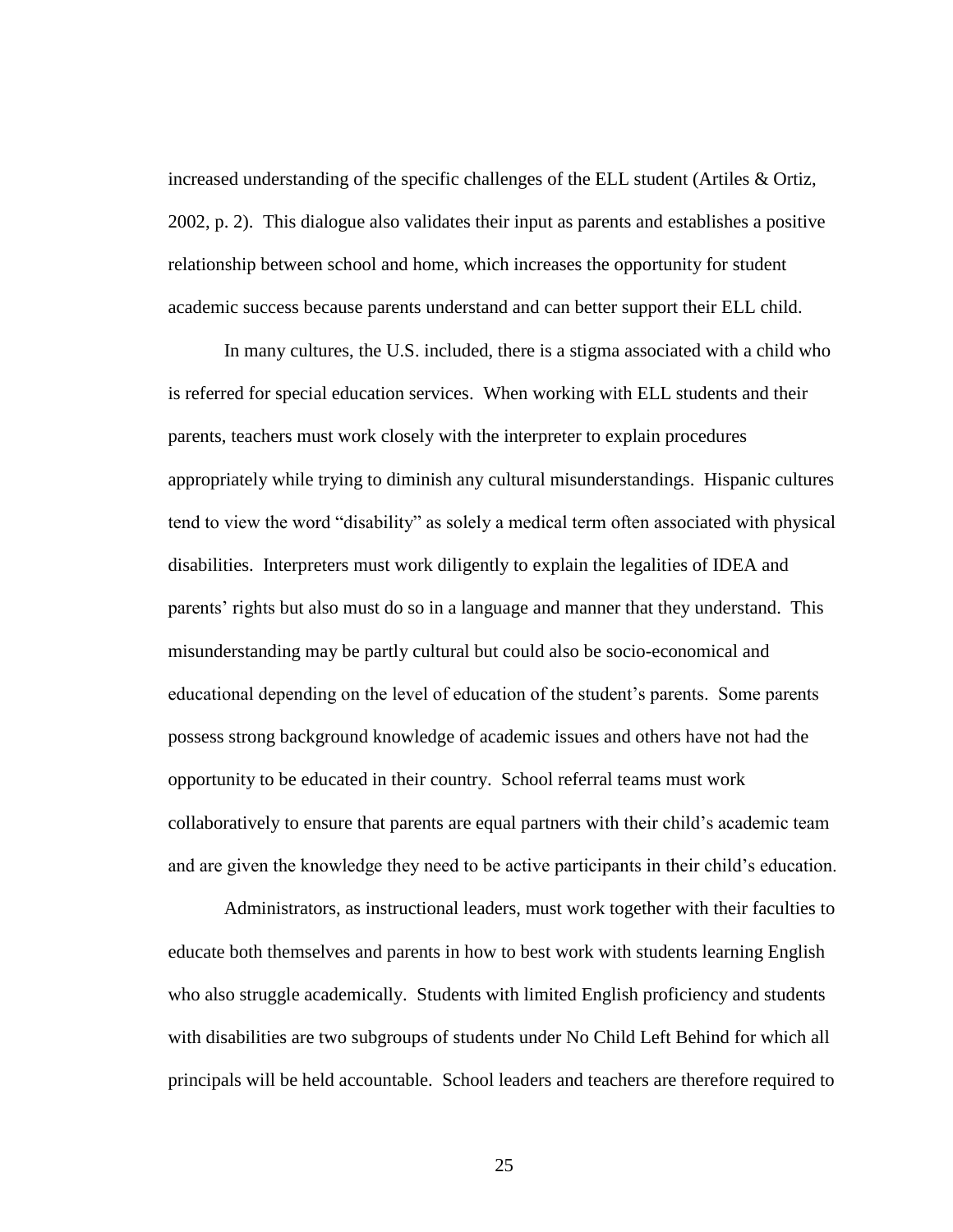be accountable for all diverse students and must employ strategies to advance their learning.

School leaders must develop a proactive approach to meeting the needs of English Language Learners and Students with Disabilities. According to research, these at-risk populations need immediate interventions at the first signs of academic struggles. All too often teachers and administrators wait until a student is considered "at-risk" to make any instructional modifications or interventions. This is a "wait to fail" approach instead of a preventative approach that is needed to reach diverse populations. By intervening at the very onset of academic difficulties, the student is given appropriate supports to enable him/her to learn effectively. Early intervention also assists referral teams in documentation that is needed to be able to send a child on for further screening or evaluation. In other words, if effective measures were taken from the onset of academic difficulties, then the team can clearly state that the student has not responded to appropriate interventions over time and this data can help justify the need for further testing and potentially identification for Students with Disabilities services. The documentation of early intervention also ensures that ELL students are not prematurely referred to special education, but instead are only referred after clinical teaching and intervention has taken place.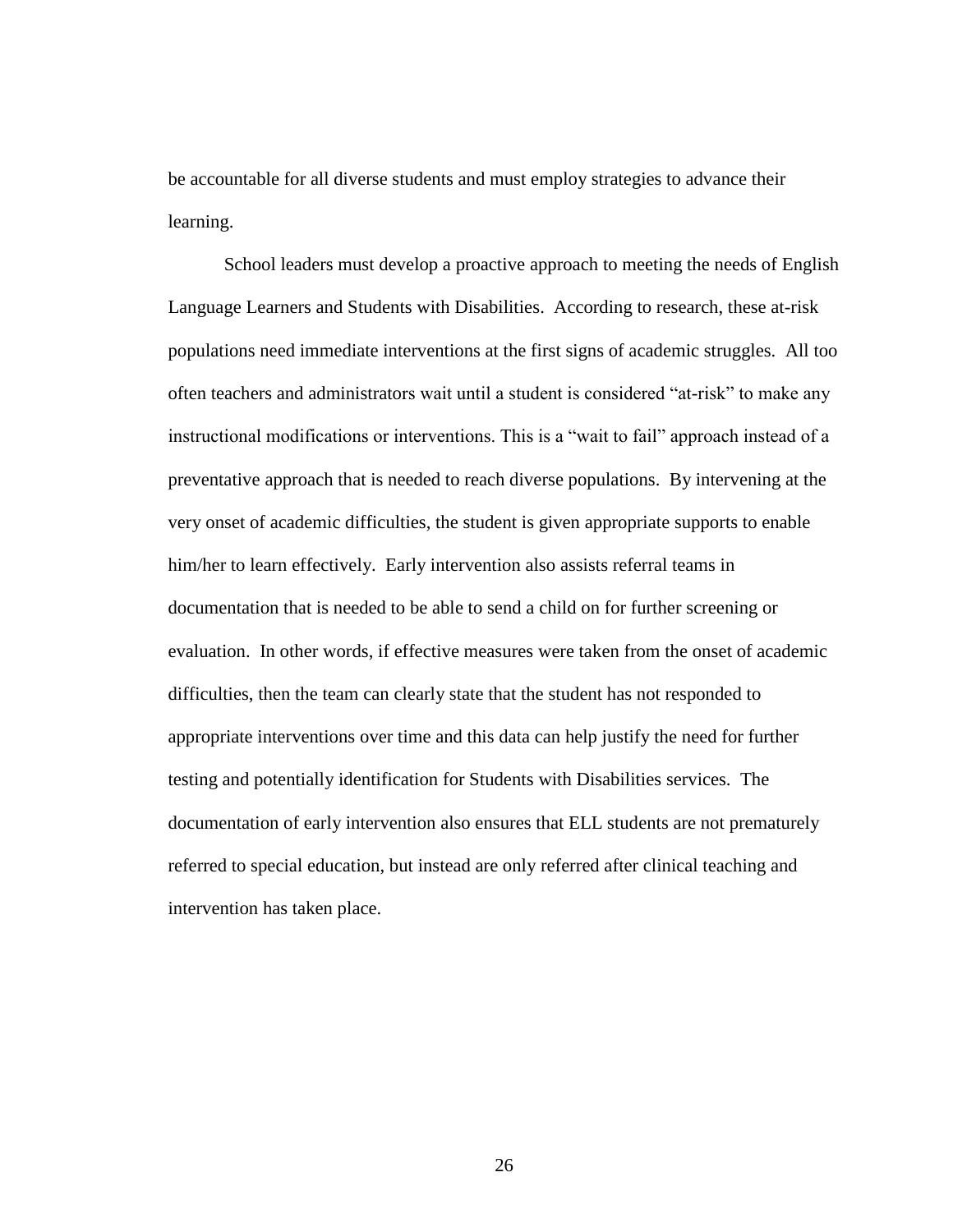## **Principals as Instructional Leaders of ESL**

Effective principals as instructional leaders also possess and exhibit high expectations for all students and teachers in their building. Instructional leaders have a ―clear sense of mission and control, tests the limits in providing needed resources, is persuasive and committed to high standards, uses a participatory style, and is not content to maintain the status quo" (Bevoise, 1984, p. 17). Principals as instructional leaders must realize that in order to possess high results, their high expectations must be clearly communicated and continually monitored throughout the school. Instructional leaders must continually increase achievement expectations so that teachers and students will continue to grow in their teaching and learning.

Research shows that principals of schools that possess a diverse population with low socio-economic students are most successful when they are highly visible throughout the building on a daily basis (Ellis, 1986, p. 3). Highly visible principals follow through and support their high expectations with frequent classroom visits and observations, ongoing positive feedback, and a safe and orderly environment for student teaching and learning. Principals as instructional leaders should provide "frequent observation and/or participation in classroom instruction…and communicate high standards and expectations for the instructional program...These behaviors were found to have a positive effect on reading and mathematics achievement" (Savard & Cotton, 1983, p. 10). When students and teachers feel and see the presence of their principal they feel more secure and also see that their progress is being monitored by a caring professional.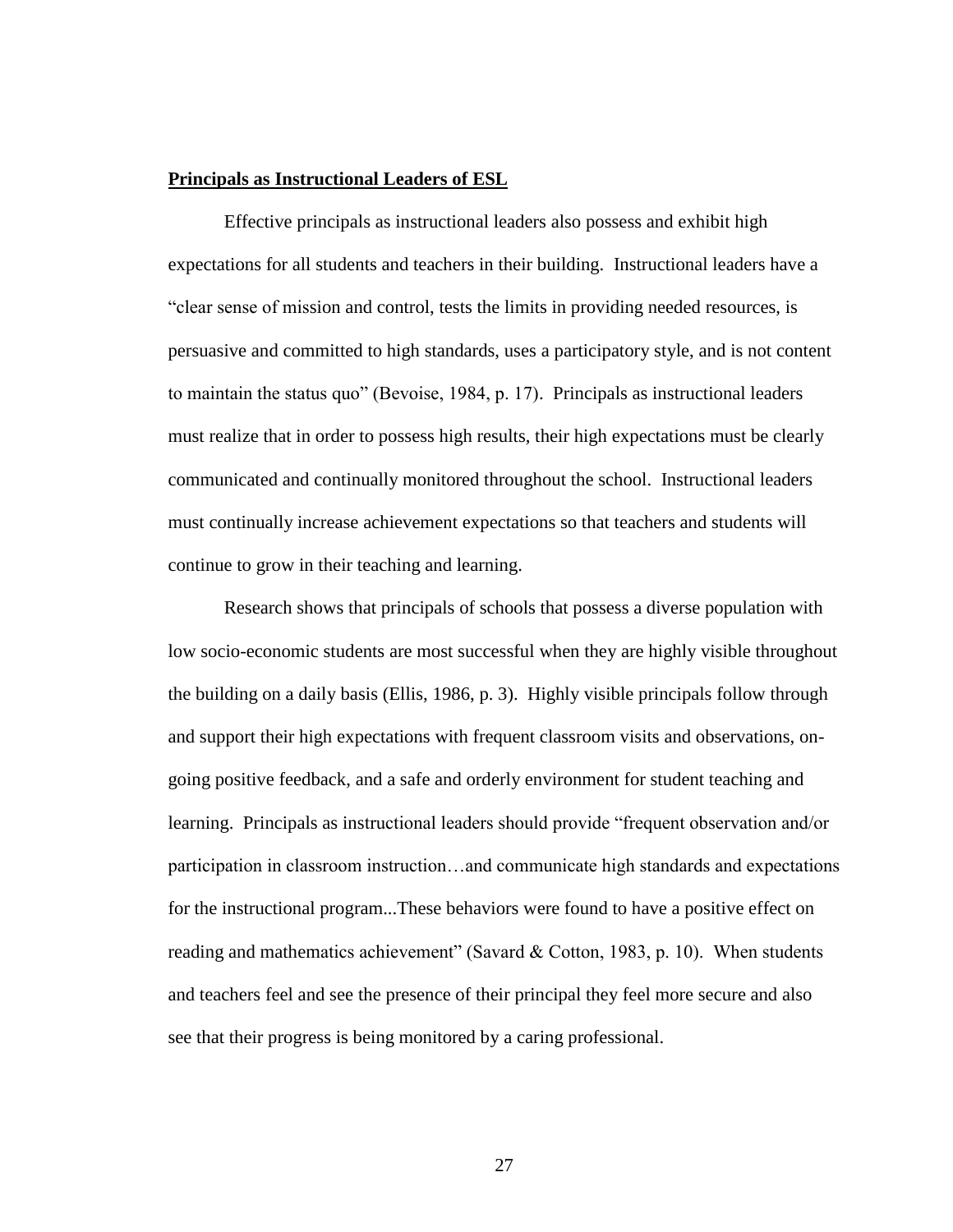A caring, compassionate attribute is particularly important in schools with low socio-economic background because they receive at school what they may not receive at home – a caring, supportive learning environment. "Effective instructional leaders are responsive to the socioeconomic context of their schools and communities"(Ellis, 1986, p. 3). Principals as instructional leaders realize that they must lead with cultural relevance, meaning they value students' different cultural backgrounds because they realize that they possess unique instructional and social needs reflective of their cultures. The teaching must be diverse and modified to meet the instructional needs of the students. The curriculum itself must also be diverse so that the students can see themselves and find interest in the curriculum materials. If students relate well to the curriculum they are more likely to be motivated to excel because they can make a personal connection and find a purpose for learning the new material.

In order for administrators to meet the needs of diverse students, they must lead with cultural relevance. In order to do so they must lead with a sense of acceptance and tolerance for student differences. English Language Learners and Students with Disabilities specifically need to have teachers and administrators who are advocates for them as students. Principals must work with leadership teams to establish positive, inclusive environments where differences are viewed as contributions. Administrators must stress to teachers that they should capitalize on student differences in order to validate and affirm the students as individuals and validate the cultures from which they come. For example, a principal in a large Texas school district with many diverse learners made the following comment about student differences: "As the students heard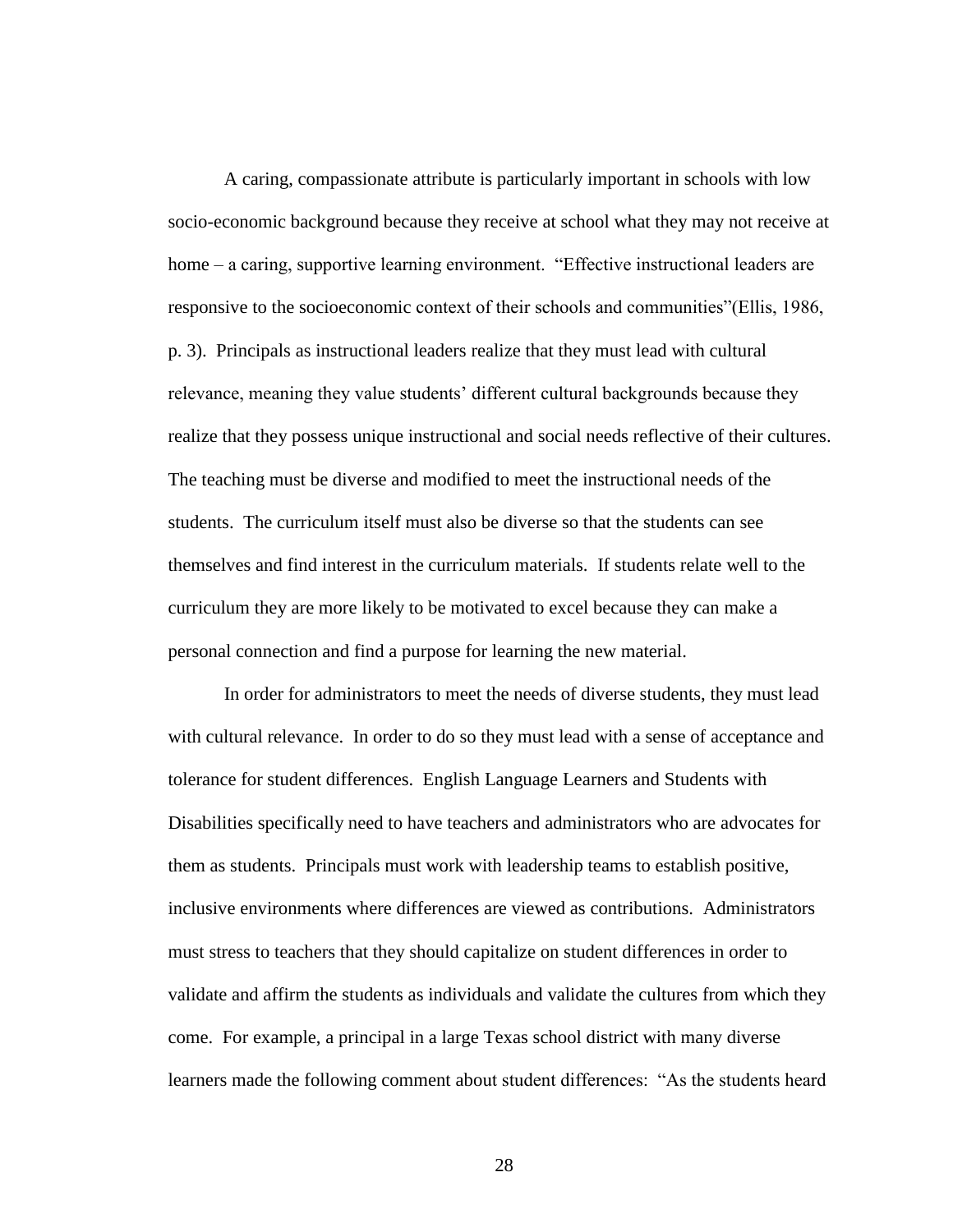that the principal validate their language over the loud speaker, they knew it was all right to speak Spanish. It was even more than all right; they began to take pride in their native language like I have never seen before" (Guadarrama, 1993, p. 7). Validating students' cultures contributes to an environment of acceptance and encouragement for all students.

Valuing students' cultures must be established as an expectation by the instructional leader/principal from the beginning of the academic year in order for teachers to know what is expected in the classroom. Principals must clearly communicate this expectation and ensure strong accountability for staff members working together to create the atmosphere needed to support differentiated instruction. Negative attitudes must be minimized and managed by the principal in order for the school climate to remain positive with respect to diverse learners. The school environment must "reflect a philosophy that all students can learn and that educators are responsible for helping them learn" (Ortiz, 2001, p. 1). Teachers must be taught themselves through training and empathic learning activities that English Language Learners and Students with Disabilities have much to offer and deserve the opportunity to learn equal to other students. One teacher in a public school made the following statement in reference to ELL students: "Their only limits are their mental attitude and their command of English. Whatever they want to attain, they can…and they'll attain more for being bilingual" (Norrid-Lacey & Spencer, 1999, p. 10). This additive, positive approach must be established from the top-down. The principal must first set this expectation and then teachers must follow and support the positive, inclusive learning environment for all students.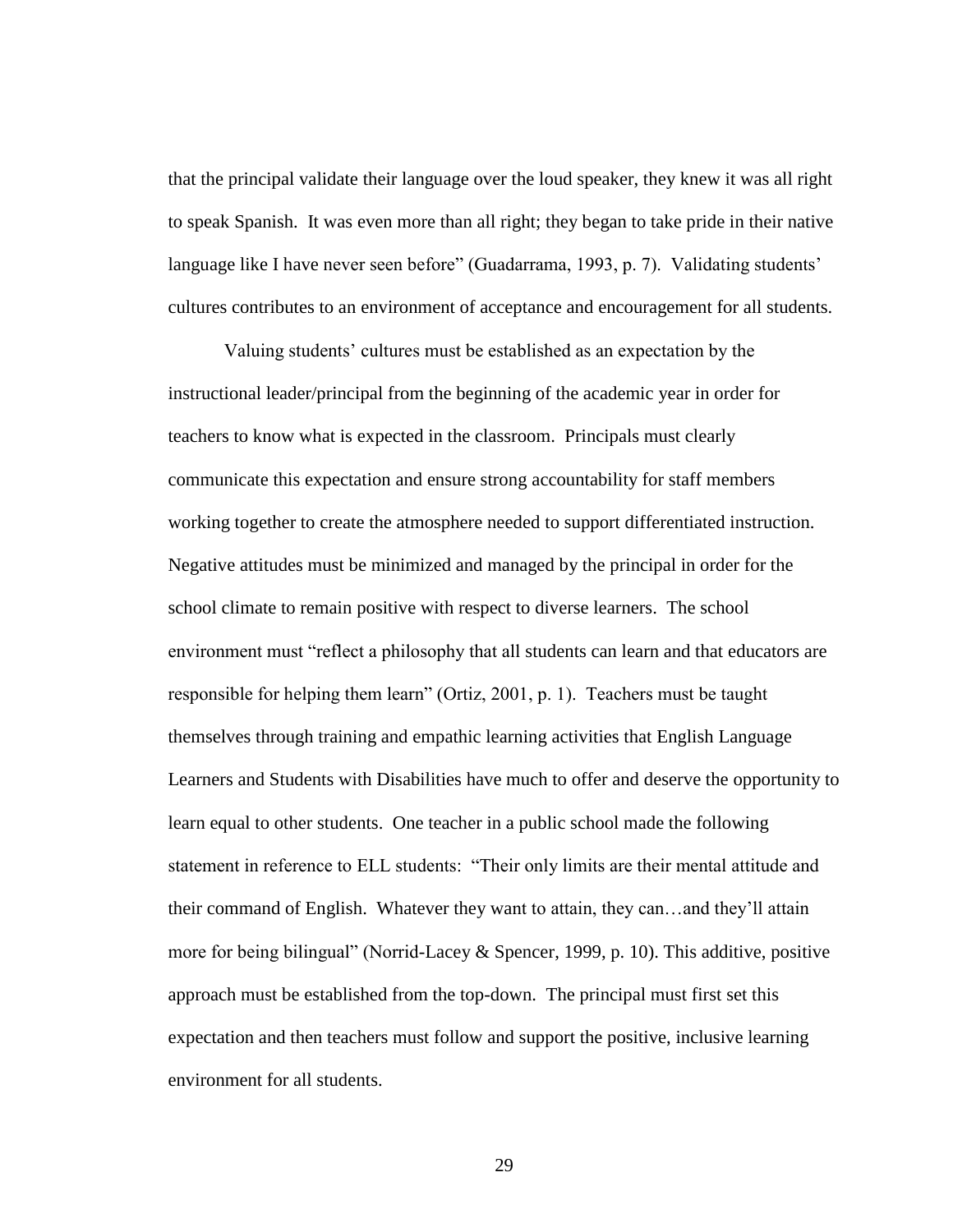Teachers and administrators must assist ELL students in understanding that they need to use their first language in order to advance the acquisition of their second language. In other words, ELL students will learn and become literate in English quicker if they are encouraged to use their knowledge of first language (prior knowledge) to help them comprehend. According to research, literacy skills transfer quickly when established first in native language. The concepts are already there and can be reinforced by parents at home (in native language), while the student continues the same concepts, but learns them in the new language at school (Echevarria & Graves, 2007, p. 7). The use of native language is very useful to ELL students, but is often difficult to accommodate at school due to lack of qualified human resources. Nevertheless, principals must be advocates for ELL students and use interpreters, parent volunteers, and teachers resourcefully. Even if the native language cannot be used by qualified professionals at work, the teacher and administration can support the use of student peer helpers in native language to assist with comprehension.

#### **Training for Teachers**

Principals as instructional leaders must support teachers by helping them obtain appropriate curriculum materials to meet the needs of diverse children. This support can be defined as monetary, budget support through materials and extra human resources in addition to personal support by organizing needed training and staff development. Appropriate training is crucial for teachers to acquire the knowledge needed to meet the needs of specifically English Language Learners and Students with Disabilities. In addition, principals must encourage and praise the efforts of teachers as they strive to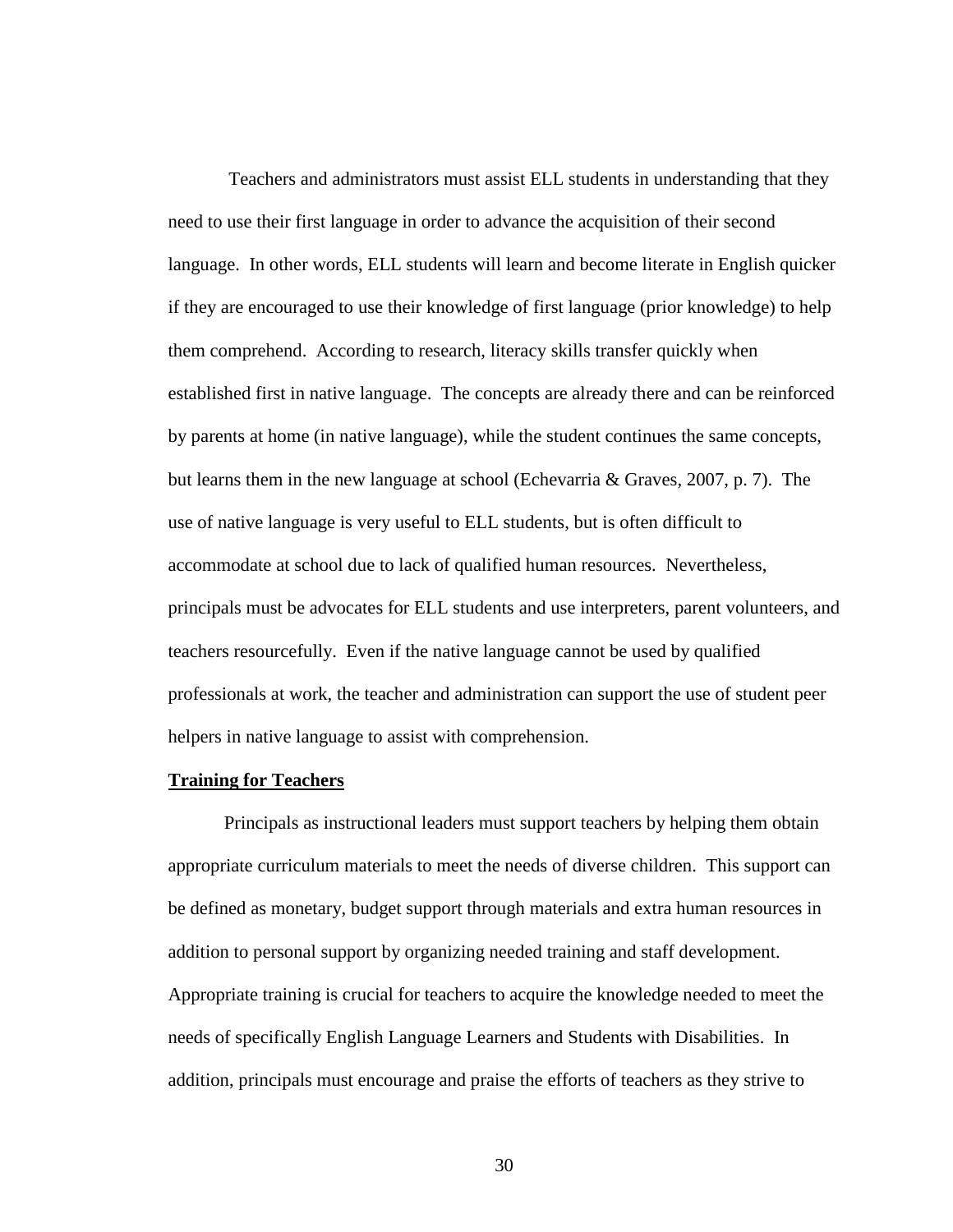change and improve their practice. The work of a strong principal as instructional leader is about "building respect for teachers, supporting teachers, teachers feeling more successful, teachers not surrendering, and teachers not giving up and then still working" (McBeath, 2006, p. 6). Teachers are more likely to increase personal motivation to do their best when they feel like they are being supported by their direct supervisor. Principals must continually balance supporting their teachers while also holding them accountable for instructional practices and individual student results.

In order to produce positive results for potential at-risk students,(both English Language Learners and Students with Disabilities), principals as instructional leaders must make specific staff development and training a priority for teachers. Teachers must be given the "tools" needed to teach appropriate strategies that will help English Language Learners and Students with Disabilities to process information more effectively and gain appropriate meaning and understanding from instruction. Principals must evaluate their staff to know who has or has not had specialized training in meeting the needs of English Language Learners and Students with Disabilities. Then, he/she must plan with district instructional facilitators (or including outside trainers) accordingly. Many research studies suggest that many of today's teachers who are responsible for teach English Language Learners and Students with Disabilities in the mainstream classroom have not had adequate training to meet their individual needs. Many teachers are "in their first year of teaching, with no special training, [and are] given classes for English Learners" (Norrid-Lacey & Spencer, 1999, p. 9). Even if the numbers of English Language Learners and/or Students with Disabilities are low in a school, teachers need to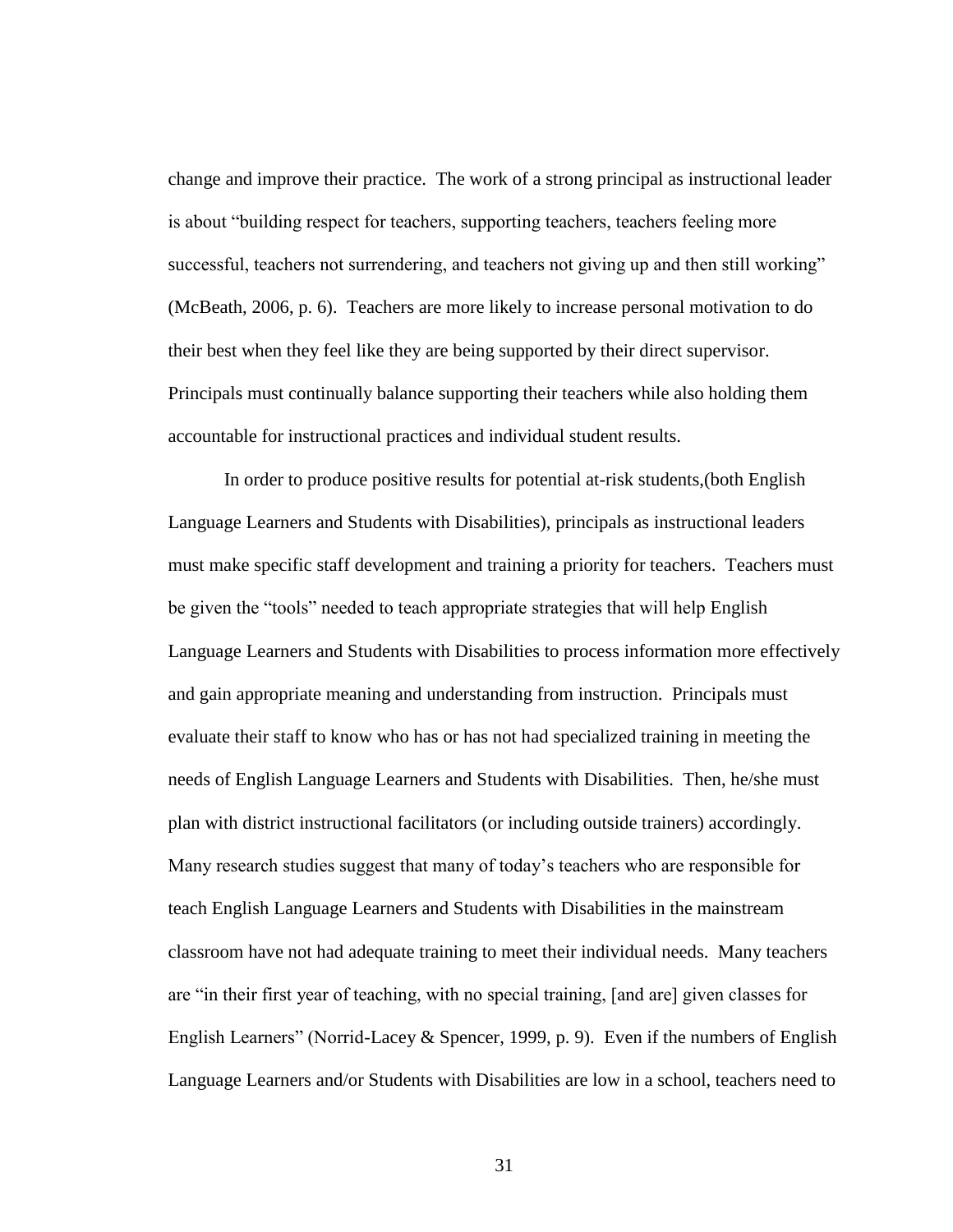be given appropriate training because at some point they will be required to teach these diverse learners. Principals must be very intentional in their planning of staff development and take a proactive stance in gaining appropriate training for teachers so that they will be prepared whenever they must teach a student with exceptional needs.

In addition to administrative responsibilities that support teachers, what are the actual strategies that teachers need to know in order to effectively instruct English Language Learners and Students with Disabilities? First, English Language Learners and special needs students both need opportunities to work collaboratively and to be taught through conversations. These students need to feel that they can rely on their peers for help and they are learning and exchanging knowledge. They need to be able to make personal connections from conversations in class to their personal lives and to other aspects of the curriculum (literacy) (Artiles & Ortiz, 2002, p. 199). Working collaboratively through small group instruction provides students with opportunities to obtain more individual attention from the instructor and also helps to establish a "community" of learners within the larger class.

As administrators look toward the future, they must understand and embrace the diversity that exists and that will continue to grow in our schools. Not only are English Language Learners and Students with Disabilities diverse in language proficiency and ethnicity, but they are diverse through their own learning styles (kinesthetic, visual, tactile…etc.). Principals as instructional leaders must teach their teachers through example and explicit expectations to take a preventative approach and identify student struggles as soon as they develop. They must then employ research-based teaching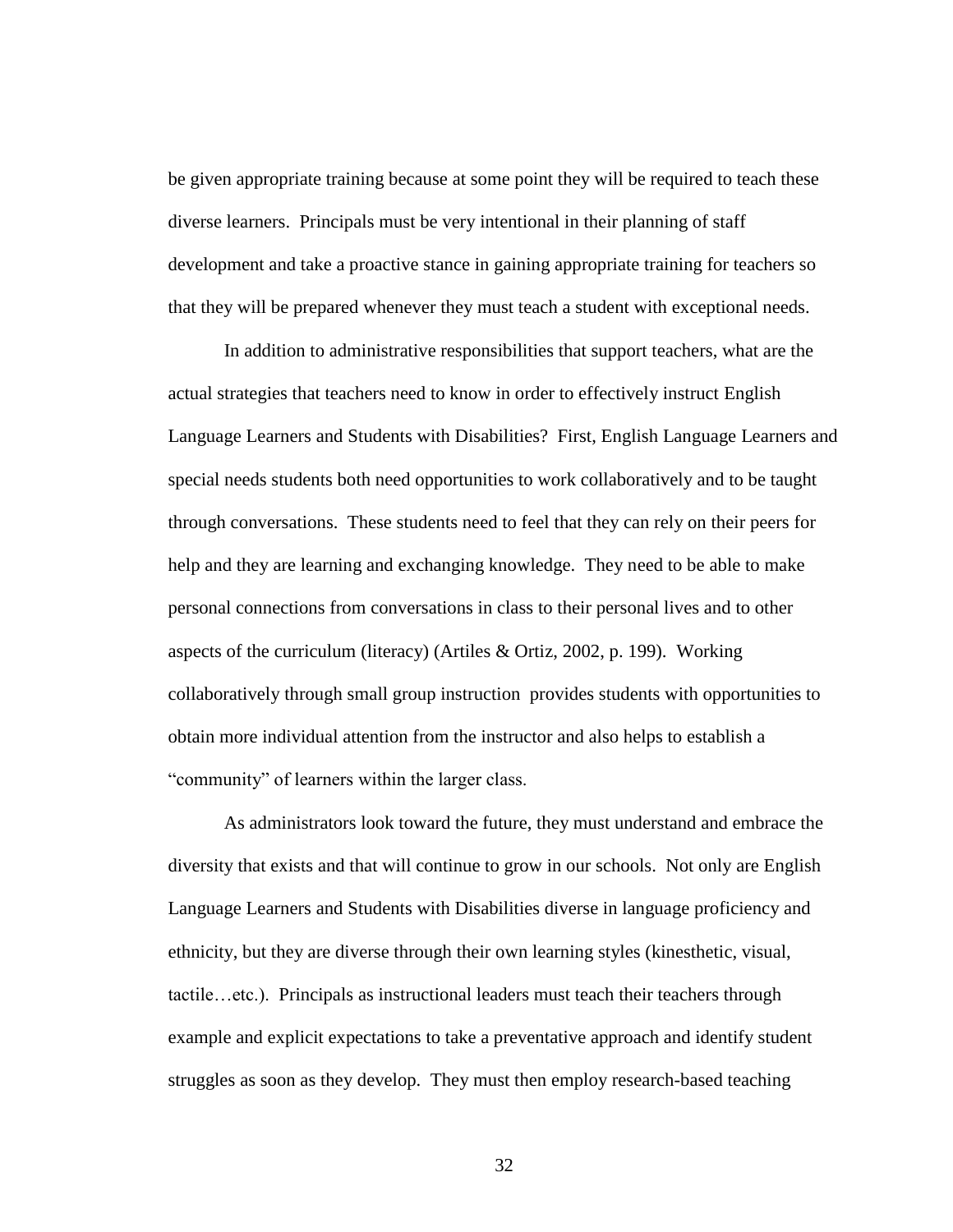techniques that will enable students to use their first language to assist them in learning their second language. Students must also be given the differentiated instruction needed to help them achieve academic success despite learning disabilities or language differences. Overall, principals must closely monitor the school environment and classroom instruction in order to make sure that teachers are implementing effective teaching techniques that will help diverse learners acquire language and content productively.

# **Conceptual Framework**

From the review of the literature I have developed a conceptual framework to guide the analysis of each ELL student case. The factors listed at the top of the following framework are what the literature states are key issues affecting ELL students. Next, I analyzed each student case based upon the data and ascertained which factors are most prevalent from the data that affect each student. Finally, based upon the analysis, I have derived implications for the instruction of ELL students and implications for the Instructional Leadership that supports the students learning English.

I actually developed the conceptual framework toward the end of my analysis in order to clarify the findings and to guide the reader in understanding the primary elements affecting English Language Learners taken from the literature. The conceptual framework has evolved through different stages beginning with the general one for all students for whom English is a Second Language to more specific information about the participants' cases.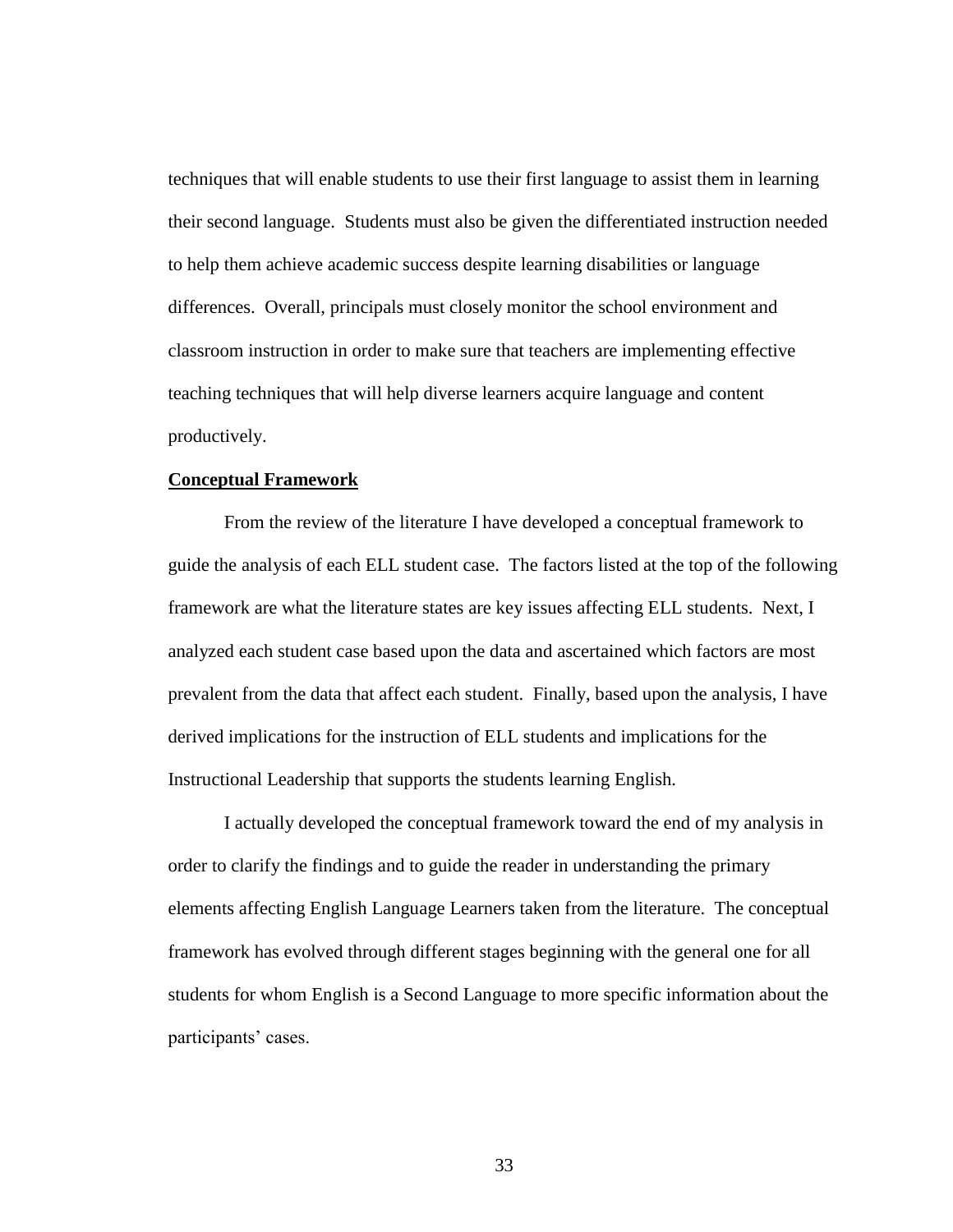Figure 1

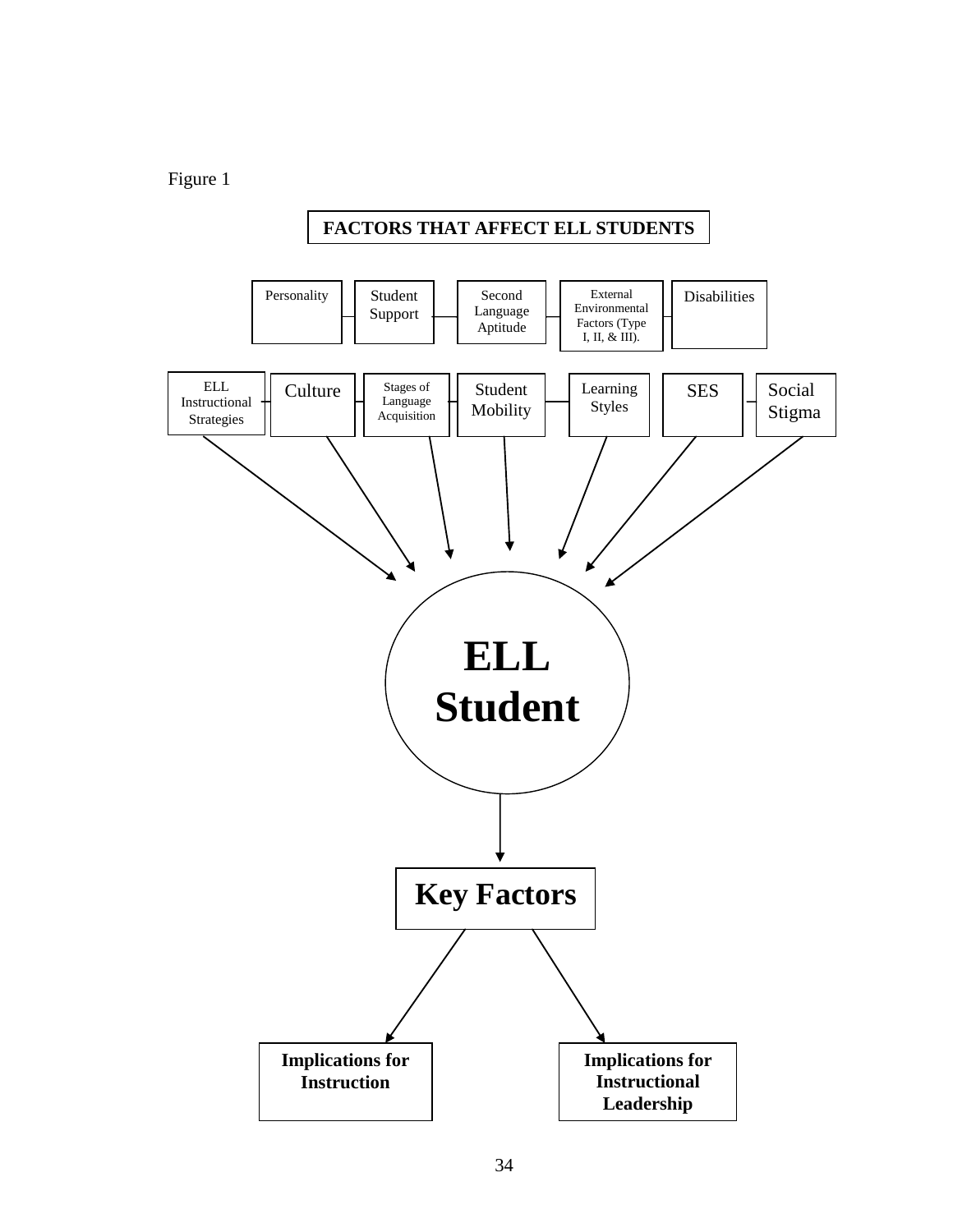Personality can play a significant role in a student's progress learning a second language. Personality involves specific attributes that one possesses that affect one's interactions with others. If a student is introverted, he or she typically will not be as willing to take the conversational language risks as an extroverted student will. These risks lead to language learning through the experience of authentic conversation. Typically, the more a student interacts socially, the more conversational skills a student will learn. The more academic and language risks that a student is willing to take, the more quickly a student will learn to communicate in a second language.

Student support is an additional factor that directly affects the rate of progress for an ELL student. Teacher support in the form of academic interventions and parental support at home are both components of support that ELL students need in order to be successful. These support measures affect the progress at which a student acquires a second language.

Without significant support, teachers and students become frustration which leads to a decrease in students' language proficiency and a slower rate of second language acquisition. Additionally, a lack of student support eventually leads to a decrease in overall motivation and ELL student achievement. In order to support students, teachers and parents must know how to do so. In other words, they must receive appropriate training on how to help their student and support their language acquisition.

Second language aptitude is an individual student's innate ability to learn a second language. Similar to multiple intelligences, some students possess more ability or talent to learn a second language. In other words, some students acquire a second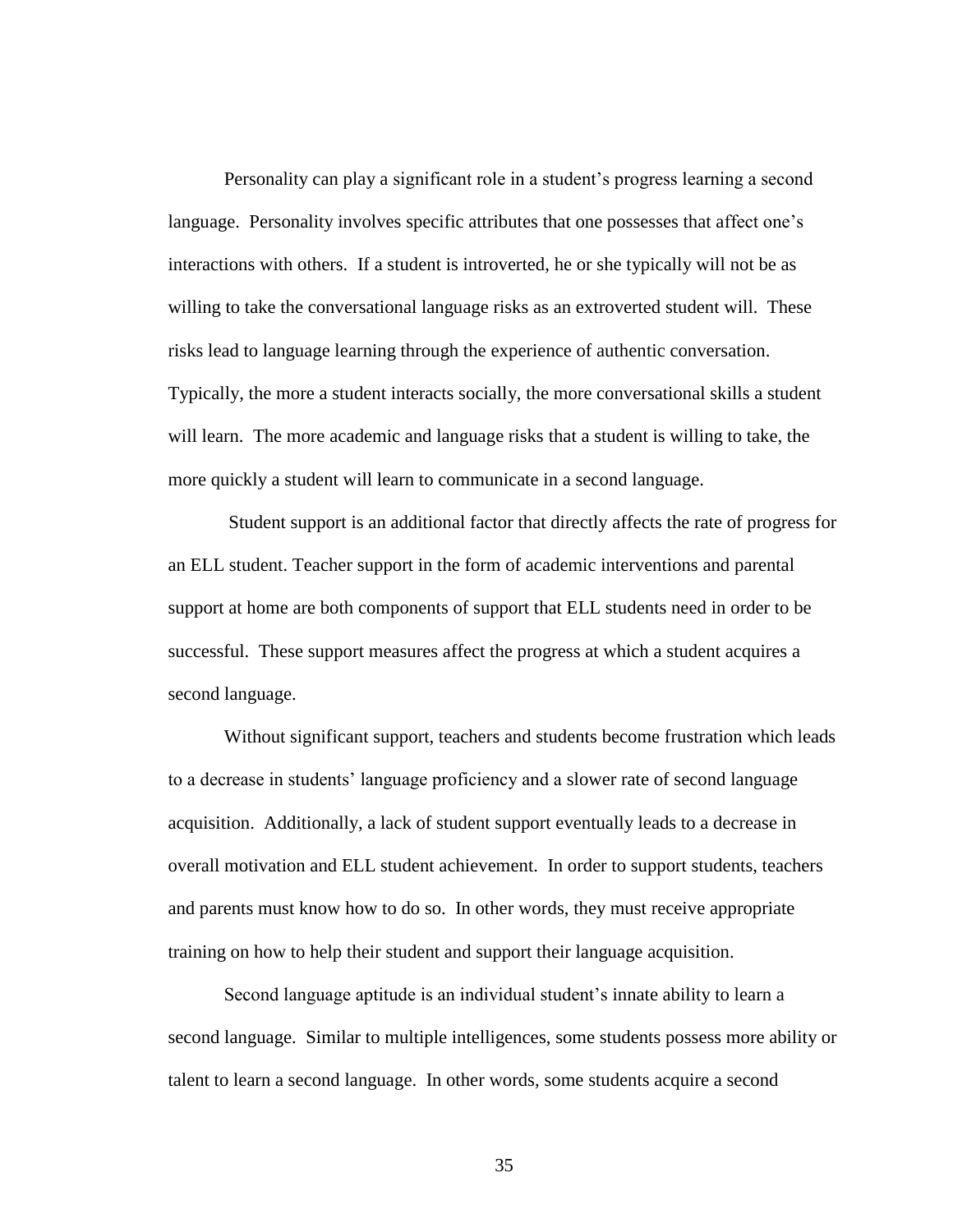language with more quickly and easily while others can learn a second language but require must more intentional effort.

Students who possess little second language aptitude may take longer to acquire a second language. Additionally, some students may possess a deficit in second language learning ability and actually possess a language disorder that impedes their ability to learn and acquire a second language proficiently. It often becomes difficult to distinguish between second language aptitude, second language acquisition, and a language disorder, because these can all play a role in a student's rate of second language acquisition. External environmental factors consist of issues that affect an ELL student's learning such as lack of appropriate English as a second language interventions (Type I ELL student), interrupted schooling, chronic absences (Type II students), and/or severe learning disabilities (Type III students). All of these external issues in a student's learning environment can affect the rate at which a student acquires a second language.

More pervasive external factors such as severe mental retardation, speech/language disorder, emotional disturbances, or learning disability can further complicate and impact the rate at which a student learns a second language and his/her overall proficiency in English.

A disability is a potential factor that can impede the progress and rate of language acquisition in a second language learner. If a student possesses a learning disability, it can be disguised as a language barrier for many years until educators are able to obtain the data needed to justify the lack of progress as not being primarily a result of language difference. A disability and language barrier can mimic one another while a student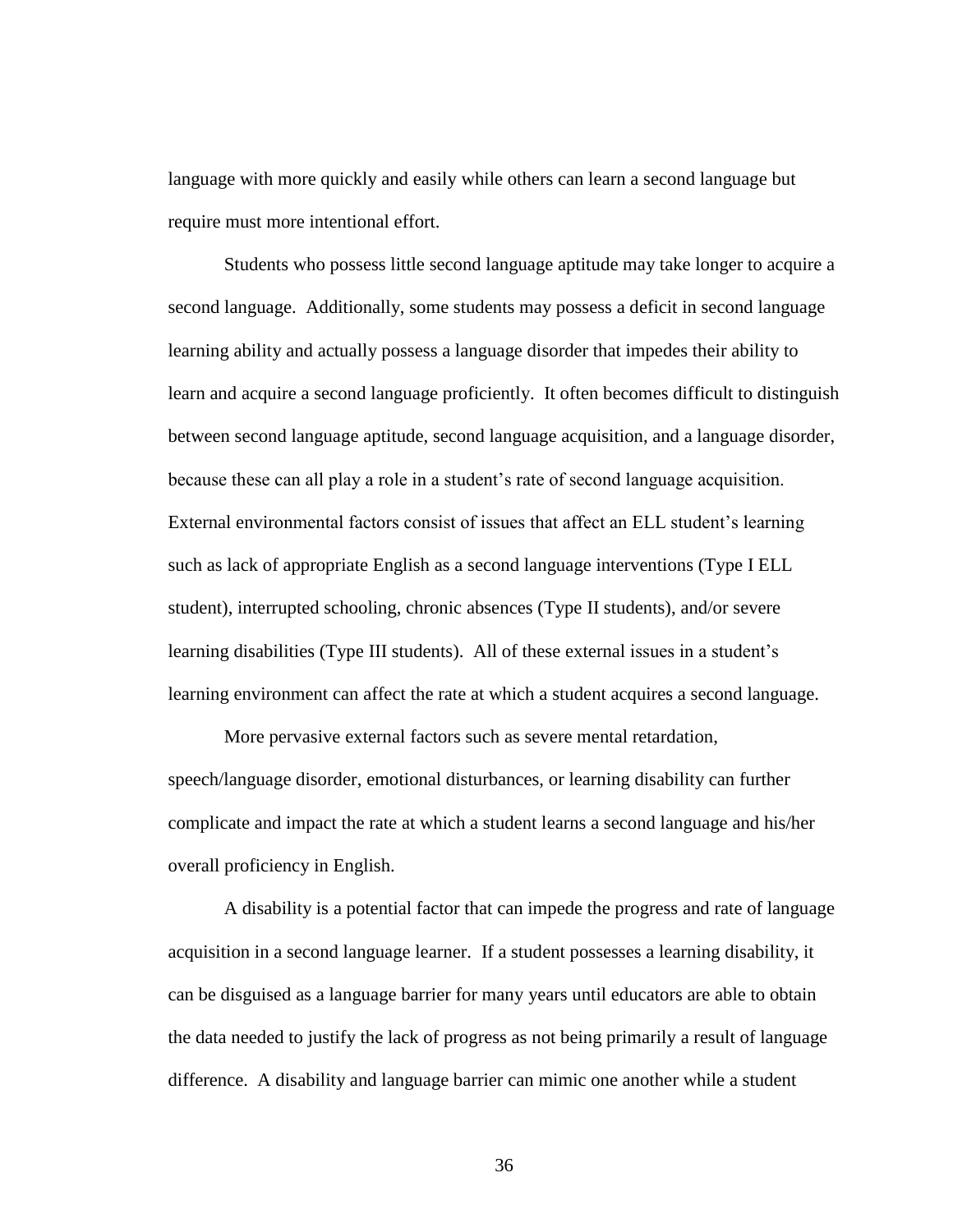progresses through stages of language acquisition. The most significant impact is typically a slow rate of progress in the area of written language – reading and/or writing.

Instructional strategies that work best for students learning English as a second language must be used by regular classroom teachers and ELL specialist in order to maximize student progress and proficiency. Teachers must receive appropriate training in order to understand how to incorporate appropriate ELL strategies into their daily instruction. These ELL instructional strategies are aligned with best practices and ELL research.

The use of appropriate ELL instructional strategies can play a significant role in the overall progress of ELL students because they provide academic support as students move through various stages of language acquisition. Typically, if provided significant and appropriate support through instructional strategies, an ELL student will progress at a usual rate (5-7 years) without significant academic struggles. On the other hand, without appropriate support through instructional strategies, the ELL student will often struggle academically, most often in literacy skills, which eventually affects his/her progress across content areas.

Culture is a factor that can affect differences in learning and even the rate at which an ELL child learns a second language. Culture involves the traditions and beliefs of a group of people. Culture affects education because many parents of ELL students value education differently. For example, often times Hispanic parents possess an ultra respect for educators and feel as though teaching their child is solely the role of the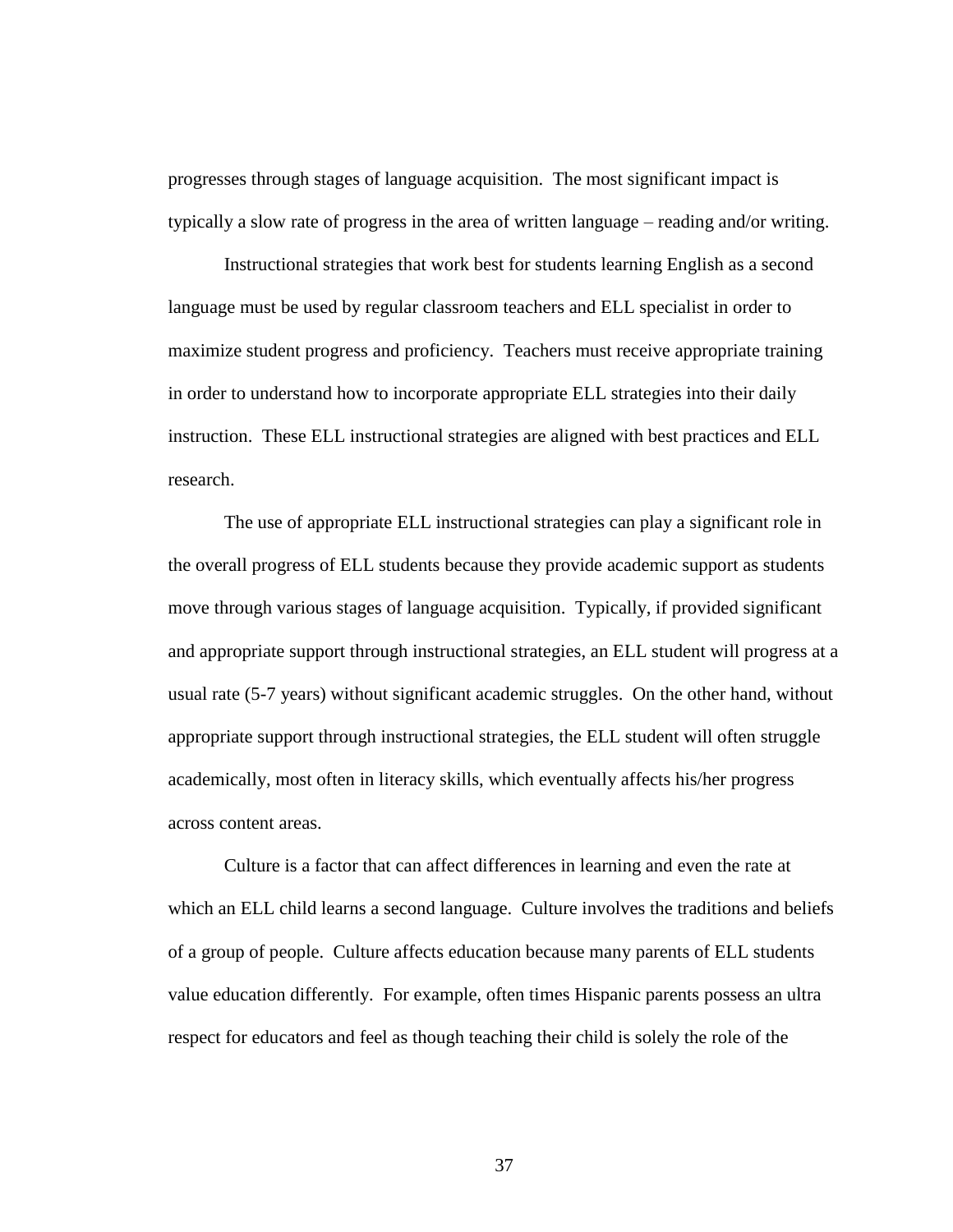school. In other words, parents are not used to being responsible for the teaching of their child at home.

In other cultures, cultural differences exist including physical cues such as eye contact and student participation in class. Some ELL students have difficulty accepting the instruction of a teacher who is a different gender than the student. Other students come from such primitive environments in their home country that they remain in a state of culture shock for six months to a year until they become accustomed to their new environment. Educators must realize and affirm these cultural differences through patience and appropriate teaching techniques that show that they value cultural differences while accelerating their second language learning.

Second language acquisition is a factor that affects language learning because students progress through different stages as they enter U.S. schools for the first time and then develop more advanced English proficiency skills as they acquire new language. When students are new English language learners, one could often mistake them for having a disability because of the lack of understanding and slow progress that is usually present. Also, students in as state of culture shock and who are in the beginning stages of second language acquisition may not speak or respond orally at all until they are comfortable in their learning environment.

Student mobility is a factor that affects second language learning because students often regress in their language learning when they return to their home country for a period of time and then return to an English speaking setting. Many ELL students possess interrupted schooling issues due to frequent mobility that "interrupts" and often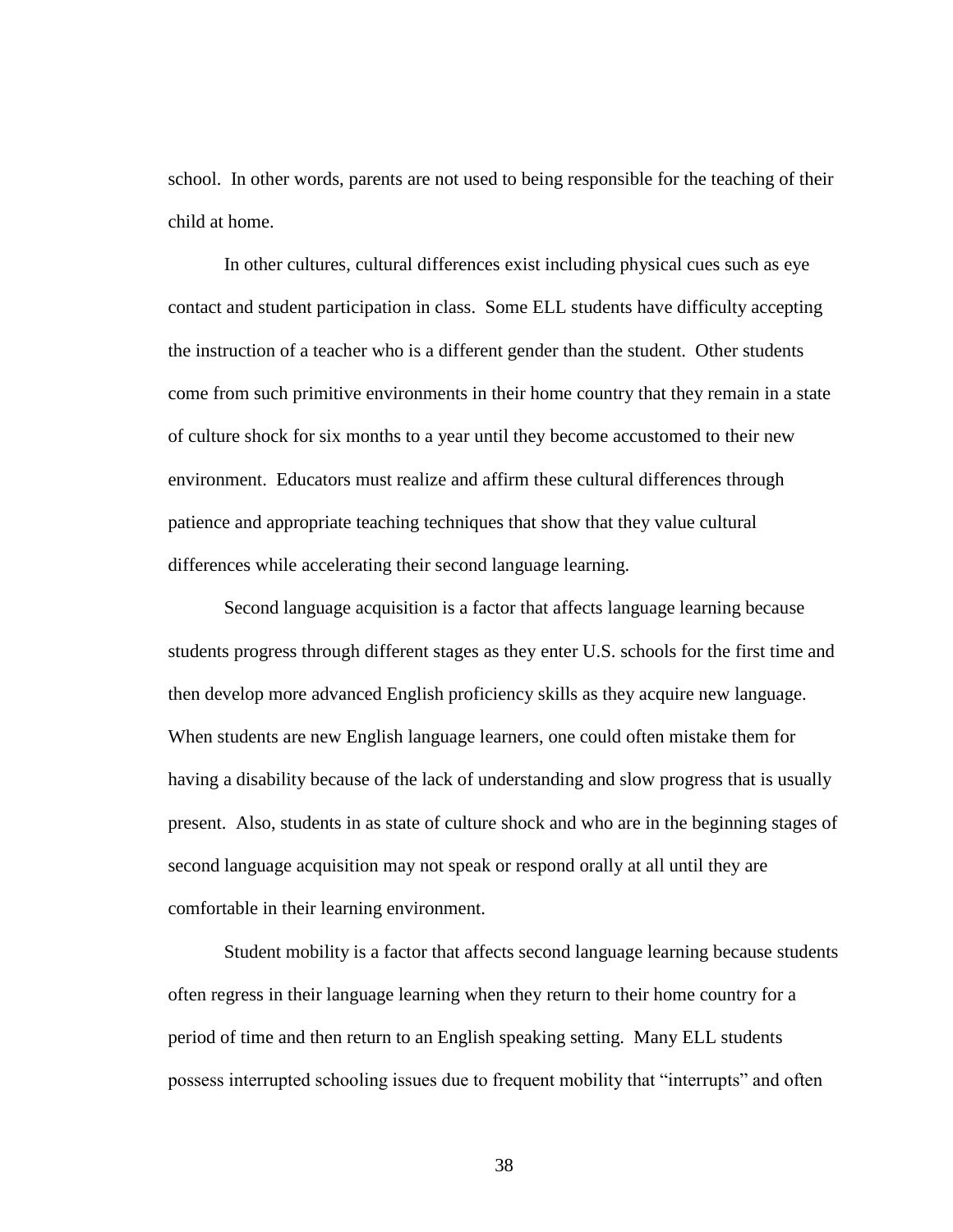delays both academic learning and language learning. For instance, students may return to their country where the content level and academic rigor is less and then are behind when they return to the more rigorous academic setting.

Interrupted schooling issues often affect middle and high school age children the most severely because academic content is more difficult. In addition, it becomes very difficult for some students who return to their country because in the home country they are not made to attend school every day or consistently at all (as opposed to U.S. compulsory attendance). These absences significantly "interrupt" academic content learning for the student.

Learning styles of ELL students can also affect the way in which a student learns and the rate at which a student learns language. If a teacher only teaches using the techniques that appeal to a tactile learner he/she will not reach and enhance student learning for students who are visual learners. Teachers must use an eclectic approach in order to meet the needs of all ELL students. ELL students often need visual cues and visual aids to help aid comprehension of certain concepts so that they do not have to rely solely on written text for understanding. Using an enhanced visual approach helps ELL students to comprehend more quickly and more accurately which in turn helps them to retain new information.

Socio-economic status directly affects ELL students because if students are living in poverty they do not usually possess the rich language atmosphere that supports school readiness skills and academics. Students and parents living in poverty often possess a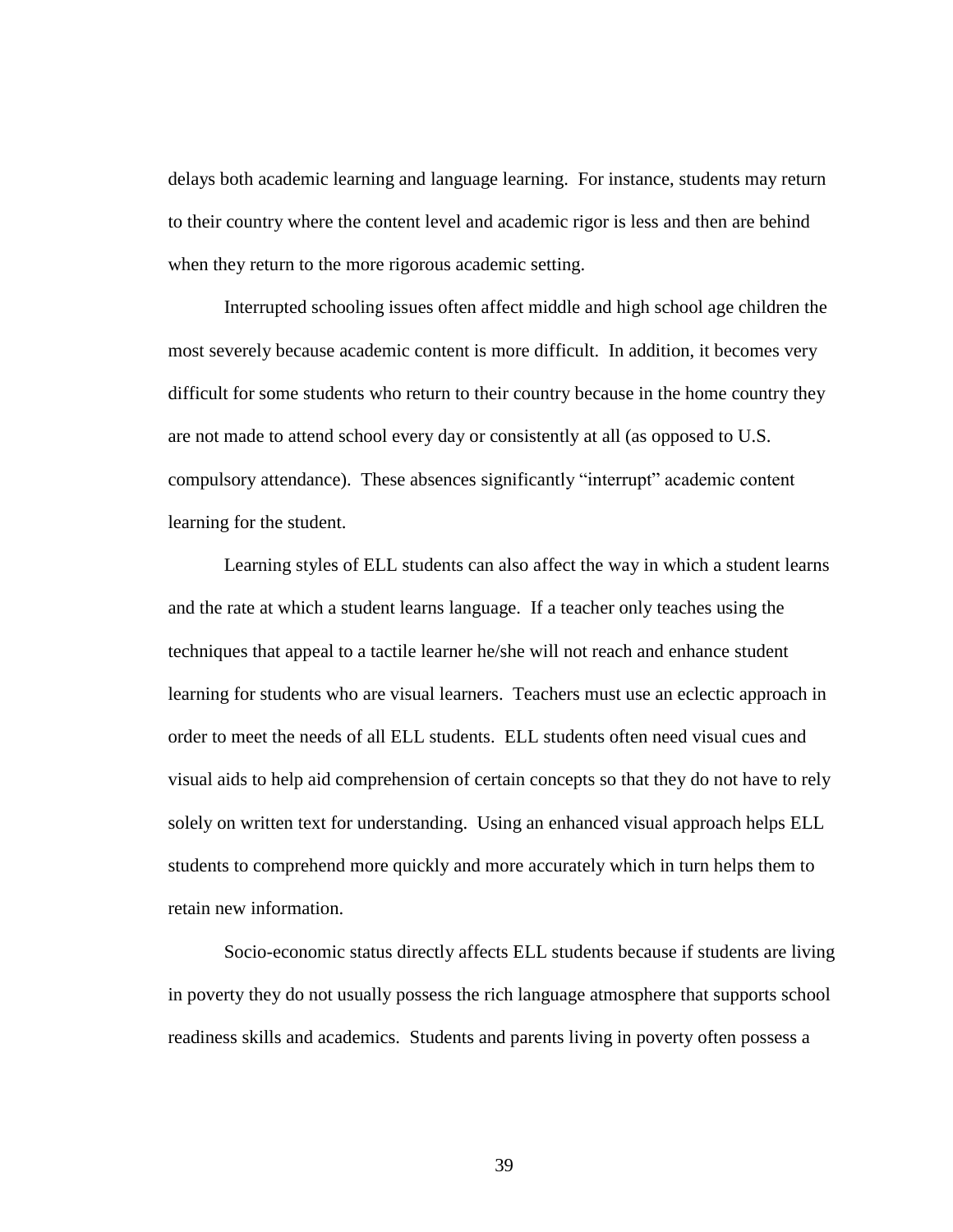survival mentality in which their primary concern is meeting their basic needs such as food, water, clothing, and shelter.

In addition, typically students living in poverty possess parents who are uneducated and do not possess the skills or understand to support their child academically. Teachers often perceive parents and students living in low SES environments as not "caring" about their education, when in reality, they are simply concerned about surviving the next week or months with little or no monetary support.

Social stigma is a feeling created by society that makes a specific cultural group feel as though they are not as worthy or do not deserve the same treatment as do the traditional social group – in this case, American, English-speakers. Social stigma is a factor that could affect students who are English Language Learners because some people possess the misconception that students who do not speak English should not be here. This feeling of "not belonging" could easily be translated into the school culture if teachers and administrators do not offer a positive, welcoming and culturally relevant learning environment for all students.

The aforementioned items are factors that can contribute to learning struggles for an English Language Learner. Any individual factor or combination of the factors can affect the rate in which a student acquires English as a Second Language.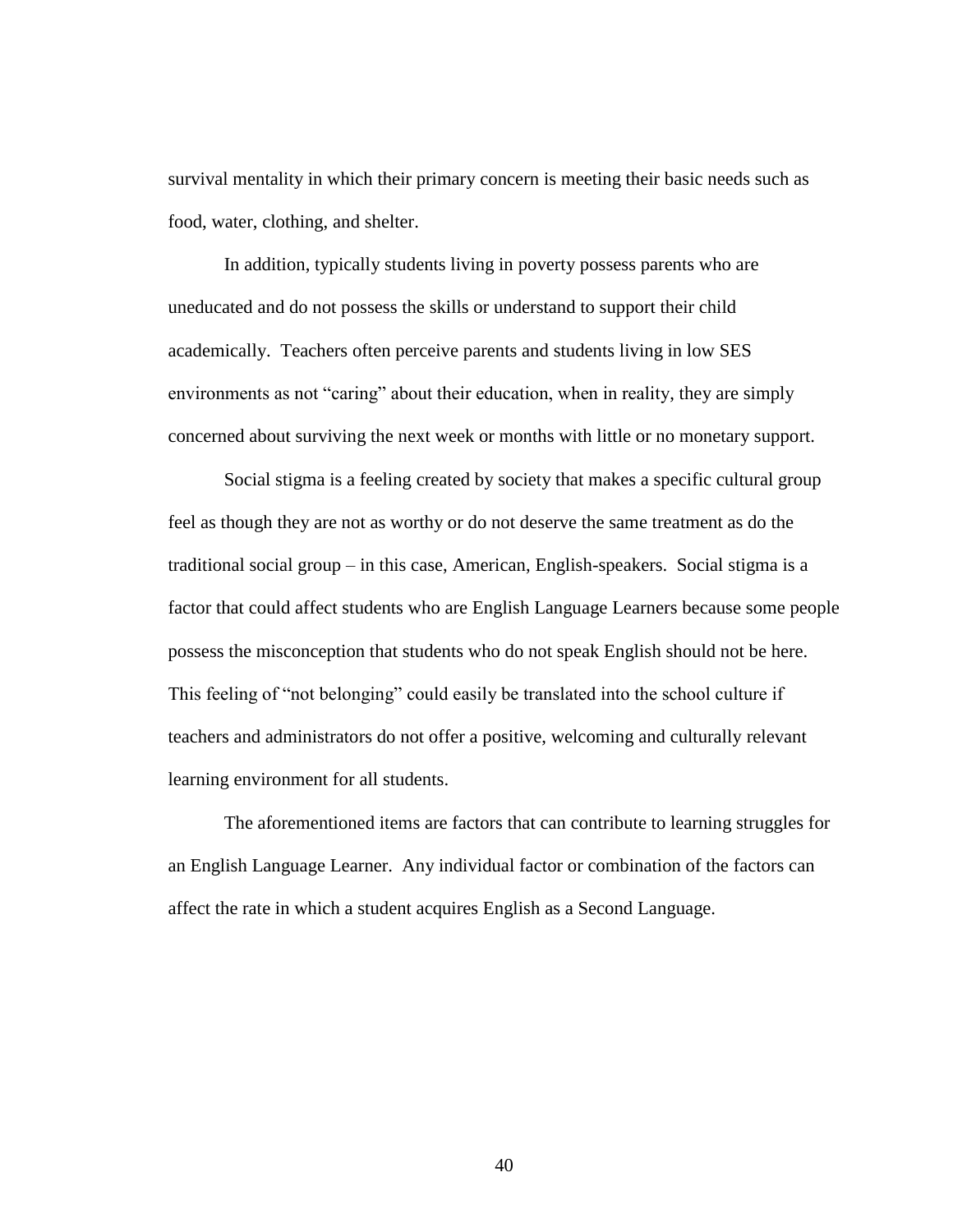# **CHAPTER III**

### **RESEARCH METHODOLOGY**

### **Research Questions**

In order to obtain a better understanding of how English Language learners learn and obtain success amidst the multiple barriers and struggles that they may encounter, I investigated the answers to the following questions as a part of this research study.

- First, from their own perspectives, what are these two English Language Learners with disabilities' understandings and perceptions of their educational experiences learning English in U.S. Schools?
- Secondly, what are the struggles that they encounter, being students learning English as a Second Language, and students with disabilities?
- Finally, what are the students', teachers', and parents' perceptions of factors that have affected their progress or contributed to their frustrations?

# **Methodology**

As the method for research, I completed a case study of two students who are current fifth-year students learning English as a Second Language. In order to answer the questions dealing with students' perceptions of their experiences learning English while also being students with disabilities, I felt that it was appropriate to study in detail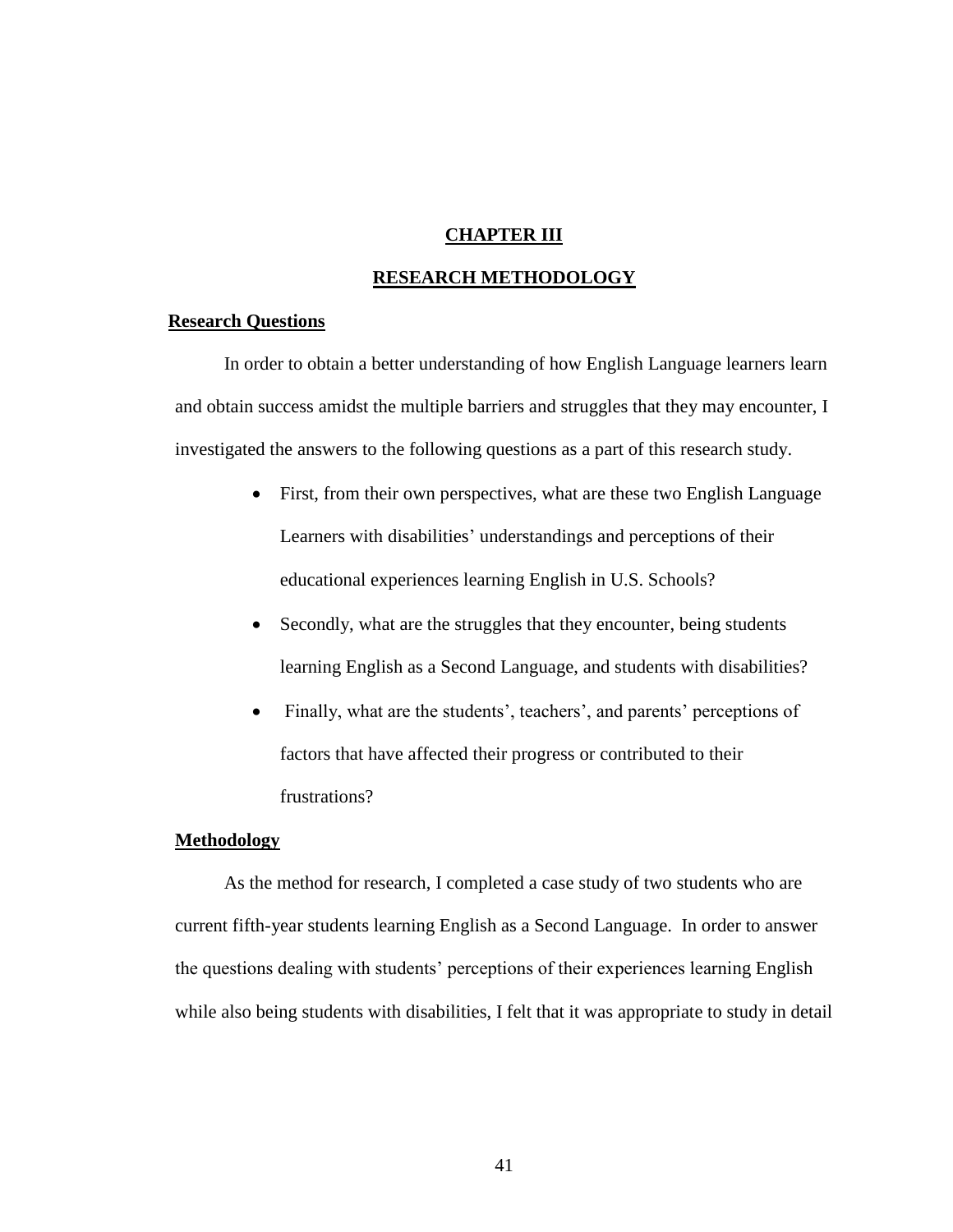the multiple factors that affect student learning, as perceived by the students themselves, teachers, and parents.

### **Key Concepts and Definitions**

Key concepts included in the study are the terms, English as a Second Language, students with disabilities, and pre-referral teams. Students learning English as a Second Language are students who learned and speak another language as a primary language and who are learning English due to being in English-speaking schools. Students with disabilities are those with

mental retardation, hearing impairments (including deafness), speech or language impairments, visual impairments (including blindness), serious emotional disturbance, orthopedic impairments, autism, traumatic brain injury, other health impairments, or specific learning disabilities, and who, by reason thereof, needs special education and related services (IDEA, 2004).

A pre-referral team is a group that includes teachers, guidance counselors, school psychologists, and often times an administrator who work together to make intervention decisions and ultimately decisions based upon whether or not a student will go on to be referred for an evaluation for special education.

Other key terms in this study are English Language Learners (ELL), Limited English Proficient (LEP), and Newcomer Programs. The term English Language Learners (ELL) refers any student who is learning English as his/her second language and who speaks another language other than English as a native language. Limited English Proficient (LEP) is the term used by the Federal Government under Title III legislation to refer to the child whose speaks a language other than English as his/her first language and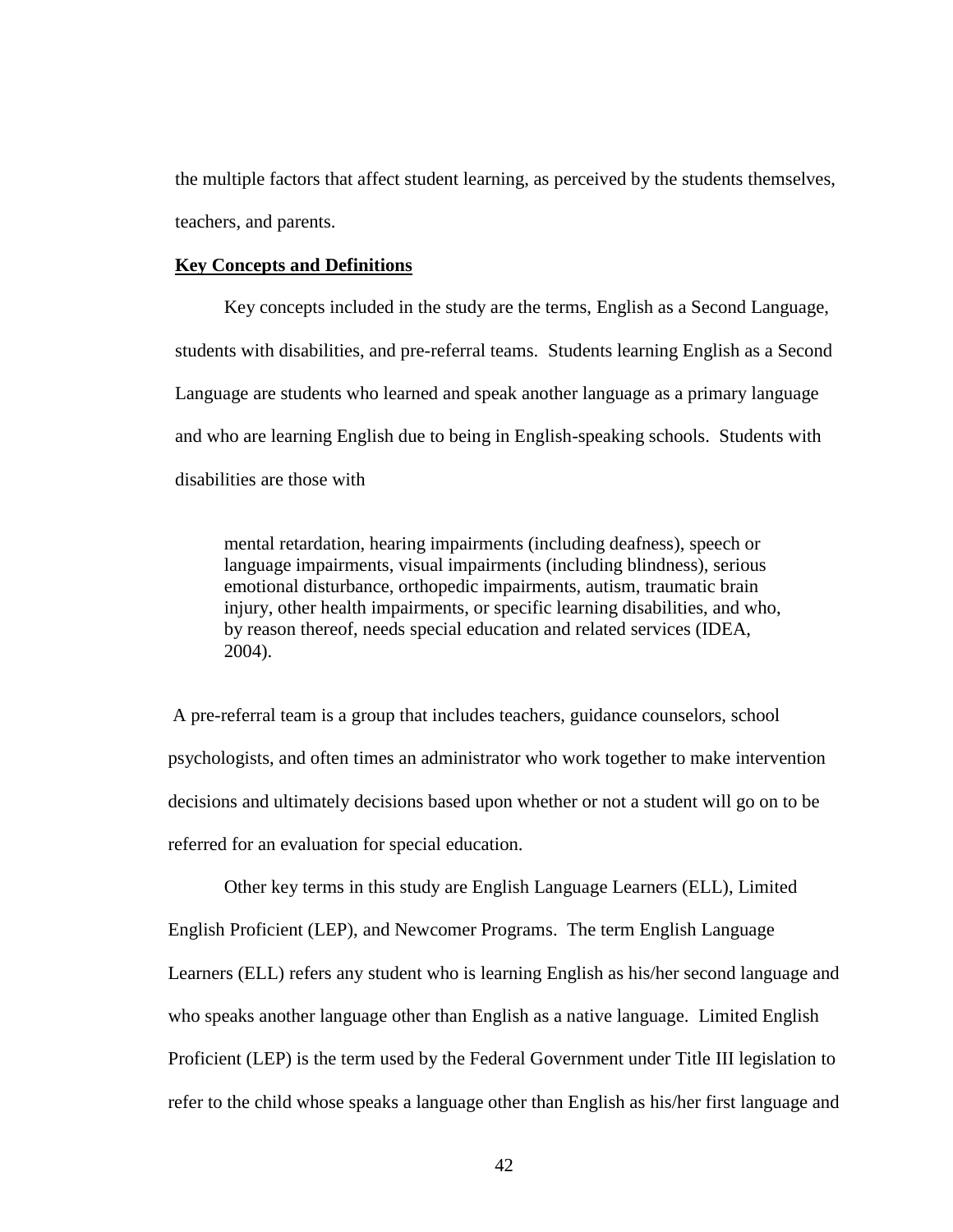who has officially scored below the threshold score as having proficient English skills on the state adopted English Language Proficiency test. Newcomer programs are programs designed to serve students for whom English is a Second Language who have just recently arrived in the United States. Most newcomer programs serve ELL students intensively for six months up to two years in the areas of survival English, Literacy, and vocabulary development. Newcomer programs assist students in transitioning through the stage of culture shock and provide a support system for them to acquire English in a supported, structured environment before transitioning into their home school with less ELL support and more challenging content vocabulary.

### **Research Setting**

The research setting for this study was Elmwood Elementary School. I selected this setting because this is the school where the two students that I interviewed as participants in the study currently attend school. This particular school currently has the largest population of students learning English as a Second Language in the local county school district.

The two participants that I studied are both students in their fifth year as students in the English as a Second Language Program. Each of these students has struggled academically during his/her education in U.S. schools, continues to struggle, and have both been referred for special educational services. As a former English as a Second Language teacher, I am particularly interested in how these two students perceive their own progress and limitations. I chose these two students because I have taught these two students as an ESL teacher and assisted with these students also as a district ESL lead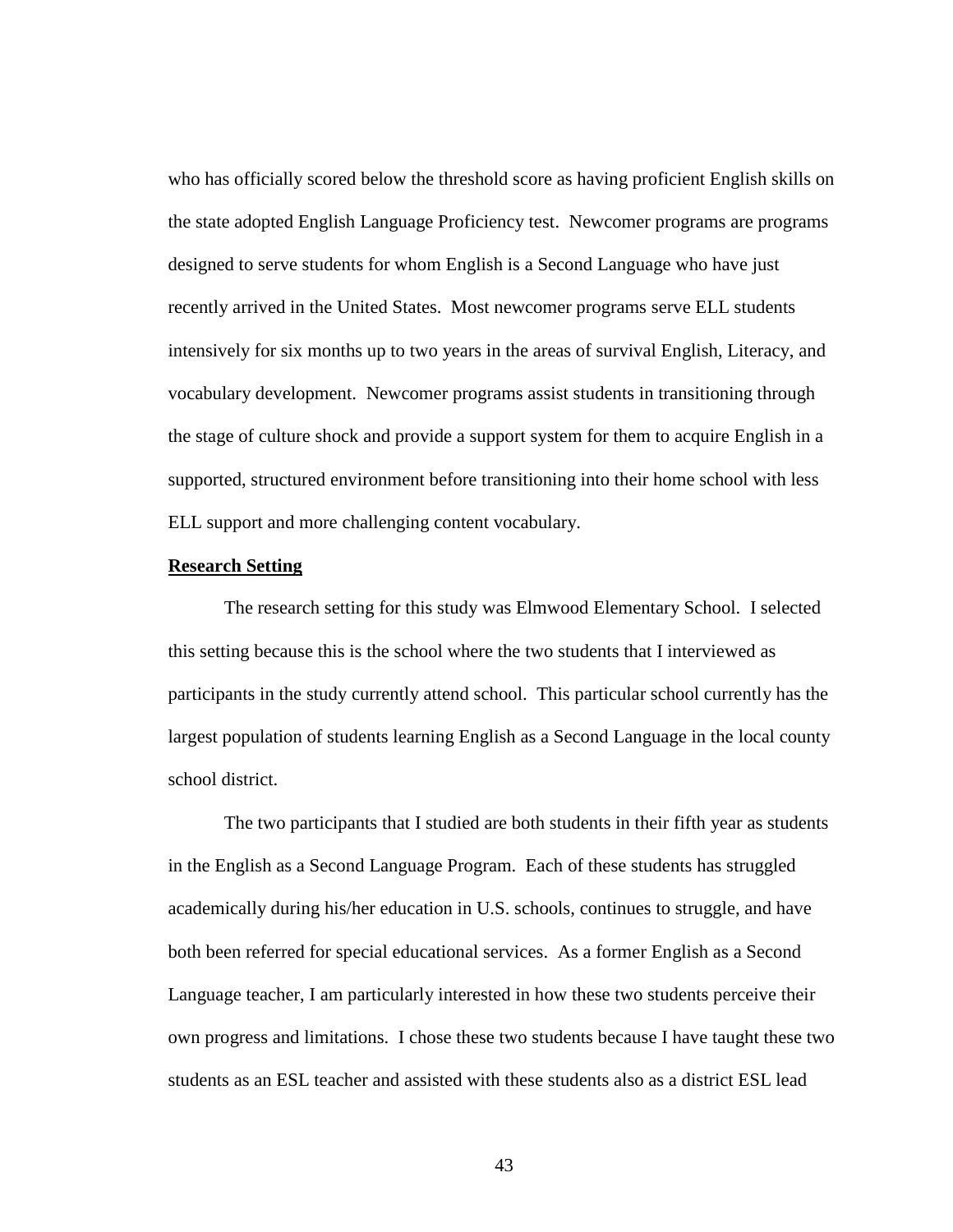teacher and the complexity of their individual cases have interested me for several years. Now, as a school administrator at their school, I see these students and watch their interactions daily with staff members and their peers. As a member of the pre-referral team I am very interested to encounter what other struggles these students possess in addition to their language barrier and cultural differences. I am also specifically interested in how these students and their families perceive their own educational experiences here in U.S. schools throughout the past five years.

In order to gain insight into the lives and educational experiences of the two fourth grade students, I interviewed their former teachers (Kindergarten through fourth grade), their parents, and the students themselves. There were 18 teachers (each former teacher from K-4<sup>th</sup> grade and intervention teachers), two students, and two parents (one from each student due to the fact that the other parent was in Mexico during the interview process) who participated in the study. Each participant was interviewed for one hour. I conducted the interviews by asking the teachers, students, and parents to participate in the interview as explained on the informed consent form. I conducted interviews during the school day and immediately after school. Occasionally I adjusted my interview sessions to be flexible with times when the students' parents could participate. The questions that I used as a part of the interview are as follows:

Interview Protocol – Students

- 1. When did you enter U.S. Schools?
- 2. Were you in school before in your home country?
- 3. How did you feel about learning English and attending English speaking school when you first began in Kindergarten or first came to the U.S.?
- 4. Why do you think you felt this way?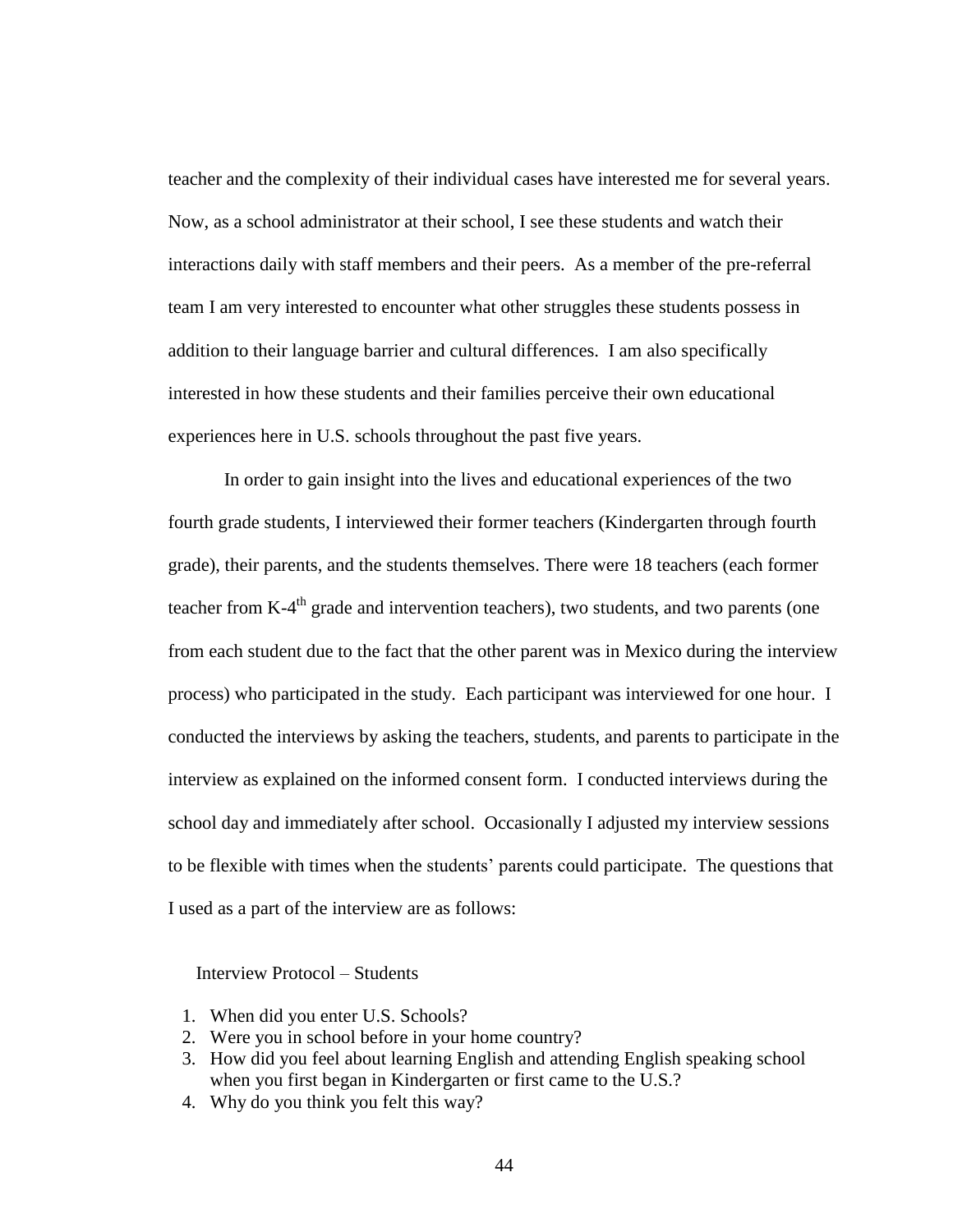- 5. What helped you to adjust to attending English-Speaking school?
- 6. Did you experience difficulty in the transition?
- 7. What was your experience when you first came to the U.S.?
- 8. What was your experience after the first year?
- 9. What was your experience during this past year or two?
- 10. Did you like your teacher and classmates?
- 11. What made you feel good (or bad) about your learning?
- 12. What or who has helped you the most to learn English and academics?
- 13. What has your teacher done in the class that has helped you the most?
- 14. What do you like about going to school here?
- 15. What do you dislike about going to school here?
- 16. What is your favorite subject in school?
- 17. What is your least favorite subject in school?
- 18. Why do you think that this subject is hard for you?

Interview Protocol – Parents

- 1. When did your children enter U.S. Schools?
- 2. Do you think the transition was difficult or easy for your child (when entering English speaking schools) and why?
- 3. How do you think your child felt about attending school where they spoke all English and no Spanish?
- 4. What do you think helped your child to adjust?
- 5. What was your experience with your child in school when you first came to the U.S.?
- 6. What was your experience with your child in school after the first year?
- 7. What was your experience with your child in school during the last couple of years?
- 8. What do you feel has helped your child the most academically?
- 9. What do you feel your child still needs academically?
- 10. Are you happy and satisfied with your child's educational experiences? Why or why not?
- 11. What difficulties has your child experienced in school (academic, social, or linguistic)?
- 12. What has the school and/or teacher done to help your student?
- 13. Does your student struggle with learning? Why or why not?
- 14. What do you need to be able to help your student at home academically?
- 15. What do you think the school still needs to do (or do more of) to help your child learn effectively?

Interview Protocol – Teachers

1. When did you teach this student <u>(name of student)</u>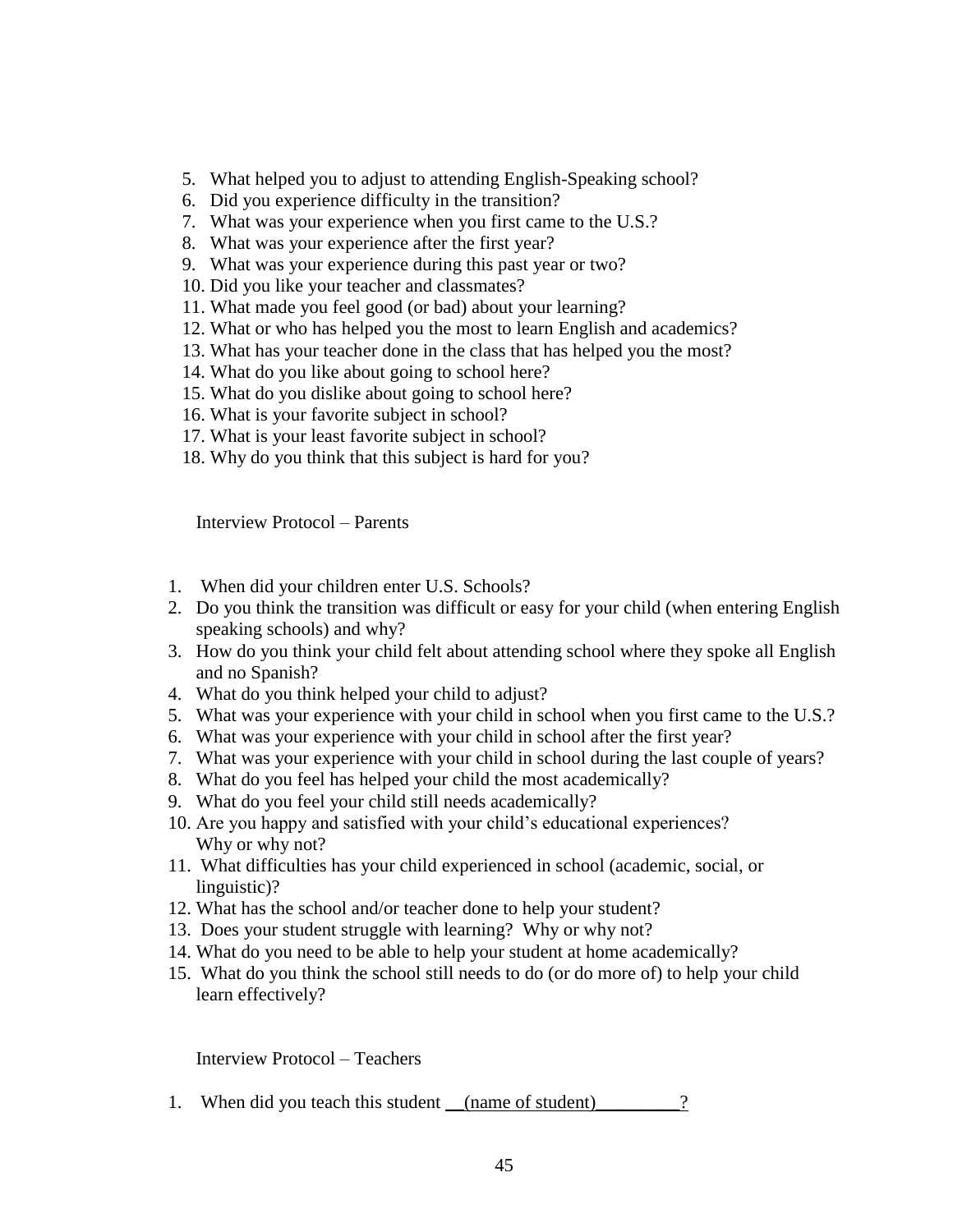- 2. How much English did he speak when he was in your class?
- 3. Did he struggle academically? How?
- 4. What type of strategies did you use in meeting his educational and linguistic needs?
- 5. How did he interact with the other children in your class?
- 6. What were your primary concerns with his learning?
- 7. What were your experiences working with his parents?
- 8. Do you feel like the parents had adequate help in understanding their role in their child's education?
- 9. How did the parents support their child's education?
- 10. What was the student's strongest subject?
- 11. What was the student's weakest subject?
- 12. Why do you think the student struggled in this area?
- 13. What do you think he needed that you couldn't provide?
- 14. Did you feel prepared to teach this student? Why or why not?
- 15. What type of training have you had in meeting the needs of students learning English as a Second Language?

After interviewing all participants, I transcribed each interview and made connections and found themes based upon the trends in the data. I analyzed both participant responses and interview field notes that I made and collected throughout the interview process. I then categorized the data that I collected according to reoccurring themes. I used the reoccurring themes to code the data appropriately. In addition, I collected student record data including test scores, attendance, and grade marks to gain contextual information about the two students.

As a researcher, I ensured that this study is trustworthy through persistent analysis of multiple interview transcriptions from multiple sources (teachers, parents, and students). I employed trustworthy strategies of member checking and peer reviews to ensure that my analysis and conclusions are accurate. In addition, I transcribed all interviews and kept transcriptions in order to prove and support my analysis and personal conclusions based upon the findings.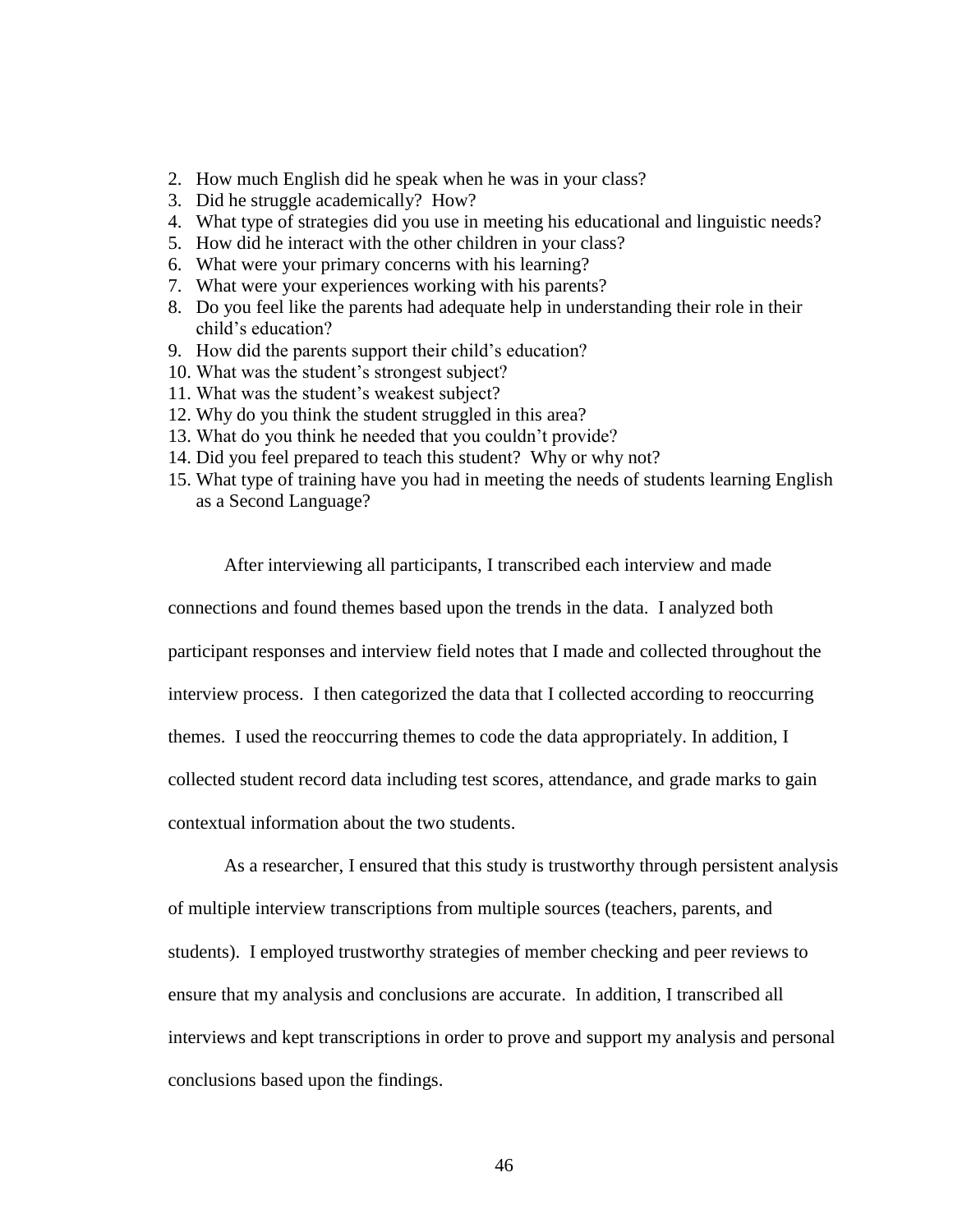The specific benefits of the study for participants includes an enhanced understanding of the specific factors that affect the progress of students learning English as a Second Language who are also students with disabilities. Teachers have benefited from the study by learning what caused these two students to struggle academically. The findings have supported the importance for using appropriate research-based methods of instruction for ELL students and students with disabilities. For the students themselves and their parents, I feel that this study has helped them to feel as though their voices are heard and have provided insight into methods that seem to be most effective in teaching students with these special needs and/or differences. Risks of the study were minimal due to the fact that all transcriptions and recordings have been kept in a safe and secure location during the study and all information will continue to remain confidential. Once the study concludes, the recorded interviews will be destroyed.

### **Significance of the Study**

This study, which includes understanding the perceptions and struggles of students learning English as a Second Language who are also students with disabilities, is significant because as the population of students learning English as a second language increases, the need for increased understanding of the factors that affect student learning and progress will also increase. The more immigrant students that arrive in U.S. schools, the higher the need to serve them appropriately and to understand how to distinguish between a language barrier, a disability, and those students who posses both differences. Teachers must evolve in their practice just as the population evolves and becomes more diverse. Parents, teachers, and administrators should find this study useful and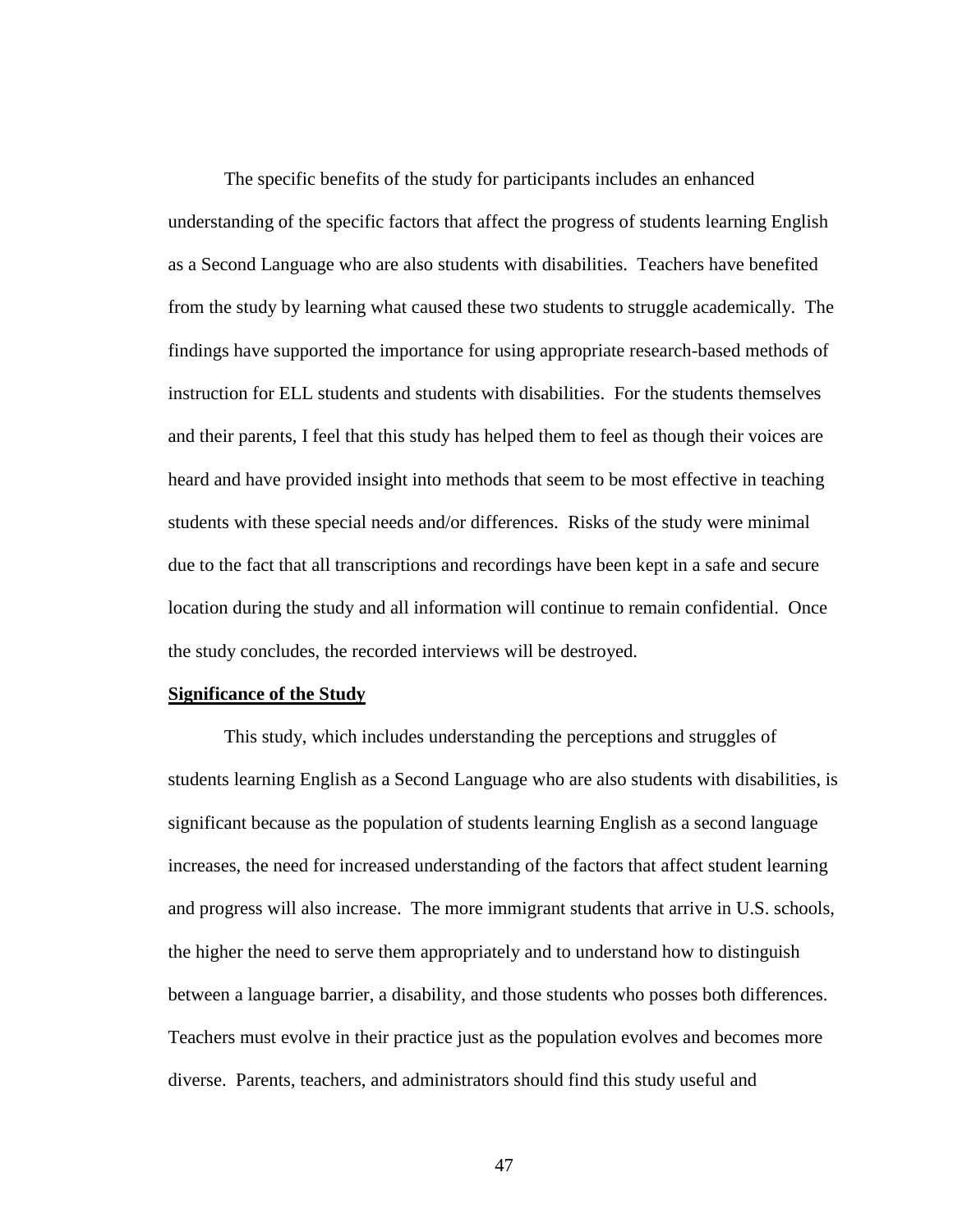informative as they all seek to better understand the many factors that affect learning for students learning English as a Second Language.

#### **Subjectivity**

I am particularly interested in the topic of English Language Learners because of my cross-cultural experiences of living in Ecuador, South America. At the age of two my parents and I moved to Costa Rica, South America where my parents attended language school to learn Spanish. After nine months of language school we moved to Ecuador where both of my parents were educators at an international school in the port-city of Guayaquil. We lived there for four and a half years.

During this time I experienced how it felt to be a child in a foreign land where the language and culture were very different from what my parents and I knew. The feeling of being different from my classmates at school and looking "foreign" are memorable experiences that have helped me build empathy for immigrant children and their families. I understand firsthand what it feels like to speak one language at home and then go to school and community and hear another. It feels as though one lives a split life, but it can be a very positive experience if one has sufficient support.

I have also developed a deep empathy toward immigrant families because I have seen and remember clearly the impoverished conditions in which many children live. They survive but only with very basic needs met. Socio-economic status is the primary difference between my cross-cultural experience and the majority of today's English Language Learners living in the United States. I was from a middle class family whereas many children of immigrant parents in Ecuador were living in impoverished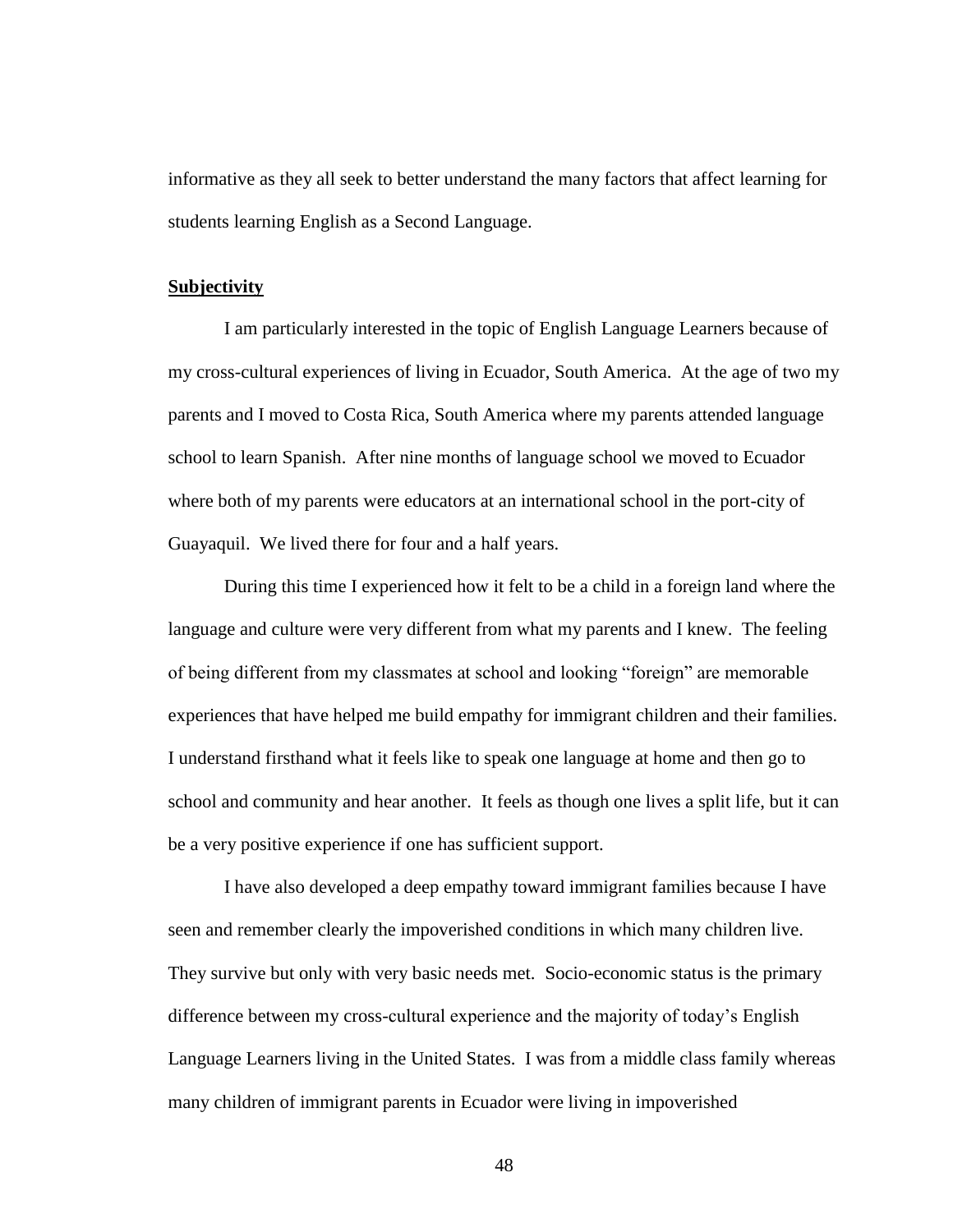environments and operated primarily in a survival mode. This survival mentality is still reality for many English Language Learners and their families today in U.S. Schools. Even though many families live in a state of poverty in the U.S., it is still much better than the environment and living conditions from which they came in their home country.

Many years later when I was studying foreign language and education as an undergraduate student I returned to the port-city of Guayaquil to teach English as a Second Language to adolescents and adults. This experience was unique because this time I was a teacher and had chosen to be there. I was reminded of the students living in poverty and the survival mentality that is so prevalent in many third-world countries. Education was considered a privilege and being a teacher was one of the noblest professions one could choose.

In reflection, living overseas and learning a second language as a young child has impacted my world view and understanding bilingualism because I learned at a very young age that other peoples existed who spoke different languages and lived in different places. In other words, I learned that there was a world outside of myself and the state in which I lived that was equally as important as mine. Out of this experience I developed a passion for helping immigrant children learn English and helping their families understand education in the U.S. as a tool for a successful future for their children.

I have become an advocate for bilingualism from my childhood experience because I realize how U.S. culture is changing and students must be able to compete in a society where many of the world's population are bilingual and even multi-lingual. Bilingualism is an appropriate 21st century skill that should be taught to school-age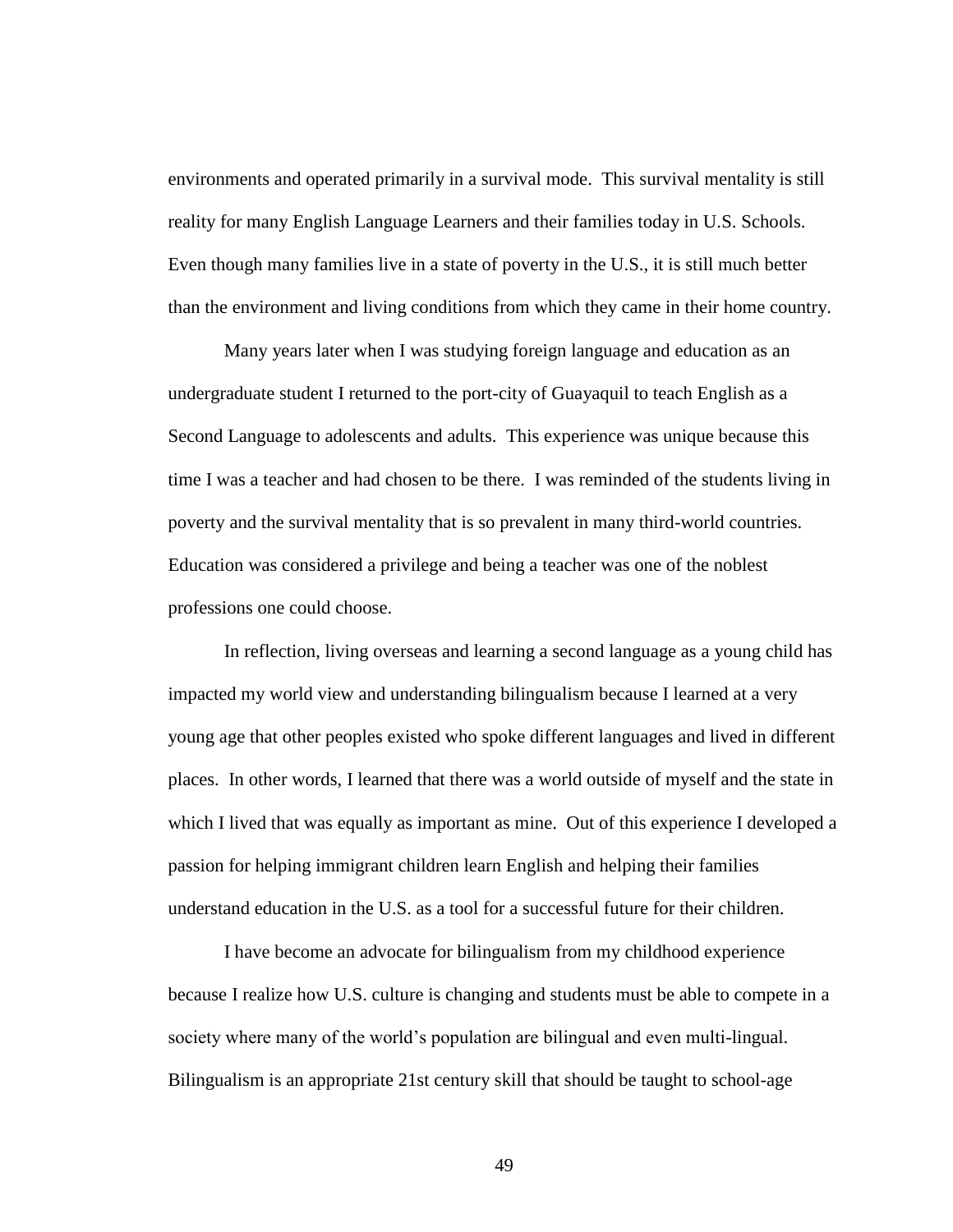children so that they will be possess the tools necessary to compete in a global and competitive society.

Overall, my motivation for this study stems from a deep compassion that I developed through my childhood experience of living in Ecuador. I desire to continue to be a role model and resource for bilingual students and their families and to encourage them to persevere through the struggles to achieve academic success.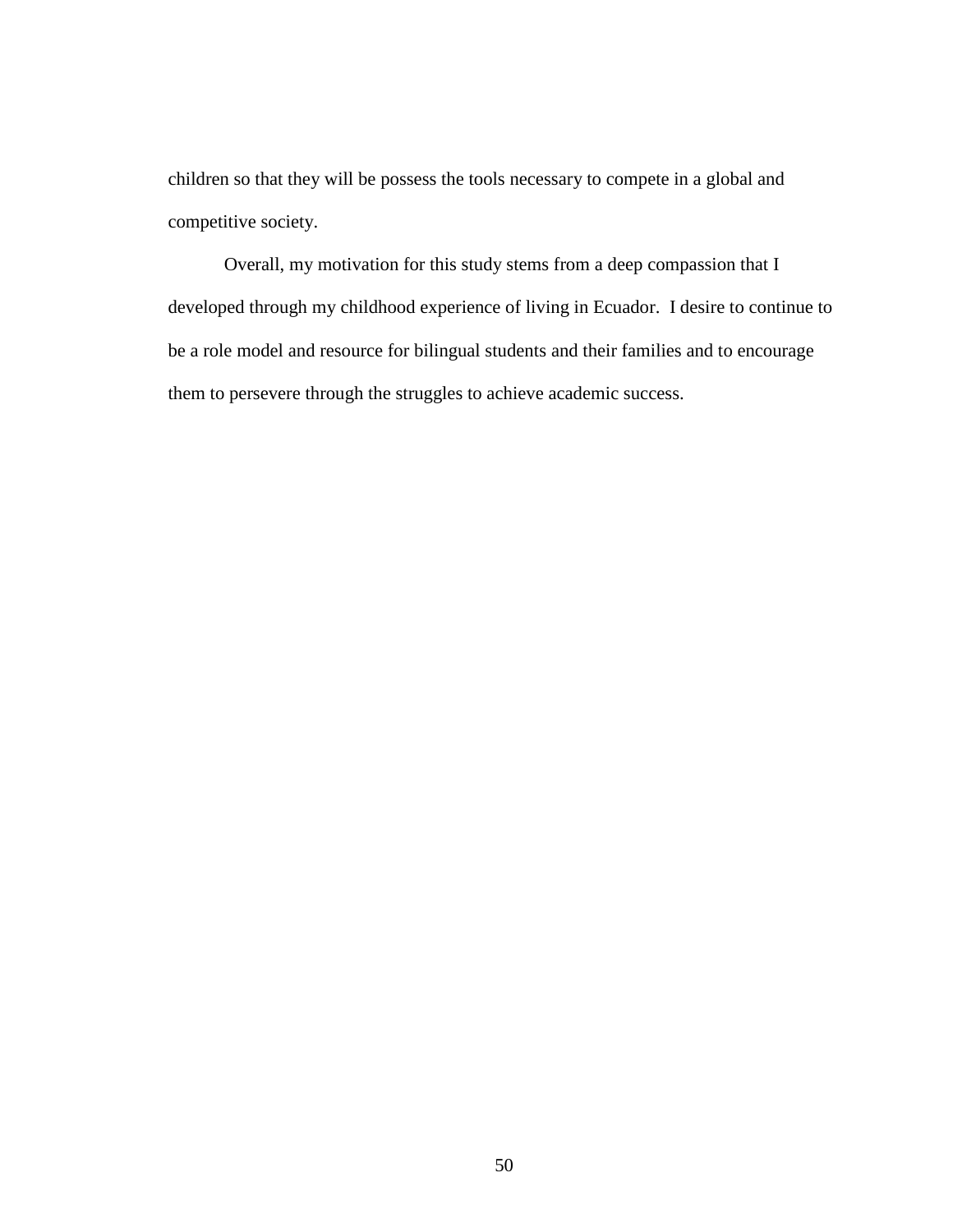### **CHAPTER IV**

### **PRESENTATION AND ANALYSIS OF DATA**

The following sections have been divided according to subheadings of description and the analysis of the data collected from the study. The organization of the following sections this chapter was completed based upon the findings of data collected during interviews from the two students, Franco and Jose, their parents, and their former teachers. I also incorporated my own understanding and knowledge of the two students as their former ESL teacher, District Lead ESL teacher, and school administration. I have written the following description sections in first person in order to provide authentic presentation of data as if the participants were speaking themselves. Hearing the participants tell their stories provides unique insight into their lives and their worlds.

### **Description: Franco**

I am Franco and I am ten years old. My parents came to the United States fourteen years ago to begin a new life here in North Carolina. I was born in Lenoir County and moved to Thomasville when I was three. There were a lot of Hispanic people in Lenoir County. My parents and I had many friends there. Once we moved, my parents had to get new jobs here. Today, my parents both work in a local factory and work hard to provide me and my sister with a good life – a better life than they had in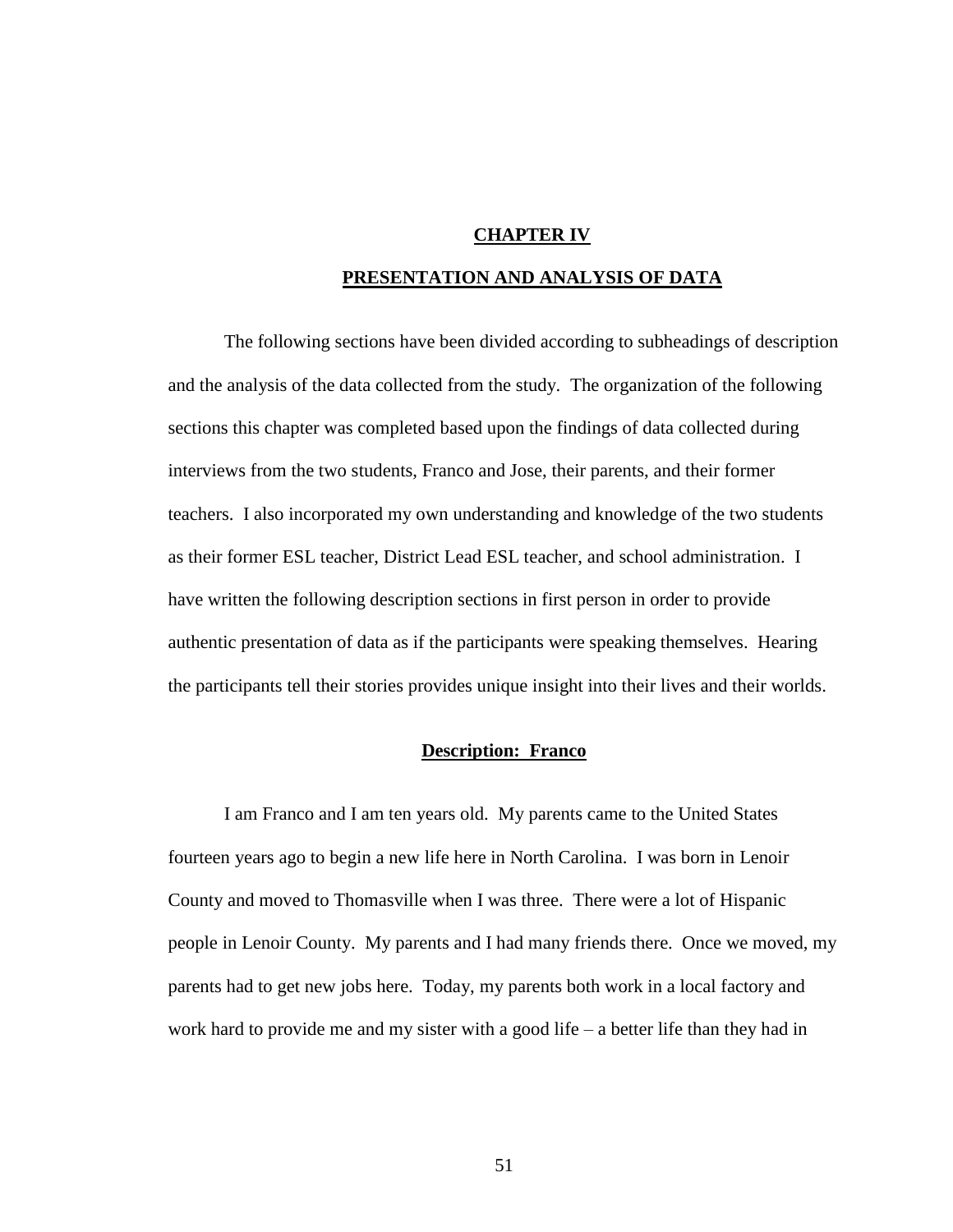Mexico or in Lenoir County. My father works long hours and I don't get to see him much. My mother works too, but is at home more with my sister and me in the afternoons. My parents are originally from Durango, Mexico. They talk about their home and my grandparents who still live in Mexico. Dad has to go back and check on them once or twice a year. We go back to visit Mexico twice a year, but North Carolina is *my home* where I now live with my mother, father and younger sister. Even though my parents are from Mexico, I was born here, so I am an American, but I still feel like "Mexico is a part of me."

I started school here when I was four when I attended pre-school at a church down the street from my house. It was really a daycare, but it had pre-school for kids who were four and five years old. I liked pre-school because we got to play games and speak English and Spanish. My teacher taught us in English and my teacher assistant spoke Spanish with those of us who needed help learning English. I was nervous at first, but I could speak Spanish to one of my teachers and she would help me when I didn't understand what the other teacher was saying. I met a lot of friends there. Some of them spoke Spanish and English just like me! While in pre-school I learned my colors, numbers, and letters in English. I didn't really learn them in Spanish, except for when my mom would teach me at home. I could count to ten in Spanish. I went to preschool one year and "learned to talk English some" before I started Kindergarten at Elmwood.

In Kindergarten, I had Mrs. Hardy as a teacher. She was very nice and I liked her very much. Going to school was fun! I loved to learn English and play with my friends. Sometimes, my teacher would ask me to help another kid understand what she was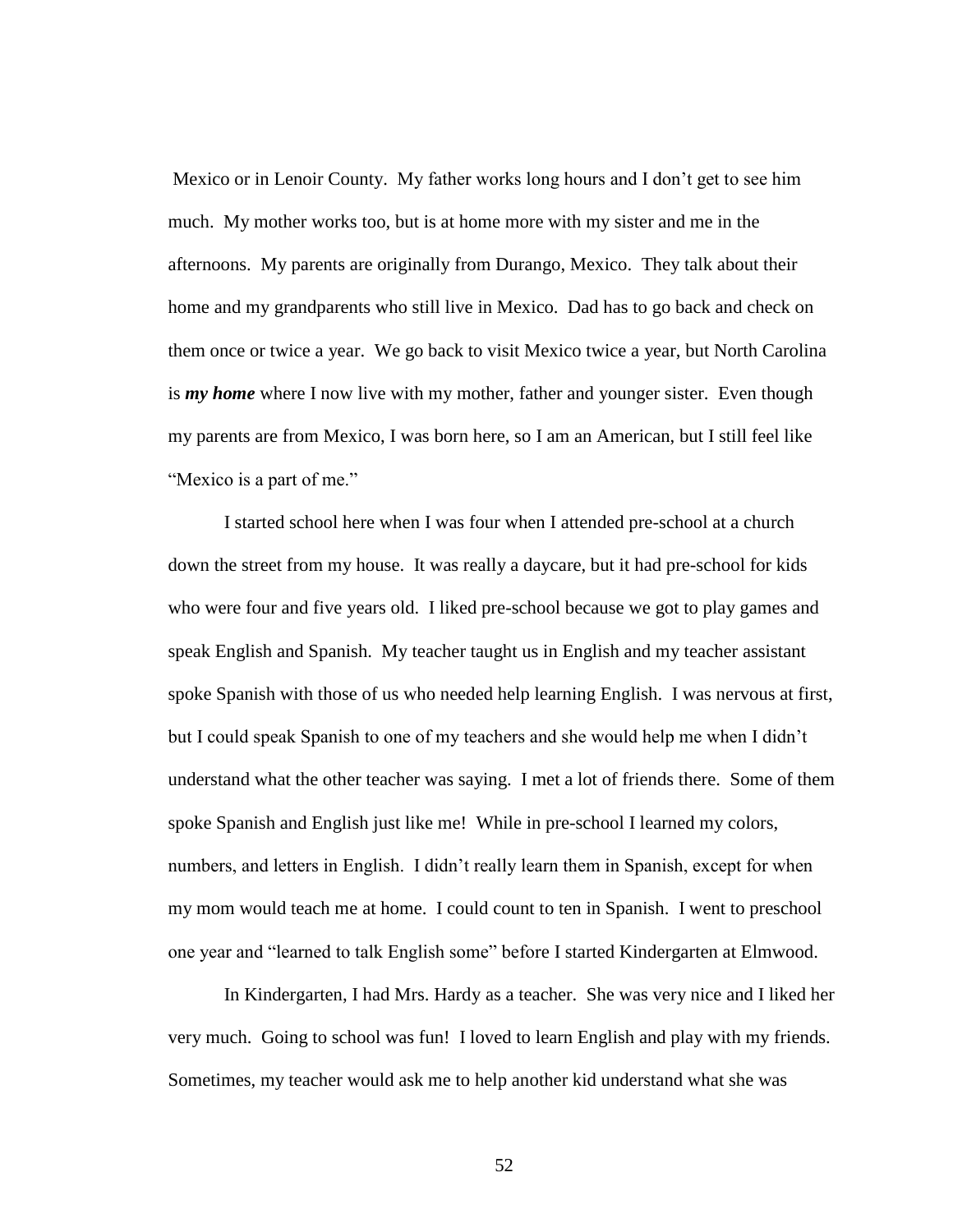saying, because she spoke only Spanish and was learning English for the first time like I did in pre-school. I translated for my mom too when she would come to school and eat lunch with me. My dad came to school some too for conferences. He speaks more English, so I didn't have to translate for him. Sometimes I wouldn't understand everything in English though, and I missed having my teacher assistant like in pre-school to help explain things to me in Spanish. I also had another teacher that year, my ESL teacher, Mrs. Celia. She helped me learned English and would practice speaking English with me two times a week. She also talked with my parents and told them what I needed to work on at home. Mrs. Celia could talk Spanish, and my mom would call her a lot when she didn't understand my papers from school. English "caused me some trouble" because I was thinking in Spanish." I liked Mrs. Celia, but I just wanted to see her more. She could only come see me two days a week for a few minutes each day. She had to spend more time with the students that didn't speak any English at all. I tried to help them too sometimes, because they were my friends and I remember what it feels like to not speak English.

At the end of Kindergarten, something very special happened! It made me very excited – my mom had a baby. I had just turned six and my little sister was born. My mom didn't have as much time at home then to help me with homework, because she was taking care of the baby. I had to help her a lot too! I like helping my mom with my sister because she told me that I had to be the man in the house when my dad was gone back and forth to Mexico. I had to help take care of my mom and sister and still do when my dad is gone away to Mexico.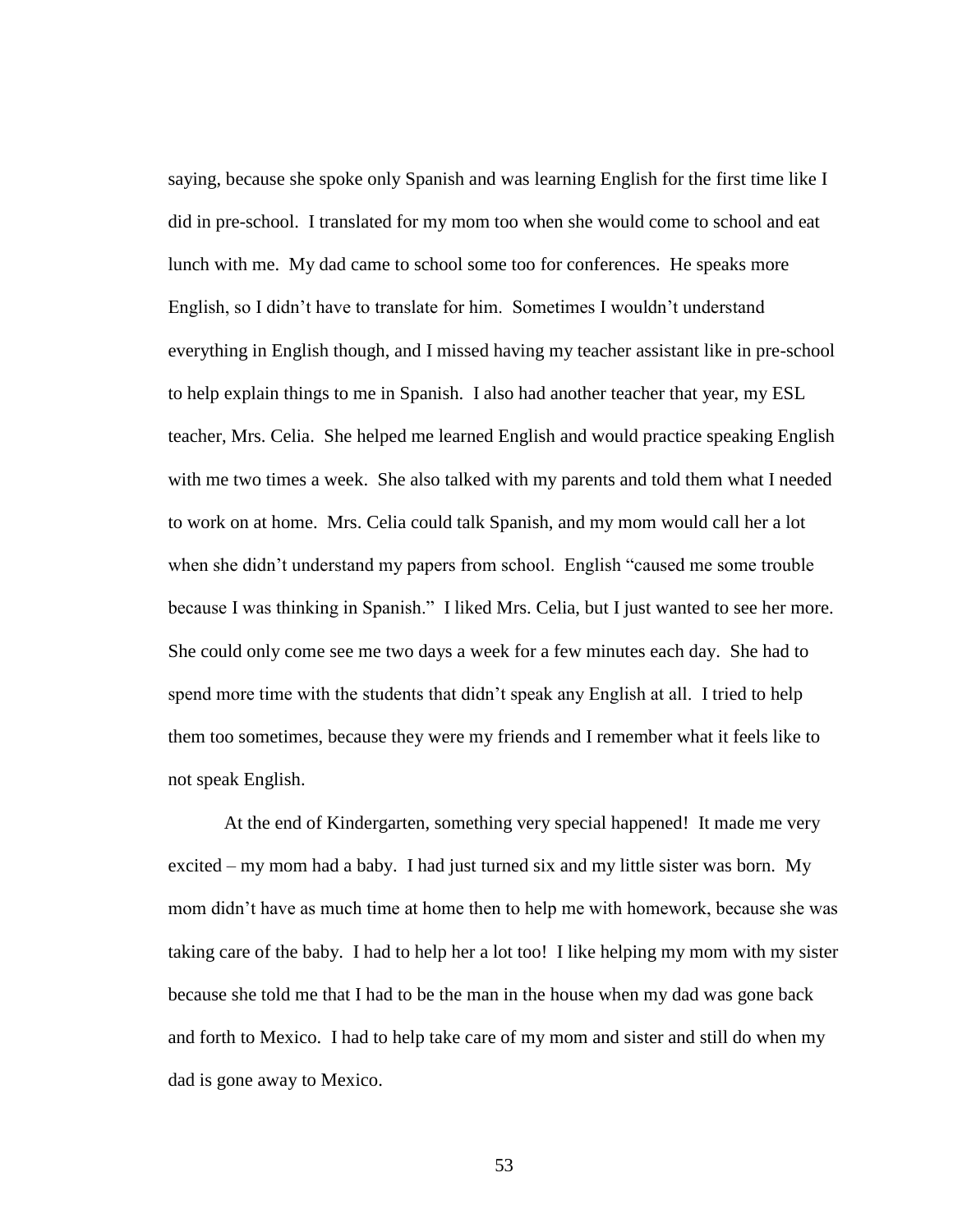In first grade, Mrs. Eddy was my teacher. She was very nice and also asked me to help her understand Spanish when my mom would come in for a conference. My favorite subject in her class was Math. I was very good at Math. I learned to add and subtract numbers in English that year. I also liked reading and writing. This year was one of my favorites because I had several good friends in my class who also spoke Spanish and English. I liked first grade because I felt smart in Mrs. Eddy class. We read books that I could understand, and we played in centers where I could talk to my friends. I understood just about everything that my teacher would say in English because "I got to hear English everyday and got the hang of it." My mom would try to help me every day with my homework. I had to read every night. I tried to read to her since she couldn't understand some of the words. She tried to help me and when she didn't understand she would call and ask our neighbor to help me. Sometimes, she took me to the library to read and check out books of my own. My mom would check out Spanish books that she liked and I would check out books in English to read to her and to my little sister.

The next year I had Mrs. Clodfelter as my teacher for second grade. I liked her class too, but reading was hard for me this year. The books were harder and the questions that the teacher would ask me about the books were harder than first grade. Half way through second grade, a special reading teacher started coming to my class to see me. I got to go see her in Title I every day for forty-five minutes. Mrs. Celia also still came to help me two times per week. She helped me a lot, but I wished I could see her every day. I had a lot of bilingual friends in my class who went out with me with Mrs. Celia for ESL class. School was fun except that reading and writing were hard. My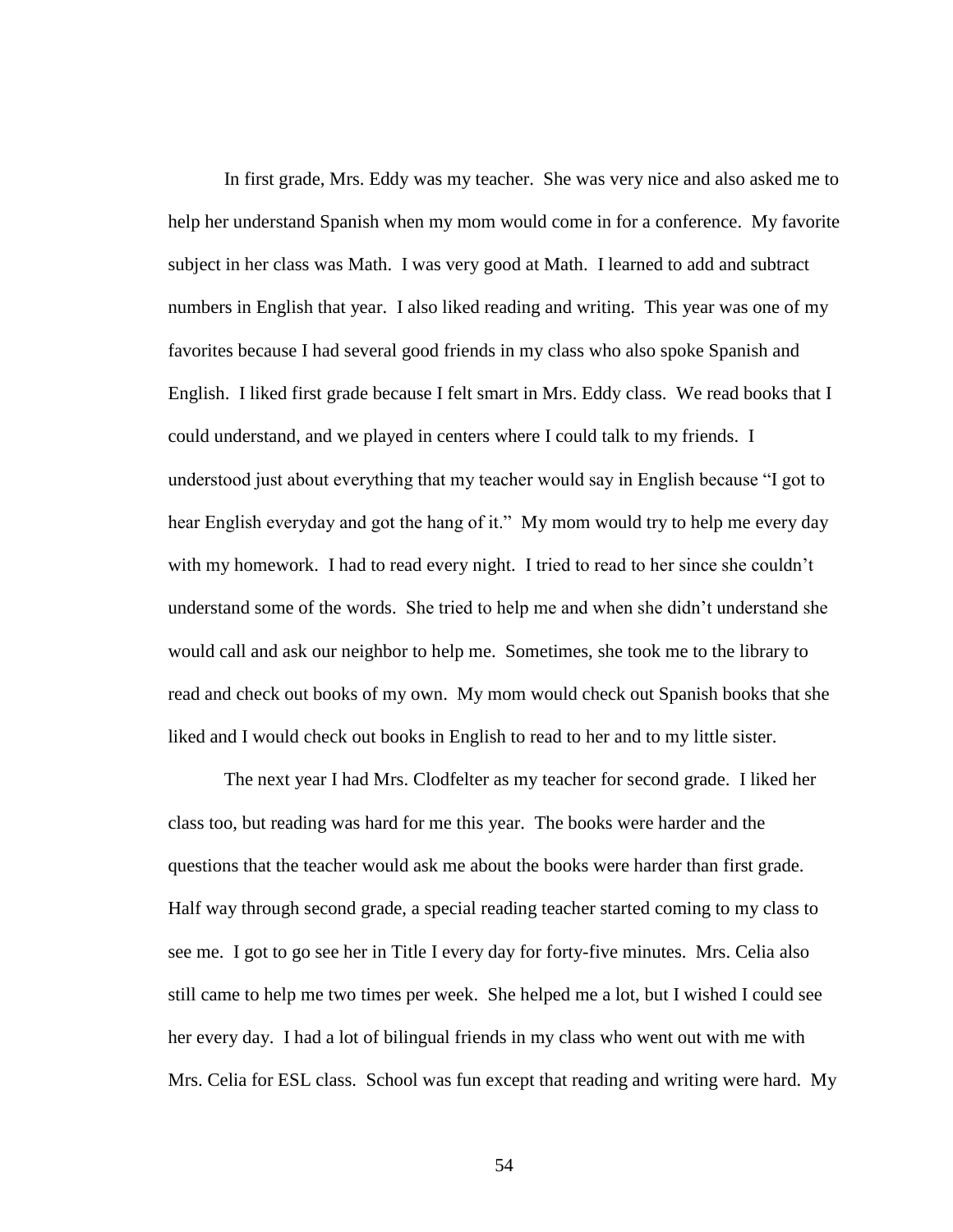teacher gave me a special writing folder with a lot of words in it to help me remember how to spell words. This made it easier, and it helped me some. My reading teacher sent books home for me to read with my parents. This was hard for my mom because she couldn't speak or read in English. She tried to help me, but I told her that the words did not sound right when she read them, and I couldn't understand. "They sounded like Spanish words but they were not." The hardest thing for me in reading was that "I didn't know how to say all the words and then I couldn't remember what happened in the story." My teacher said that I just needed more practice, so she kept sending different books home with me to read. Mom also tried to find other people to help me, like my friend's older brother and my neighbor. She also continued to take me to the library to let me check out books that I wanted and liked to read.

In third grade, I had Mrs. Tam. She was very nice and I liked her class because I got to play sports outside with her and my friends. My ESL teacher, Mrs. Celia, said that I speak English so well this year that I don't need to see her but one time a week. So, I met with her only on Wednesdays. "I felt kind of good this year because I was more learning." I don't have a reading teacher this year because my teacher said that we didn't have that program now. My teacher still helps me in the classroom, though. Reading is still hard for me because "it is hard for me to sound the words out." My mom is trying to help me at home also, by teaching me how to read some in Spanish. It is also hard to read in Spanish, but when my mom reads to me, I can understand it. "Sometimes I get confused, but I keep trying." Mrs. Tam tries to help me by myself a little bit each day. I like it best when Mrs. Tam reads a story to the class. I can answer the questions then, and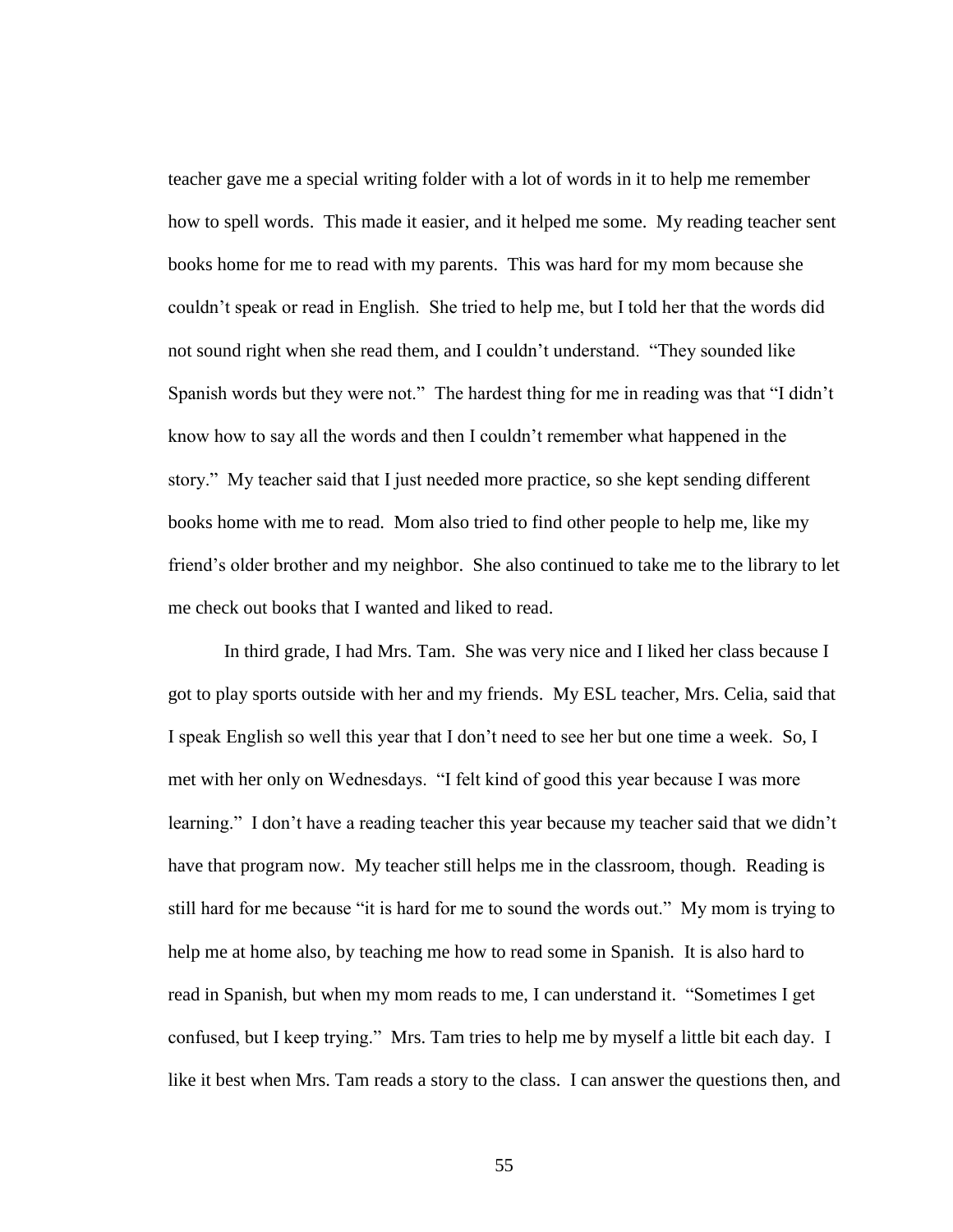get good grades on the test. I got mostly Bs and Cs this year on my grades, except for Science, and I got an A! I really like Science. "I like learning about animals and plants and stuff."

I didn't pass the EOG test this year in reading, but I did pass it in Math. I had to go to summer school and take the test again for reading. I didn't pass it the second time, but I still passed third grade. I was glad to be able to go to fourth grade with my friends. My mom took me to the summer library program for a couple of weeks in the summer before we went to Mexico to visit. I saw my grandmother and my cousins that I had not seen in a year! "What I like best about visiting my grandmother is when she cooks me her special enchiladas." We always have a big party when we go to visit and the food is very good!

In fourth grade I had Mrs. Weis. This was my hardest year so far. I am getting better at Math this year. I can understand just about everything except for the word problems. They are hard because I cannot read all of the words. When my teacher reads the problems to me, I can do really well in Math. I am still seeing Mrs. Sims, my Title I Reading teacher. She says that I'm really smart and can retell stories really well. I am still having trouble with Reading in my classroom, though. I can't read as fast as the other kids. "I feel the smartest when I am working with Mrs. Weis." I just need the stories to be read to me. I don't like reading by myself because it is too hard. I just can't remember the sounds. "I wish I could read more better by myself." The sounds are different in Spanish than they are in English and I get them confused. It is hard for me to stretch the words out and sound the words out. I especially don't like reading homework.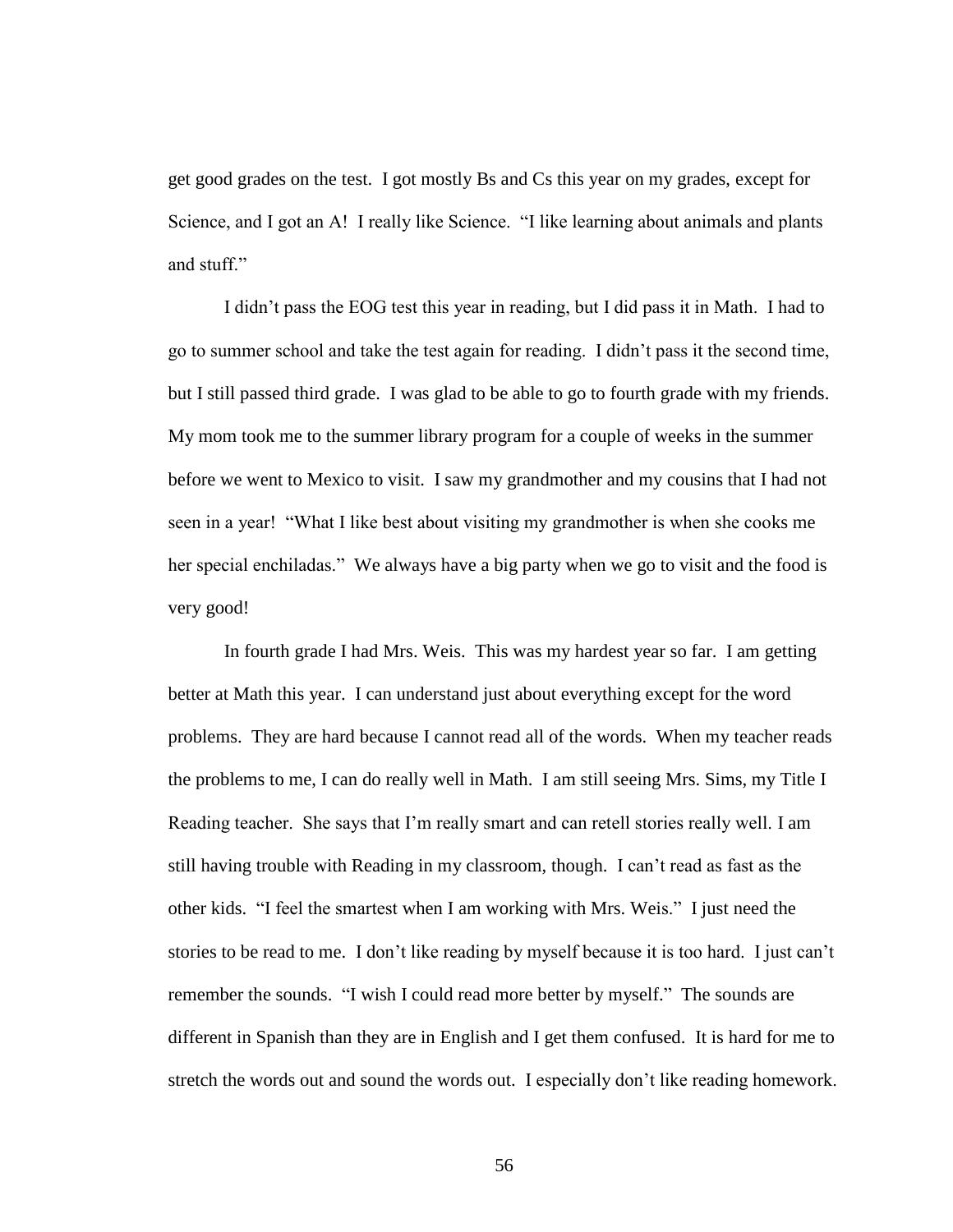My mom makes me do it as soon as I get home, and she knows that I do not like it. I don't like it because it takes me a long time to do it and remember the story. Once someone tells me the words, I can understand everything about the story. My grades went down a little this year – I made mostly Cs and one D. I did not pass the Reading End-of-Grade test this year again, but I did in Math. I had to take the Reading test twice and it was very long and very hard. I don't have to go to summer school this year though. My mom talked with the principal and she said that I will get to go on to fifth grade with my friends. The thing I liked most about fourth grade was playing soccer with my friends and teacher during recess time. There are several kids in my class who speak Spanish who all like soccer just like me. We like playing together every day like we're a team.

This summer we are going to Mexico again. I can't wait to see my grandmother and my uncles, aunts, and cousins. My grandmother has been sick, and my father had to leave and go take care of her during the last two months of school. I hope she will be okay and I hope that my dad will get to come back with us. We miss him when he's gone. I have to help my mom and do a lot of things when he is not here. I'll have to help my little sister talk to my cousins. She knows a lot of words in Spanish, but not all of them. My cousins like to talk to me about my school in North Carolina. "They think I'm very smart because I can talk English." They study English in their school too, but their teachers teach them in Spanish, so they don't know how to speak English very much.

Next year I will be in fifth grade. It will be my last year before going to middle school. I hope some of my friends are in my class and I hope I have Mrs. Barnes for my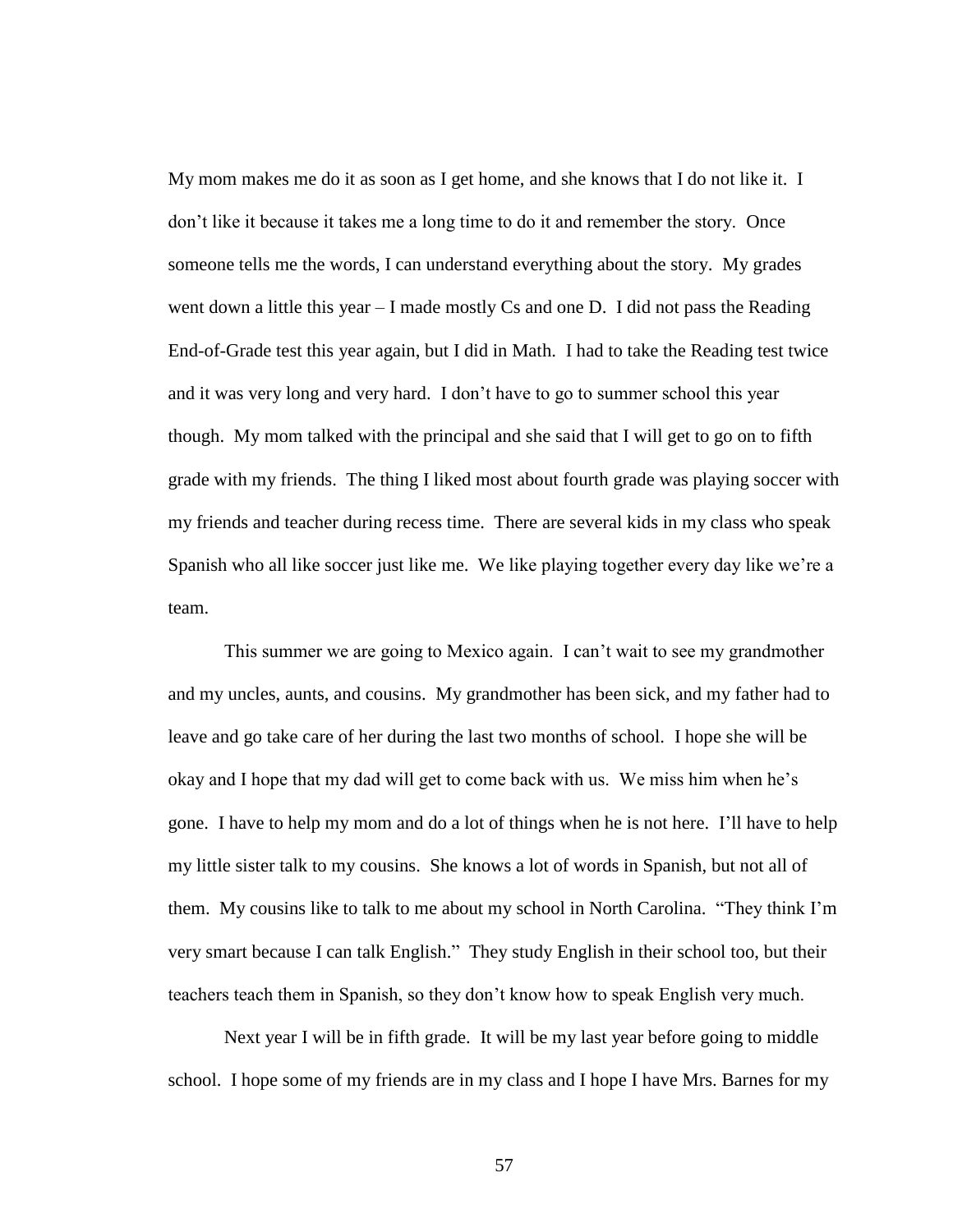teacher. I've heard she is very nice. I hope I can still see Mrs. Sims next year because she helps me read better. I also hope that Giovanni and Pancho are in my class because we like to play soccer together at recess. "I like school at Elmwood most because I have a lot of friends.‖ My sister will also be at Elmwood in Kindergarten next year, so I'll get to teach her everything about going to school here.

### **Key Factors: Franco**

Key factors that affected Franco's academic and linguistic progress were the lack of understanding and use of ELL instructional strategies, student support, and his disability. Franco's teachers clearly did not receive sufficient training on how to implement appropriate ELL teaching strategies and therefore did not feel equipped to support his second language acquisition adequately. Franco's parents also did not possess the academic or language skills to appropriately support his education at home. Teachers felt as though they did not adequately know how to help the parents understand their role in the education of their child because they did not speak English at home.

Franco's disability was another distinguishing factor that played a key role in his learning and progress, specifically in literacy skills. Starting with Kindergarten and first grade he possessed a significant discrepancy between his reading skills and oral language skills that continued to be more prevalent as he continued through elementary grades. Teachers were unaware of how to adequately meet the needs of an ELL student and therefore did not understand how to distinguish between a language barrier and a learning disability. All of the aforementioned factors were significant in Franco's educational experiences and overall progress.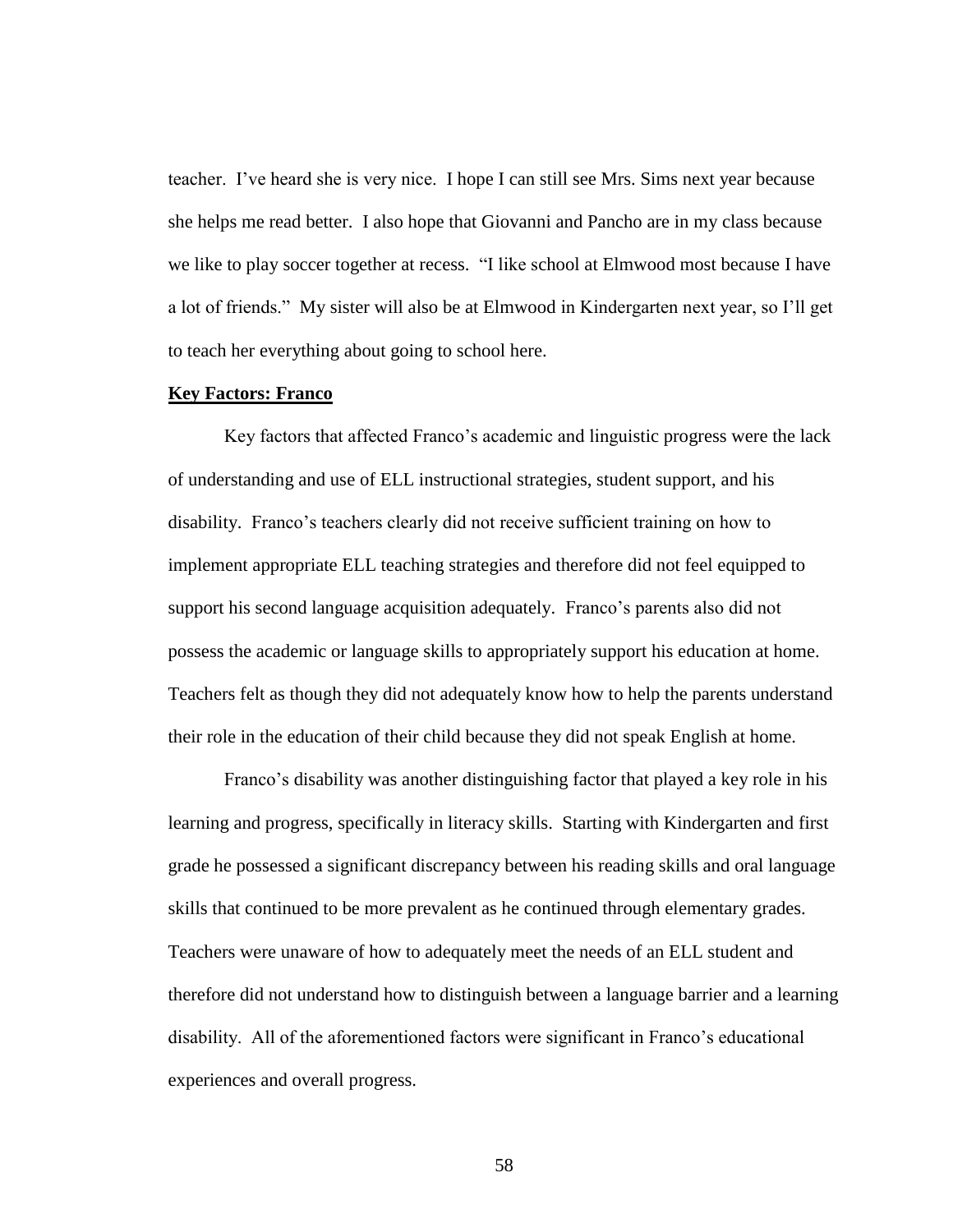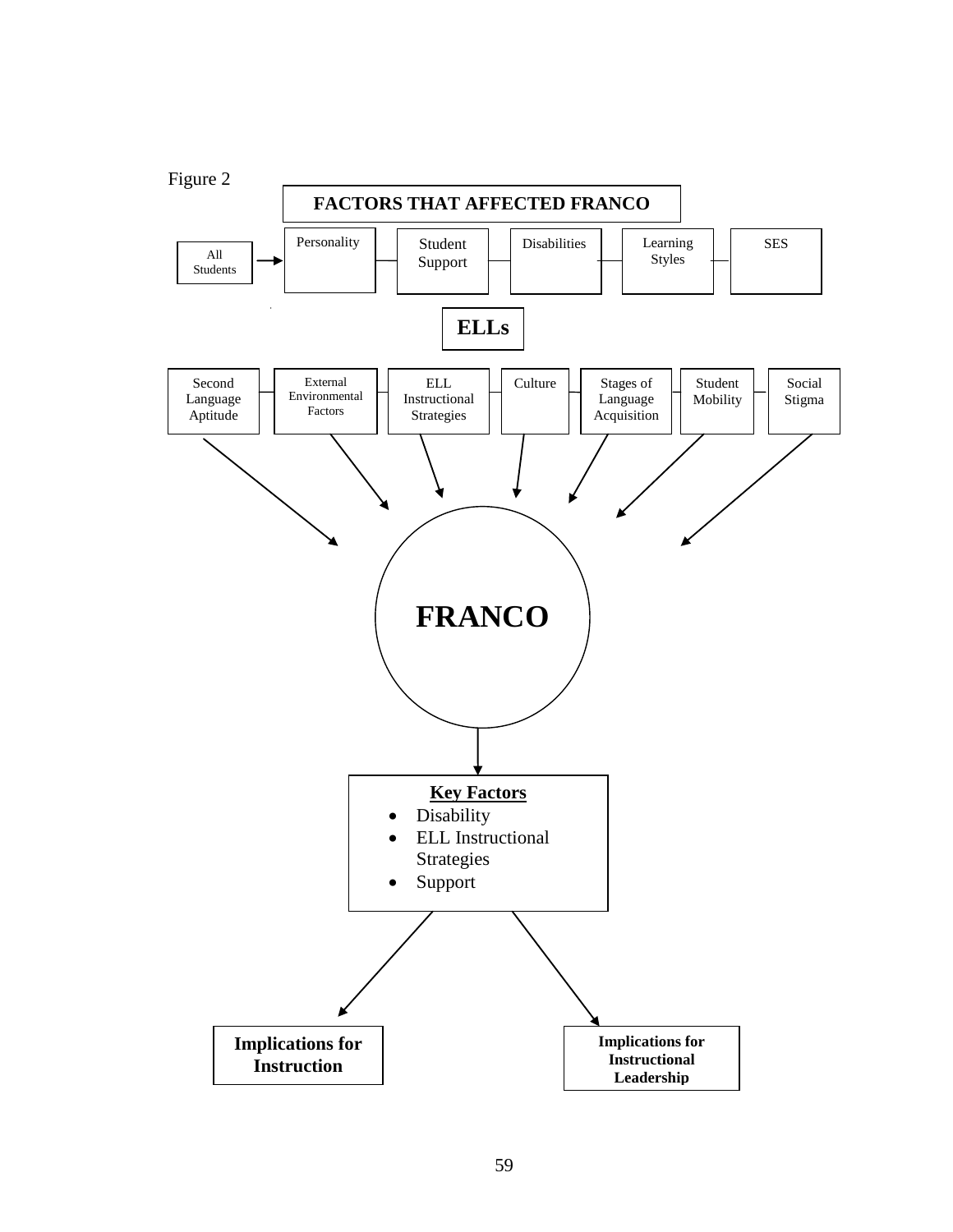### **Analysis of Data: Franco**

### **ELL Instructional Strategies**

After interviewing Franco's former teachers and intervention specialists, several themes emerge throughout the data. First, all of Franco's former teachers have said that they have had very little if any formal training from the school district in meeting the needs of English Language Learners. "As far as teaching an ELL student, I have always felt a little insecure about my ability to meet the needs of ELL students because of the language difference. I don't have any training...even with all of my Title I training, it is not enough. We need more specific training." Generalized training on differentiation or literacy training has been much needed in public schools, but although the teachers feel that literacy training is beneficial for all children, this doesn't negate the strong need for specialized training in meeting the needs of ELL students.

Franco's fourth grade teacher stated "I really haven't had that much training in working with ESL students. I did take Spanish in college, but I'm certainly not a conversationalist. I had also worked with first grade in the phonics content, but I was a bit rusty." This teacher's understanding of meeting the needs of English Language Learners seem to consist of speaking their native language and reducing the fourth grade content level to re-teach first grade skills. Teachers lack the understanding of how to make modifications for ELL students without "watering down" the fourth grade content. In addition, many school districts enroll ELL students who speak many different languages, some of whom are multi-lingual students, so the assumption that speaking the student's native language in order to assist them is helpful, but not realistic due to lack of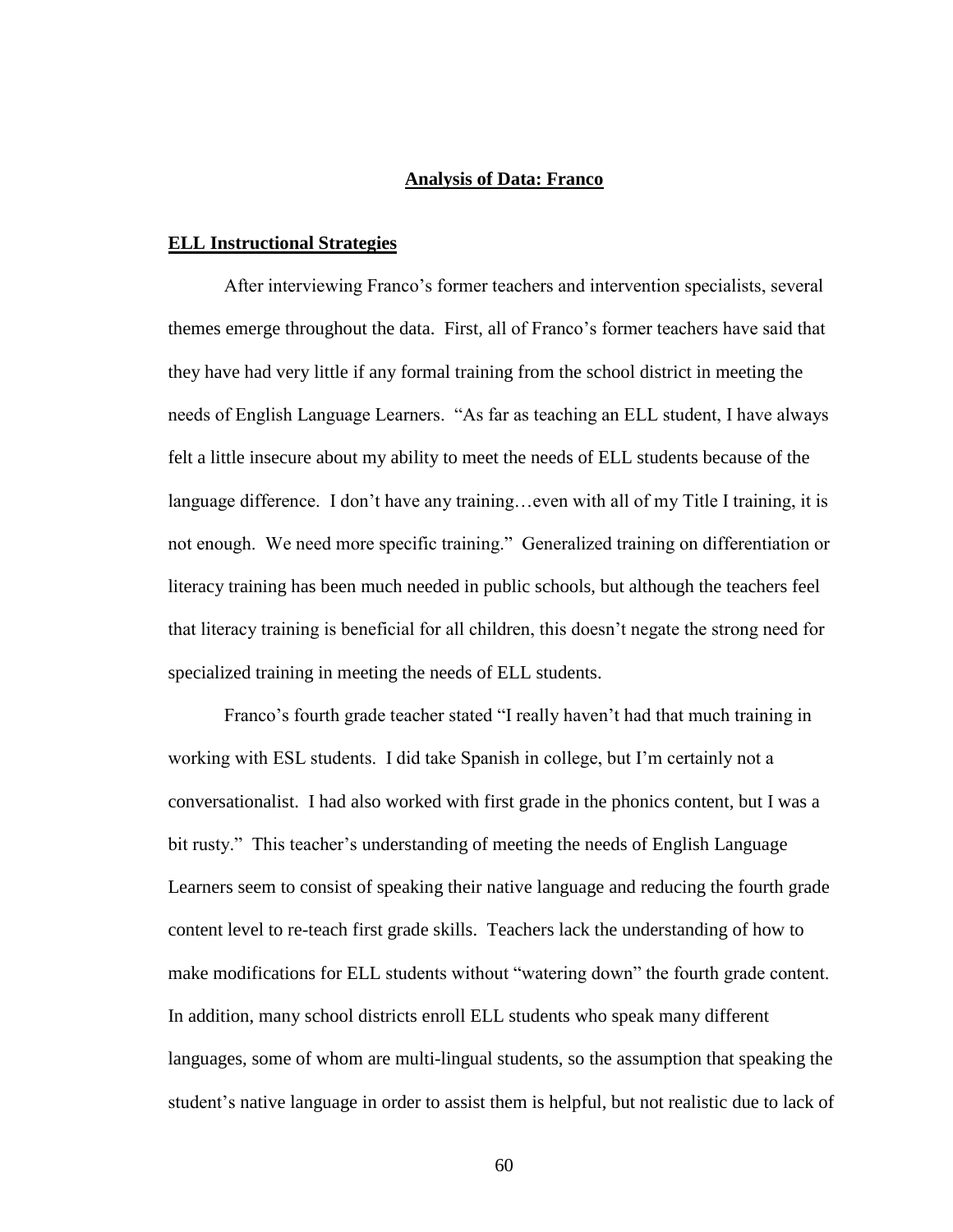bilingual and multi-lingual personnel. Franco's first grade teacher stated that "I've had some experience teaching ELL students in my student teaching, but that was the only thing I've had. I've had no other training provided by the district and I have only been teaching four years." In addition, another one of Franco's teacher said that she had taken one course in college that addressed "teaching English to Speakers of Other Languages, but I've had no training from the school or district." In other words, the teachers feel as though they are not sufficiently equipped to meet the needs of ELL students.

According to recent research on Improving Educational Outcomes for English Language Learners, many classroom teachers across the U.S. have not been appropriately trained on how to adequately address the needs of ELL students in their classrooms. "Teachers deserve to be well prepared to deliver their content to their ELL students" (August, D., 2010). In many areas where the population has recently grown, there are larger numbers of classroom teachers who possess little or no training concerning teaching ELL students. ―Classroom teachers …are severely limited in their ability to differentiate classroom instruction or provide additional support to respond to the varying English language and content proficiency levels of their students" (August, Barnett,  $\&$ Christian, D., 2009, p. 7).

In my opinion having been and ELL teacher, if teachers are not taught how to differentiate for ELL students in the regular classroom, the achievement gap between ELL students and non-ELL students will continue to widen. Perhaps, the comments from Franco's teachers are not all too different from the comments from teachers nationwide, especially in rural areas. I also suspect that administrators also would confess to their not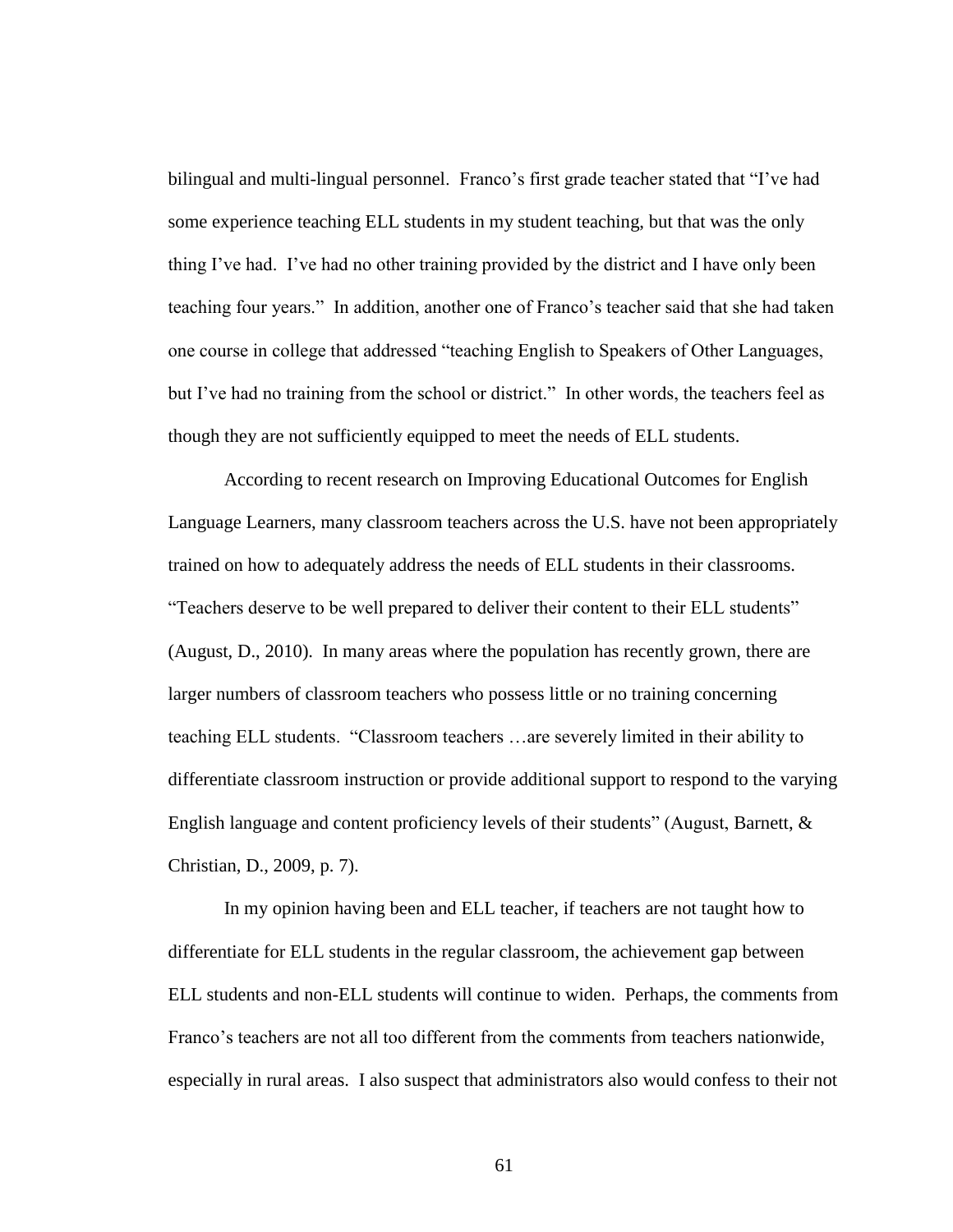having had adequate training to lead their staffs in how to appropriately meet the needs of ELL students. According to the Working Group on ELL Policy,

leaders at all levels of the educational system—from mentor teachers to department chairs to principals to district administrators to state department of education officials to teacher educators—must have a deep understanding of ELLs' needs at different grade levels and a robust repertoire of strategies for meeting those needs (August, Barnett, Christian, 2010, p.11).

School districts must start at the local level to strategize how they will provide teachers with sufficient training so that they will not only understand how to meet the needs of ELL students but that ELL students within the district will succeed and excel at a similar rate to non-ELL students.

# **Disability**

Another distinct theme that emerged from the data was the early signs of discrepancy between Franco's speaking and reading skills. On one hand he could speak English quite well for his age, and could even translate for his family and friends, but his literacy skills did not progress at an even rate with his speaking. Franco's mother even stated that,

He can translate very well. When I ask him what a word is in English, he can tell me immediately. He is very motivated to speak English and helps my daughter learn to speak English. So, actually, I don't understand why reading is so difficult for him because my daughter is already reading [she is five and finishing preschool].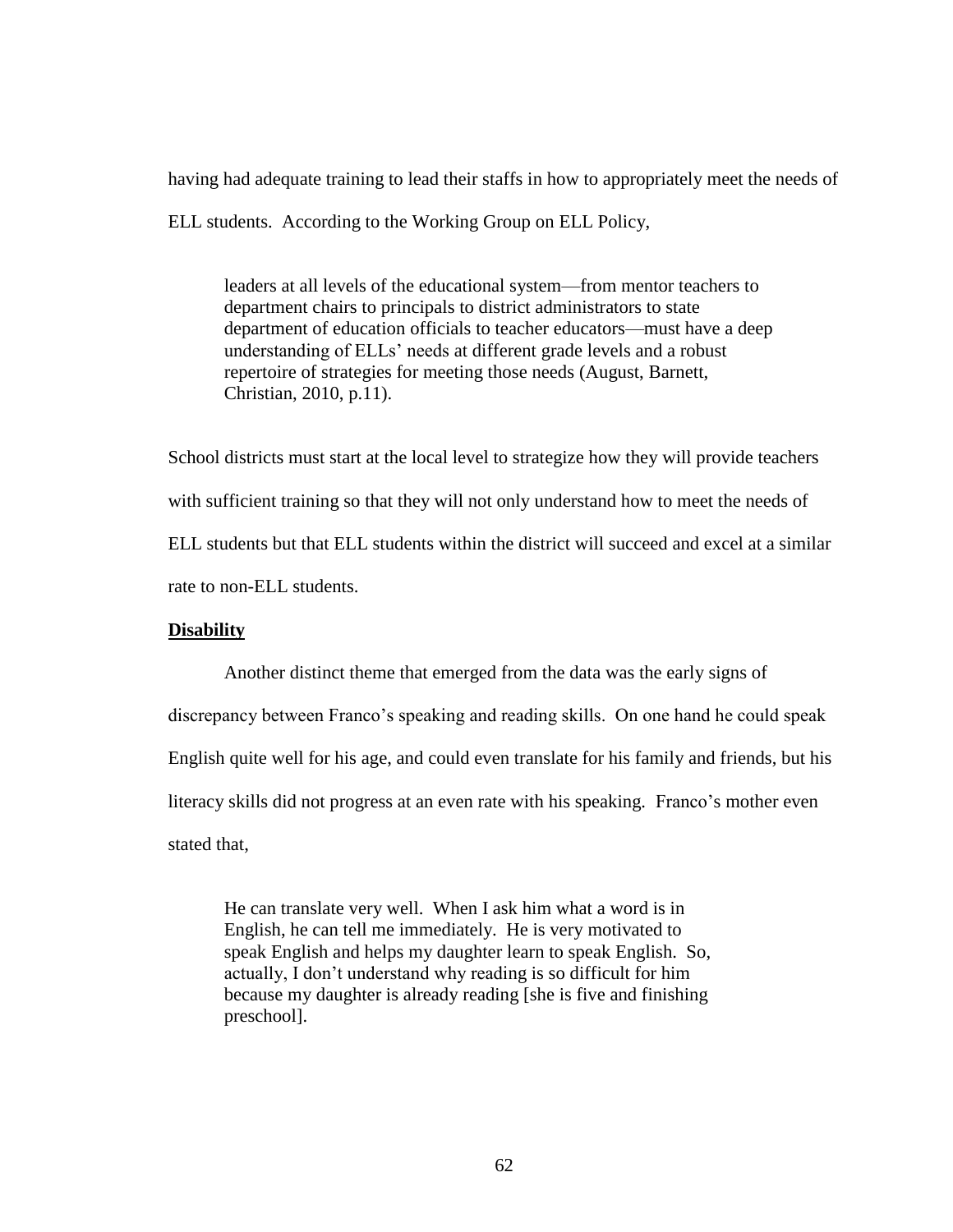Although this difference could have been due to the daughter having an older sibling to talk with, perhaps the discrepancy between spoken English and reading is due to developmental issues or a potential learning disability? Language acquisition and the rate at which a child learns a second language is affected by a child's personality and environment as well as academic interventions. This "red flag" or unique difference was noted by many of his teachers as well.

His speaking was so different from his reading.

I think he could understand what I was saying, but he struggled to read.

His struggle was more with vocabulary and sounds.

His conversational English is very good…he struggles in reading and writing.

When tested by the school psychologist he possessed a 39 point discrepancy in his

reading scores. He scored an average IQ score of 109 and a 70 on the academic reading

testing, which created the 39 point significant difference.

That's big, because usually 15 points is considered a significant difference, and he has 39 points…I just don't think that this is all based upon English language problems because the fact that he is speaking and understanding English pretty well, but yet he can't perform reading or writing very well. I do think there is a learning disability going on with him.

Also, to validate his discrepancy between his speaking skills and reading, the school psychologist stated that ―you look at his response to intervention too, he has gotten Title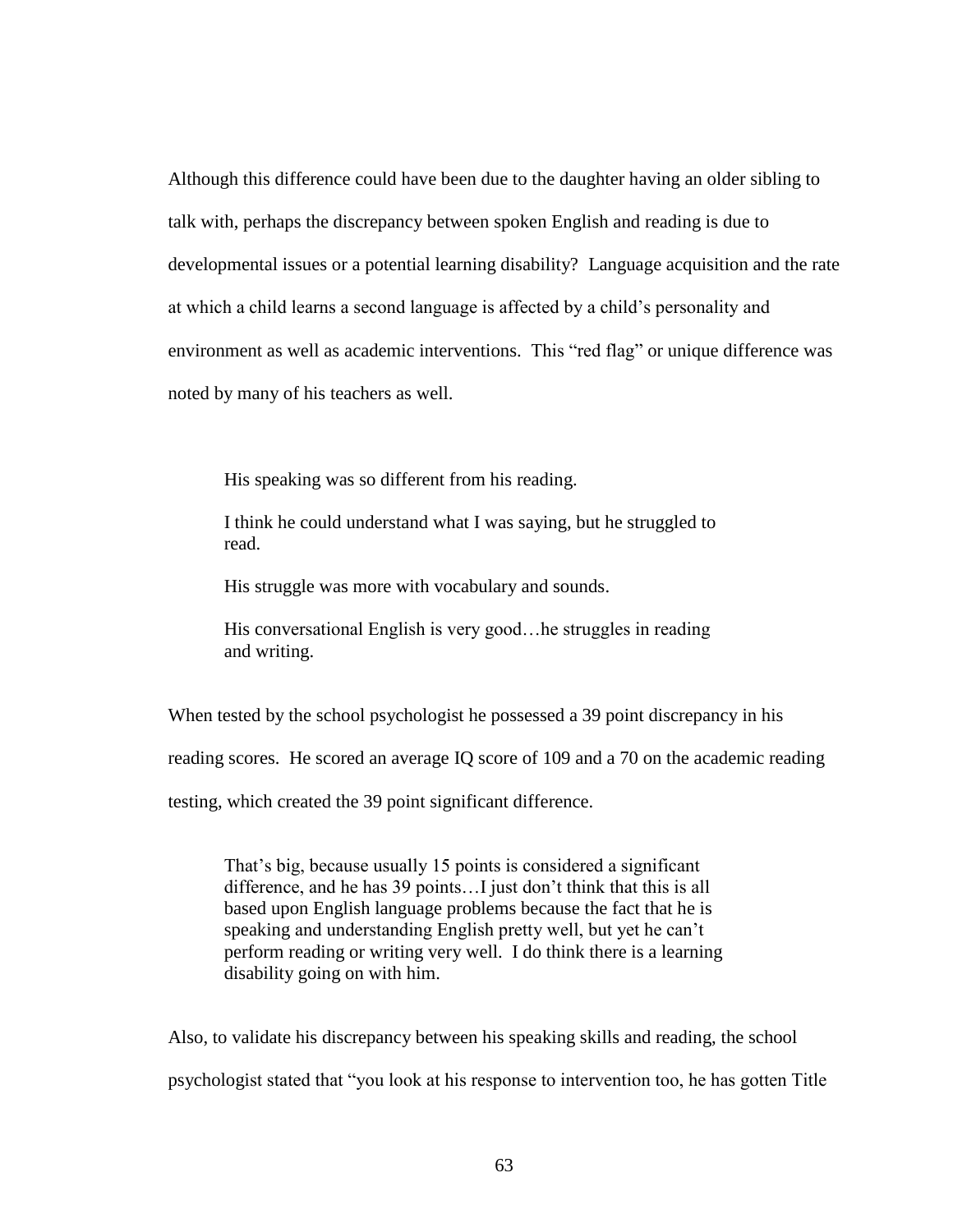I, this intense intervention and he is still not responding. So, it just seems like it is more than just the Spanish." "You just kind of put it all together." It is interesting to note that he did receive Title I intervention in first grade, but then the school lost the Title I program when he was in third grade due to lower percentages of students living in poverty, and then received the program again during his fourth grade year.

Although his teachers concurred that the discrepancy existed, it is interesting to note that the division between his speaking and reading was not as noticeable until second grade. His Kindergarten and first grade teachers made comments like, "I do not remember him struggling. He spoke very fluent English, and acted as an interpreter for one of my other ELL students." Franco's first grade teacher stated that he struggled "very little." "If not on grade level, he was very close and I don't remember him really struggling."

Since Franco did not begin to show signs of struggling in reading until second grade, the question becomes, why then? On one hand, the curriculum becomes more literacy intense in first and second grade than in Kindergarten, but he also received less intervention from the English as a Second Language Program as his speaking became more proficient. Both classroom teachers and English as a Second Language teachers felt as though he was progressing because his speaking and vocabulary skills progressed very quickly. He was not labeled early on as a student with a significant learning deficit and therefore some of his teachers felt like the situation would improve with time. ―You know, with his ESL situation, we think that is the reason [for his struggle]? I guess we kept thinking that it would get better."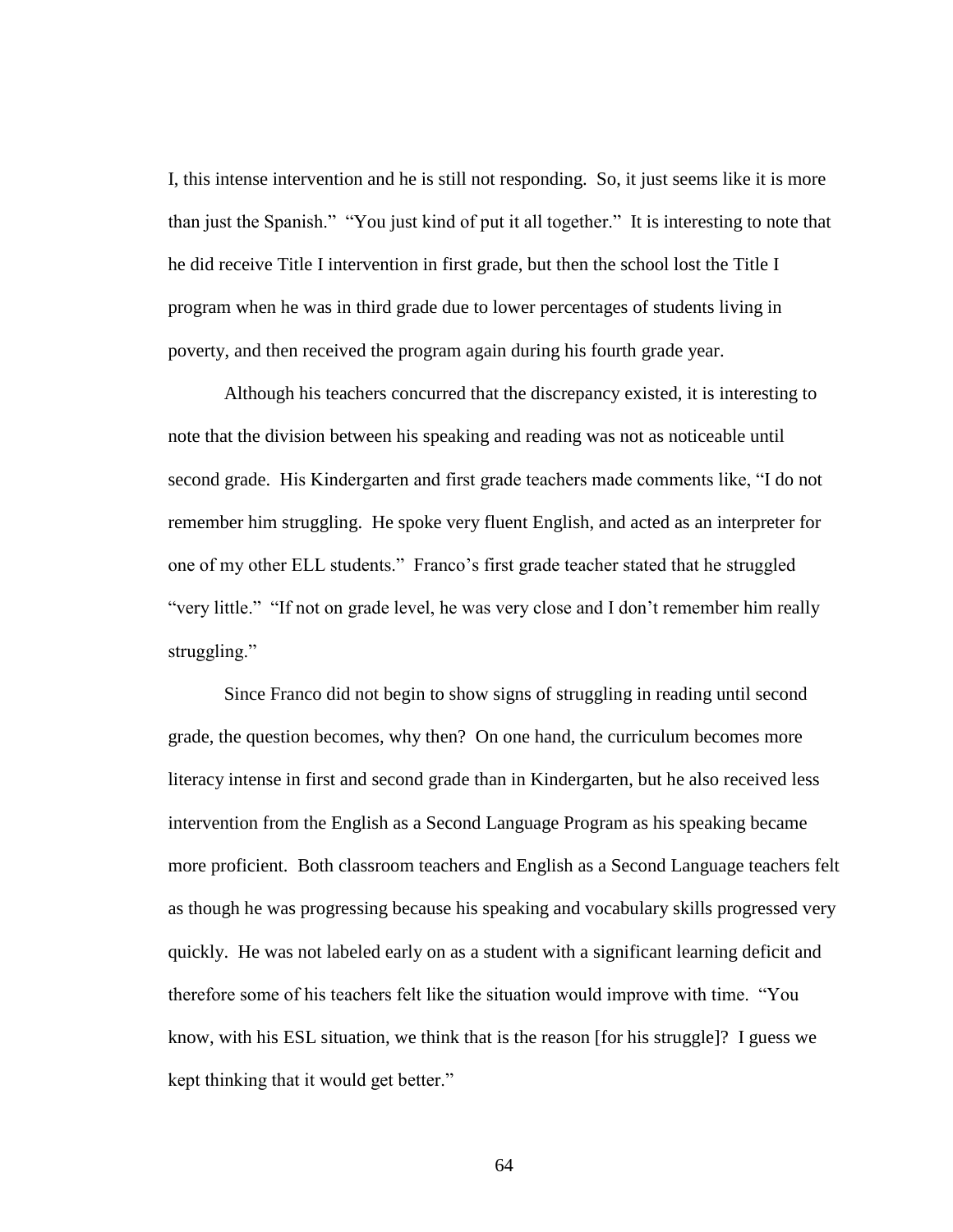Although the time factor is supported by research in that it takes students 5-7 and sometimes up to 10 years to gain fluency in reading and writing in a second language, this outlook on ESL student progress, is also somewhat of a "wait to fail" approach if necessary interventions are not adequately put into place early and sustained through the years. The ESL research is important, but the authors were not suggesting that educators simply "wait" for the literacy skills to "arrive" at proficiency through exposure to the language. Teachers must be strategic in order to place interventions into ESL students' instructional day so that while they are acquiring their second language, they will be sufficiently supported in both their language acquisition and literacy development. It appears from the teacher's comments that teachers were waiting because they were not aware of what else to do or what strategies to put into place, which probably resulted from their lack of training.

Included in these instructional strategies could also be the use of native language to support early literacy. Franco progressed very appropriately at the same level as his English speaking peers until his second grade year. In pre-school he possessed the strong support of his native Spanish speaking teacher assistant in addition to his English speaking teacher. This resource and use of his native language cushioned and supported his early literacy skills in English through the use of his native language, Spanish. Once he entered public schools, that support was no longer provided at the same frequency and intensity that it was in preschool. "The use of the home language can help promote English language development and academic achievement, particularly in literacy" (August, D., Barnett, S., Christian, D., 2009, p.4). In other words, if Franco (and other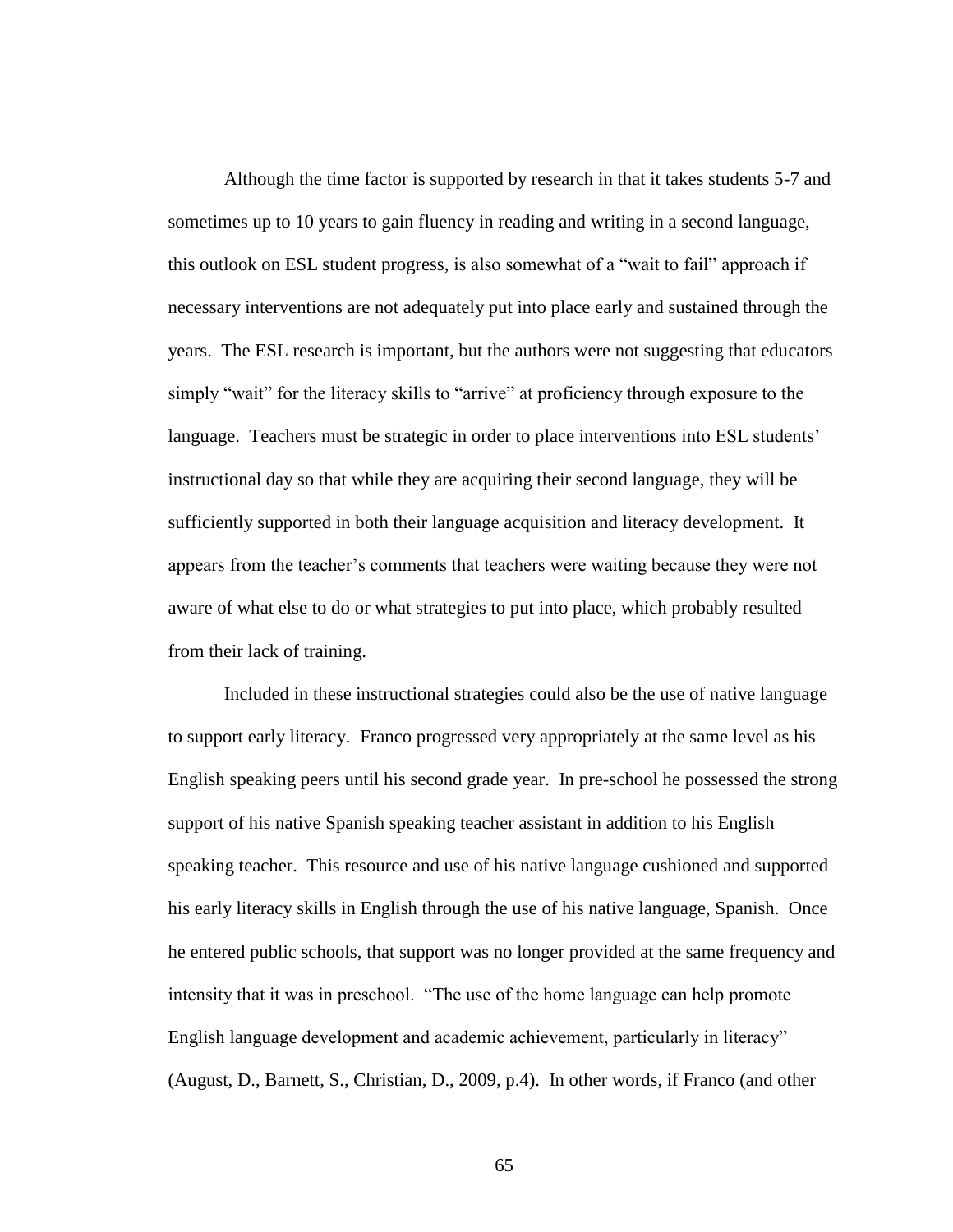ESL students) had been provided bilingual educational supports through the use of his native language while he was also learning English, he would have been more likely to advance more quickly in his language acquisition and in his literacy skills.

In my own experience teaching ELL students I have witnessed that teachers make the mistake of removing or limiting ESL supports when the student becomes proficient in oral language – speaking. In reality, speaking is only one of the four domains of learning a second language and is also usually the first one to develop. Franco said, "In third grade I only saw my ESL teacher one or two days a week because I could speak English better." Reading and Writing on the other hand are usually the last areas to develop. They take more time and exposure to develop at a comparable level to the non-ELL student; therefore, ESL teachers and classroom teachers should continue multi-levels of support for ELL students throughout the literacy process even after oral language proficiency is attained in order to ensure literacy success.

I wonder what would have happened in Franco's literacy learning if he had been provided adequate daily ELL support every year that he struggled in reading, in addition to other reading supports (i.e. Title I…etc.)? It seems as though in retrospect the classroom teachers thought he had an "ELL" problem, the special education teachers felt as though it was a "language" problem and felt it was too soon to refer, and the ESL teachers felt as though it was something more than language – a potential learning disability. I feel as though instead of trying to diagnose Franco's struggles, teachers in general needed to put preventive interventions in place from the very onset of difficulty. They also appear to have an assumption that either Franco cannot learn or they cannot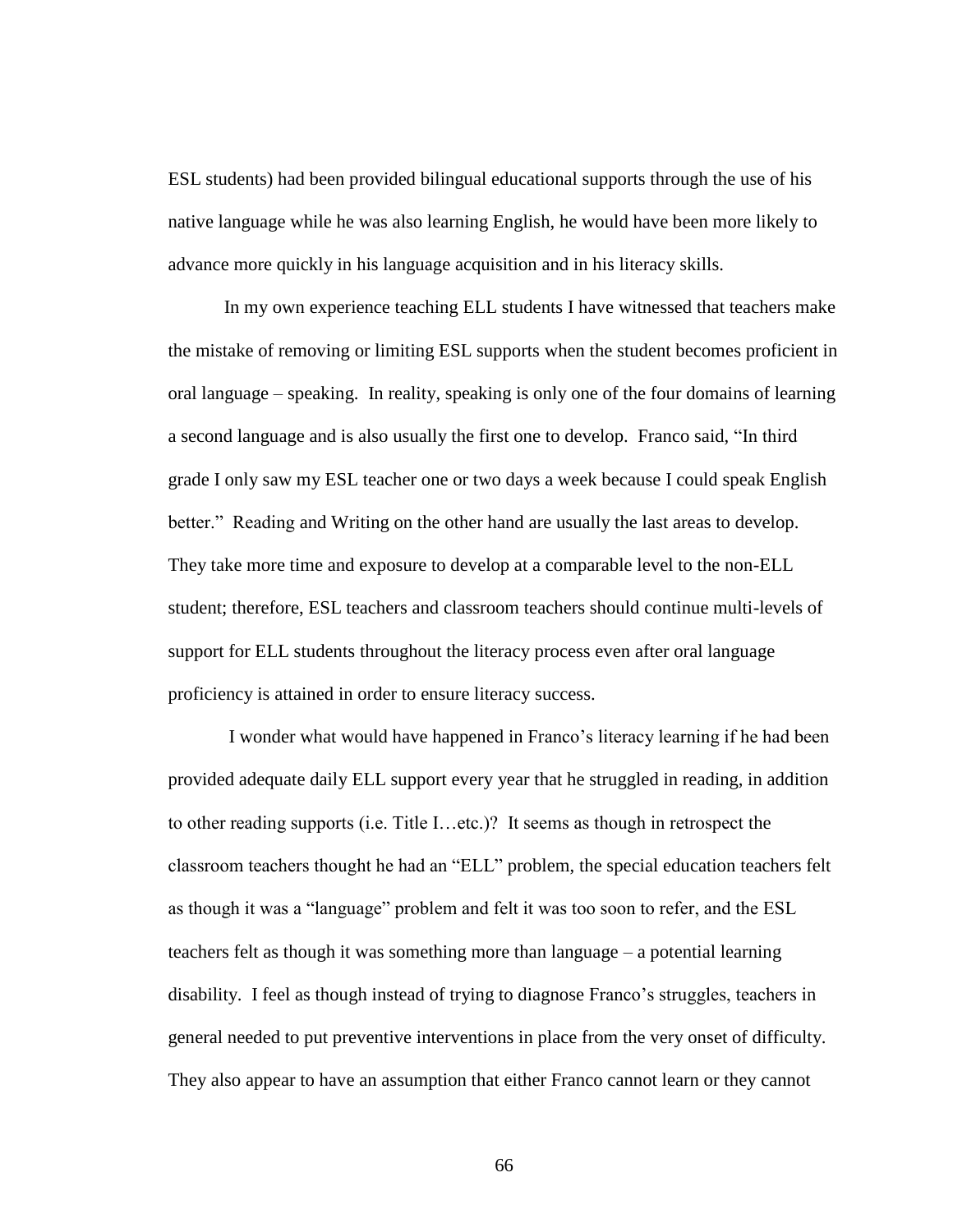teach him, which may be a function of their lack of training or a subtle form of discrimination perpetuated by low expectations. Again, it is a "wait to fail" approach. The interventions needed to be intense and daily in order to track the results instead of reducing levels of services because he was proficient in one area (oral language) but not in the others (reading and writing). Although I understand that school systems are pressured to serve the neediest students in ELL programs due to funding and resource shortages, ELL students benefit more from a preventative approach of sustained intervention and ELL services until they become proficient in all areas of language acquisition – reading, writing, speaking, and listening.

## **Support**

An additional factor in Franco's data was his level of parental support in his education from Kindergarten through fourth grade. His parents supported him by sending him to pre-school and exposing him to school readiness skills for one year prior to Kindergarten. They also attended school conferences and parental involvement meetings upon request. In addition, they supported him by structuring a time for homework at home and assisting him with his assignments as best they knew how. The key issue with parental support for Franco was that they did not fully understand how to help their child because they themselves were not proficient in the language in which he was being instructed. Franco's mother stated,

Well, his first year, the truth is, that it didn't make much sense to me-his progress…in comparison, she (pointing to her 5 year old daughter)…she knows how to speak English and write some in English, whereas Franco could speak only a little English, but didn't know as much English and could not write in English at her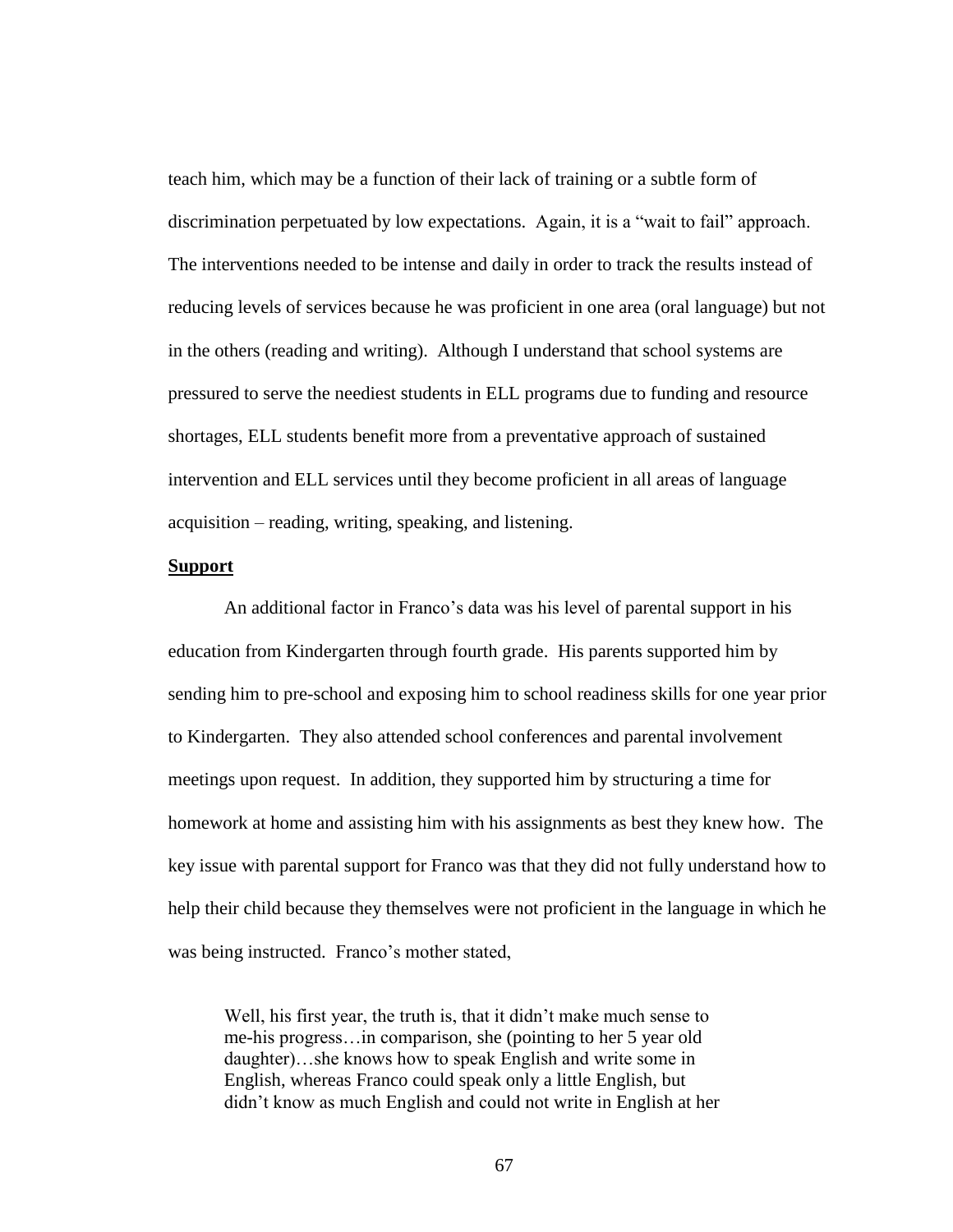age. He could only write his name. He didn't know nearly as much as she does when he started school. I thought he would have learned more rapidly.

In other words, Franco's mother noticed a significant difference in her son and daughter's school readiness skills even though they had both attended the same bilingual pre-school. This data perhaps suggests that Franco was struggling with a learning difference early on. His second grade teacher stated the following in relation to parents helping at home: ―Well, that's the problem. Most of the ESL students don't have someone at home to speak English and who can help them with homework. They do not have a computer to work on programs like Starfall [internet-based computer program] or things like that." In addition, Franco's mother commented that helping her child with homework was the hardest aspect of his schooling for her as a parent. When asked if the transition to school was hard for her, she said,

Yes, the homework was hard. Right now for instance, my husband is in Mexico and he can read and speak English better and usually can help with Franco's homework. But for me, sometimes I would look or ask for help from someone, but sometimes I would have to do it. So, I would take him when someone could help him with his homework. But, when no one else was able to help him, I would help him.

 Franco's mother only finished early high school, so she relied on other sources to help her son with his homework and to provide him with the needed support. It is very admirable that Franco's mother was determined to find help for her son when she realized her own lack of understanding, but many parents are not that determined. Franco's mother [and Franco] would have benefited from family literacy programs as suggested by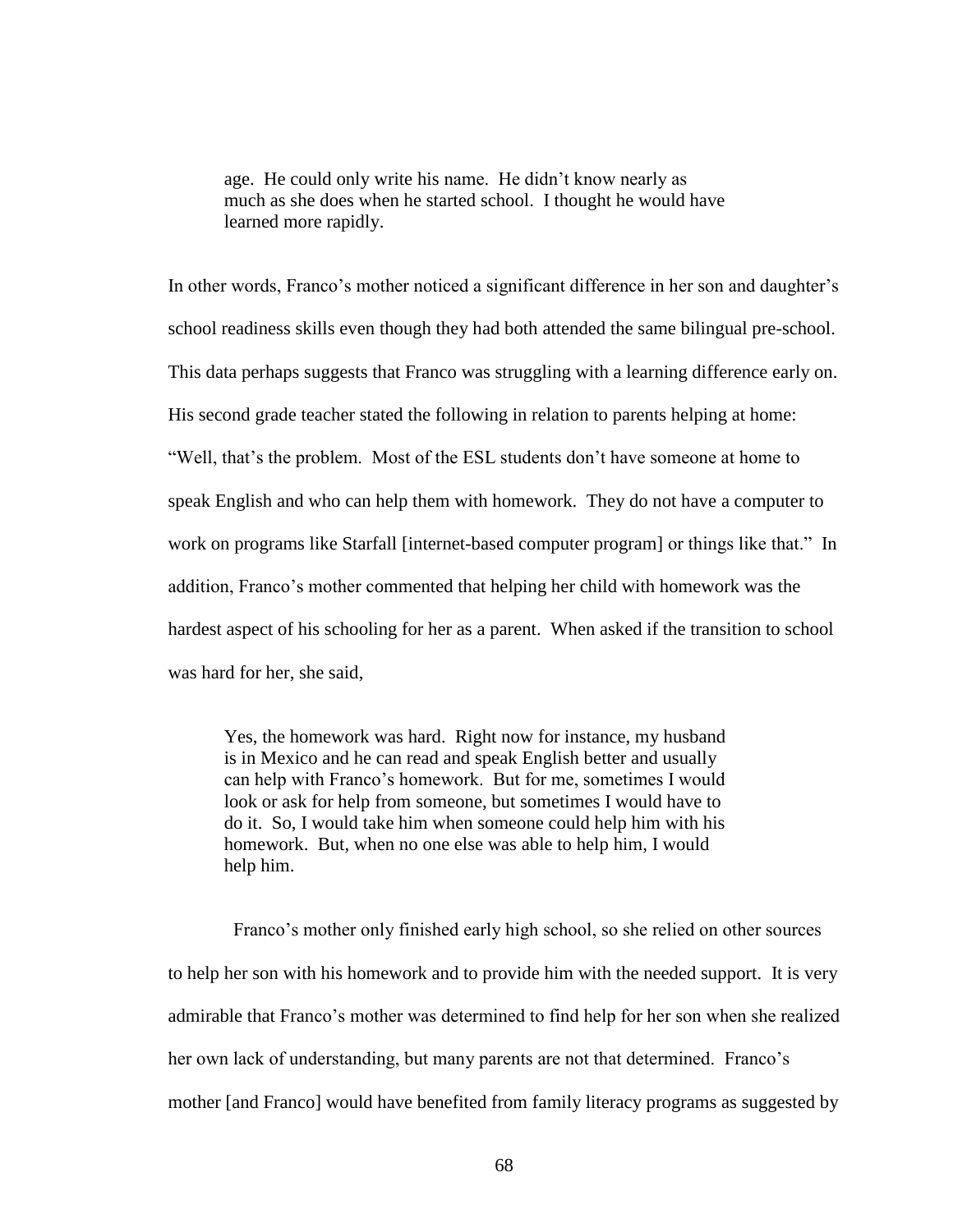research on parental involvement among English Language Learners. "Family literacy projects offer classes for parents in English language and literacy with a focus on promoting parent involvement in their children's schooling…they assess and acknowledge the language and literacy used at home" (Peregoy, S. & Boyle, O., 1997, p. 160). More often, it is the Hispanic mothers that stay home and are responsible for helping their children with homework, and the fathers are the ones who learn more English because they hear it daily in the workplace. Although this is not always the case, it is in Franco's case. His mother actually works as well, but does not work the long hours that her husband does, and therefore, has time to care for the children in the afternoons. She has stated "I would like to learn English, but don't have the time to go to school." Family literacy projects would help her and many other families if offered at the local school level, because parents receive classes to teach them how to help their children with homework and how to learn basic conversational English that would help them feel more comfortable communicating at school. The issue of parental involvement is significant because it is different that parental involvement for a non-English Language Learner. Struggling readers who are non-English Language Learners can go home and receive help from parents in their native language (English). In other words, parents can practice reading with them in English and ask on-going questions to enhance reading comprehension. Spanish-speaking parents can support their student's literacy skills by reading in Spanish, but cannot help with vocabulary in English. The basic literacy skills are transferable if the parent has resources to use in their native language and has the literacy knowledge themselves in native language to do so. Often times, this is not the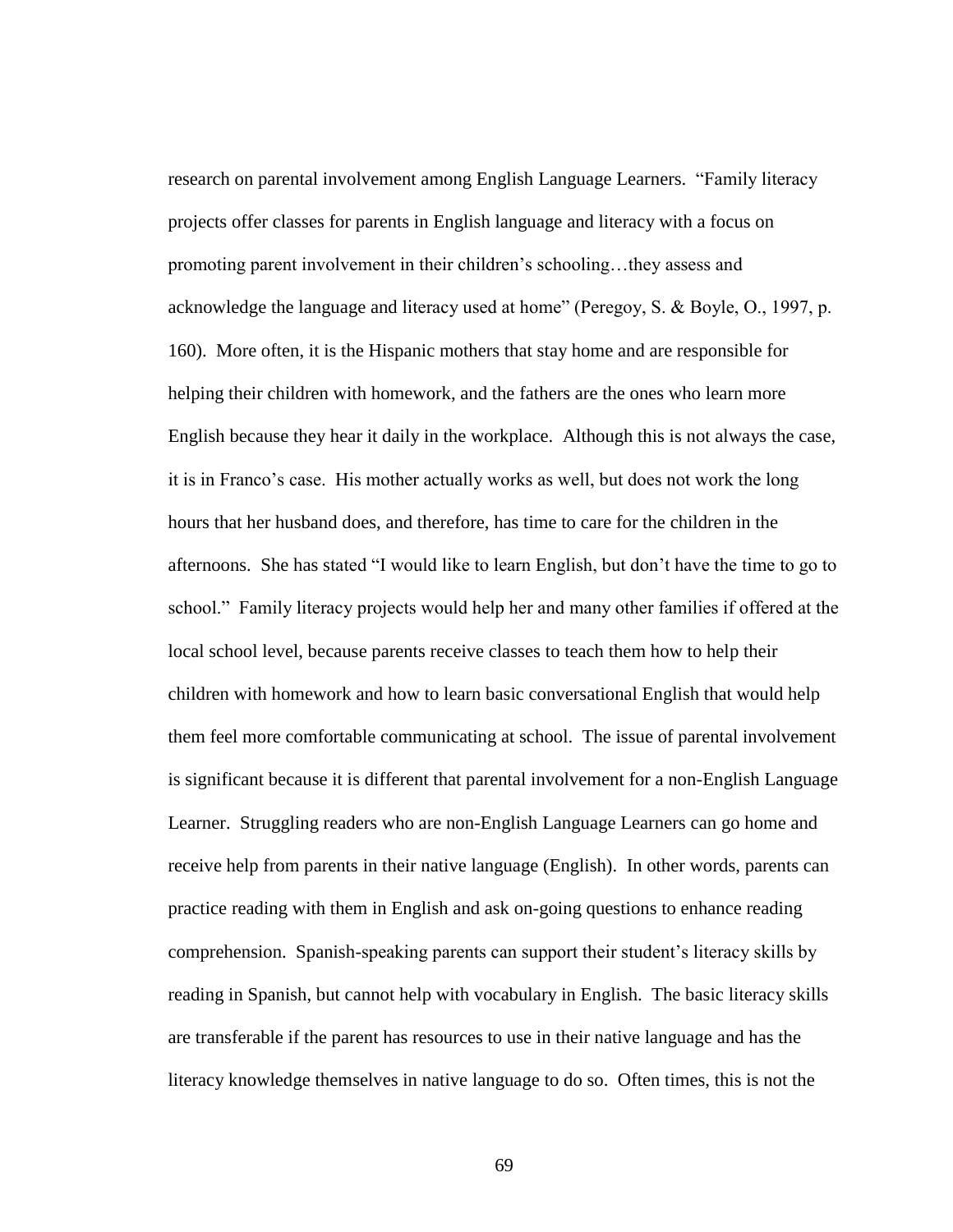case with immigrant families. Public schools cannot assume that parents know what to do or have the resources with which to do what their children need. In my past experience parents of students learning English do not have the resources or know what to do to help their children. If schools are truly trying to level the playing field and be preventive with English Language Learners and the programs that serve them, they must offer more learning opportunities for parental involvement and utilize bilingual staff members to present literacy material and literacy family literacy programs in parents' native language.

Family and parental involvement opportunities also assist the school in understanding and learning about cultural differences that exist with English Language Learners. For example, Franco's situation is very typical of Hispanic culture in that the father is the primary one working long hours and the mother is responsible for helping the children with homework and caring for children in the evening. Furthermore, the mother commented that in Mexico, where she is from, the schools are different. "In Mexico, if a student doesn't pass his grade, it is not a problem. And, if there are days when a student doesn't go to school, there is not a problem, no big deal." The culture seems to be much more "laid back" and relaxed where as Americans often interpret this as "not caring" or being as diligent as one should. Franco, whether it is his personality or cultural differences, also exhibits a very care-free, easy-going, mentality. "He is a very happy child and usually doesn't worry too much about school. He cares, but just does the best that he can and doesn't worry about the rest." Perhaps, Franco's personality traits also stem from his cultural upbringing that could possible affect his language progress.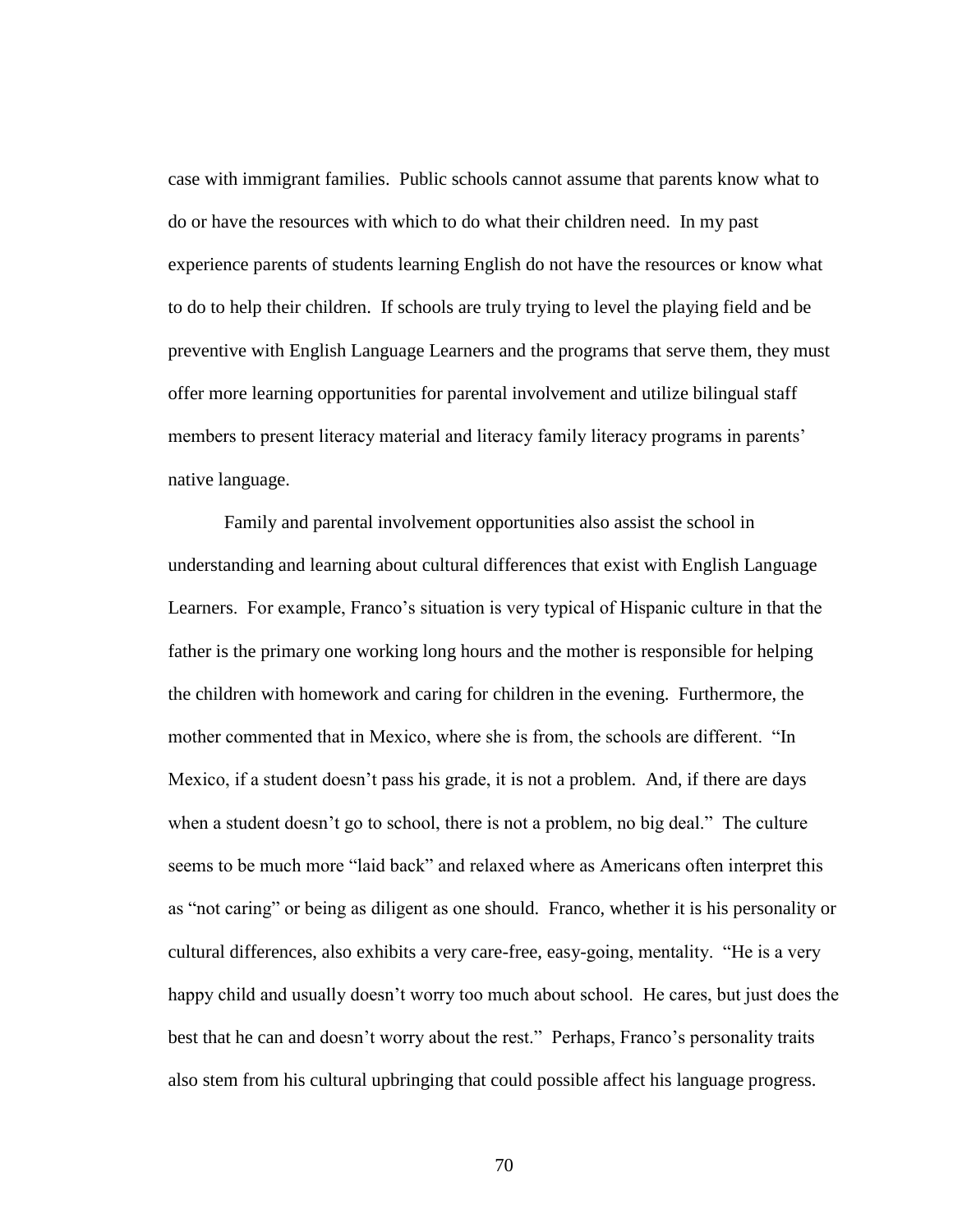On one hand, his positive, easy-going personality could contribute to his strong oral language skills because he is not worried about taking language risks in social contexts; therefore, he learned to speak English quickly. On the other hand, he may be delayed with language development because it is more difficult for him and he is not as intentional and assertive as he may need to be in the classroom. By that same notion, teachers must be taught to recognize this difference and capitalize on English Language Learners' strengths in order to help them grow and advance in their language acquisition.

# **Description: Jose**

I am Jose and live in Thomasville, North Carolina. My family and I are from San Miguel, Mexico. I currently live here with my father and sister. I have another sister, but she got married and moved out and now "has a life of her own." My mother used to live with us, but on one of our trips back from Mexico, she got stopped at the border and was not allowed to come back to live with us. Since then, my mother has had to stay in Mexico and my father and sisters and I go back to visit her at Christmas and in the summer. It is very hard for me to be away from my mother. She would always take care of me when my father was at work. I stayed with her every day before I went to school. My sisters try to help me like my mother did, but it is not the same. I hope she can come back to live with us soon.

I first came to school at Elmwood Elementary in Kindergarten. I did not go to pre-school or anything before that. I got to stay every day with my mom - I loved it! Kindergarten was fun, but I was nervous when I first came. "I didn't know English, so I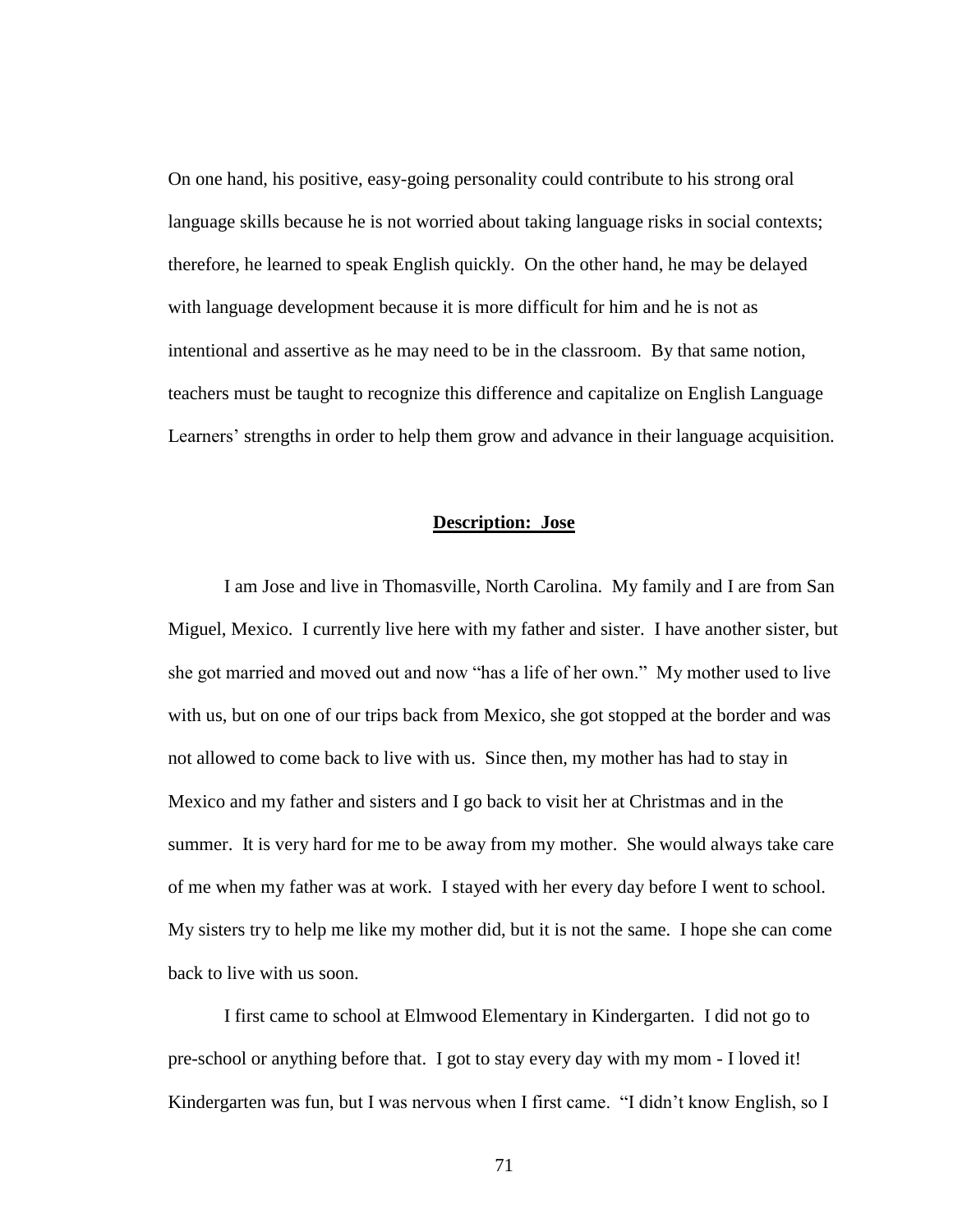had to listen." I didn't know any of my shapes, letters, or colors before coming to school, so I had to learn them in English in Kindergarten. My favorite part about Kindergarten was playing in centers. We got to play with blocks and build things. I got to meet new friends and talk in Spanish and English because several of my friends also knew Spanish in my class. They helped me to feel better about school because they were learning English too. My English teacher worked with me and helped me the most to feel better about school. She also talked with my father and mother about ways to help me at home. She worked with me two times a week. What I didn't like about Kindergarten was when we had to color or write. I could not see the lines very well when I would color and writing was hard for me too. I wanted to play more with my new friends instead of writing or coloring. My teacher would have to tell me over and over to do my work and finish my writing. It took me a long time to write anything – it was not fun.

The next year, I went to first grade and had Mrs. Nicely as my teacher. She was very nice and tried to help me more in reading and in writing. I got to work with her by myself some instead of just being in a big group with my friends. My English teacher also helped me and I had a special reading teacher who came a got me with a group of my friends everyday to practice reading. I still did not like reading, though, because it was hard for me to see the words and know what they mean. I liked Math a lot better, but sometimes it was hard for me to see the numbers too! My first grade teacher told my dad that the school nurse checked my eyes and said that I needed to go to the eye doctor. So, my dad took me and I got glasses because I couldn't see well. I did not like wearing my glasses because it made me look different than the other kids. Some days I would forget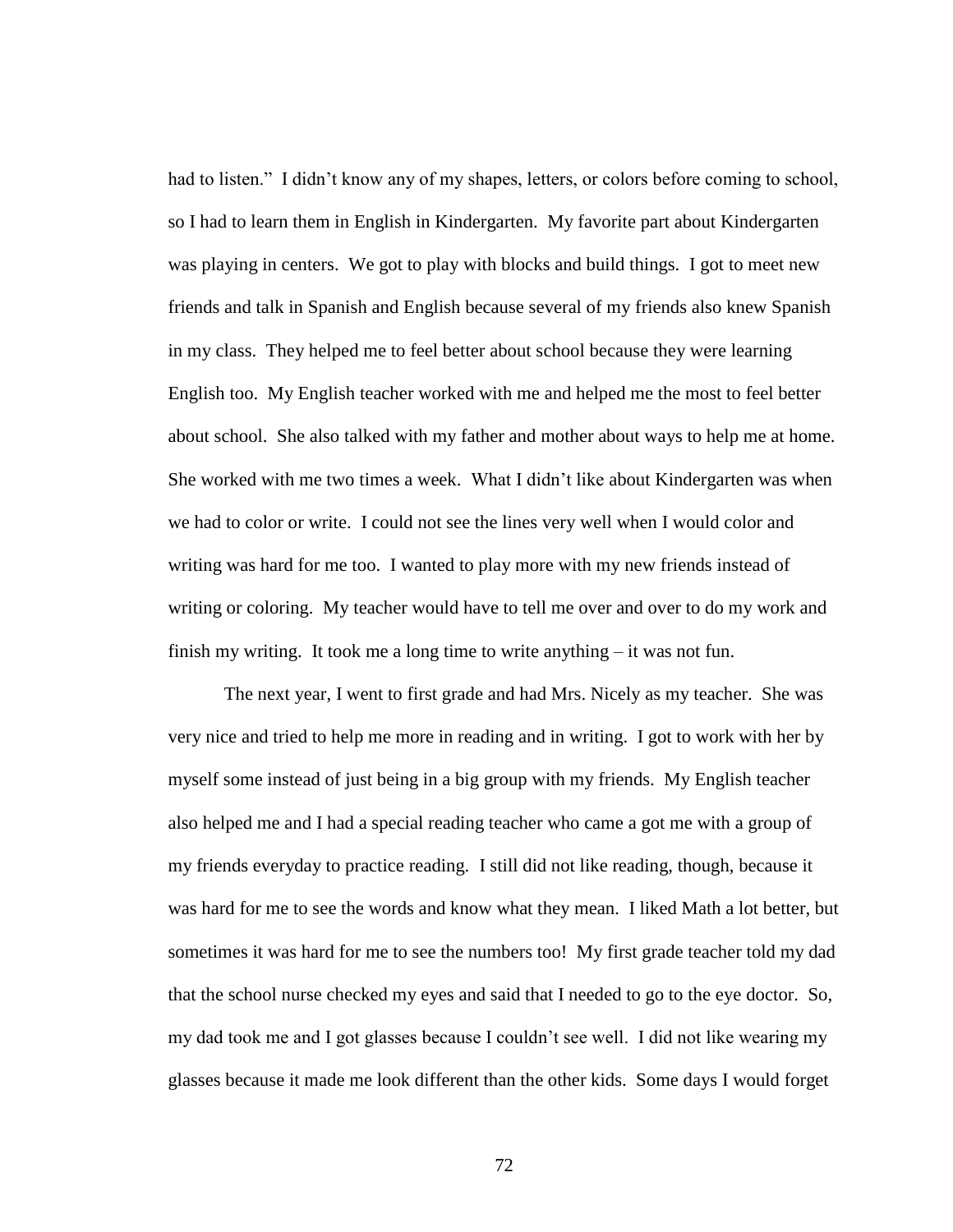and leave them at home. My teachers would call my dad and tell that I needed to bring my glasses to school every day. I did not think that they helped me too much.

Overall, I liked first grade because my mom was with me that year and in Kindergarten. She helped me at home and made me feel better about learning. I love my mom. I miss her very much now that she cannot be here with us. She was always there to help take care of me and to help me feel better when I felt bad. She would cook my favorite meals for me and my sister every week. Our family is just not the same without her. My dad, mom, sister, and I went back to Mexico at the end of my first grade year to visit some of our family, and then we decided to stay there for the next school year so that we could be there with family.

I spent my second grade year in my school in Mexico. We went back to my home town in San Miguel, where my grandmother lives. My school in Mexico was a much smaller school than Elmwood Elementary. My school there was out in the country and only had a few classrooms. We had first and second grades in the same classroom and third and fourth grades in the same classroom to save space. School there was very different. I went to school most every day, except when it was raining, but we got to go home at 12:00 noon. We then went home to take a nap. We didn't have to come back to school after lunch if we were only in second grade. The kids who were in sixth grade or higher would have to come back after lunch and stay in school until 6:00 in the evening. So, "the school day got longer as your grade got higher."

My teacher in second grade spoke Spanish in school and I learned to read and write some in Spanish. She told my parents that I was holding my paper too close to my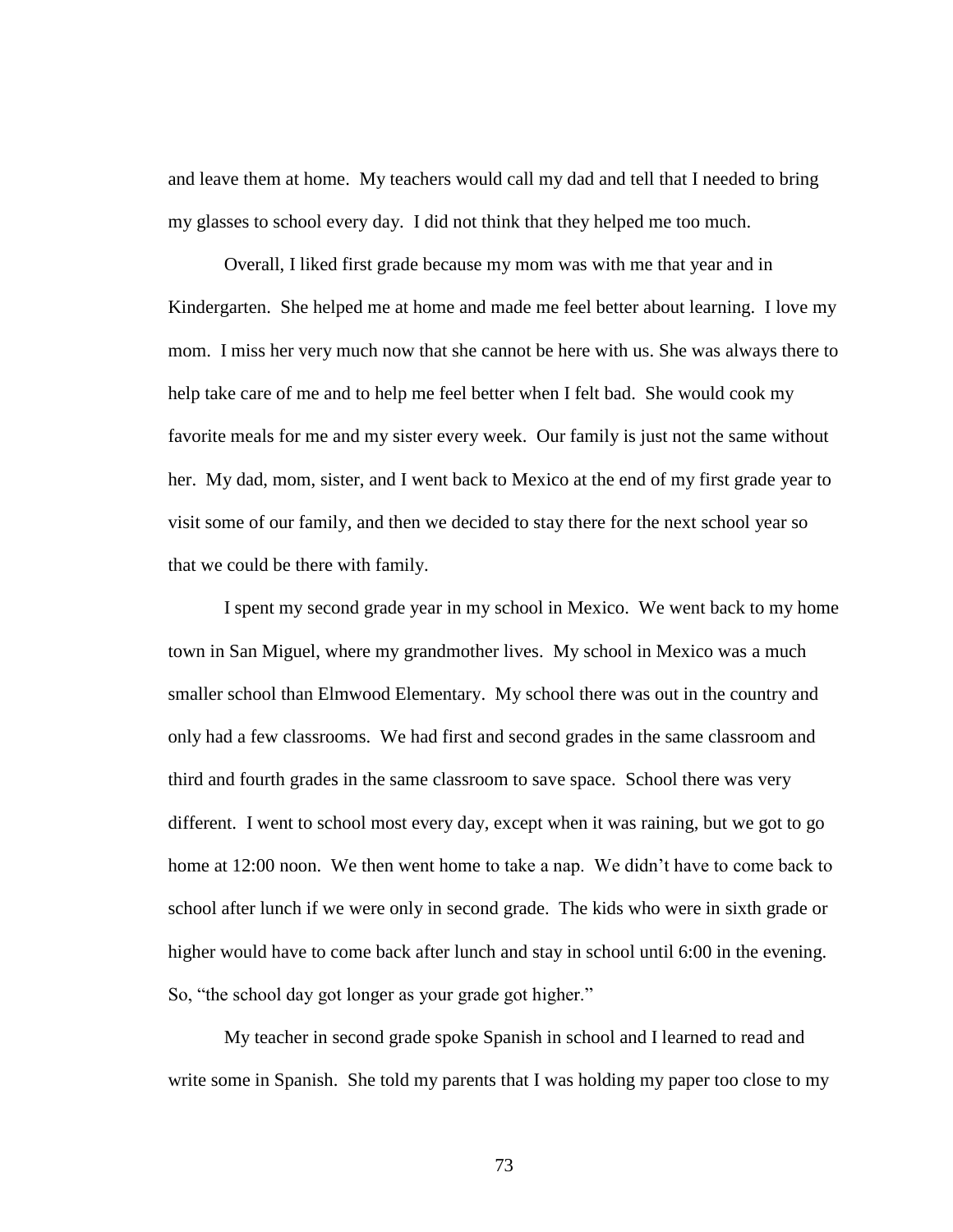face and that I might need glasses. I left my glasses here in North Carolina, so my father asked my sister to send them in the mail so that I could use them in school. I wore my glasses some, but they did not seem to help very much and I didn't like wearing them. My teacher would get mad at me for not wearing them, and then I would get in trouble. I didn't like to read or write in school that year. My grades went down a little too. It was hard for me, especially in Spanish. My dad had to come to school sometimes because my teacher would call him and tell him that I got in trouble. I did not want to do my work because my teacher would get mad at me every day. I couldn't see the board, so she put me in the middle of the room, but my teacher here always puts me at the front of the class. I can see better up there. I like doing things in school that are fun, and my school in Mexico was not very fun for me.

I did like playing at recess and after school with my friends. My favorite part about school in Mexico was playing soccer with my classmates. My friends and I would walk to and from school, and play soccer in the neighborhood after school. On the weekends in Mexico we got to take trips with my family to the mountains and go hiking. It was fun and very pretty there. The best part about these trips was that all of my family got to go together – my mom, dad, sisters, and me. Sometimes, my cousins would even go with us! We would pack food to stay overnight, and we would hike up to the mountains and camp there until the next day.

At the end of second grade, my parents felt like we should come back to North Carolina for my sisters and me to go to school. They felt like we did better in school here than in Mexico. My dad especially wanted me to come back here because he felt like I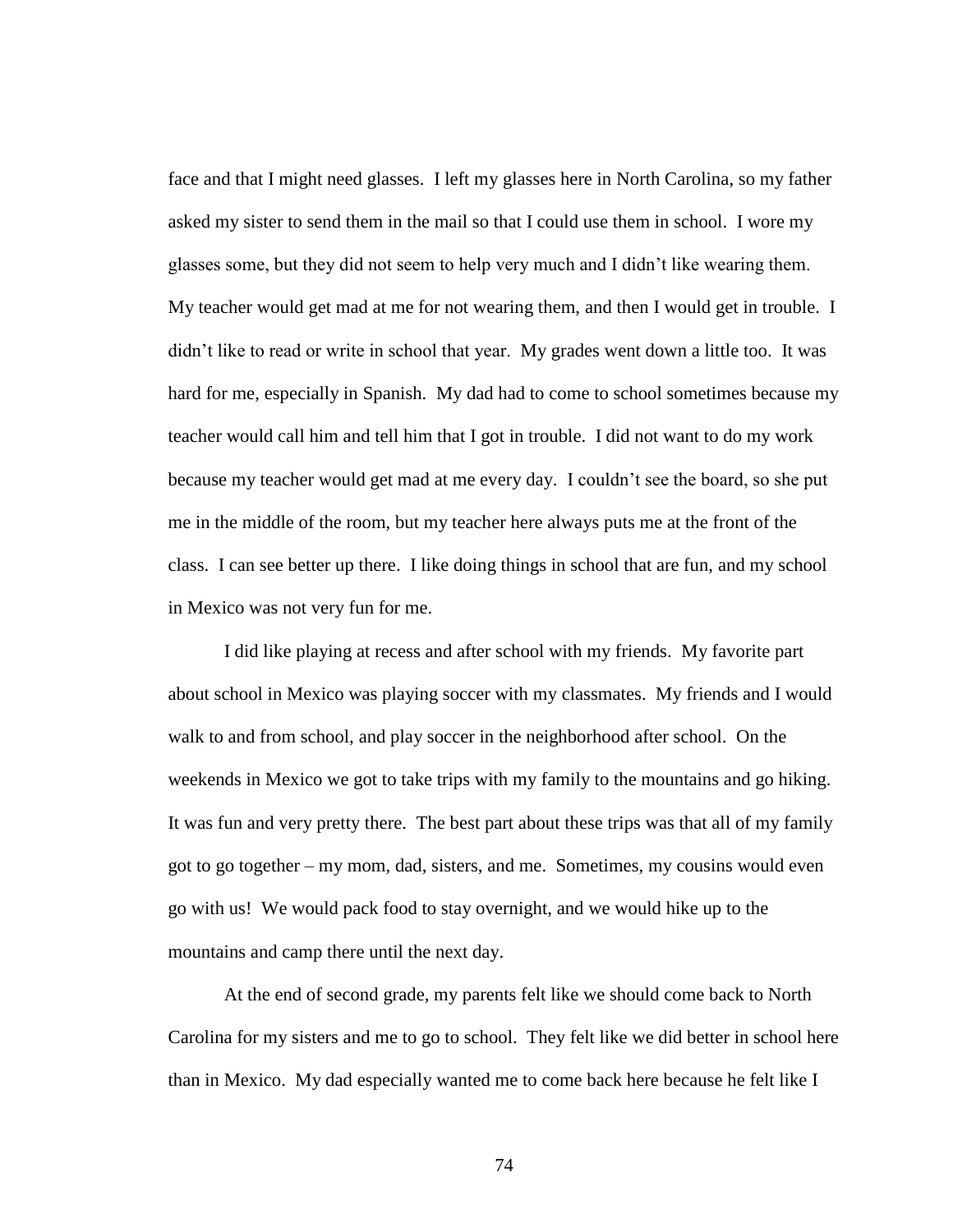got a better education here, and that I did not get in trouble as much as in Mexico. I got better grades here in school than in Mexico. I do like school better here at Hasty because the teachers are nice and we get to do fun things while we learn.

I did not get back from Mexico until two weeks after the school year had already started. When I walked into class, I saw a few of my friends from first grade. They all said "hey, where were you?" I was kind of embarrassed because they said "that they had had fun in second grade when I was in Mexico." I said, "it was only second grade!" They kind of made me sad at first because I felt like I missed out on something. I was glad to see that some my friends from first grade were there and spoke Spanish just like me. They helped me a lot to understand the teacher. I had forgotten a lot of my English and "it was hard to communicate." It was like I had to start all over again because I forgot my English. "I do not want to go back to Mexico like that again." It took me a while to learn English again – it was very hard for me. I would like to go back, but only for short visits, not for long ones. By the end of third grade, I understood better what the teacher said in English. Reading and Writing was still very hard for me in English. In third grade, I had to get new glasses because my doctor said that my eyes were changing. I could not see as well especially when I had to see the board and read small print in a book. "The print is hard for me." I still did not like wearing my glasses, but they do help me a little when I read now. This year I saw my ESL teacher twice a week where we worked on my speaking English and reading English because I had forgotten so much. My grades improved some this year too  $-1$  got mostly Cs and even one B!  $\degree$  I was glad to be back here in school."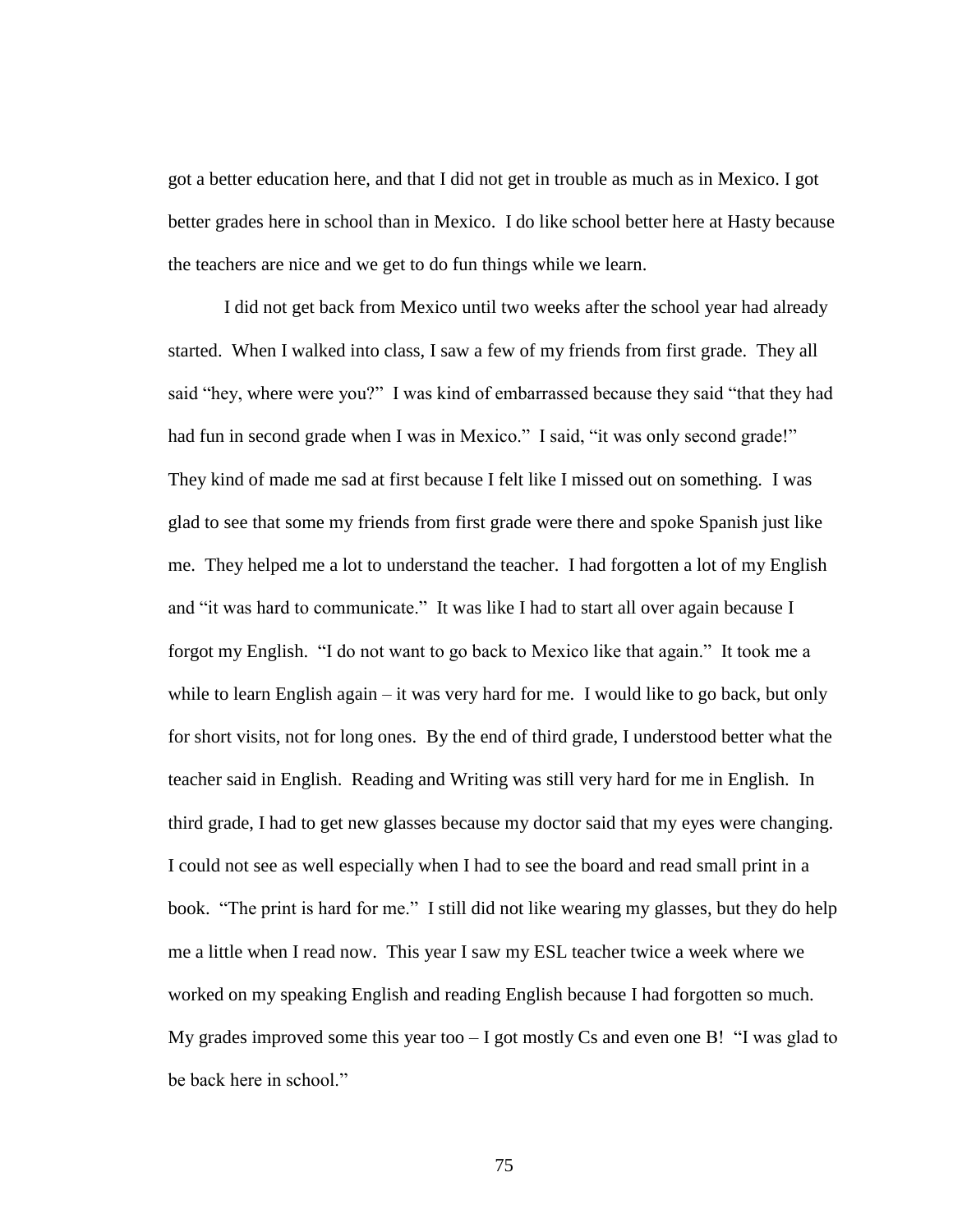This past year I was in fourth grade in Mrs. Smith's class. This year I made mostly Cs and a few Ds. I don't like reading. Mrs. Smith was very nice, but asked me why I held my papers so close to my face. At first, I forgot my glasses a lot and left them at home, but then I started bringing them every day. Mrs. Smith would call and talk with my dad about how I needed my glasses to do my work. My glasses helped me, but only a little. Mrs. Smith lets me "sit at the front of the room and uses the document camera to make things bigger for me." This helps me see better. Reading was very hard for me this year. Writing was too. I got to work with my reading teacher every day. She helped me feel better because I was in a group of other kids that also needed extra help in reading, so I wasn't the only one – that made me feel better too.

My favorite time during the day in fourth grade was recess, because my friends and I would play soccer outside. I love to play soccer with my friends. My least favorite thing about fourth grade is the homework. It takes me a long time to do homework. Sometimes, my sister helps me, but my dad works a lot. He is not able to help me that much. On my first two report cards, I made Cs and Ds. My father said he thought I could do better. I just don't like reading, because it takes me so long to read a book.

After three or four months in fourth grade, my dad took me back to the doctor. This time, my eye doctor told me that I needed to go to a special doctor in Chapel Hill. This doctor said "that I had Stargart's disease and had little holes in my eye, so I couldn't see well." He also said that this is the same disease that my older sister has – she is 21. It means that every year my eyes will get a little worse and someday I may not be able to see at all. "My doctor and my dad bought me this magna-brite and a little telescope to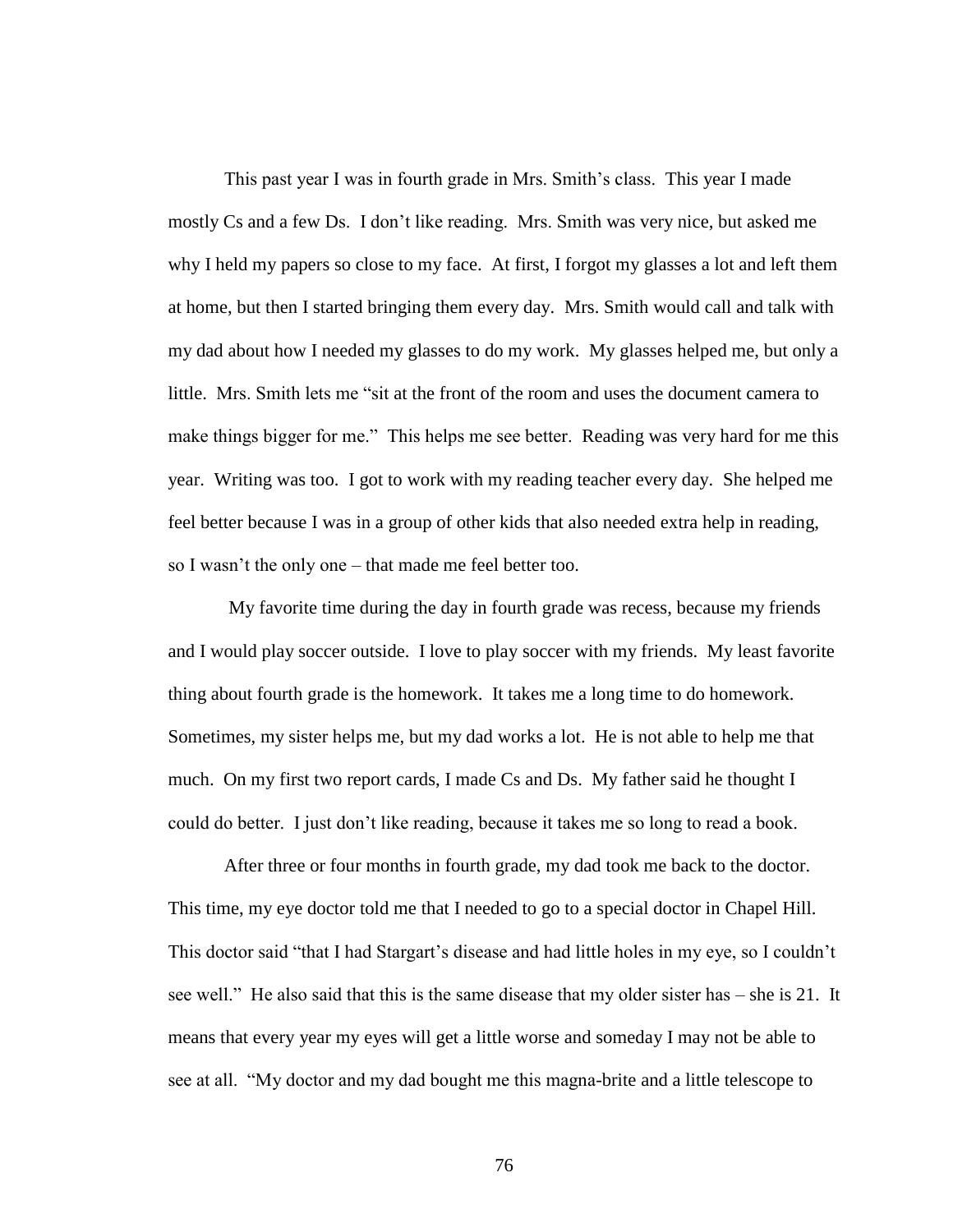help me see things far away." The magna-brite is a glass dome that I can put over my papers and books and it helps me read them better. "The telescope is for distance." This year, my teacher also moved me up to the front of the classroom, and that has helped me to see better. My teacher in Mexico sat me in the middle of the classroom, and I could not see the board to read. I did not like school too much there. I like school in North Carolina better than in Mexico. This year I got a new teacher to help me with my tools that help me see better. She comes to visit me on Thursdays for one hour. She tells me that I can do better if I use the tools that dad bought me and that I can learn and do well in fifth grade if I keep trying. This year I passed my Math EOG (End of Grade test), but did not pass my Reading. My teacher said that I did not have to retake it. My father talked with the principal and she said that I would be able to go on to fifth grade next year.

This summer, I am going to Mexico to visit my mom. I really miss her. My father is writing letters to immigration to ask for a waiver so that she will be able to come back with us and live with us again here in North Carolina. I know it is hard for my dad because he has to work two jobs, and my sister has to help me like my mom did. I can't wait to see her again. She will be surprised how much I have grown! My mom wants me to stay here and get a good education, so I can get a good job one day. She said that she did not get to go to school for very long in Mexico when she was little, and she wants a better life for me.

## **Key Factors: Jose**

Key factors that played a significant role in Jose's overall progress and educational experience were his mobility issues (interrupted schooling), external factors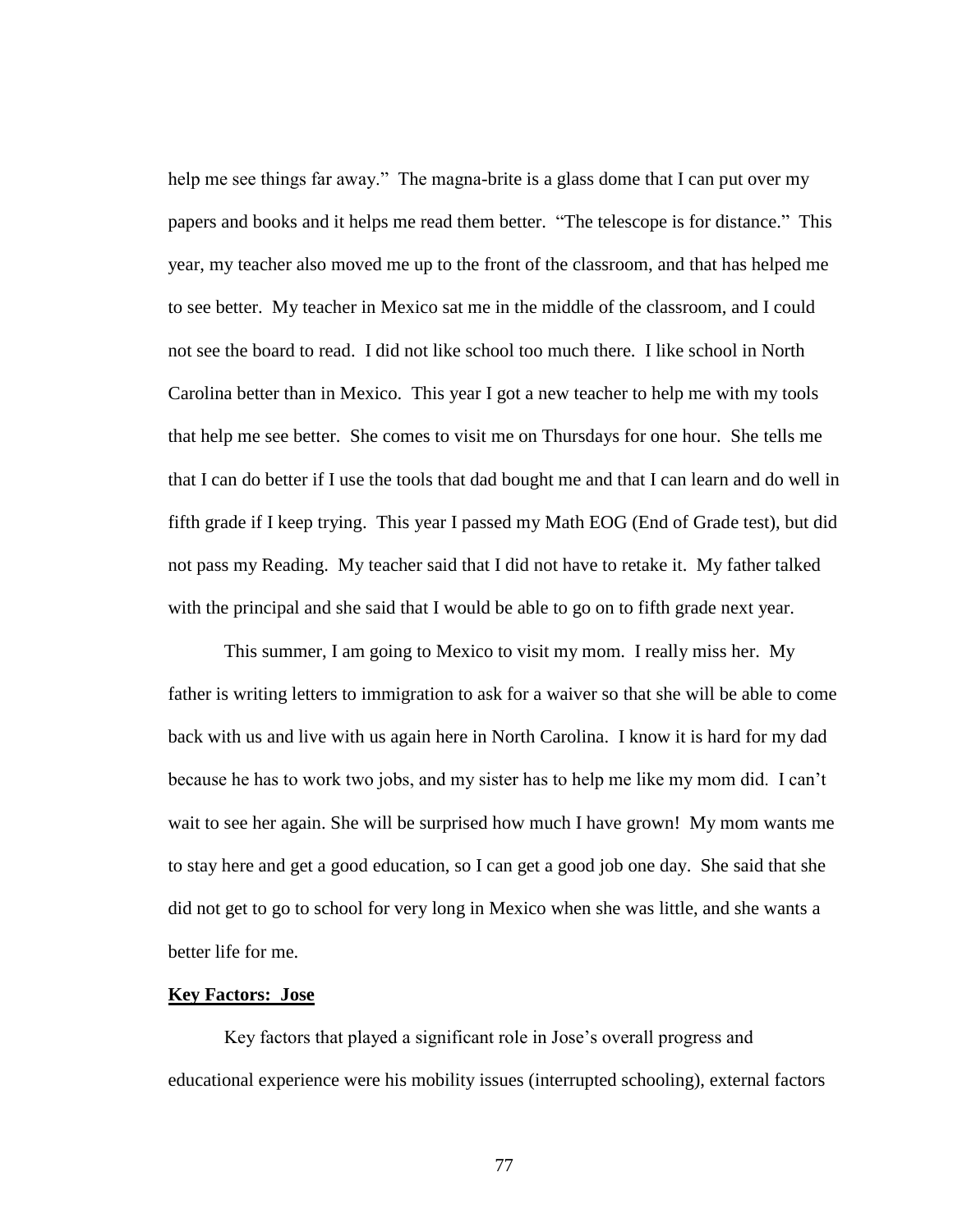such as loss of his mother and visual impairment (disability), support, and teachers' lack of understanding of ELL instructional strategies. When Jose had to leave after first grade to spend his second grade year in Mexico, his education was "interrupted" both academically and linguistically.

He moved back into a Spanish speaking environment and forgot much of the English that he had learned. Jose's father also felt that the content in second grade in Mexico also seemed to be less rigorous than second grade content at Elmwood Elementary. Jose struggled with behavioral issues in Mexico that seemed to derive from his overall lack of motivation and frustration that came primarily from his visual impairment.

Another key factor was lack of parental support due to the fact that his mother was not allowed to return to North Carolina with the family due to immigration issues. Jose's father then had to fill both the roles of mother and father and try to financially support his family of three children. In short, he possessed very little time and knowledge of how to support his children academically, specifically in English. His mother's absence and lack of parental support significantly played a role in Jose's motivation and desire to achieve in school.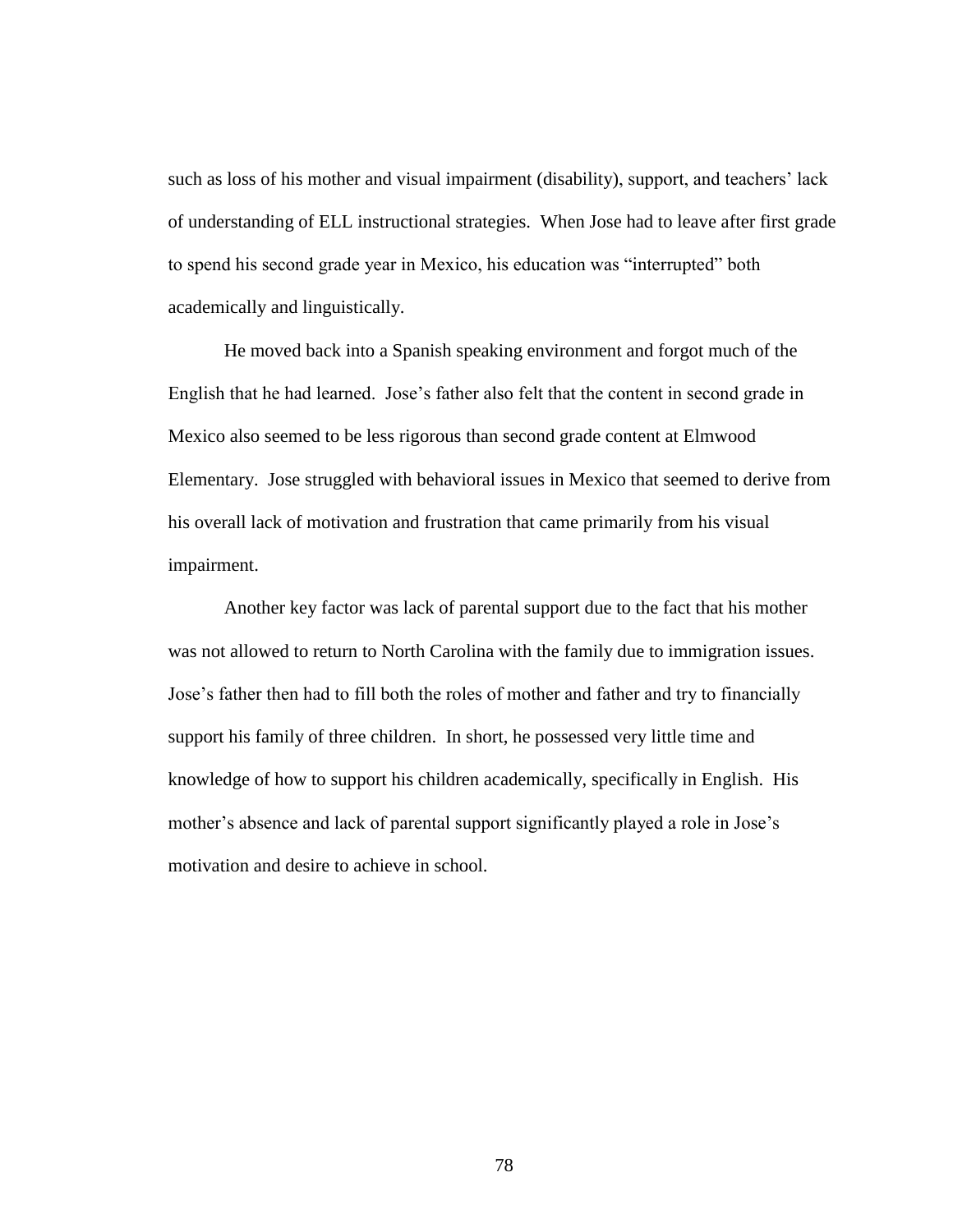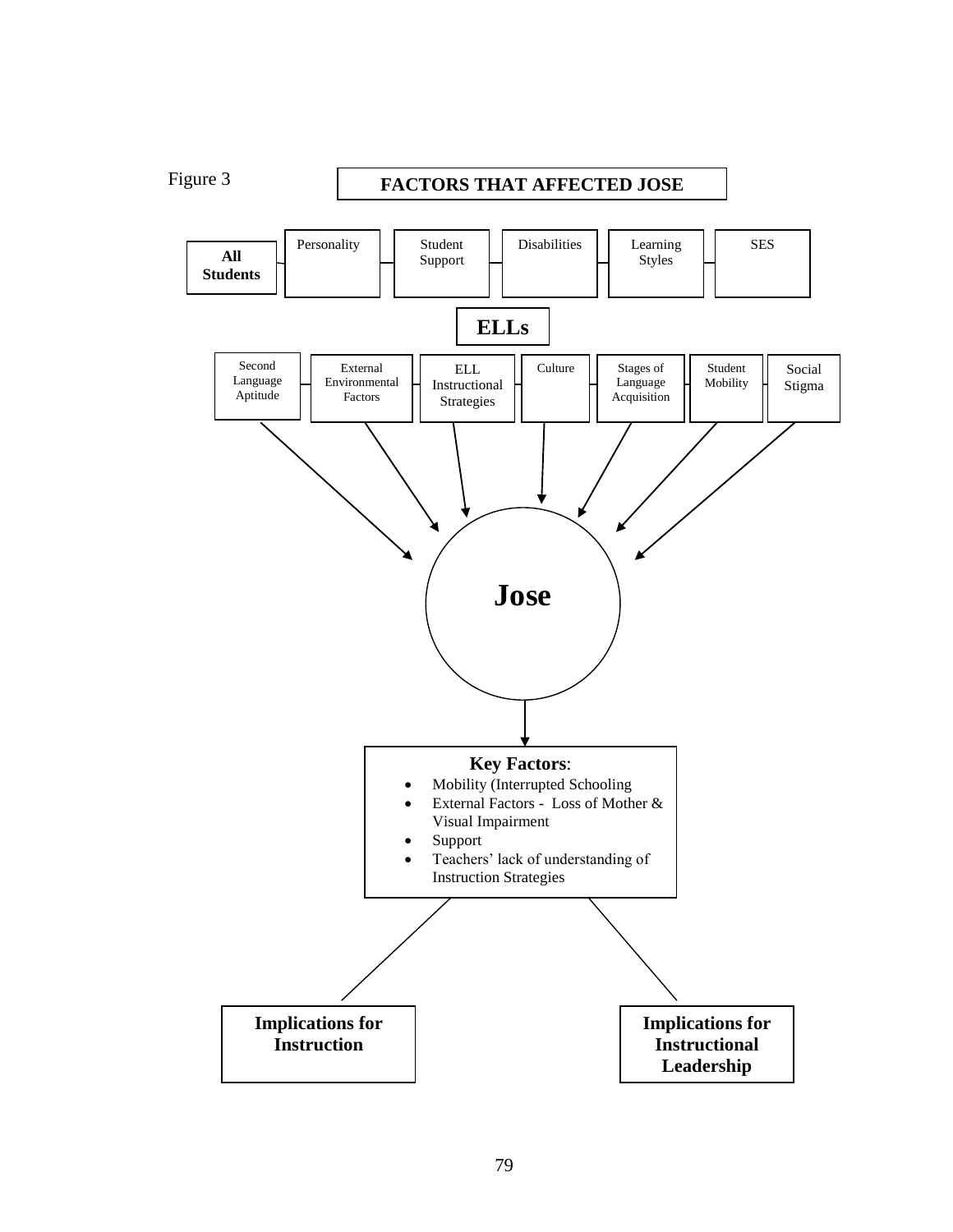# **Analysis of Data: Jose**

In analyzing the themes from the data gathered from Jose's teachers and parents, the common themes among the research consist of student mobility/interrupted schooling issues, external factors such as visual impairment (disability) and loss of his mother, lack of motivation, and parental support.

## **Student Mobility**

First, Jose's father addressed his issue of interrupted schooling as being very significant.

He (Jose) learned to speak English fairly quickly, mostly in one year. Then, he forgot everything in English he had learned in one year (when he was in Mexico) – almost completely…thank God we returned when he was in third grade, and he learned English again. It took about another year for him to learn how to speak and understand English again.

In other words, the transition from English to Spanish-speaking school environment was

so difficult that he did not gain the in-depth content knowledge that he needed in either

language. In the process, he forgot much of his English vocabulary. In talking about his

experience leaving U.S. schools and returning to Mexico to attend school he said,

Well, I don't want to go back again...my friends asked me where I was. They said they had fun in second grade. This transition was not only difficult for Jose academically due to interruptions in content knowledge, but it also seems to have been difficult emotionally as well. It made me sad that I had been away from my friends.

He acknowledged his "interruption" also in his social interactions and relations with his friends that made him want to continue his education here.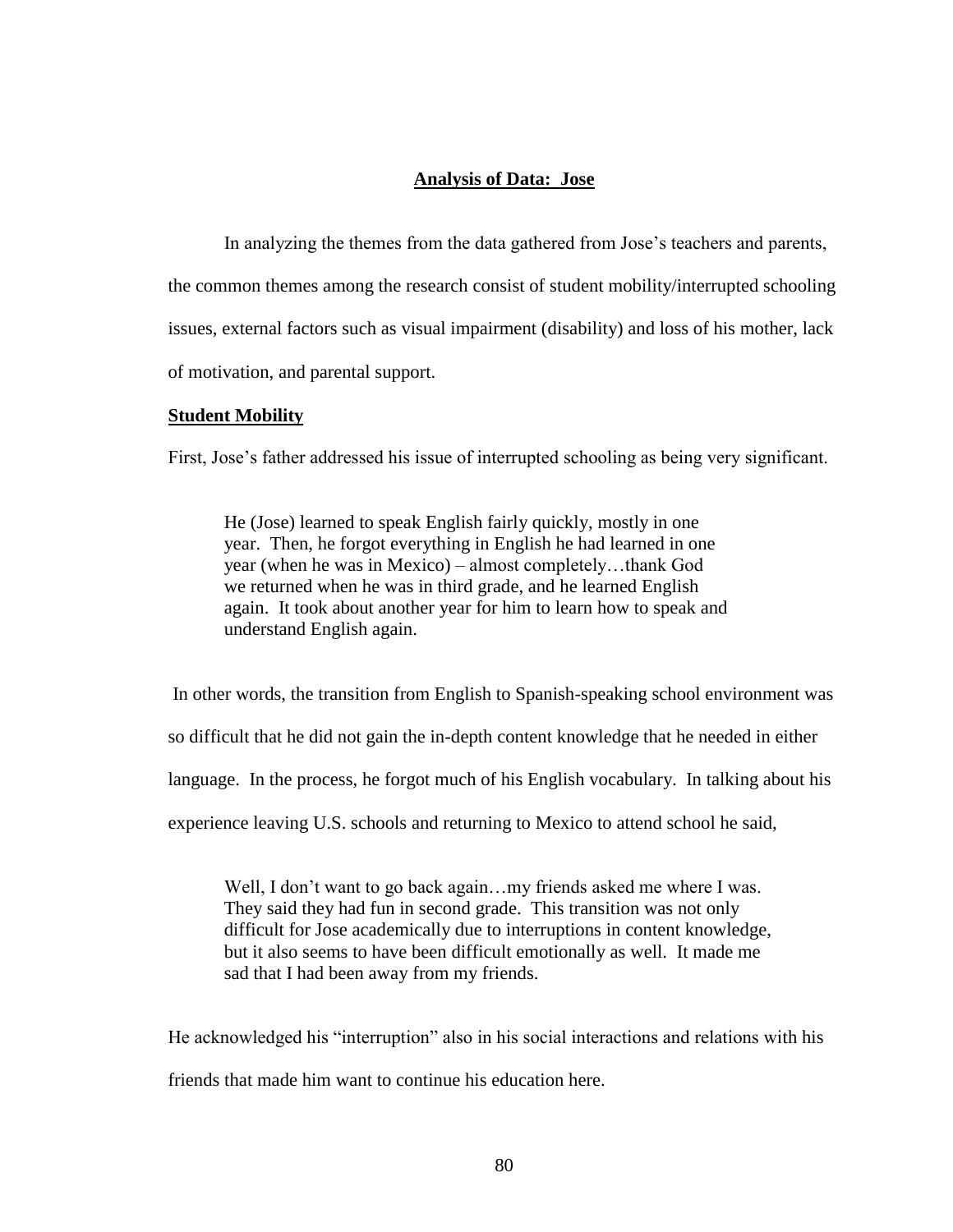# **External Factors (Loss of a Mother)**

During the transition from Mexico back to the U.S., Jose's father stated that his mother was not able to return due to immigration issues, and Jose suffered emotionally from her absence potentially contributing to his lack of motivation. Jose's father described his emotional suffering as having an effect on his motivation:

I think he misses his mother which contributes to his lack of motivation. He just doesn't like to read, and that's a big part of his problem. He is not very interested in reading. Every time when he does his homework, he really doesn't like doing his reading at all.

This comment is significant because it shows Jose's father's realization of his lack of motivation in reading and directly relates it to his emotions and missing his mother. It is very logical that a student's self-esteem and anxiety from missing his mother could affect his motivation and progress in all academic areas.

In addition, his Kindergarten teacher stated that "at first, he really didn't like school and would go home and try to stay home. He wanted to be with his mother. He loves his mother!" Jose's fourth grade teacher also commented that "he really doesn't apply himself in the classroom, and mom is not here, and I'm not sure how much of a factor that is. I'm sure it would make a difference." It is interesting to note that his lack of motivation increased after second grade, when his mother was not able to return to live with them in North Carolina. It is evident that she was a supportive and loving figure in Jose's life. Jose's father framed the potential effect of this separation in the following statement: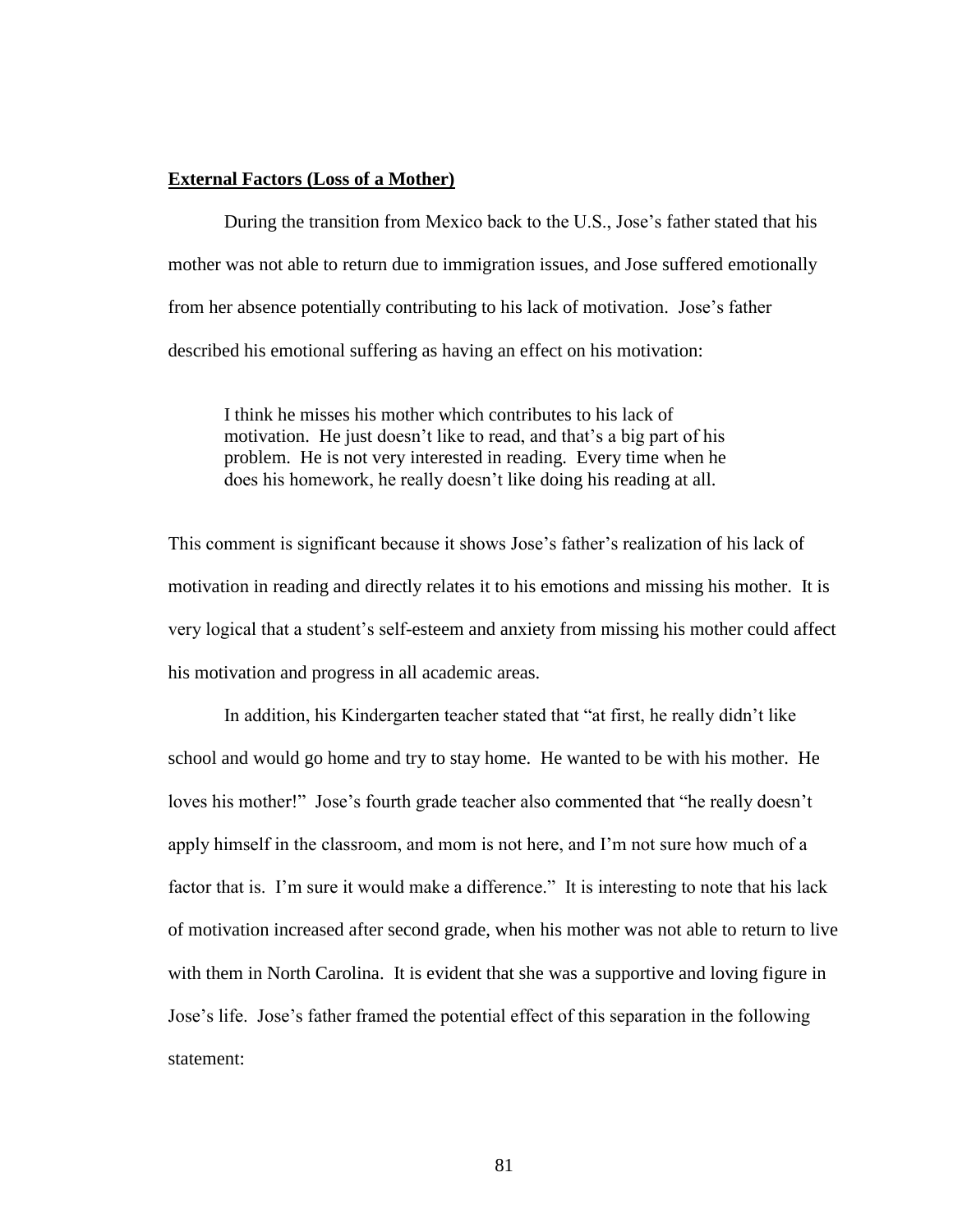Maybe the principle issue here is not having his mother here because his older sister who has the same disease did not have any of these learning problems and she had her mother with her through her younger years when she was in school. The vision problem was the same.

Although the two children possess the same disease, perhaps issues of gender make Jose's situation more complex, or perhaps there exists a difference in resiliency between the personalities of Jose and his older sister? Why is this separation so significant? Based upon the data, it seems as though Jose drew direct strength and confidence from the stability of his mother's presence. Perhaps, this was more due to the fact that he was the youngest child in the family, and also due to the fact that he was the only male child? Although correlations are not directly conclusive from the data, it is possible that they are strongly related. It is significant because the data shows evidence that her absence has affected his attitude and motivation toward his education especially since she has been absent from the home.

This separation limited Jose's mother's ability in being involved in his education and placed additional stress on Jose's father and on the family. Jose's father commented that, "it is difficult for Jose because at home we speak more Spanish than here at school. It is difficult for Latino parents to help their children at home.‖ Although Jose's mother didn't speak much English, she would structure a time and place for homework every day, and make sure that Jose completed his homework. What she could not help him with, she would ask for assistance from Jose's sisters. Jose's father clearly had to assume both responsibilities, of mother and father, once she could not return. This added stress is very significant because the family was clearly functioning in a state of survival and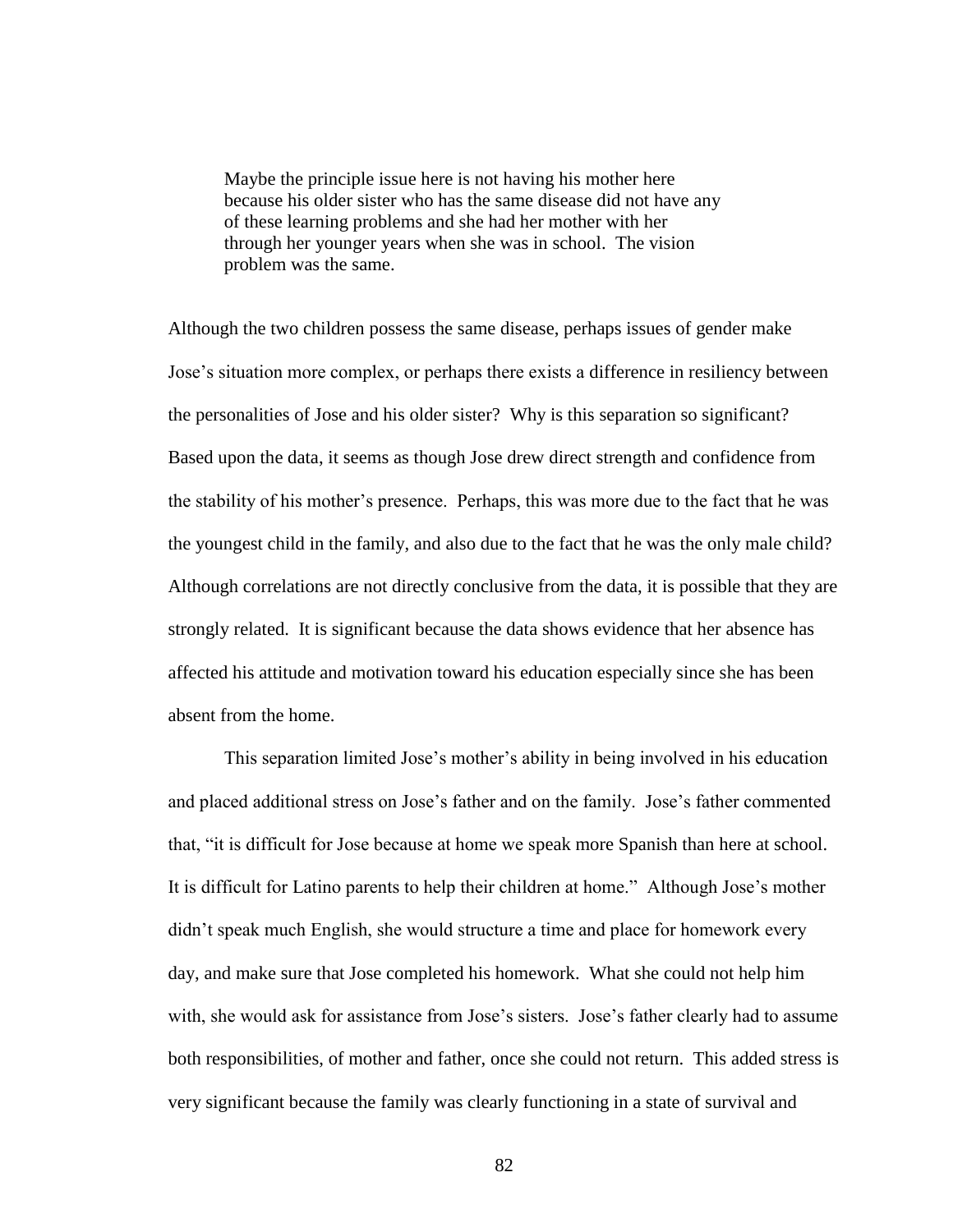Jose's emotional needs were not fully being met, which in turn could have contributed to his lack of motivation and self-confidence.

## **Personality - Lack of Motivation**

When asked specifically about the children's transition to school in the U.S, the father stated that "my children didn't speak any English (at first) and they didn't have any real desire to go to school. Then, they began to understand more on the streets and in the neighborhood than they could in the school." It is very interesting to note that the father realized that the transition did indeed affect the motivation levels of all three of his children, but that with continued exposure and acclimation, they became more acclimated to the culture. Yet even with continued exposure and acclimation, Jose still lacked motivation at school, whereas his sisters seemed to improve with time.

Even at a very young age, the data seems to indicate that Jose was never highly motivated academically. The question still exists as to whether it was a part of his personality, his own ability, his frustration, his sight, or the eventual loss of his mother's presence with him in the home? Jose's Kindergarten teacher stated that "anything that involved coloring, he had no interest in drawing, writing, or coloring. Part of the time I wasn't sure if he understood what I was saying or what. A lot of times I didn't know if it was just a laziness side or if he just couldn't do it. It was kind of a fine line when you are working with a child with a language difference and then maybe a disability." Now that the data shows us that he has a degenerative eye disease, it makes one wonder if his lack of motivation for writing and reading stems from his visual impairment and him simply being frustrated because he couldn't see to complete the task.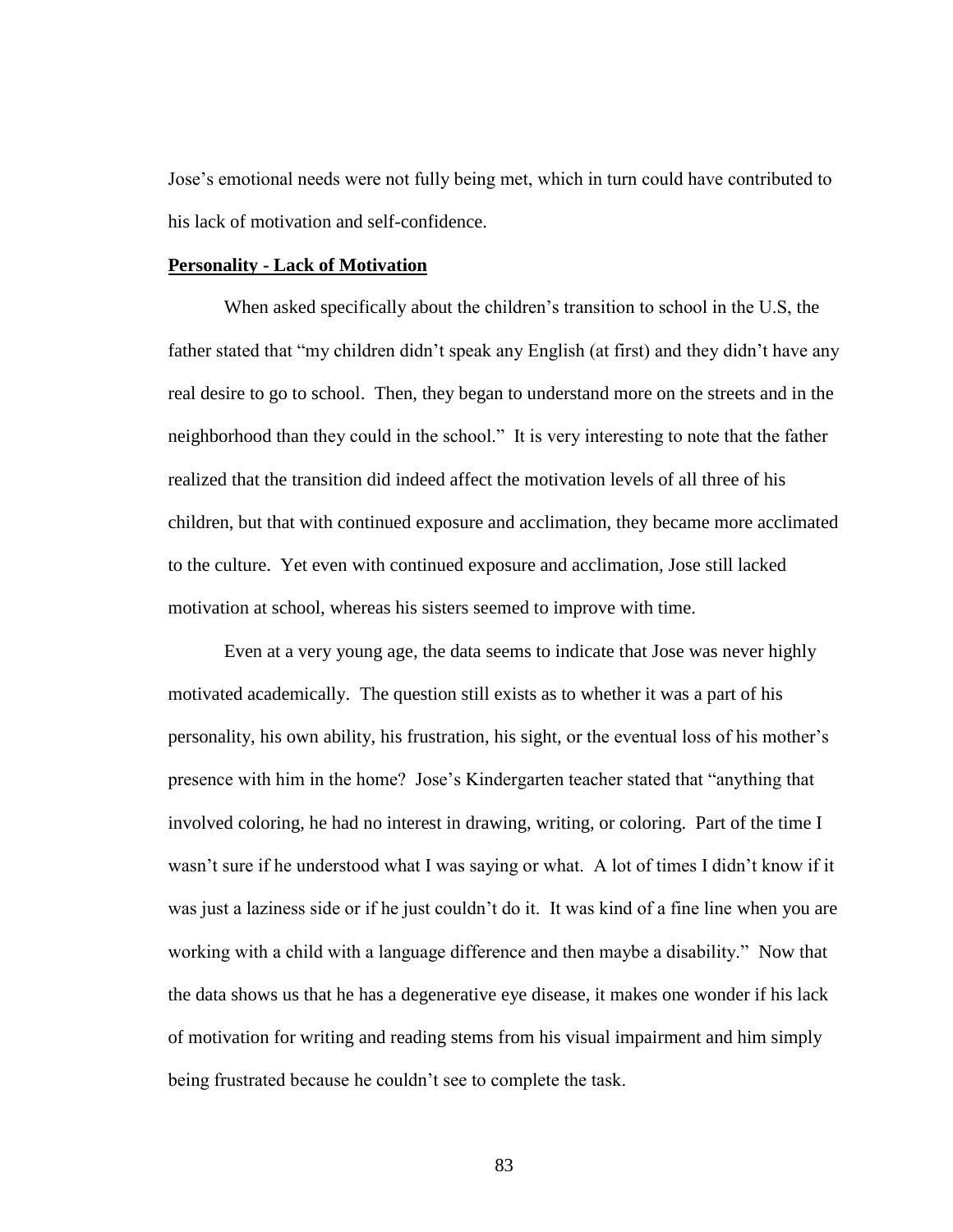## **External Factors - Visual Impairment (Disability)**

Another unique theme in the data was Jose's visual struggles even years before he was officially diagnosed. "He had trouble decoding and reading. This was when I recommended getting his eye checked and that he needed to get glasses. I can't remember if it was because of money or just not knowing what to do, but he did not hardly ever have his glasses." This comment was made by his first grade teacher who thought mostly that his struggle was due to the language barrier. "At that point I would say his issues were due to the language barrier. I did not see that vision was a major problem for him.‖ For many teachers, they assumed that his academic performance was delayed due to the language barrier, whereas in reality the language barrier was only one of several factors affecting his progress.

I think that Jose was misunderstood. I though, well, yes, he is LEP (limited English proficient) and of course he is further behind than his regular classmates, he's had interrupted schooling, but the moment that he was able to see, his reading level shot through the roof and he was immediately able to read more grade appropriate text verses text on a first grade level. So, I thought, well, he CAN read, he just hasn't been able to see! That makes sense.

In other words, the teacher than was able to truly gain an understanding of his true reading level with corrected vision. Teachers were confused and did not realize how serious his visual impairment was even at the first and second grade level. According to the school psychologist,

It is a major detriment. If he was seeing at a 20/70 in Kindergarten and first grade, then right then, the Visually Impaired Specialist should have been brought in and I should have been testing him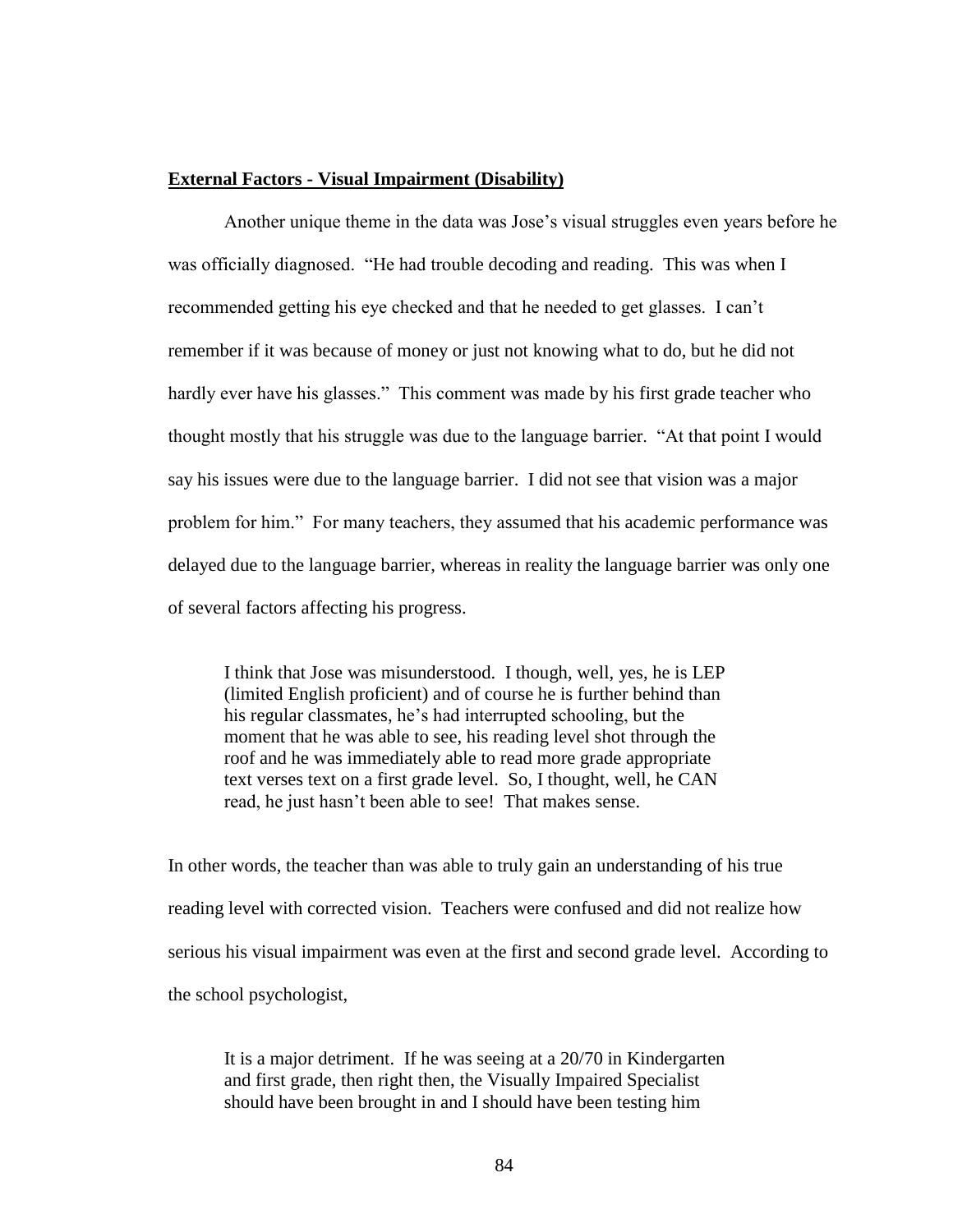and he should have been classified as VI…especially if he had an academic need as well. So, that is kind of scary. It is nobody's fault, but we just want to alert people as to what to look for in the vision. It really matters if you think about going through life without seeing. It really matters!

The school psychologist makes a crucial point that teachers need to know what to look for in students who may have vision problems. All disabilities do not look the same. Sensory impairments such as hearing and visually impaired students may progress and act very differently than a learning disabled child. Much like the lack of training for ELL students, teachers also need to be taught and reminded yearly about what to look for in children with potential sensory impairments (i.e. visual and hearing) in addition to more typical learning disabilities. In the case of Jose, if his Kindergarten, first, and second grade teachers had known how to be more proactive and known what to look for, perhaps Jose's visual impairment would have been noticed sooner and would have been diagnosed earlier. "Right off the bat when he goes to school, he really was not seeing well. Each year it eventually got worse and worse until now it is 20/300 (with corrective lenses). So yes, he couldn't see as a rule." Although, he has a degenerative eye disease, he could have been receiving extra services through the Visually Impaired Specialist early on, and he could have also been using his specialized eye devices to aid him in reading and writing – two areas in which he has struggled for several years.

Although his visual tools help him to a certain degree, he still is not like a typical struggling reader due to the manner in which he is able to read text.

When you think about using his tools, he still cannot see the whole entire paragraph whereas most children can. He is still at a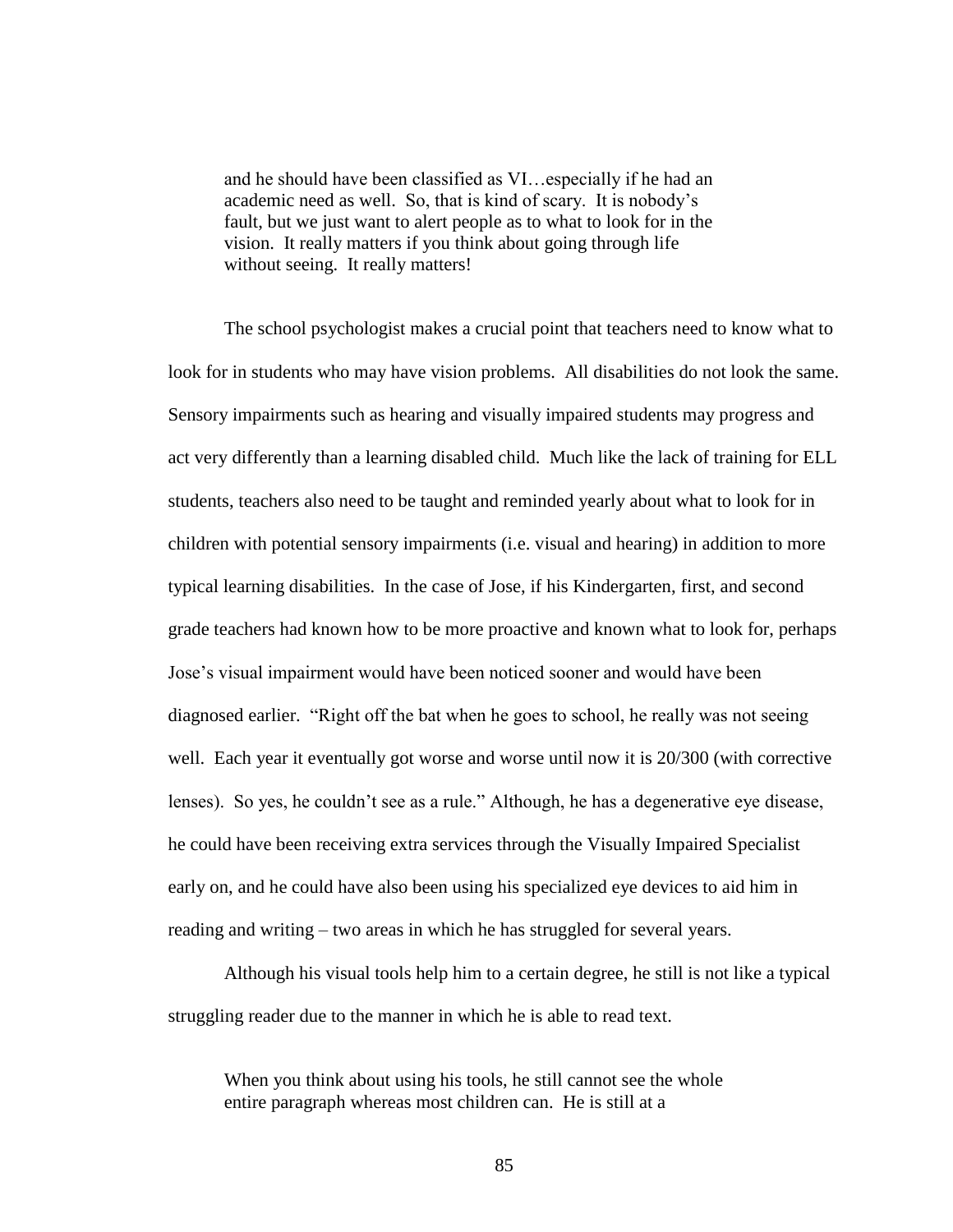disadvantage because he has to read word for word. Other readers can glance at the whole page of text. They can see pictures and text features, all that, and when he scrolls through with his magnabrite, he can only read single words.

In other words, even with the use of the visual tools, the "playing field" is not totally leveled for Jose. His disability still exists despite interventions and much-needed tools. He needed to be taught from an early age how to survive, learn, and grow despite the disability although he may never see in the way that other children do. Vision clearly is a strong contributing factor to his academic struggles.

Jose's vision and second language issues continued to affect his motivation even in the last two years and continues to be a primary concern for his teachers even in fourth grade. "I feel like he has gotten into this mentality that he is too cool for school. He does not like to be in the spotlight. He doesn't like to use all of those instruments that he has been given, so in a sense, he is sabotaging his own success." This teacher and many of his other teachers feel as though his success is based upon his choice at this point in his education. Choice can certainly be part of any student's success, but it is also deeply affected by factors in one's background experiences. It seems as though he resents being singled out and being considered different from his classmates. This past year in fourth grade his reading teacher stated the following:

His vision problems definitely impact his learning, especially when it comes to reading things that are too difficult for him. I think that he has developed a lot of learned habits because he is so used to not being able to see and now that he has the tools that he can adjust and make his own modifications, he often doesn't use his strategies.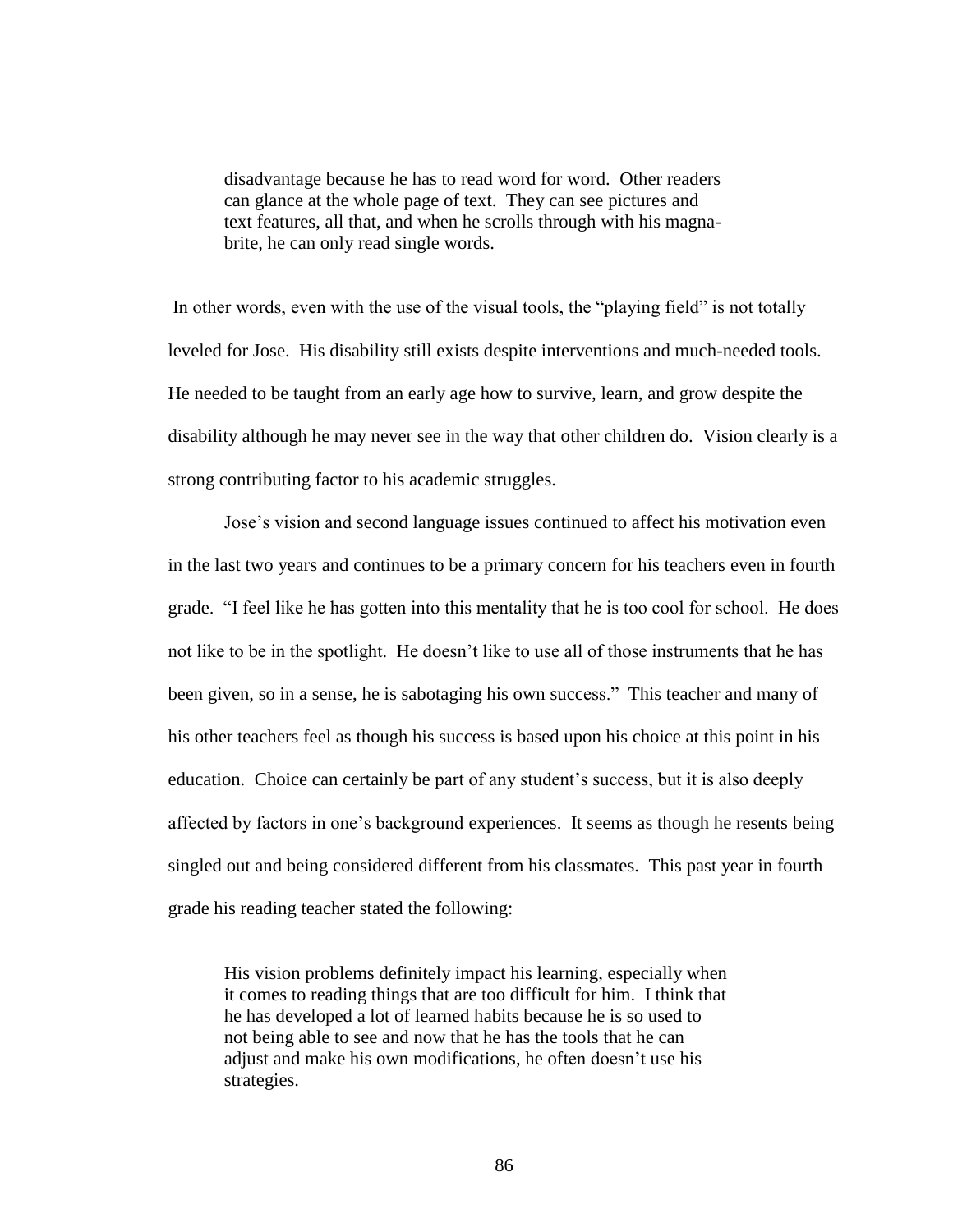These comments from Jose's reading specialist suggest that Jose's motivation may be related to these "learned habits" of not trying because he is not able to see. This teacher also stated that she found Jose to be "very bright." "I'm not sure if it is mainly the vision that is truly impeding his learning at this point or if it is some of his learned behaviors of not trying because he doesn't feel like he can do it." Perhaps this ongoing frustration is a direct result of living so many years with a low self-esteem due to not being able to understand the language and see appropriately. It is logical that many of years of academic frustration would affect one's self-esteem and self-confidence in reading. Maybe his frustration is also due to the absence of his mother? There is certainly a complexity in the data that leads one to believe that there is more than one direct reason for his struggles; it seems to be a combination of things that contribute to his frustrations. When asked about Jose's combination of frustrations, and how the school psychologist felt about his ability, she commented:

I get the feeling of a learning disability, not just a language difference because if it were just a language barrier or a visual impairment, the language proficiency testing would be lower. Yet, you get these peeks in his scores where his oral scores are really high and his reading is low. Usually ESL kids do develop their reading and writing skills in addition to their speaking and listening skills. And I don't know how much if any of this is causing it. But, it is all coming into play. I think that the English language issue is the least thing affecting him at this point.

Since it is unethical to give a visually impaired student an IQ test due to the fact they would be compared to students who have been able to see all of their lives, she explained that she could obtain a fairly accurate idea of his ability through the educational testing that she completed with Jose. Overall, it seems that his vision is the most significant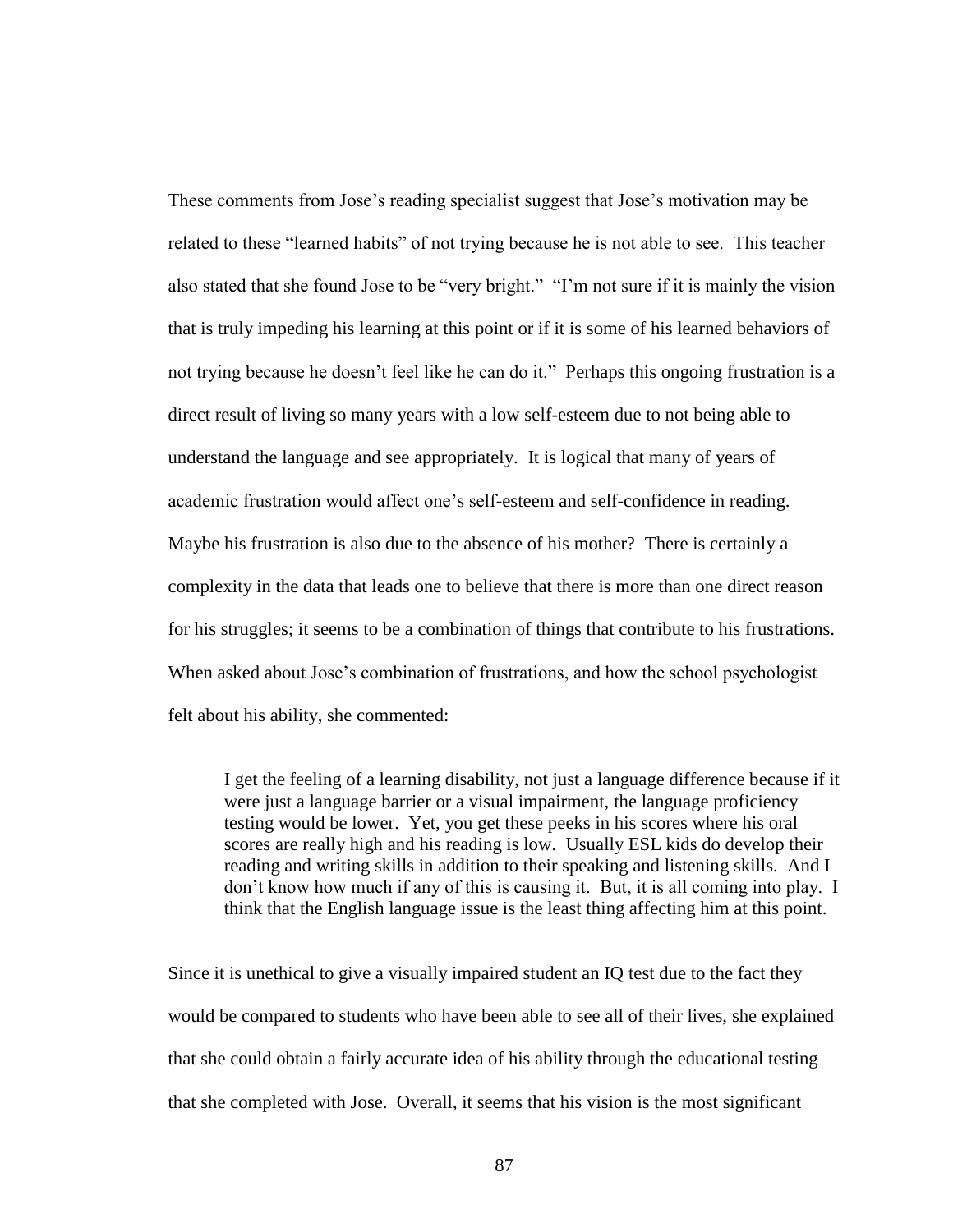factor affecting his learning at this point, but many other factors exist to contribute to underlying factors.

# **Key Factors: Cross-Analysis: Franco and Jose**

Although many factors of both Franco and Jose are very different, the key factors that they have in common that are most significant are the factors of *support and understanding of ELL Instructional Strategies.* Both students and families needed more support from the school by means of teaching them how to assist their children at home. Teachers needed more support from English Language specialists on how to accommodate and support instruction for English Language Learners using specific, research-based ELL instructional strategies. In order to support parents and students, teacher must first receive the appropriate training and instruction on what ELL instructional strategies are and how to incorporate them into their daily instruction.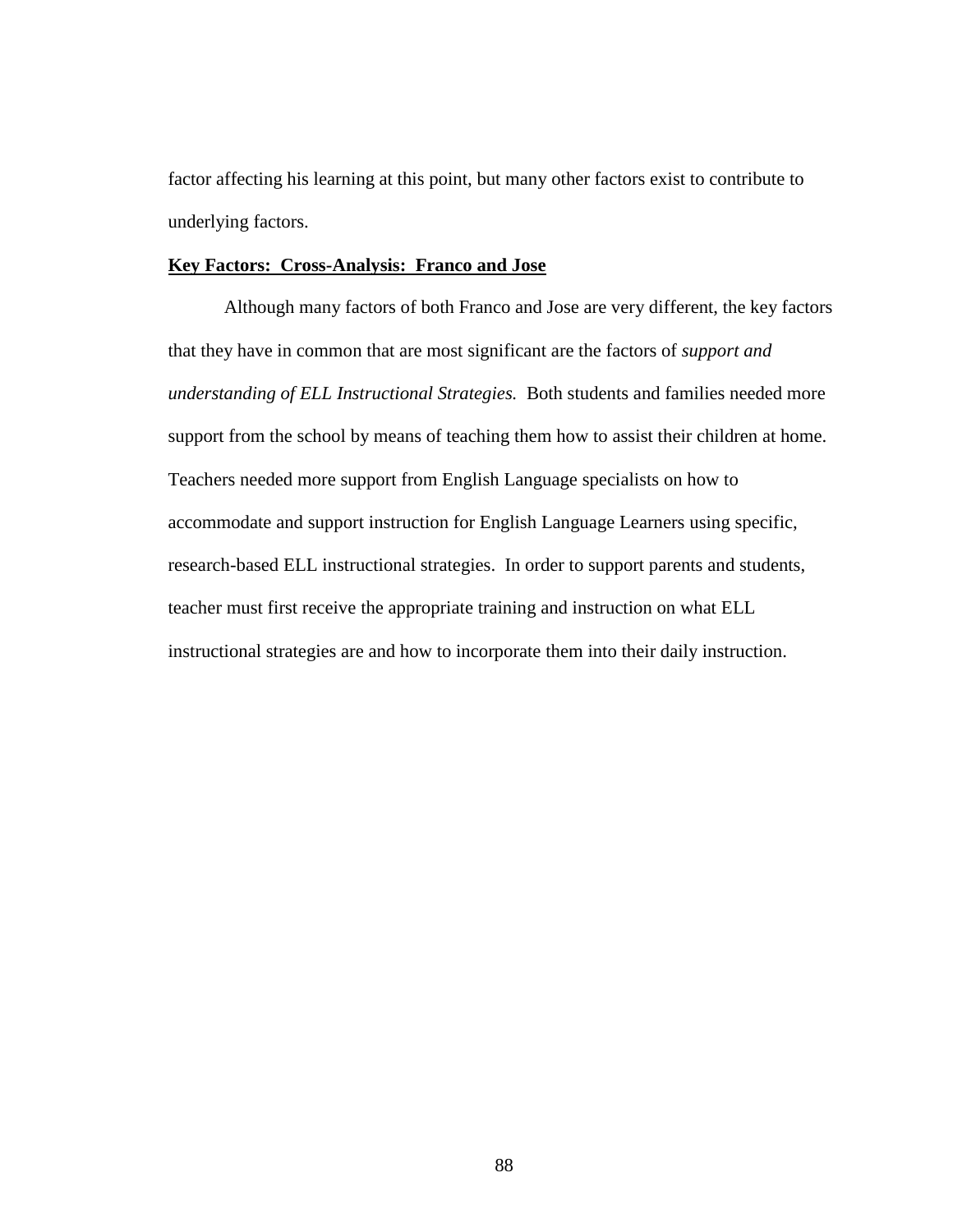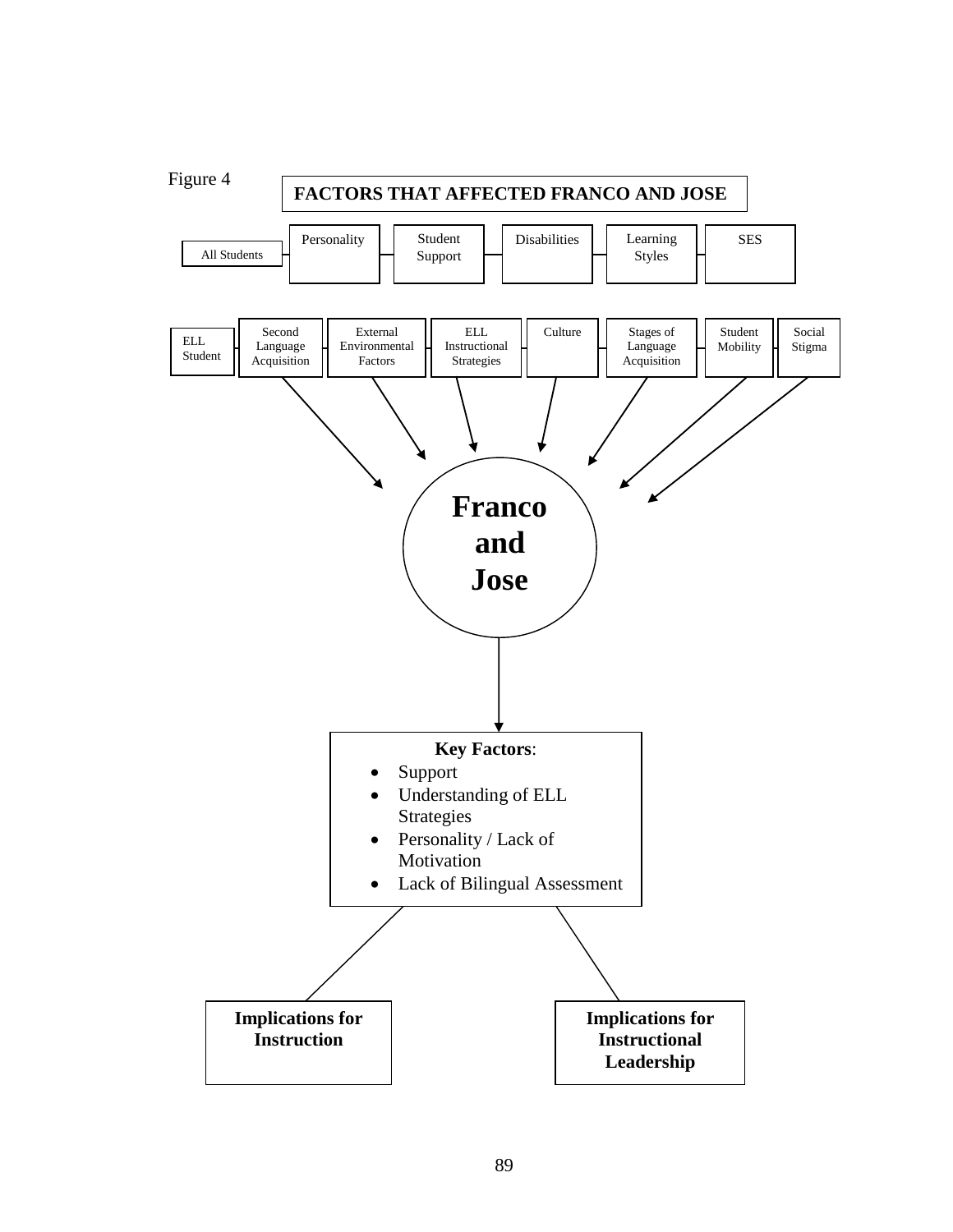## **ELL Instructional Strategies**

It is apparent from analyzing both individual student cases, that the teachers by in large felt as though they needed specific training in ELL Instructional Strategies in order to adequately meet the needs of their English Language Learners. One teacher made the following comment about teachers in the district:

I don't think they [teachers] feel prepared to teach ELL students, because we just haven't done a good job of providing workshops [and teaching strategies] for the teachers of these students. I'm hoping that next year things will start to change. As far as the district level goes, we really haven't offered anything. In fact, I know that we haven't offered anything. We've offered a few isolated trainings at individual schools, but it has been just very general and nothing specific about how to work with these students.

Overall, all (16) of the teachers interviewed for this study stated in their own words that they have not received sufficient training on ELL Instructional Strategies from the district or elsewhere to help them to feel competent or prepared to teach English Language Learners in their classrooms. One veteran teacher expressed her concern in the following way:

I think as classroom teachers, we need more training and more resources. It is sad, and I know that I graduated from college in 1982, and I don't know how they do it now, but I had to get my Master's degree to even have a whole course on it – ESL. So, it talked about respecting cultures and background knowledge. But, it is still not enough…It would be good to have someone (ESL) coming into the classroom to work with him and to help show me how to help him, resource, you know what else I can do. I think that the resources are lacking.

Both the length of the aforementioned statement and the explicit detail demonstrate that the teachers yearn for additional training. They need ELL tools first, so that they can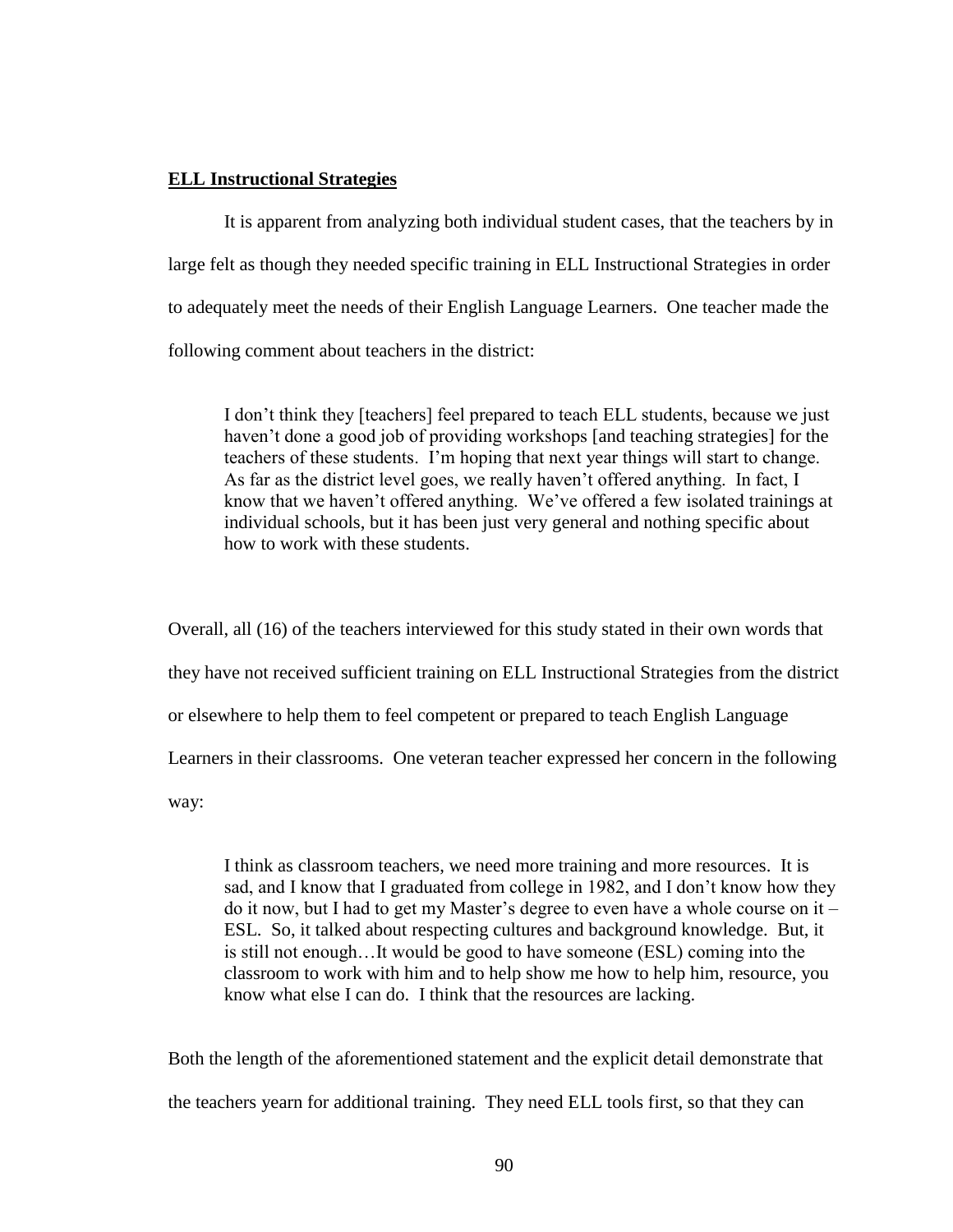then begin to understand how to distinguish between a true language barrier and a specific learning disability. "Teachers need training in understanding the interaction between learning and context, avoiding the deficit model..." (Echevarria, Vogt, & Short, 2008). In other words, teachers need to be explicitly taught ELL strategies to used within their classroom context in order to make language learning more meaningful to students; therefore, they will be able to see more clearly what English Language Learners *can* do instead of dwelling on what English Language Learners *cannot* do. Once they are able to discern what English Language Learners can do, they can use the information learned from their training to know how to plan their instruction accordingly and also how to advocate for additional support if they suspect their student also possesses a disability that hinders their academic performance.

#### **Personality - Lack of Motivation**

In addition, both student cases possessed motivational issues that are reflective of their personalities that hindered their academic progress. For example, Franco's mothers stated,

You see, he is a lazy reader. He doesn't like to read and when he has reading homework, I have to stand over him and keep telling him, like "OK son, keep going," but in Math he does his homework on his own. He is motivated in Math, but in reading, he gets lazy and doesn't like to do his homework. When I sit with him and make him do his reading, he pays attention and does it, but if I don't sit with him, he just sits there and doesn't want to do anything on his own.

Similarly, one of Jose's teachers stated that he "doesn't apply himself in the classroom...he doesn't put forth a lot of effort." These comments signify that both students clearly continue to have issues with motivation related to the content areas in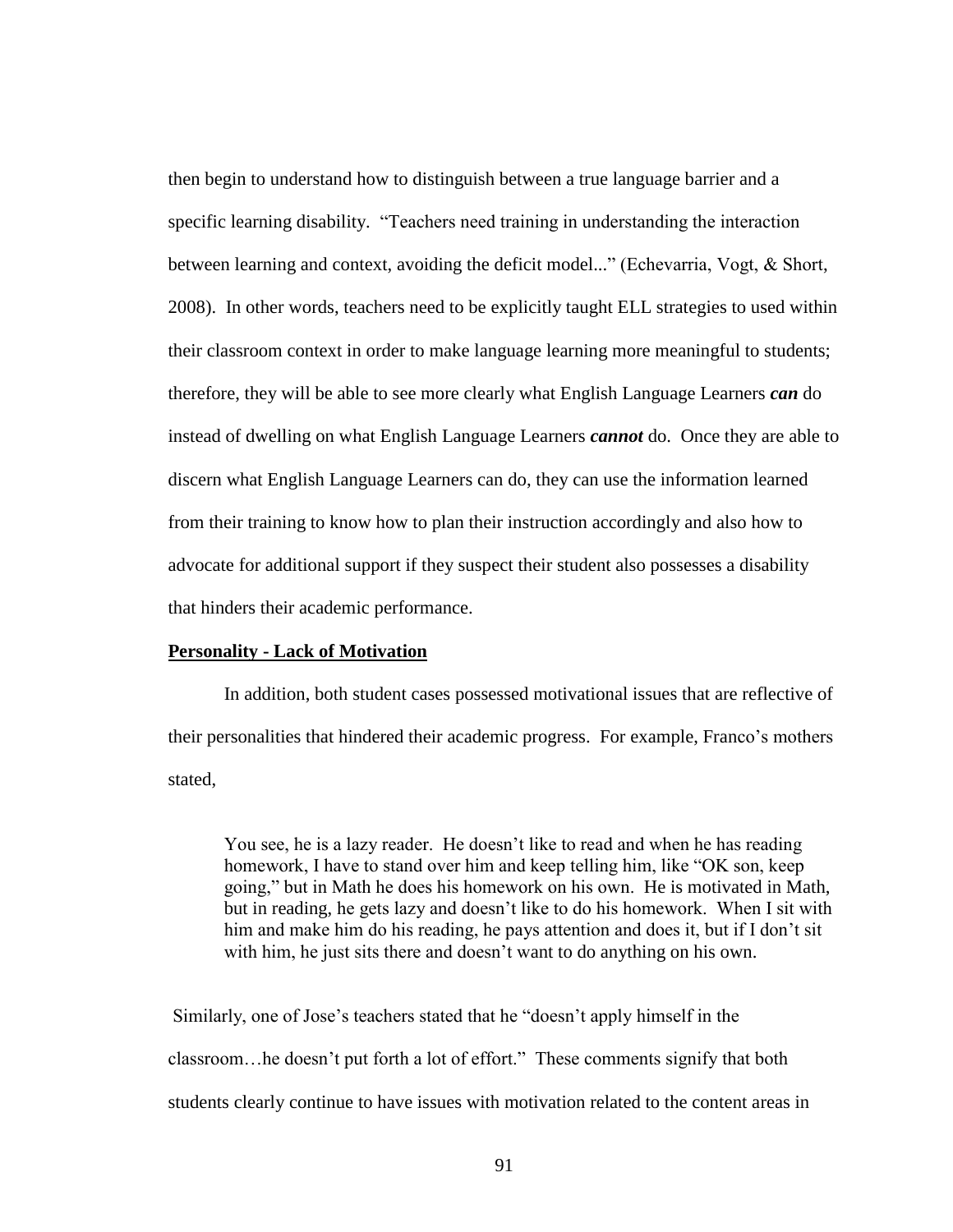which they are deficient. The question now becomes, has their motivation been affected by the decrease in their self-esteem that has been caused by their frustration and underrecognized disability?

It is also interesting, but not surprising, to note that both students struggle in the area of reading. The difference is that one student struggles due to a vision impairment and/or language barrier, and the other due to a decoding problem maybe related to the language barrier and/or a disability. Deficits in reading are not surprising for English Language Learners because it takes most student 5-7 years and sometimes up to 10 years to acquire an academic vocabulary equal to that of a native English speaker. Jose is now in his fourth year in U.S schools and Franco is in his fifth year. Their reading skills and language acquisition are still developing.

#### **Lack of Bilingual Assessment**

An interesting aspect of the research in both student cases is that both students were assessed by a monolingual school psychologist. When asked if a bilingual psychologist was needed, the following statement was made:

No, the only time I would use a bilingual psychologist is if their speaking and listening skills were not proficient. Like if they were a new student. You must look at the English proficiency scores –they are key... if it's just the academic areas that show that they are low, then that is key.

As a former ESL teacher, I understand this rationale because both students scored higher levels of proficiency on the speaking and listening portions of their English Language Proficiency assessments. The psychologist did administer two non-verbal tests to obtain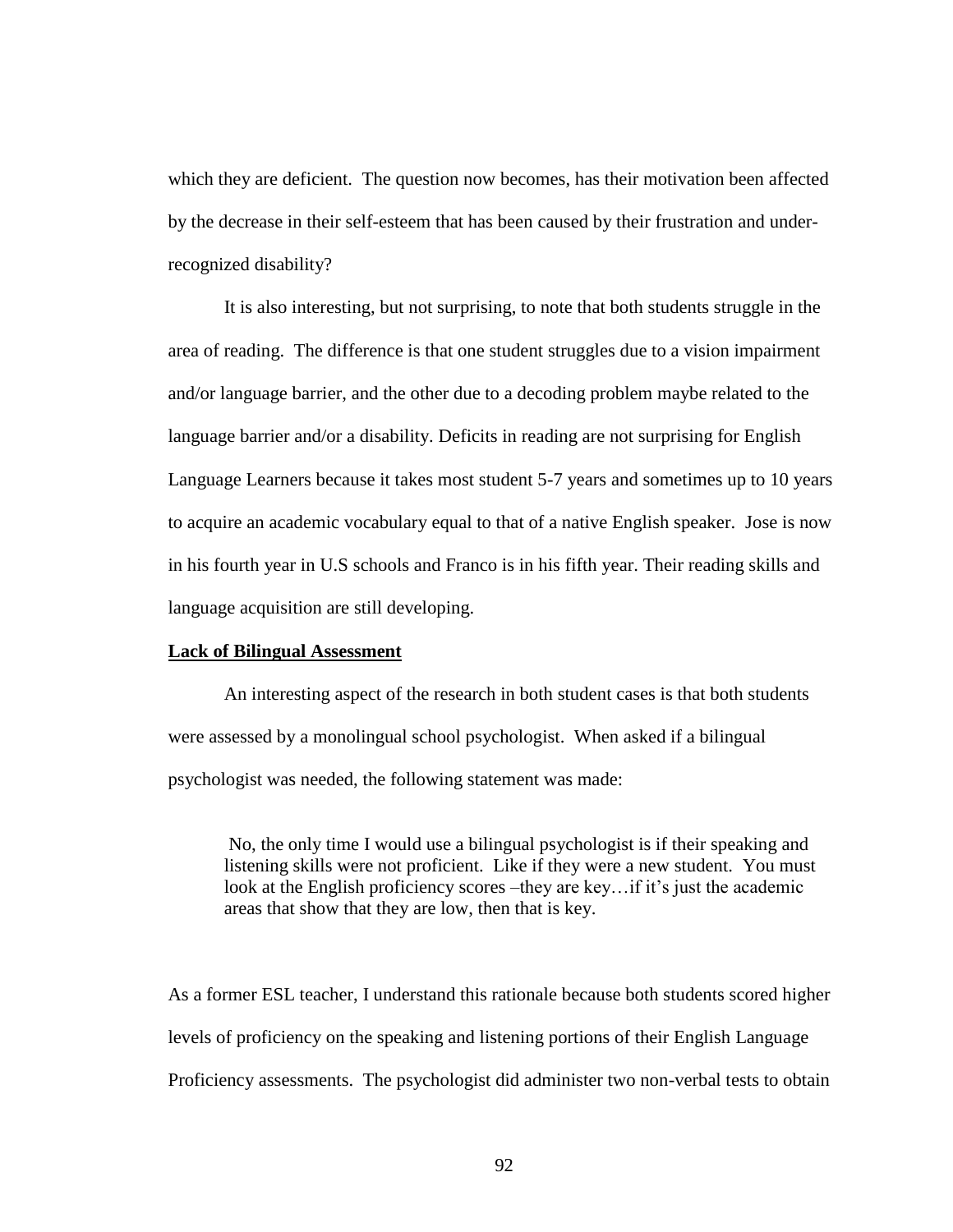an IQ score for Franco "because we don't want to take a change on the scores being lower due to the language difference." I also understand the reality that bilingual individuals are sparse and very costly at a time in history where funds are very limited. Nevertheless, according to research, when at all possible, bilingual students should be given a psychological evaluation and academic testing bilingually to ensure that a student is accurately tested and an appropriate diagnosis is made. Schools must be careful not to over-identify ELL students for specialized educational services nor under-identify ELL students. Administering testing through a bilingual psychologist relinquishes any doubt of a student performing poorly due to a lack of understanding of the English language. According to new recommendations for meeting the needs of ELL students nationwide, school districts need to "use funds to hire more psychologists to work with assessment and support of these students in their first language" (August,  $&$  Barnett, 2009, p. 9). Assessing students bilingually also ensures that schools receive an accurate picture of their abilities in both languages and provides comparative data. Many evaluative instruments are available in Spanish to assist with meeting the needs of Spanish speaking students like Jose and Franco. To ensure validity, I feel that schools must ensure that bilingual individuals are the ones administering the assessments and interpreting the assessment data to the academic referral team and the students' parents.

Using bilingual specialists also helps to mitigate anxiety for both English Language Learners and teachers. It is very interesting to note that both students throughout their educational experiences seemed to have been affected by differentiating levels of anxiety coupled with their language learning. For Franco, it seems to have been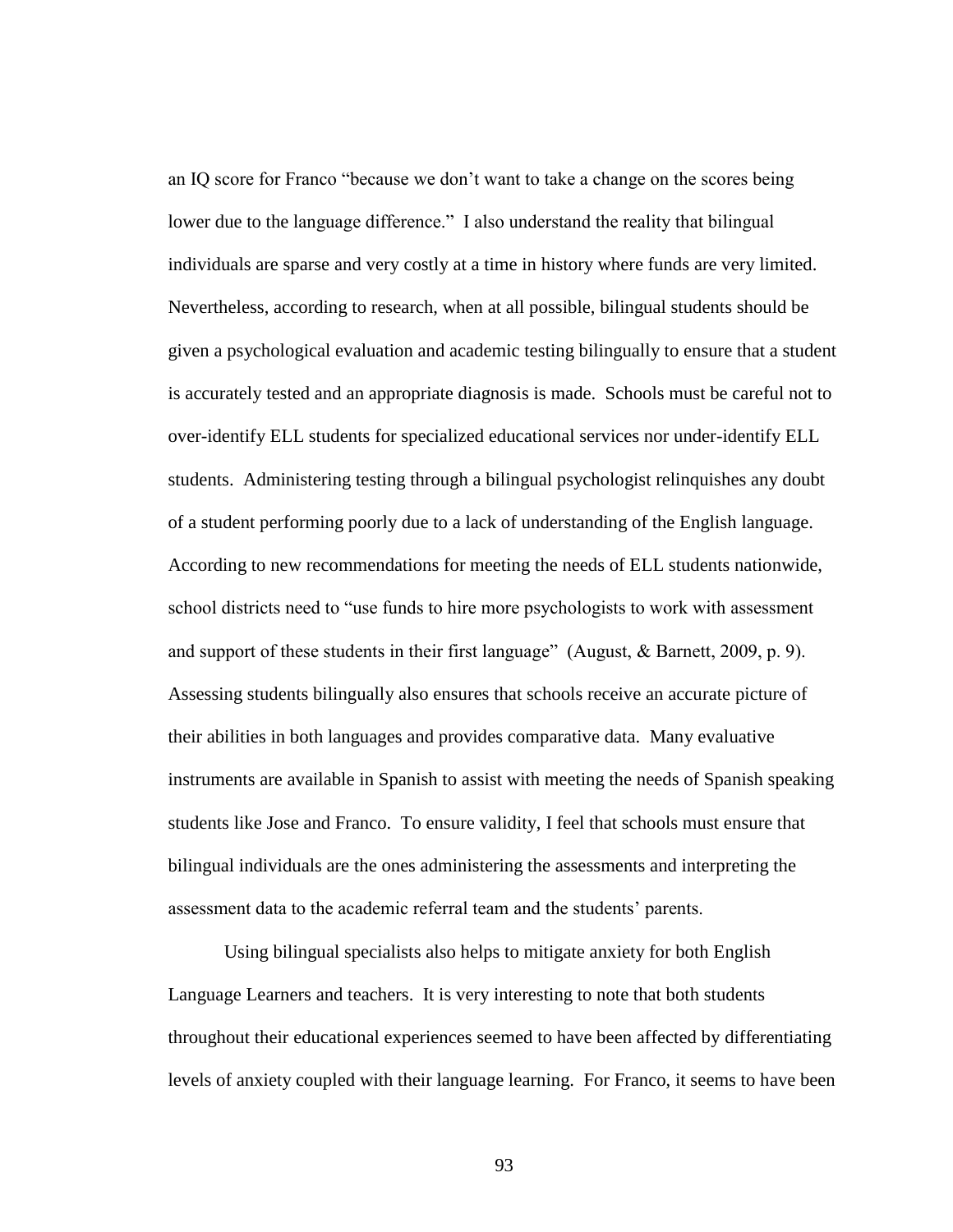more the typical ELL situation of feeling anxious about speaking English in a foreign environment at first. Then, as his language progressed, he became more anxious about his inability to decode text accurately – all of which could possibly contribute to a lower selfesteem. Jose on the other hand, was even more affected by anxiety because he not only experienced the natural feelings of being different and learning a new language in a foreign environment, but he had to experience it twice – initially and upon reentry after second grade. Additionally, the stress and separation anxiety of not having his mother here to support him in his education is suspected to have had significant effects on his learning. According to research, anxiety and stress are common effects of learning a new language and can have negative effects and even halt the language acquisition process for some students (Krashen, S., 1985, p. 51). In a recent study by researcher Renee Von Worde, numerous second language students testified to having "mental and physical manifestations of anxiety as well as internalized reactions" to culture shock and language learning (2003).

In my experience, I too have witnessed students react in similar ways. Some ELL students simply fall asleep in class due to fatigue and anxiety, others simply do not try to apply themselves, and others even get angry at times and cause behavior problems. Although behavior issues are usually minimal, it is interesting how the anxiety that can come from second language learning can manifest itself differently in different children. Perhaps, the lack of motivation issues possessed by both Jose and Franco, are direct results of years of high anxiety and low self-esteem that came from frustrations with learning a new language in a new culture.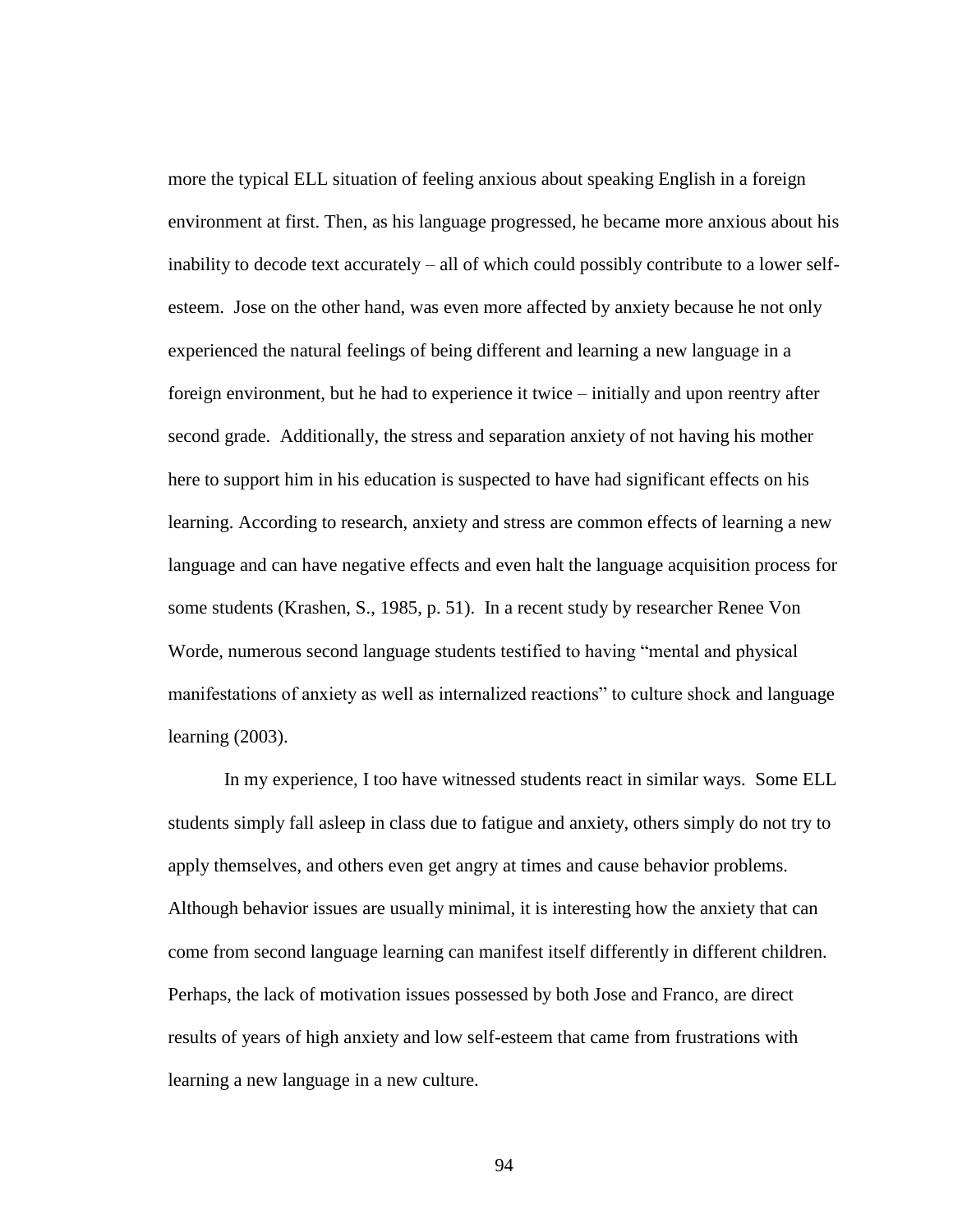Overall, it is quite remarkable that both students are as resilient as they seem to be in the face of so much frustration. The reading struggles are similar for Franco and Jose, but the reasons why they struggle are different. Jose especially has shown incredible resilience as he has been visually impaired since Kindergarten and has been under diagnosed. "It's amazing to me that he's not more that way [frustrated]... he seems very positive about everything." What does this level of frustration do to a child's development? What does it do to one's self esteem? Have the students become more or less resilient in the face of their adversity and struggles?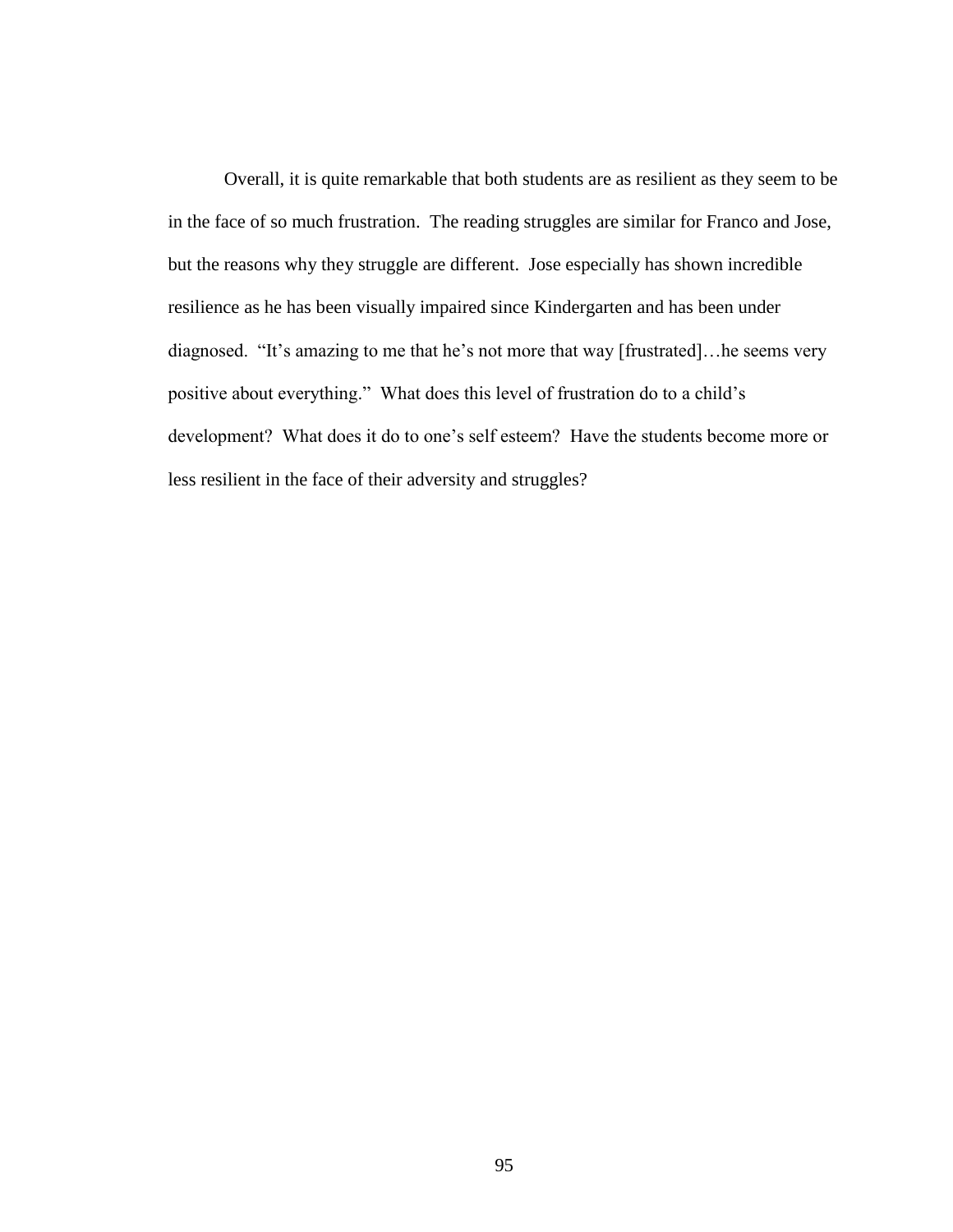# **Chapter V**

## **Implications and Conclusions**

As an educational researcher, administrator, and former English as a Second Language teacher, I am concerned for today's classroom teachers because I have witnessed the frustration of not knowing how to meet the needs of English Language Learners. In many rural districts especially where the ELL population is steadily growing, teachers need to know how to change appropriately with the population, but haven't been given the necessary tools. In more urban districts, they have had an increased amount of student diversity in the form of English Language Learners for several years and have been provided more training out of academic necessity and the effect of sanctions under Title I and Title III Federal Programs. In my opinion, a more proactive approach needs to be employed specifically in rural districts not only to offset teacher and student frustration, but also to increase the overall student achievement of students learning English. Teachers must be taught proactive strategies on how to increase student learning for English Language Learners, and also how to decrease the anxiety that may be felt by the student as they strive to become proficient in their second language.

## **Participants' Perceptions of Struggles and Educational Experiences**

Both Franco and Jose possess an in-depth understanding of their own educational experiences. For Franco, he felt as though he had significant challenges learning English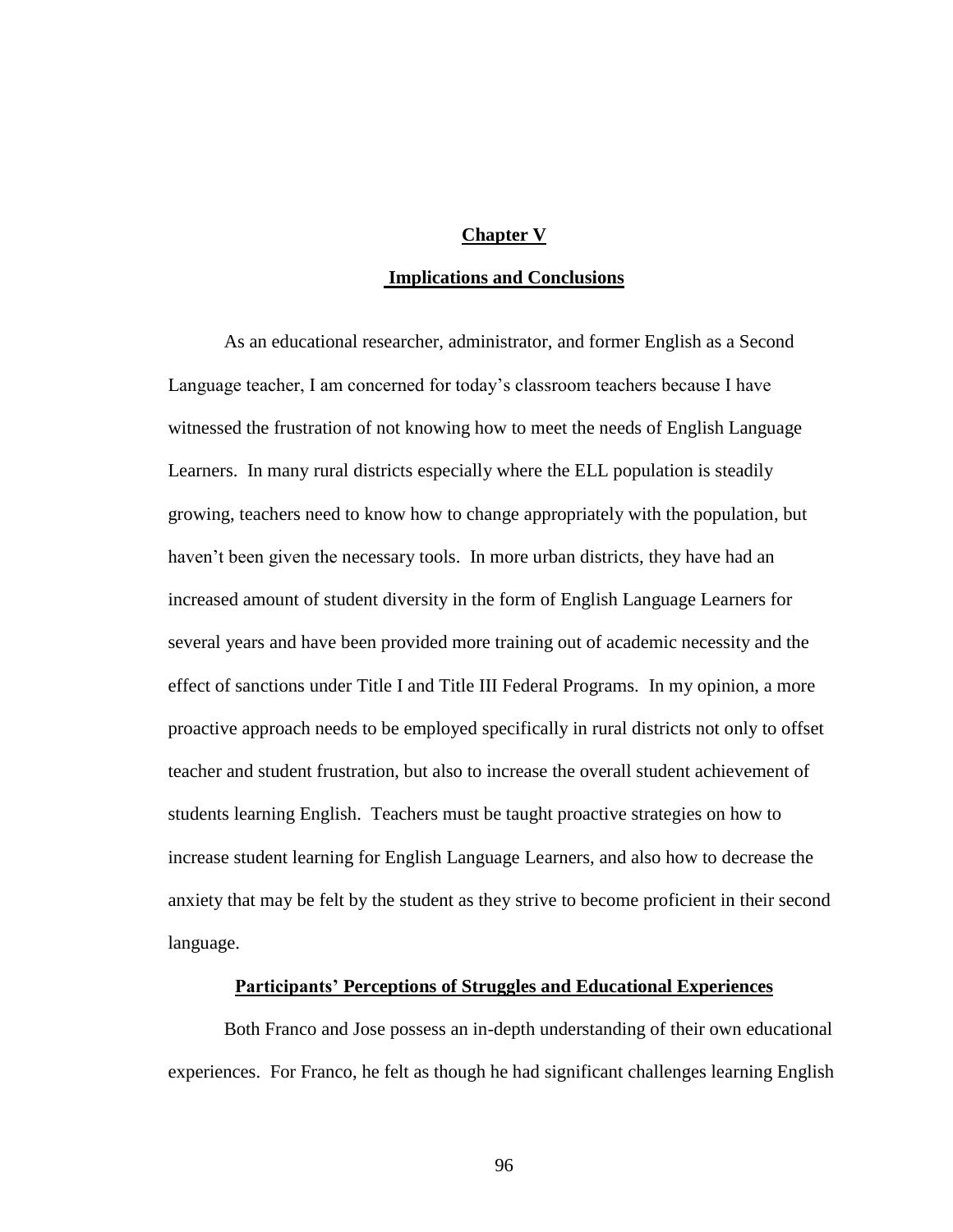and that it continues to be difficult, but overall he is very appreciative of the help he has been given. He possesses very positive relationships with his former teachers. Franco understands that his most significant struggle at the present time continues to be reading. He acknowledges that reading is hard for him and is his least favorite subject. Jose, on the other hand, continues to struggle in his overall motivation for learning. He seems to understand clearly that reading continues to be difficult for him due to his visual impairment. Although he reflected about his initial struggles learning English, he currently feels as though reading is his most difficult subject due to not being able to see all of the text on the page. Jose openly admits to not being motivated because reading continues to be very difficult for him.

## **Individual Perceptions of Factors Affecting Student Progress**

#### **Students**

The student participants in this study both seem to understand that learning English has been difficult for them due to multiple factors. Franco understands that reading is difficult because he simply needs extra help to be successful. Jose understands that academics are difficult for him due to his visual impairment. Although both students have experienced significant struggles, they both continue to be very resilient and content in their educational setting.

#### **Parents**

Both Franco and Jose's parents do not fault the school officials or teachers for any lack of training or lack of implementing appropriate instructional strategies. The parents are very thankful for being able to attend school at Elmwood Elementary primarily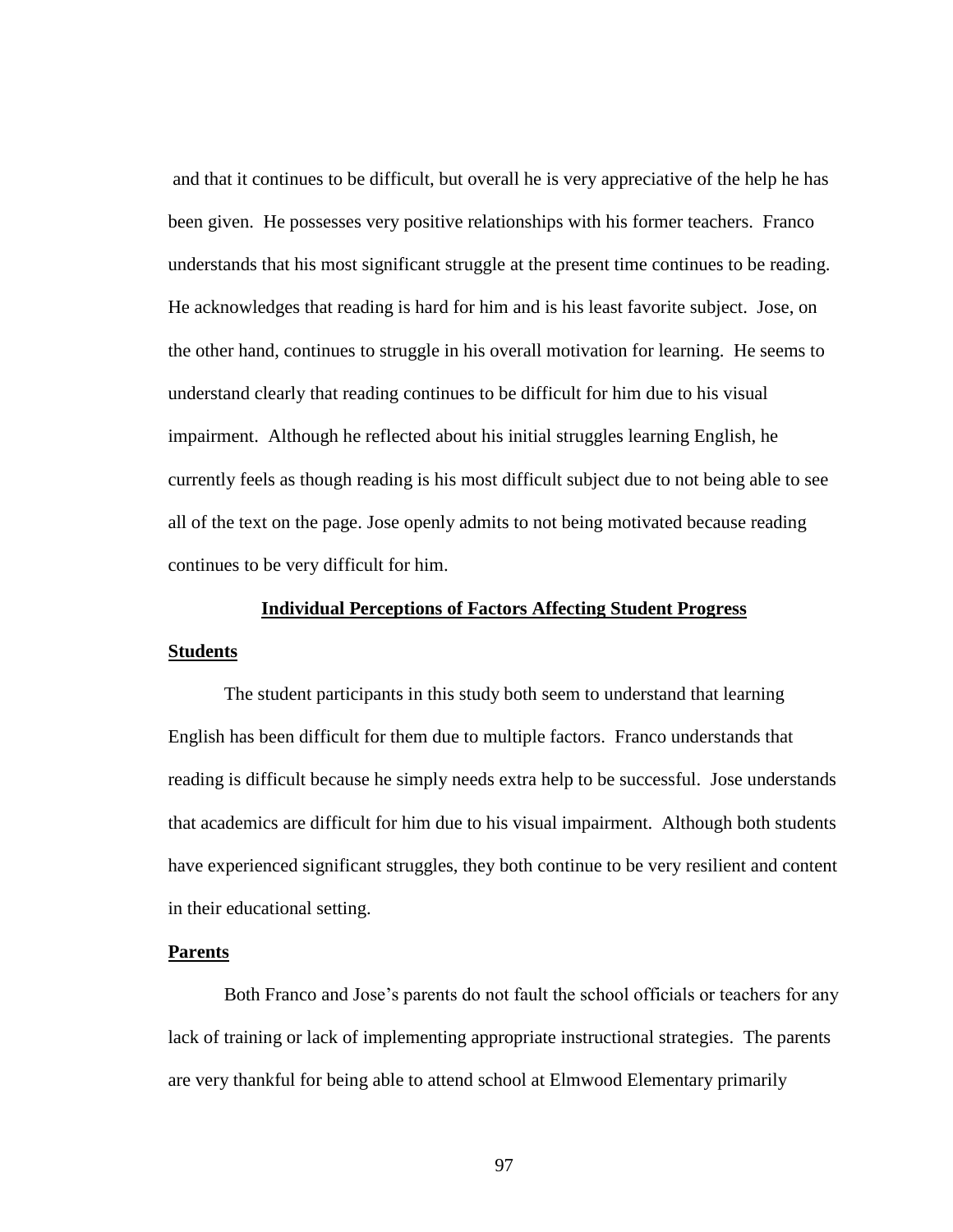because it is a much safer and positive environment that they possessed in their home countries. Although both participants continue to need multiple interventions, Franco and Jose's parents acknowledged that their education here in the U.S. is a much higher quality than they would otherwise receive if they had not moved to the U.S. Both sets of parents also feel as though they do not know how to significantly help their children at home academically. They both desire additional resources and understanding of how to assist their children with homework. The most significant difference between the perceptions of Franco's parents and Jose's parents is that Jose's father felt strongly that the loss of his mother contributed greatly to Jose's lack of motivation.

From interviews with parents, I learned specifically that they struggled with underlying issues that created a more challenging educational experience for their children than I had initially expected. For Franco, I learned that he lives with continual pressure of being the "man of the household" when his father is gone back and forth to Mexico to visit relatives. He carries this burden in addition to his struggle with a learning disability and language barrier. Jose, on the other hand, not only struggled with the language barrier and visual impairment, but also struggled with the loss of his mother when she was not allowed to return with the family to North Carolina. These examples illustrate how much as educators we do not initially see the depth of what our students are experiencing as they strive to learn language and content in a new setting.

It is interesting to note that the parents both seem to be very supportive of the school even with the struggles that both students possess. They are quick to say that they are happy with the school and that the school is doing what it needs to in order to help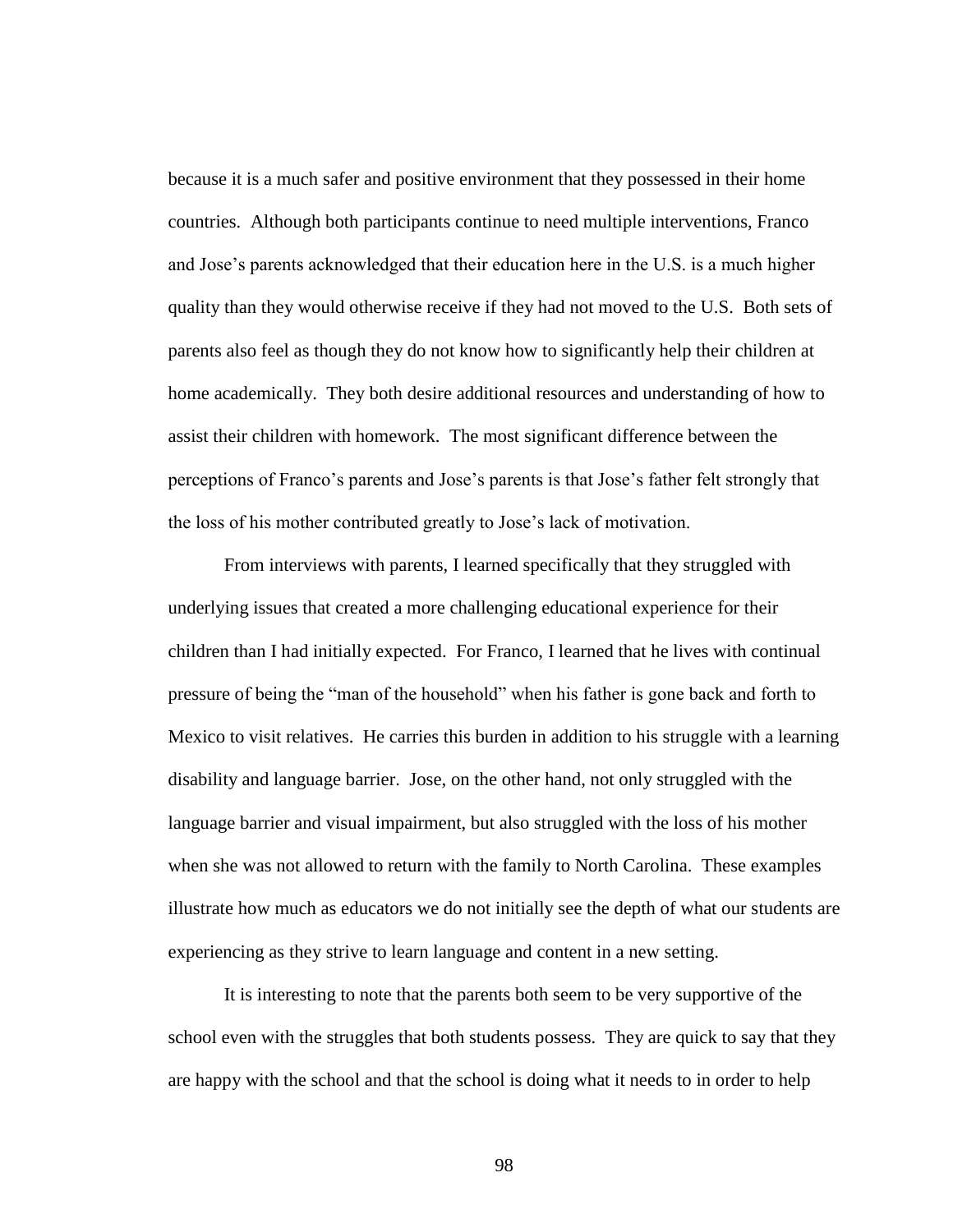their child appropriately. It seems as though the parents are so appreciative of being able to attend school here in the U.S. that they do not know or consider advocating for themselves as minorities or as students who may need additional services. It is my newfound understanding that maintaining this type of attitude is a part of their culture. In other words, they support the school and their child wholeheartedly, but do not challenge the system. They need additional resources on how to advocate for themselves and their children in an English speaking environment.

# **Teachers**

From the interviews with teachers, I specifically learned that teachers truly desire more training in the areas of cultural diversity and ELL strategies. As an ELL teacher, I often worked with classroom teachers who wanted the "quick fix" answer and often viewed adjusting instruction as "one more thing." However, in this study, I found that teachers are actually starved for understanding and training on how to meet the needs of English Language Learners. They desperately need practical strategies to apply daily in their classroom that will make their content more comprehensible for their students. They clearly see the population changing, and acknowledge the lack of preparation both at the school level and district level that is needed to accommodate the change. After having interviewed these teachers, I now understand more fully their classroom teacher perspective and their need for more practical, user-friendly ELL strategies.

The teachers' perceptions in this study all clearly recognize that their lack of training has contributed to their feelings of ill-preparedness and overall lack of success of these English Language Learners. They feel that they need additional training and also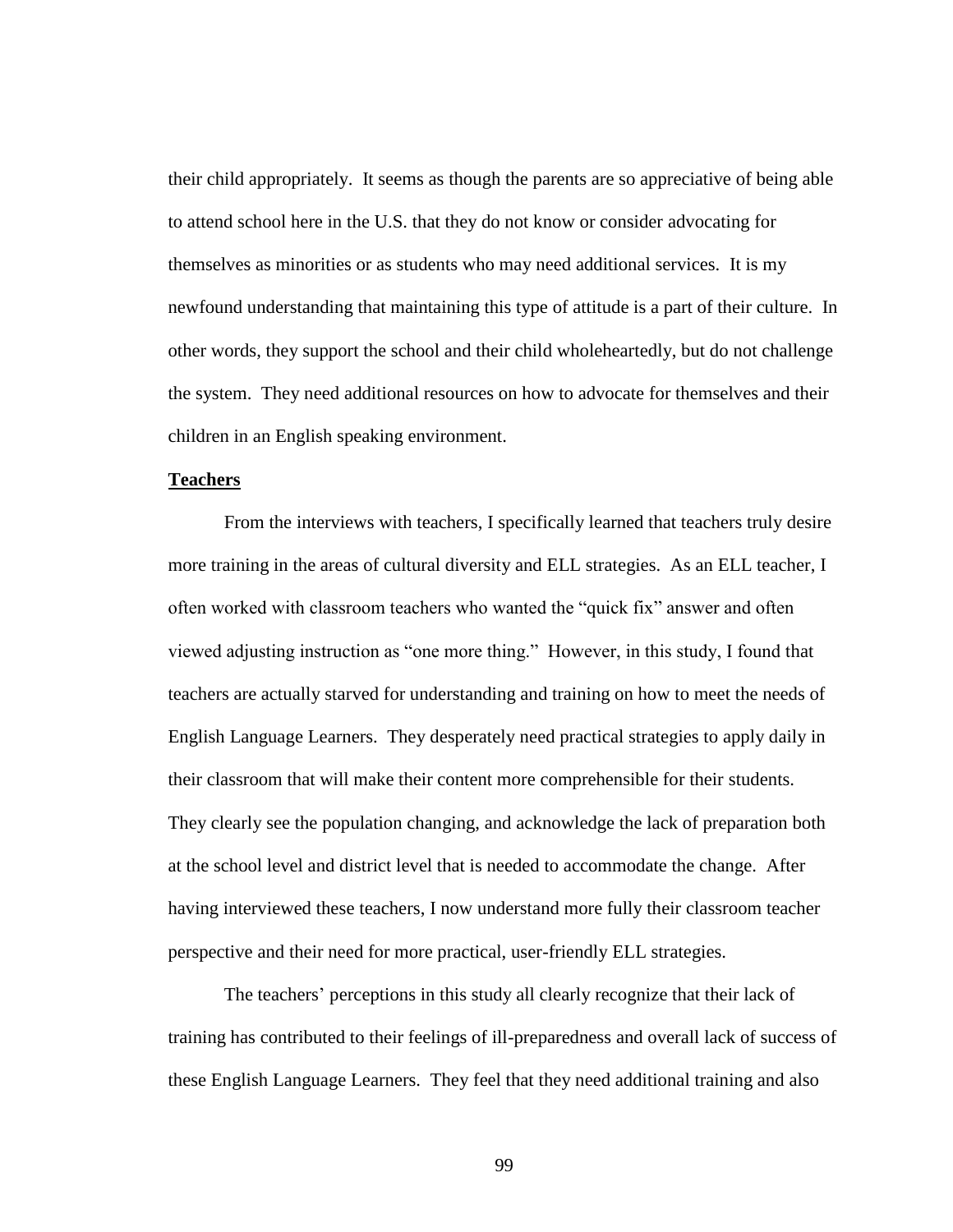the services of additional ELL specialists in order to advance the learning of English Language Learners.

If teachers do not have appropriate ELL training of Instructional Strategies, then it becomes even more difficult for them to distinguish between concerns of language barriers and disabilities. I feel that the two students were very misunderstood by their teachers and by me, one of their former ESL teachers. As an ELL specialist, I taught many students who struggled with reading due to language acquisition; I too, failed to view their situations as very different until this last year when the discrepancy between oral language and literacy skills became so pervasive.

I believe it took me stepping out of working as an ELL teacher to truly see the error of my own practices plus the practices of many ELL departments. Not only do many English Language Learners struggle with reading, but many students are underserved due to budget cuts. Even though students become proficient in speaking and listening, they need additional time (sometimes years with support) to become equally as proficient in reading and writing. Teachers are forced to group children in larger groups than normal and are forced to reduce the number of days of services just to be sure to see and serve all of the children that qualify for ELL services. This translates into the intermediate and advanced level students not receiving sufficient support to ensure that they continue to learn the academic, content level vocabulary that they will need to be successful in the regular classroom. Although at the time I felt as though I managed my overall caseload of ELL students as best I could, considering schools that I served, I realize now that individual students needed more intervention than I was able to provide.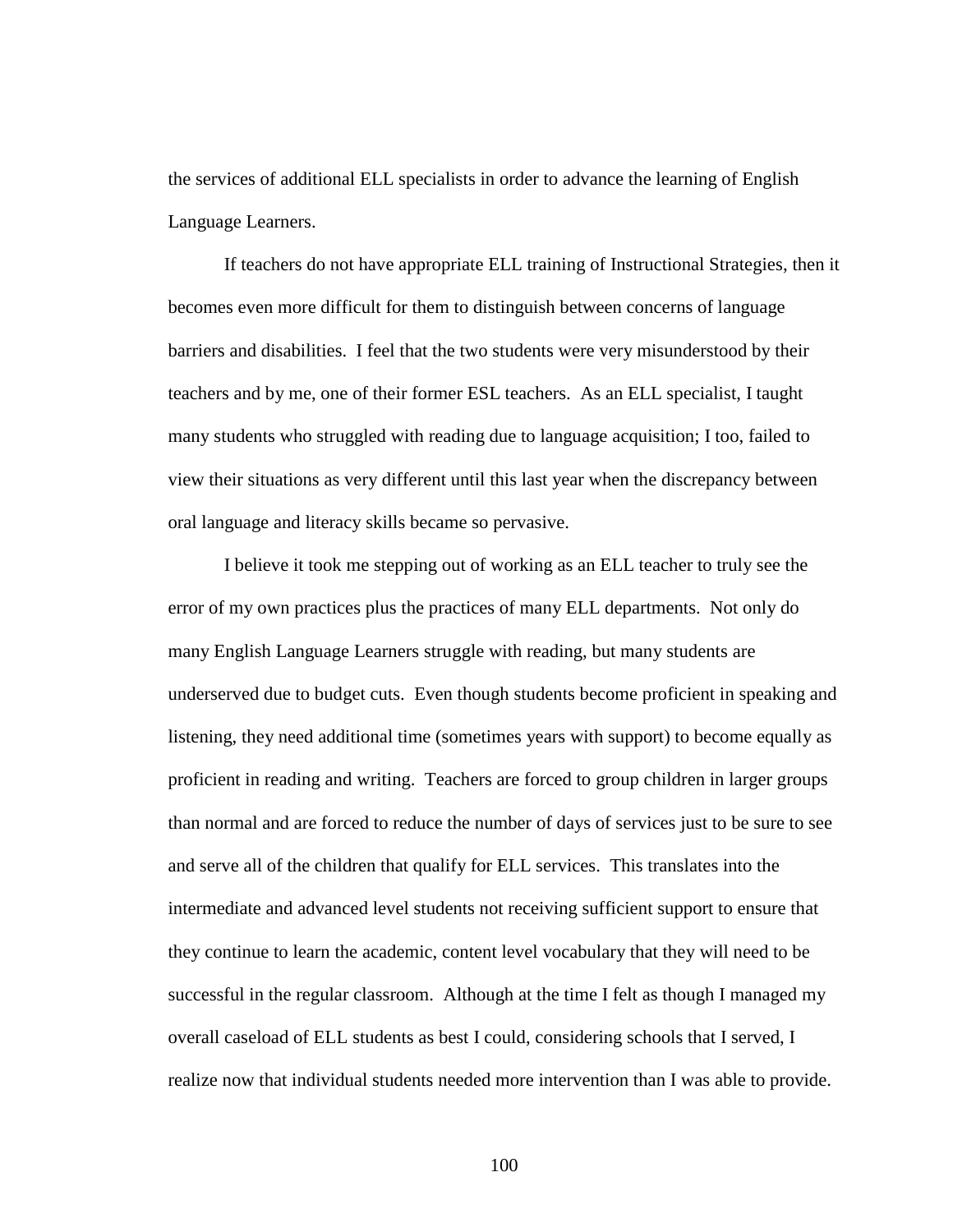Based upon my experience and best practices, ELL students need consistent researchbased intervention every day by both their classroom teachers and a trained, ELL specialist.

By completing this on the two student cases, I have been positively affected because I have had the opportunity to gain insight into the lives of two students who are incredibly resilient despite their language differences and their personal and academic struggles. It is amazing to me how they have not become behavior problems or struggled with motivation more than they have. The families and teachers have impacted my life personally and professionally because they have willingly allowed me to listen to their stories, to see their view points, and to understand their struggles. Their stories become personal to me because I too lived overseas as a child and can understand firsthand what it feels like to attend school in a culture different from your own and learn a language that seems foreign at first. I have realized that these families came here to provide a better life for their families than what they experienced as a child. In many ways, they are functioning in a state of survival, and need additional resources on how to support their child. They are doing all that they can and know how to do to help their child succeed in school even amidst their own language barrier as parents.

I've also learned that over time the feeling of "lacking preparation" to teach English Language Learners affects overall teacher moral and a feeling of competency, which in turn affects student performance and achievement. Leaders of school systems must realize that training must be provided in order for teachers to develop appropriate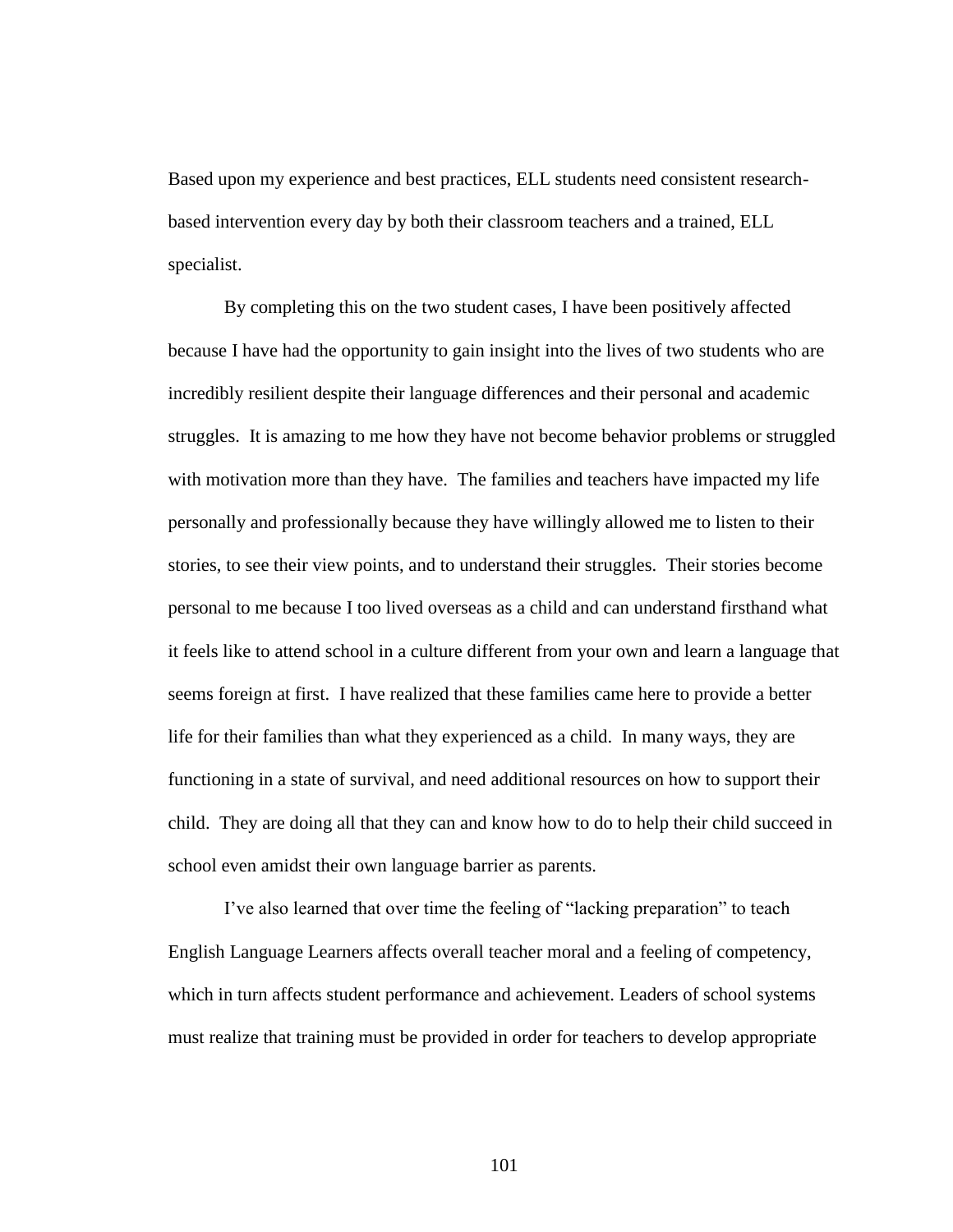skills to teach the children of the  $21<sup>st</sup>$  century. Not only do they learn differently, but they speak different languages. .

The "system" in general, being public school districts with growing populations of English Language Learners, is one that has not had to be sensitive to linguistic and cultural diversity in many years. As the population grows, school systems must become sensitive to the growing linguistic and cultural diversity and teach their employees how to be proactive and support the learning needs of ELL students. Demonstrating cultural and linguistic sensitivity consists of a multitude of actions such as encouraging nativelanguage use, planning culturally diverse curriculum, and modifying and adapting lessons in order to be responsive to diverse cultures (Echevarria, J., & Graves, A., 2007, p. 124).

The data in this particular study seems to indicate a somewhat "elitist" mentality because it appears that English Language Learners and the teachers who teach them may not receive enough instructional support. The issue of support is not meant to be anyone's fault, but should be an awakening to the realization that this group of children's needs is not being met in traditional ways. In other words, they will not fit into a traditional "English only" mold where parents and students are not encouraged to speak Spanish or their native language. As research supports, the students and their parents must be encouraged to preserve their native language and use it as a tool in learning their second language. Native language is a part of their identity and self-image. It is a part of who they are as individuals. If schools are going to teach students  $21<sup>st</sup>$  century skills, we must include teaching all children to be sensitive to linguistic and cultural diversity of other populations.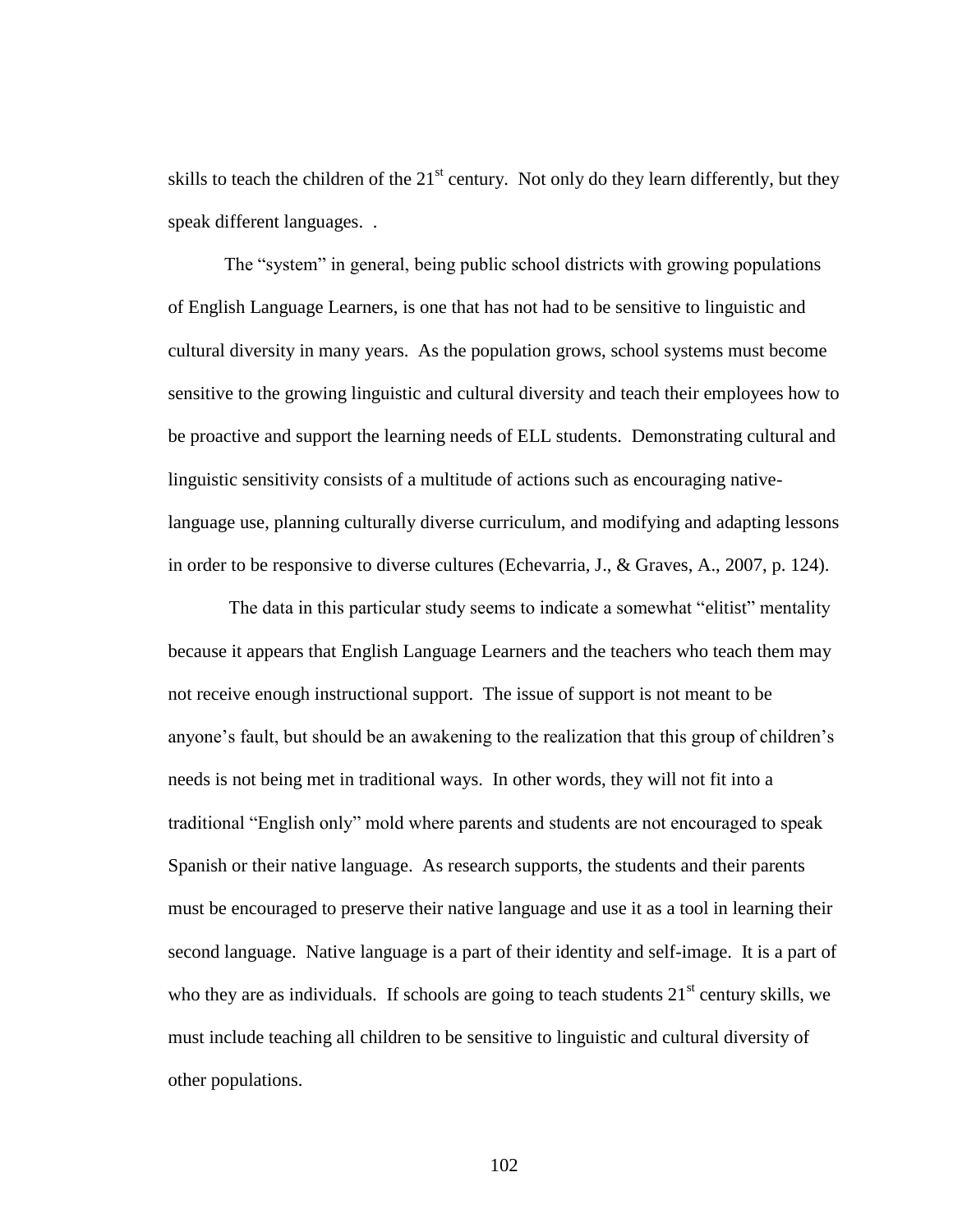Overall, I feel the data from this study calls for a more preventive approach to meeting the needs of English Language Learners who are also students with disabilities. The fact that it took both students, Jose and Franco, being in English-Speaking schools four and five years struggling, for them to receive the needed interventions and services is alarming. An approach, such as Response to Intervention "RtI" in which students are given immediate and intense interventions at the very on-set of struggles is warranted if public schools are going to meet the needs of English Language Learners. Using an approach such as RtI, the interventions are continued everyday at different levels (tiers) for a period time and then students are assessed to see their overall response to the intervention provided. If needed, the interventions are continued or discontinued depending upon the level of student need at the time. RtI is "being seen as a more effective process than more traditional approaches, which involve either waiting for a student to fail before intervening or identifying a potential need for special education services, then testing, determining eligibility, and placing the student" (Echevarria, J.,  $\&$ Hasbrouck, J., & Hasbrouck, G., 2009, p. 1). In other words, using a preventive approach will omit the step of special education for some children because interventions were implemented early on and consistently, and for others it may validate the need for participation in specialized education. Teachers must be taught to search, investigate, and implement ELL interventions rather than looking for disabilities (Echevarria, J., Vogt, M., Short, D. 2008, p. 197). Even within a preventive, RtI model, specific ELL strategies must be used in order for the students to receive maximum benefit from academic interventions.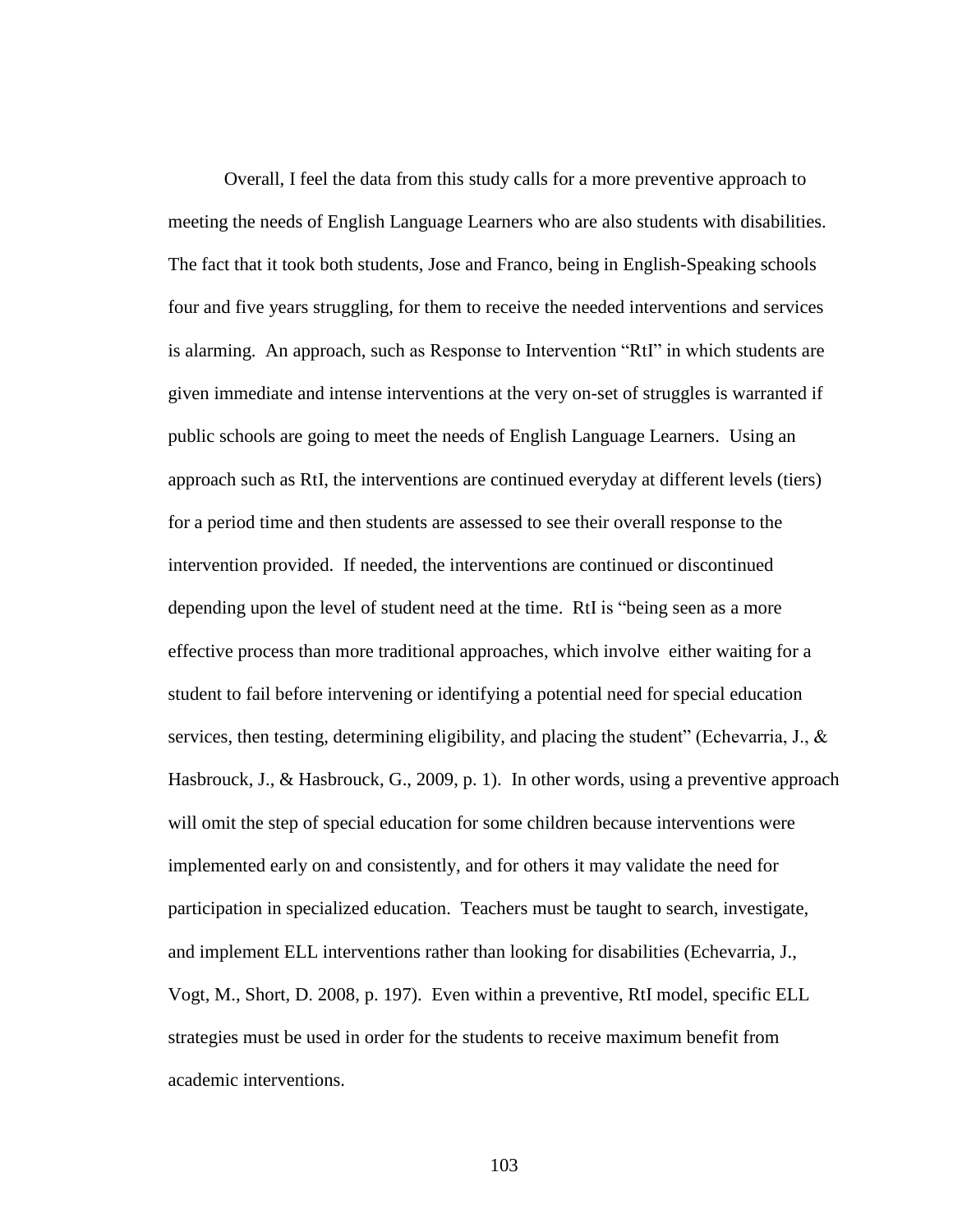The field of English Language Learners who also possess disabilities is a topic that has not been researched extensively and continues to be a growing concern as the population in the United States continues to change. I feel that this particular study is unique because it has revealed the progress of language acquisition in two students who are English Language Learners yet possess two different disabilities – Franco, a learning disability in reading, and Jose, visual impairment.

As the population of English Language Learners grows, schools will continue to encounter the need for educators and programs that serve students with whom English is a second language who are also students with disabilities. Although the cases in this study represent two students' stories, these two students now occupy two and potentially three different subgroups under No Child Left Behind standards – Limited English Proficient (LEP), Students with Disabilities (SWD), and Economically Disadvantaged (ED). It is critical, now more than ever, that administrators take appropriate action to support the growth of their teachers in strategies that will meet the diverse needs of these students. Administrators face not only an ethical and moral obligation to meet student needs, but they also face the legal obligation to ensure that all subgroups of children meet proficient standards, otherwise facing sanctions under Title I and Title III.

During the year 2009-2010, the district in which this study took place, offered professional development opportunities for regular classroom teachers at three out of thirty-two schools in the district for teachers seeking to learn practical strategies for students learning English. At the individual site where the research took place, the staff received no formal staff development for meeting the needs of English Language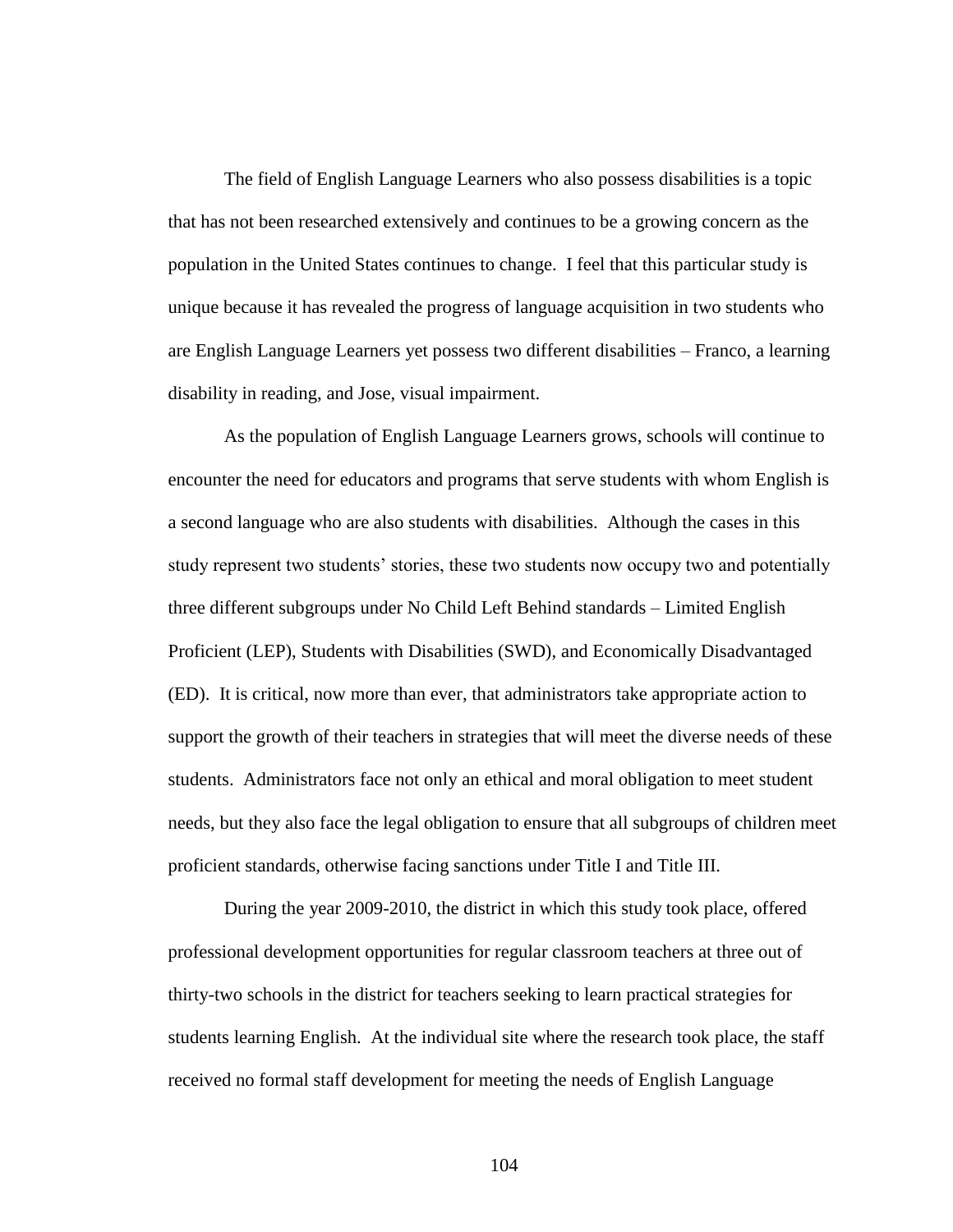Learners during 2009-2010, but had received one session of professional development on Strategies for English Language Learners two years prior.

In the individual school research site, the newfound data has changed the current professional development plan for the near future. For the school year 2010-2011, as school administrators, we have planned for on-going staff development in the area of English as a Second Language. As administrators, we have been informed by the data through teacher voices that they need additional in-service training on how to meet the needs of ELL students. They also need continual staff development on the importance of early intervention practices in order to support student needs adequately before referral to specialized education programs. Additionally, after students are given sufficient support, teachers will receive appropriate training on how best to distinguish and serve the needs of children who qualify for both programs of service – ELL and Special Education. Realizing that this is an area of research that is still fairly new, there will continue to be a need to revisit these concepts yearly. Therefore, staff development is a large area of need and significant lesson that has been learned from the aforementioned research.

Plan for increased parental involvement & support sessions are in order in the future as the school research-site continues to look for ways to reach out and educate the parents of their English Language Learners. Teachers are looking for ways to work creatively with other programs such as Title I and Exceptional Children's program in offering joint parental involvement meetings with bilingual resources available. The data continues to show the on-going need for bilingual personnel in schools with ELL populations and high numbers of bilingual/multi-lingual children.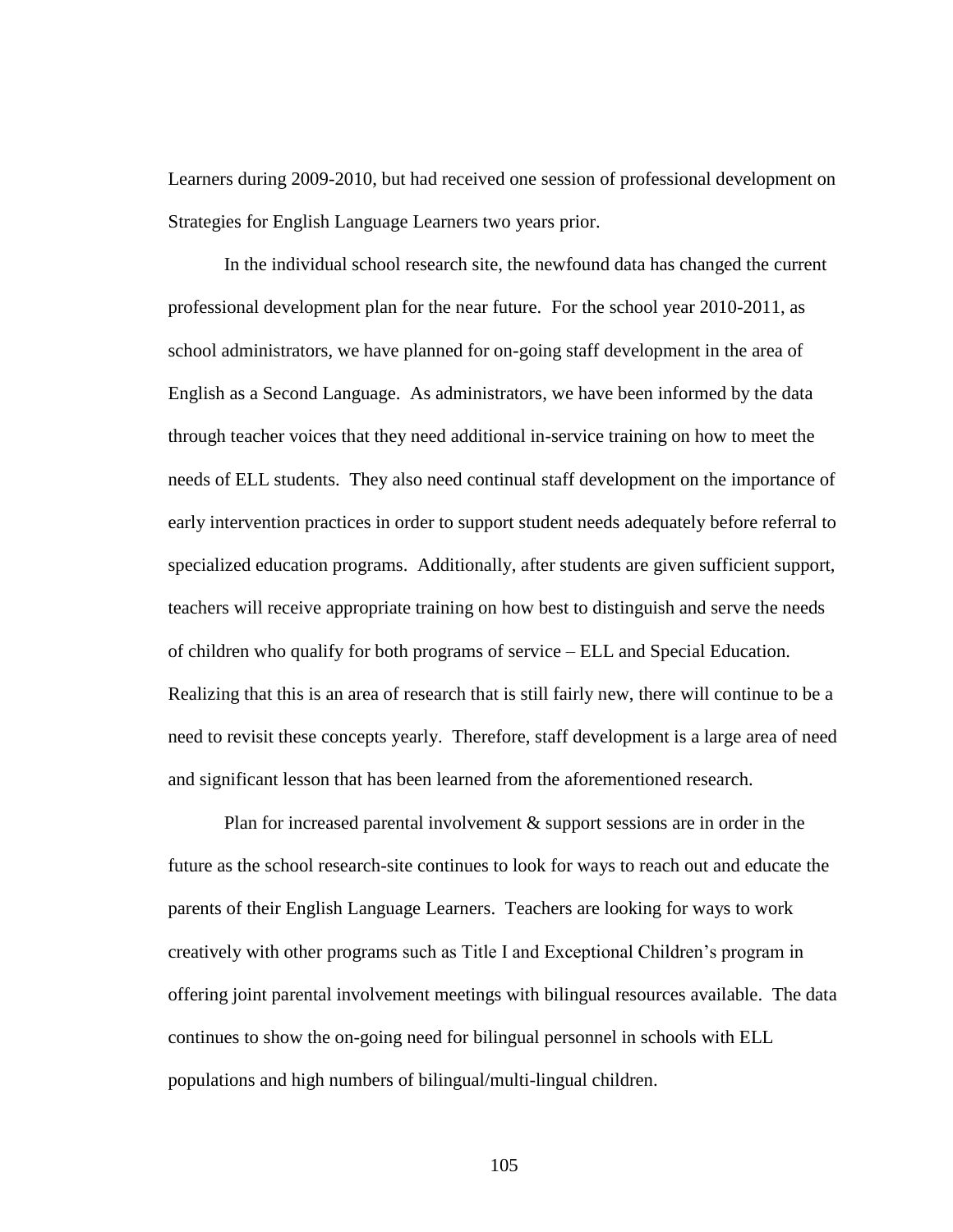A smaller, yet still significant lesson that I have learned, is that all English Language Learners are not created equally. Just as every individual student exhibits their own different learning styles, strengths and weakness, English Language Learners also are very different from one another. Not only do they speak different languages, but they also are strong in certain subjects and weak in others. They also occasionally possess more significant differences that include disabilities. In other words, even within the large category of "ELL" many potential sub-categories exists of which educators must be aware in order to adequately plan necessary steps for their instruction.

As educators and administrators, we must remember that even after receiving appropriate training, there is still not a "one size fits all" solution or remedy to one's instructional struggles. The same philosophy exists with English Language Learners as students with disabilities in that we must view them individually and never forget that ideas may only be generalized to a certain degree. Then, we must dig deeper to look for distinguishing factors that inform our judgment as to why a learning difficulty exists. In so doing, we must work together in a preventive, eclectic effort to provide critical interventions of support to meet student needs.

Another result of this study is that there has been considerable growth in teachers' awareness of ELL academic issues and cultural issues that affect student progress. English Language Learners have traditionally been over-looked and not given considerable consideration as having different learning needs. As the population has grown, the teachers are now realizing the need for cultural understanding and academic strategies as they are being held accountable for all subgroups of students.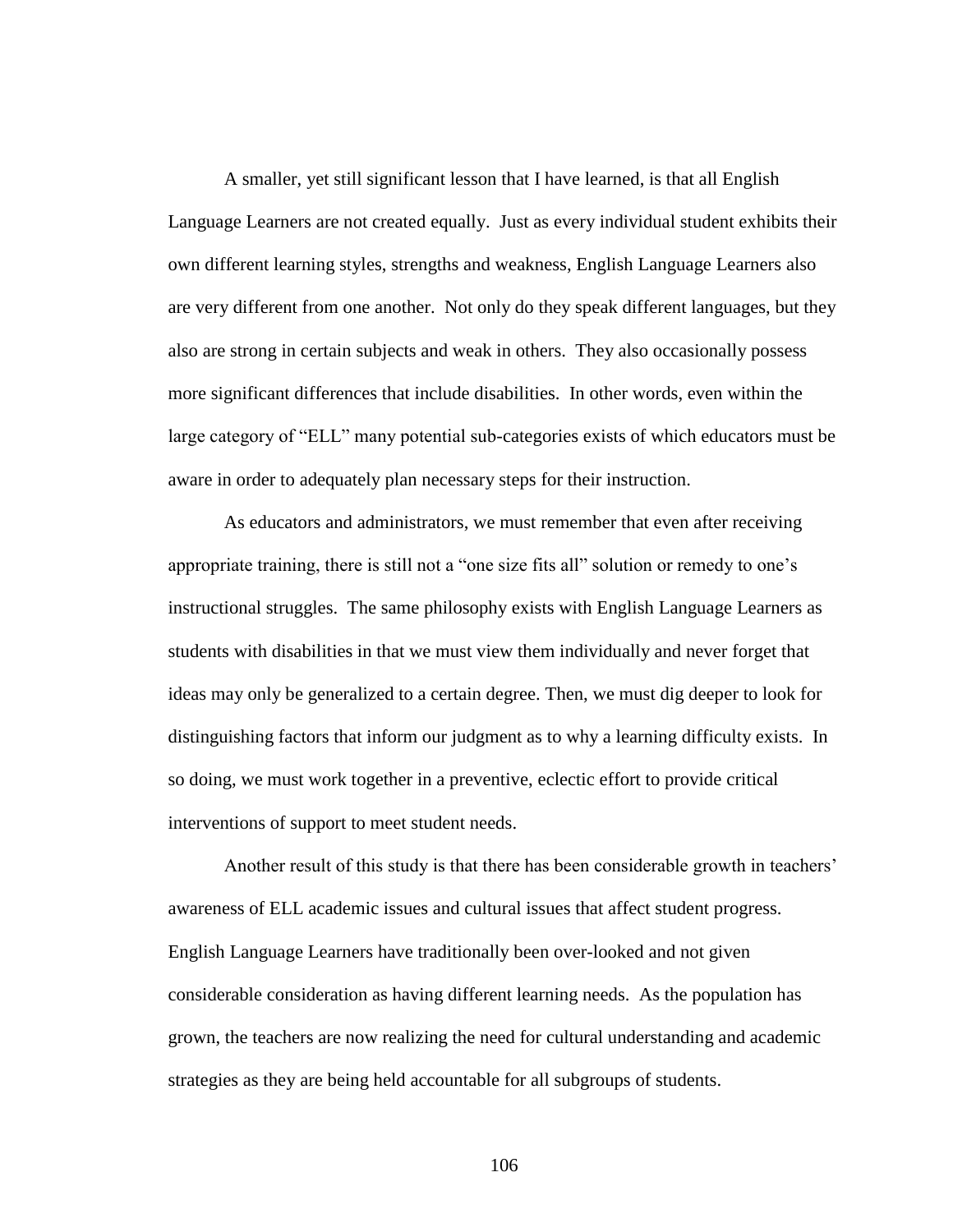### **Implications for Future Instructional Practice**

In the future, in order to meet the growing needs of English Language Learners, teachers and administrators must employ a preventive approach instead of a traditional reactive one. School districts must offer on-going training in order to create teachers who are prepared to meet the needs of ELL students. This includes using resources wisely and creatively in order to find appropriate funding to support training efforts and appropriate human and material resources. Teachers must be trained using specific, research-based strategies that are designed uniquely for students learning English as a Second language. Although general literacy strategies are advantageous, they are simply not enough to meet the complex needs of ELL students.

In an effort to assist teachers of ELL students in understanding the level of risk that an ELL student possesses upon entering school, I developed the following assessment tool for classroom teacher use. Although teachers receive formal testing results from English Proficiency scores and former report cards, those assessments often do not provide teachers with a concise understanding of the multiple factors that place an English Language Learner at risk. Those assessments are often difficult to interpret without consulting an ELL specialist. The following assessment tool provides an immediate indication of how much "at-risk" a particular English Language Learners is so the teacher will know what intensity of interventions to implement.

The individual questions from the assessment tool were developed as a result of my personal experiences working with English Language Learners during the past twelve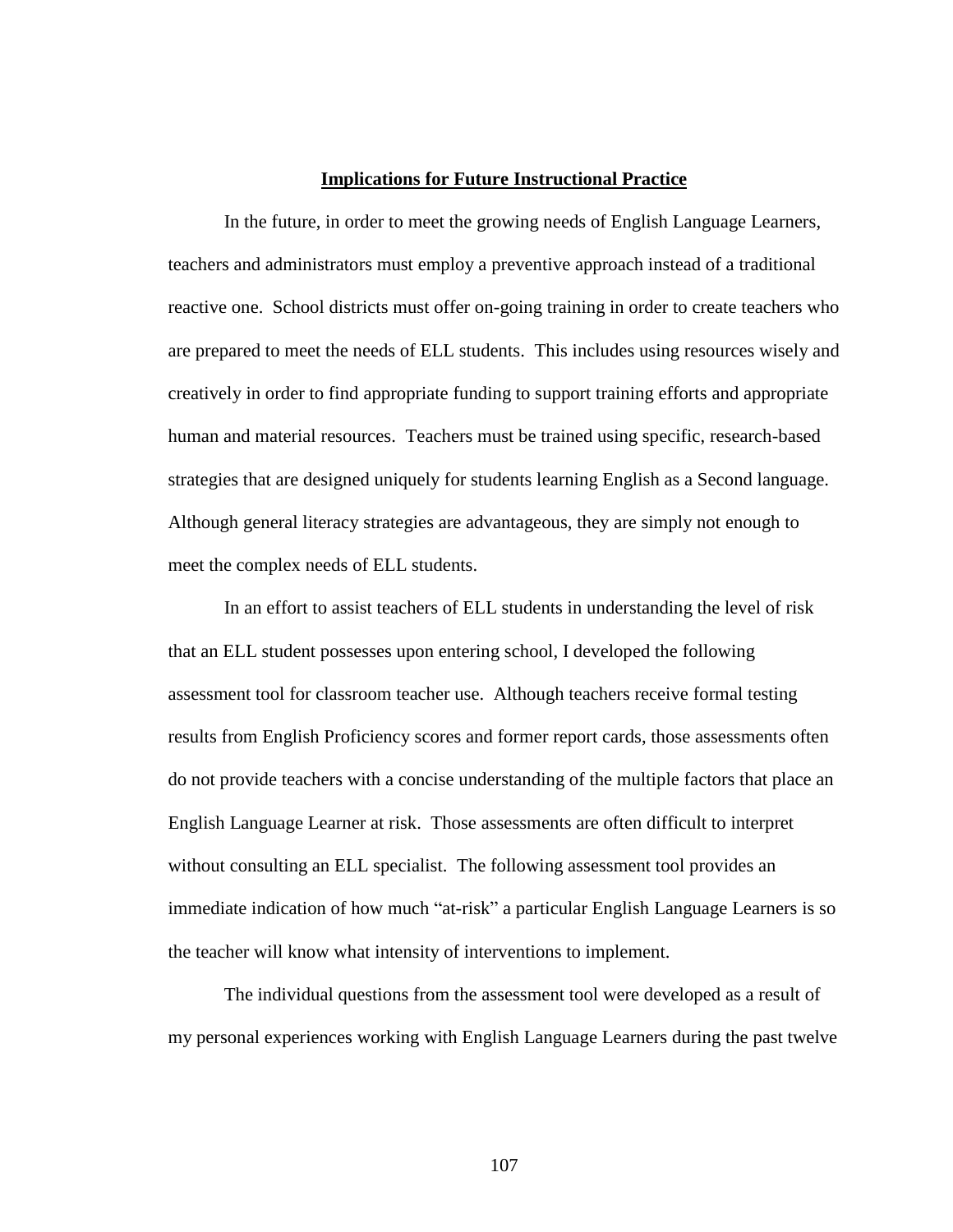years, current research, and the aforementioned conceptual framework that lists multiple factors that could affect the progress of students learning English.

The following assessment tool should be used by classroom teachers when English Language Learners initially enroll in school in order to provide the teacher with a general idea of how "at-risk" the student may be. Since many different factors affect the progress of an English Language Learner, teachers can use this tool to develop a quick understanding of how much and what type of academic intervention the student will need in order to be successful. In other words, if a student scores at a "high-risk", then the classroom teacher needs to immediately consult with multiple sources (ELL teacher, intervention specialists, parent volunteers, tutors…etc.) to obtain as many interventions as possible for the student.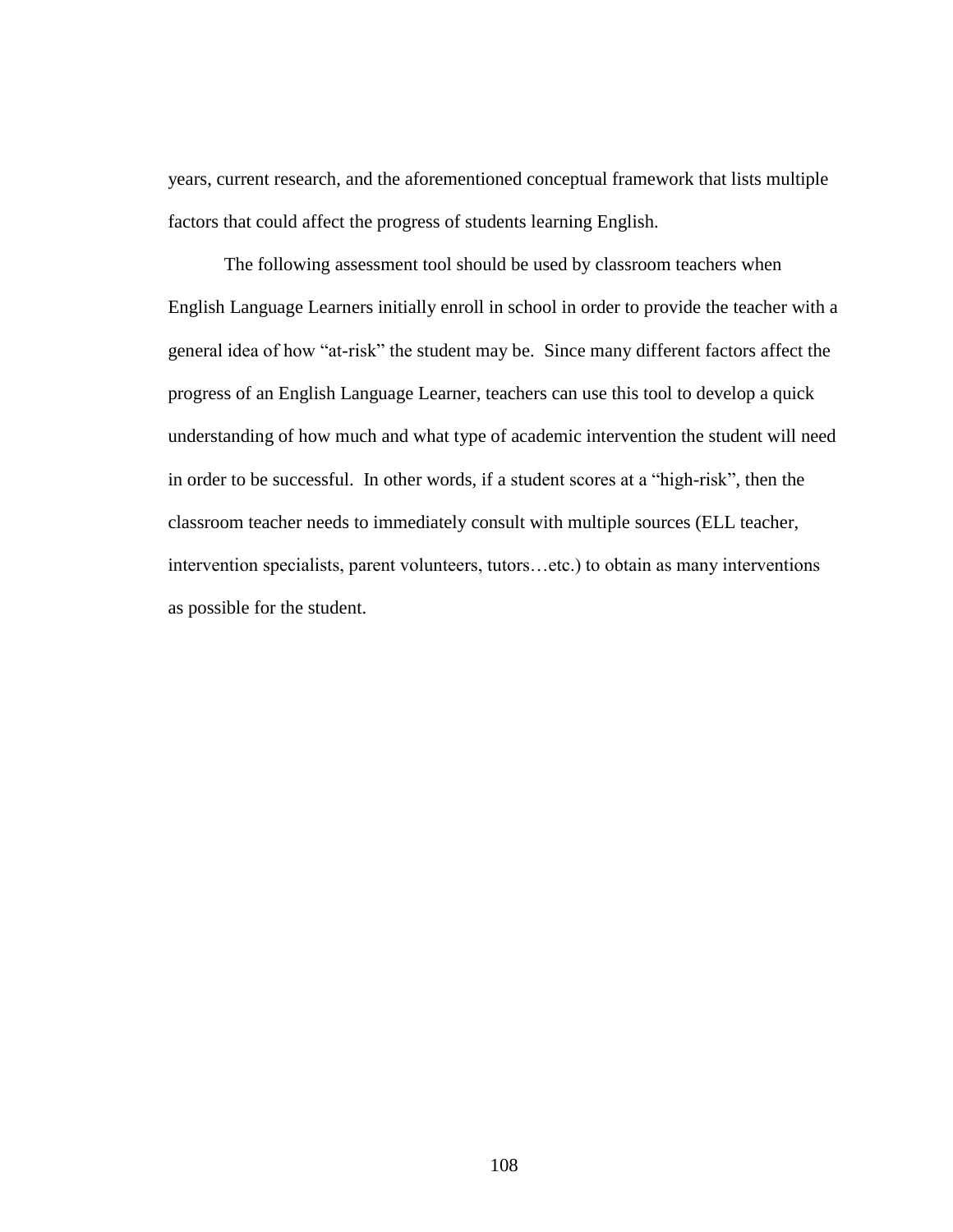# **Table 1**

|    | <b>ELL Assessment Tool</b> |                                                                                                                    |                                                                              |                                                                            |                 |               |  |
|----|----------------------------|--------------------------------------------------------------------------------------------------------------------|------------------------------------------------------------------------------|----------------------------------------------------------------------------|-----------------|---------------|--|
|    |                            | Developed by Kimberly W. Money, September, 2010                                                                    |                                                                              |                                                                            |                 |               |  |
|    |                            | Directions: Teachers please fill out the questionnaire based upon information gathered                             |                                                                              |                                                                            |                 |               |  |
|    |                            | from the student's cum folder and the parent's comments. Use an interpreter as needed.                             |                                                                              |                                                                            |                 |               |  |
| 1. |                            |                                                                                                                    | What is the English Proficiency level of the ELL student according to recent |                                                                            |                 |               |  |
|    |                            | Language Proficiency testing?                                                                                      |                                                                              |                                                                            |                 |               |  |
|    | Beginning $(4)$            |                                                                                                                    | Intermediate (3)                                                             |                                                                            | Advanced (2)    | Fluent $(1)$  |  |
| 2. |                            | What is the parents' highest level of completed education?                                                         |                                                                              |                                                                            |                 |               |  |
|    | Elementary $(4)$           |                                                                                                                    | Middle School (3)                                                            |                                                                            | High School (2) | College $(1)$ |  |
|    |                            |                                                                                                                    |                                                                              | 3. What is the literacy level of the student's parents in native language? |                 |               |  |
|    | Beginning $(3)$            |                                                                                                                    | Intermediate $(2)$                                                           |                                                                            | Advanced (1)    |               |  |
|    |                            | 4. What is the ELL student's literacy level in native language?                                                    |                                                                              |                                                                            |                 |               |  |
|    | Beginning $(3)$            |                                                                                                                    | Intermediate $(2)$                                                           |                                                                            | Advanced (1)    |               |  |
|    |                            | 5. Did the student attend school regularly at their former school in the U.S. or in<br>their native country?       |                                                                              |                                                                            |                 |               |  |
|    | YES(1)                     |                                                                                                                    |                                                                              |                                                                            | NO(2)           |               |  |
|    |                            | 6. How did the student perform academically in his/her former school setting?                                      |                                                                              |                                                                            |                 |               |  |
|    |                            | Poor $(4)$ Average $(3)$                                                                                           |                                                                              | Good (2)                                                                   | Excellent $(1)$ |               |  |
|    | form?                      | 7. What is the primary language spoken by the student? Does it have a written                                      |                                                                              |                                                                            |                 |               |  |
|    |                            | $(1)$ Written form? Yes $(1)$                                                                                      |                                                                              |                                                                            |                 | No(2)         |  |
| 8. |                            | Has the student experienced interrupted schooling? (Has the student moved<br>frequently to and from home country?) |                                                                              |                                                                            |                 |               |  |
|    | YES(2)                     |                                                                                                                    |                                                                              |                                                                            | NO(1)           |               |  |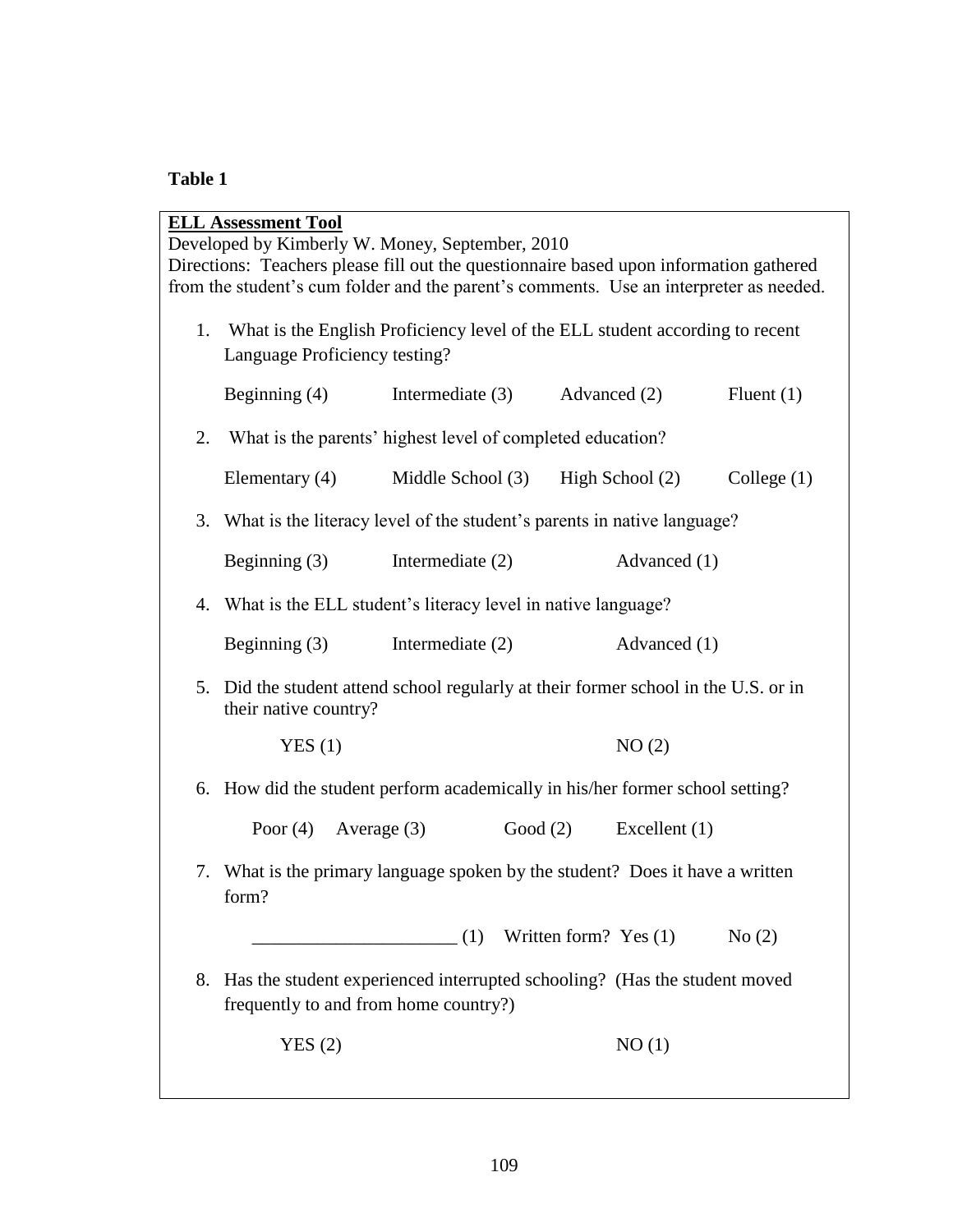| $9 - 13$            | $14 - 19$          | $20 - 25$        |
|---------------------|--------------------|------------------|
| Low Risk            | <b>Medium Risk</b> | <b>High Risk</b> |
| <b>ELL Student:</b> |                    |                  |
|                     |                    |                  |
|                     |                    |                  |
|                     |                    |                  |
|                     |                    |                  |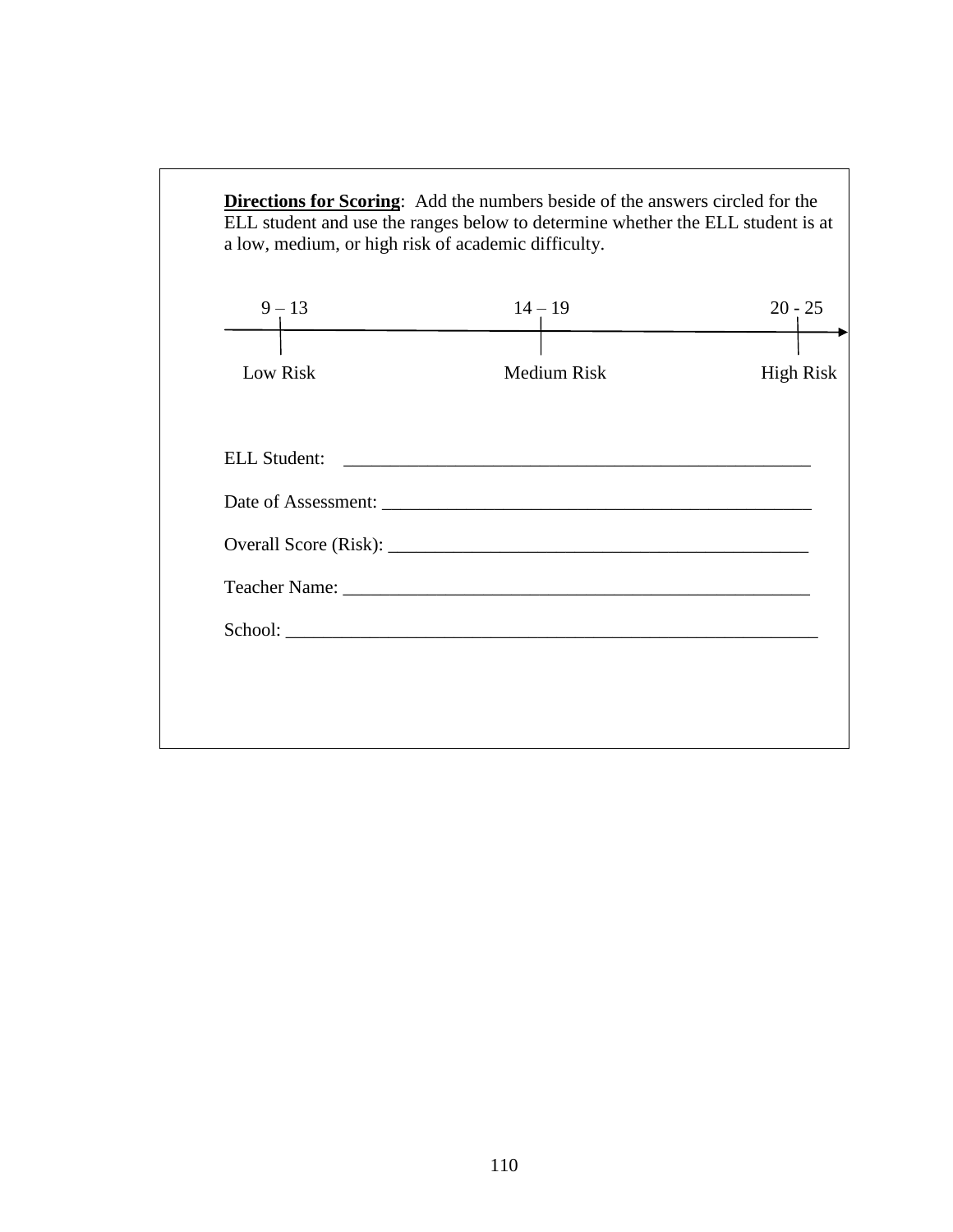### **Implications for Instructional Leadership**

Administrators and teachers must work together to create a positive atmosphere for learning and for engaging in professional dialogue about individual English Language Learners who may or may not possess disabilities. Consulting specialists in the field within the local school, district, and state levels, contribute to an on-going learning community where ELL teachers can consult with regular education and specialized education teachers to create appropriate educational plans for students.

In order to be proactive as educational leaders in the  $21<sup>st</sup>$  century, district administrators must work with principals to encourage the hiring of bilingual personnel. Principals must hire the needed human resources and emphasize to teachers that it is appropriate practice to use students' native language as a tool for learning English as a second language. Specifically, in schools with higher numbers of English Language Learners, additional bilingual staff and interpreters are essential not only to assist teachers and students, but also to assist parents as key participants in their child's education. Parents must be taught how to assist their students at home and how to support their child's education. Educators and administrators must think outside of traditional norms and encourage the use of both first and second languages in the academic setting.

Principals must encourage and provide ELL support to their teachers; therefore, they themselves must be provided increased professional development in the area of meeting the needs of English Language Learners. They need to be able to answer questions such as, "how do you modify instruction for ELL students, and what strategies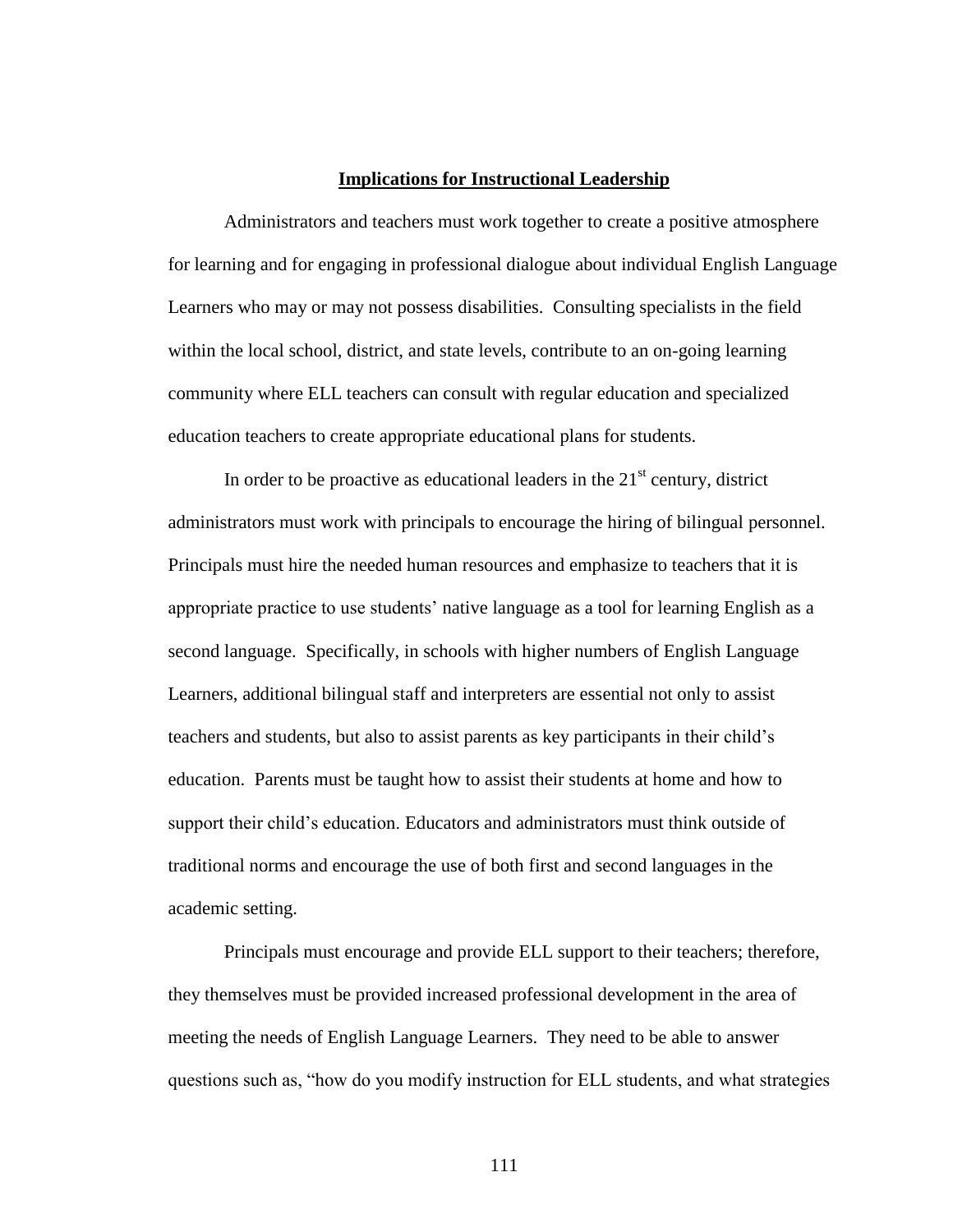are most effective for ELL students?" Superintendents must be intentional with their practice, make enhanced ELL instruction a priority in the district, and provide principals and their schools with necessary human and financial resources to support ELL students. Superintendents and principals also need professional development on Cultural Awareness and Differences, ELL Support Strategies and Sheltered Instruction (Echevarria & Graves, 2007), and the absolute necessity of Newcomer ELL Programs. Newcomer programs are ELL support programs where students remain in a transitional school for six months up to two years until they have learned appropriate survival English. Then, after acquiring basic survival English skills, and having been given appropriate time to acclimate into the new culture, they are then transitioned into their regular home school with daily ELL support. Newcomer and bilingual programs are specifically beneficial for students who suffer from a state of culture shock during their first few months in their new environment. In other words, English Language Learners must be provided differentiated levels of support throughout their stages of language acquisition, instead of a traditional "sink or swim" mentality.

In general, I feel that there will continue to be a growing need for Newcomer Centers and bilingual resources in the future as the population continues to grow and become more diverse. Schools must continually evaluate the manner in which they serve English Language Learners and advocate for appropriate human and material resources that will enable them to instruct according to research-based practices. Additionally, district leaders must make ELL instruction a priority and take appropriate proactive action to ensure student success.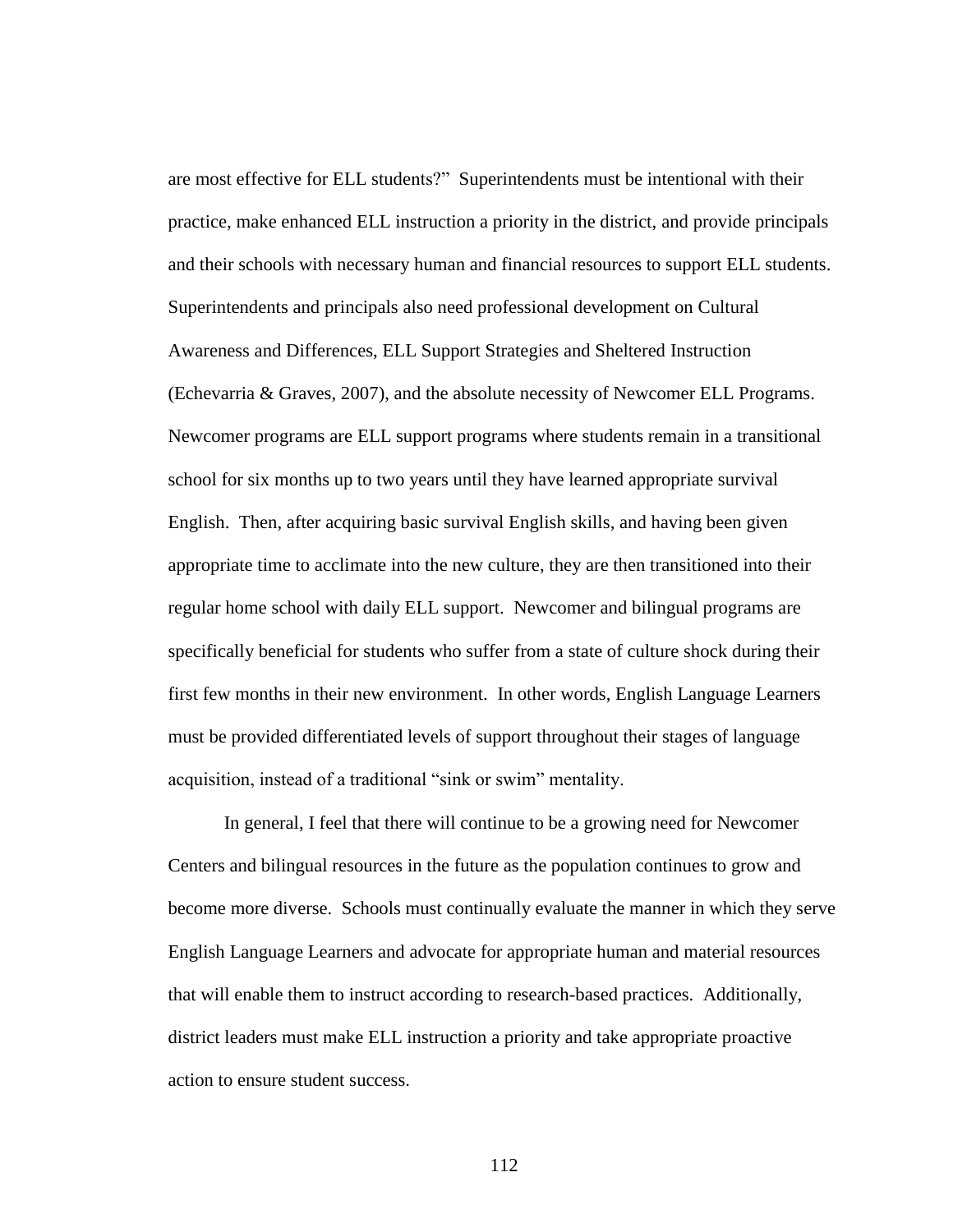In order to be proactive with training teachers and principals of English Language Learners, universities must also be proactive by increasing coursework opportunities in the area of instructional practices for ELL students and Instructional Leadership to support ELL Students. Coursework should explore not only different cultures and values represented in our schools, but also best practices for English Language Learners and how to create a culturally responsive culture that will support students learning English.

#### **Recommendations for Policy Makers**

As the ELL population grows and teachers and administrators are being held accountable for all subgroups of students, this enhanced accountability is a positive step in ensuring that English Language Learners with or without disabilities receive an equal educational opportunity. However, with this higher level of accountability, schools need to receive additional funding to support the training that teachers need in order to meet the needs of this growing population. Traditional ways of teaching do not meet the needs of English Language Learners; therefore, students are not growing at an appropriate level of English proficiency in many school districts across the nation. School districts must be provided with increased funding in order to develop preventive strategies to assist teachers of English Language Learners, instead of reacting sporadically when they find themselves in sanctions under Title I and Title III federal programs.

Additionally, policymakers must align themselves more with current research findings in the area of meeting the needs of students learning English. On one hand, NCLB has required that school districts employ "research-based practices," which is a strong step in the right direction, but then policies exist that require ELL students to take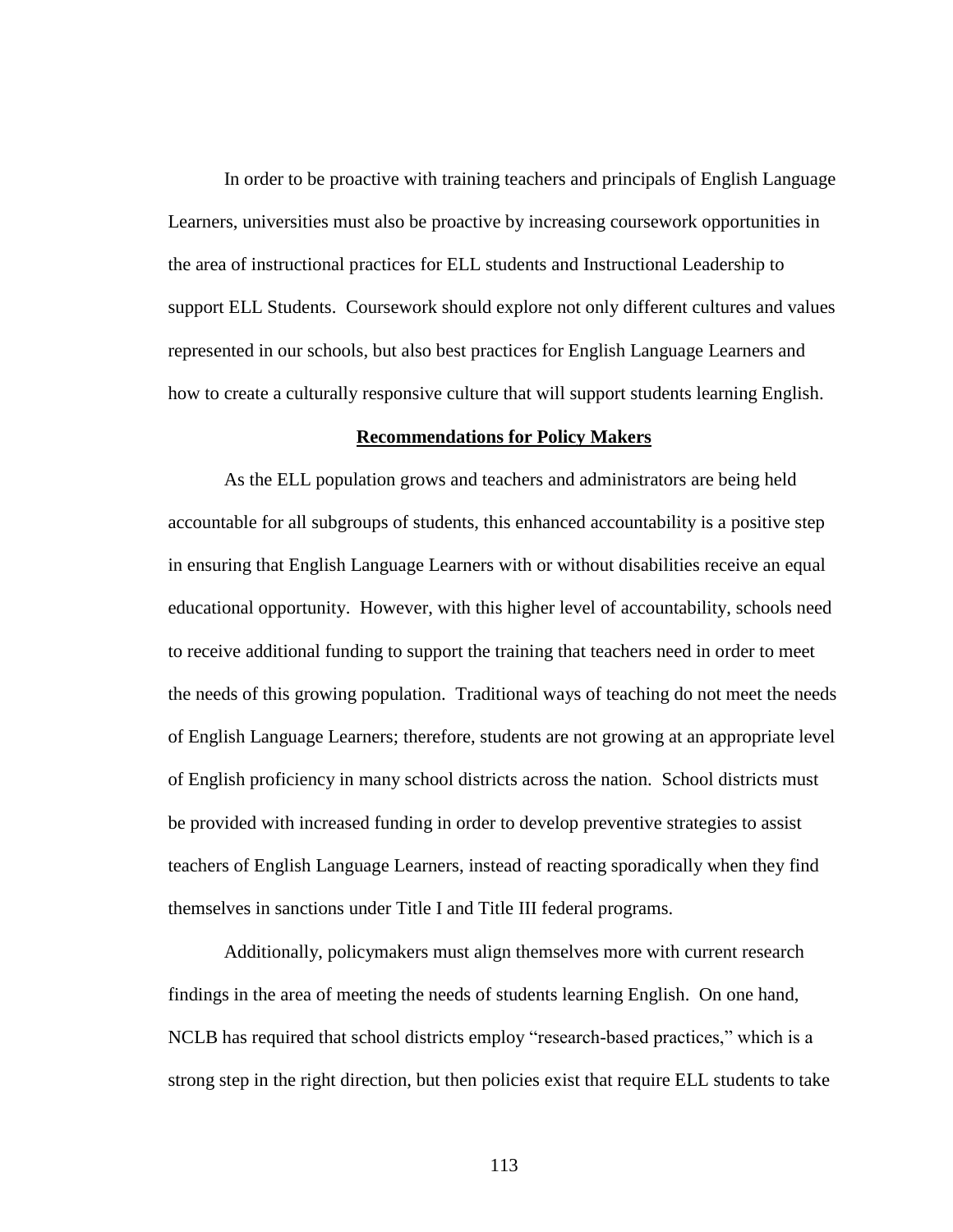state-mandated standardized tests within 12-24 months of arriving in the United States. Research clearly states that it takes English Language Learners much longer than 24 months to acquire the academic vocabulary needed to pass standardized testing. In Jose's case specifically, upon reentry into the U.S. he was required to test on the state EOG (End of Grade test) exam at the end of his first year back into the country because his 24 months had expired and could not be reissued. These type of policies, although created in an effort to hold all students equally accountable, in reality are setting students up for failure. Policies need to reflect current research when creating appropriate timelines, while continuing to require research-based practices, and therefore should provide a more authentic, alternate means of assessment.

## **Recommendations for Future Research**

I certainly feel like more research of this type needs to be done in the area of English Language Learners and students with disabilities. Students must not be over identified or under identified for specialized education programs, and the primary way to avoid these misidentifications is through educating teachers and administrators about second language acquisition and differences between a language barrier and a disability.

As an ESL teacher I have always been taught and cautioned not to refer English Language Learners to specialized education programs unless absolutely necessary because historically English Language Learners have been over identified as being students with disabilities. Although I understand this notion, this study has made me view this idea differently because there are cases where discrepancies and deficiencies are so distinct that English Language Learners need to receive the assistance of a special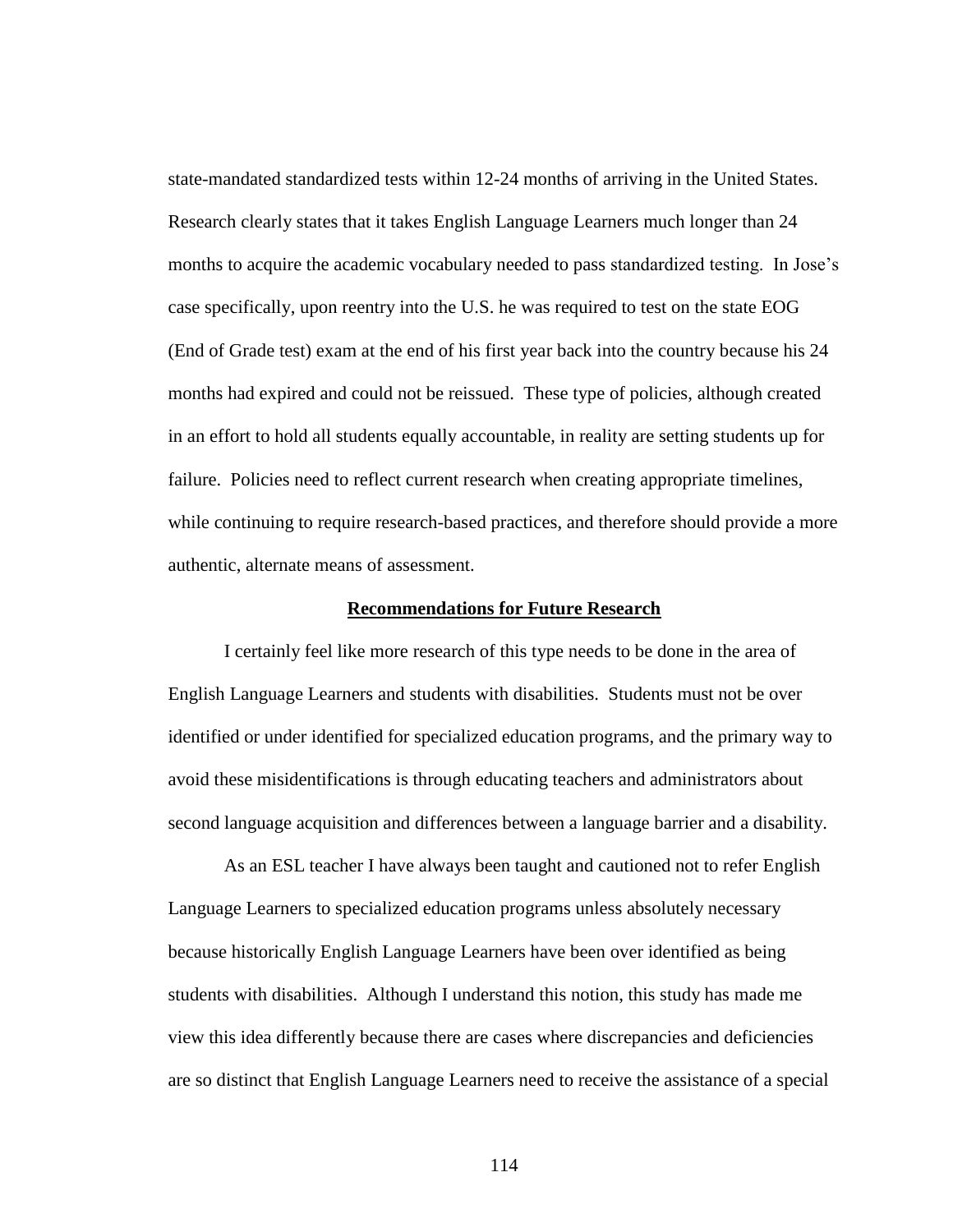education teacher in order to assist with a true disability. Teachers and administrators must be taught through training and dialogue with one another when to refer and not refer an English Language Learner for specialized education. This study has renewed my sense of advocacy for students who are English Language Learners and are widely underrepresented in public school systems across our state and nation. This research has strengthened my own personal research interest of effective ELL instruction and how to best meet the needs English Language Learners with disabilities.

Limitations of this study include whether or not students from different language and cultural groups suffer from more anxiety and stress than others when acculturating to a new educational environment. In addition, do older students who are learning English as a Second Language suffer more from anxiety related to transition and culture shock than do younger students? Since Federal regulations require students learning English to take standardized high stakes tests after twenty four months of being in U.S. schools, how does testing affect the anxiety and stress of English Language Learners? To adequately answer these questions, on-going research need to be done concerning the multiple factors that affects the acquisition of learning English as a Second Language in today's public schools.

Other limitations of the study consist of not knowing exactly how much of the students' struggles were due to language difference or disabilities? Based upon the data, one can only speculate which factor is more directly responsible for the delays in student achievement. Although knowing this information informs research and practice, the findings still show that it is most significant that teachers know when and how to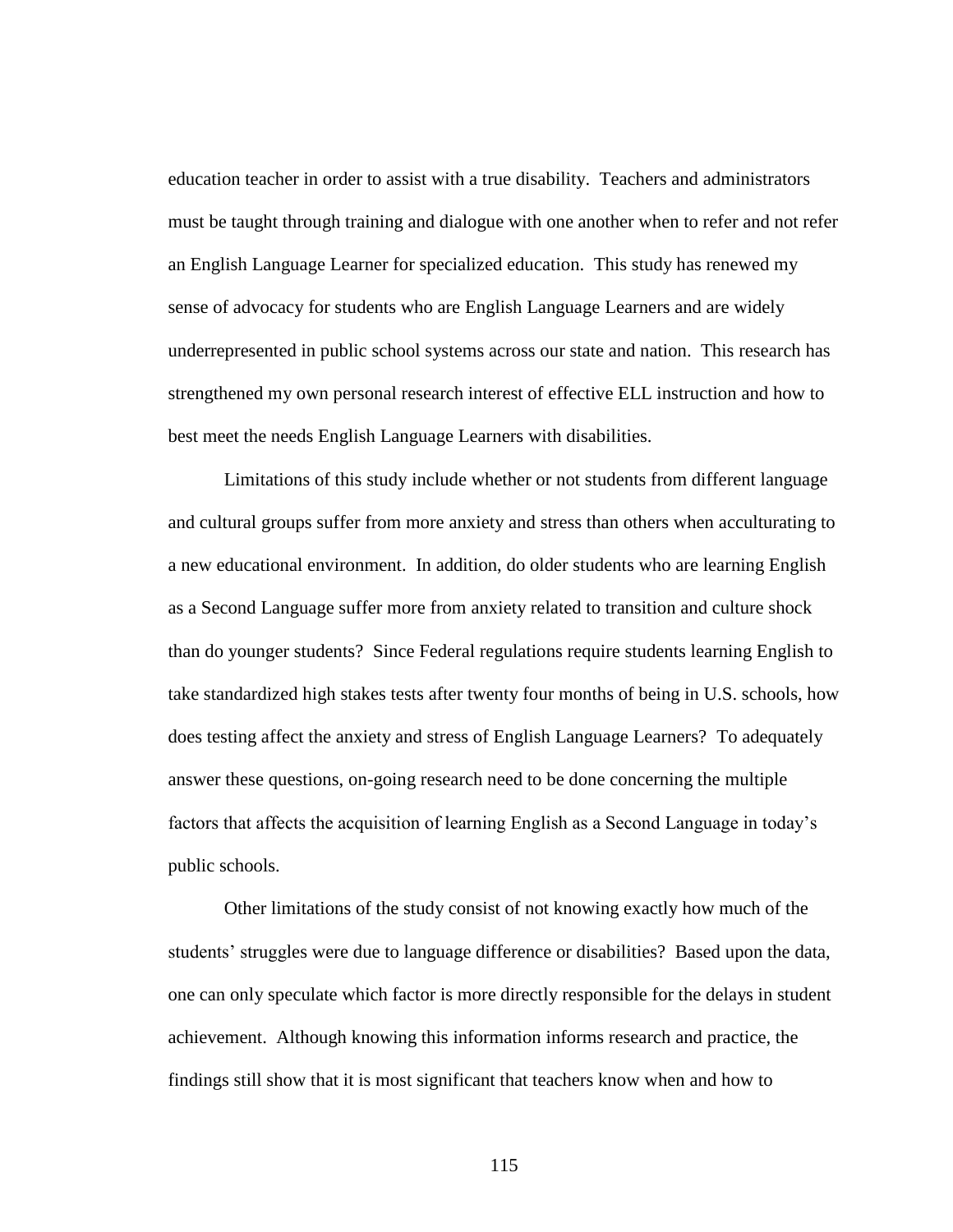intervene when a student learning English as a Second Language struggles and how to accommodate instruction for a language difference or learning disability.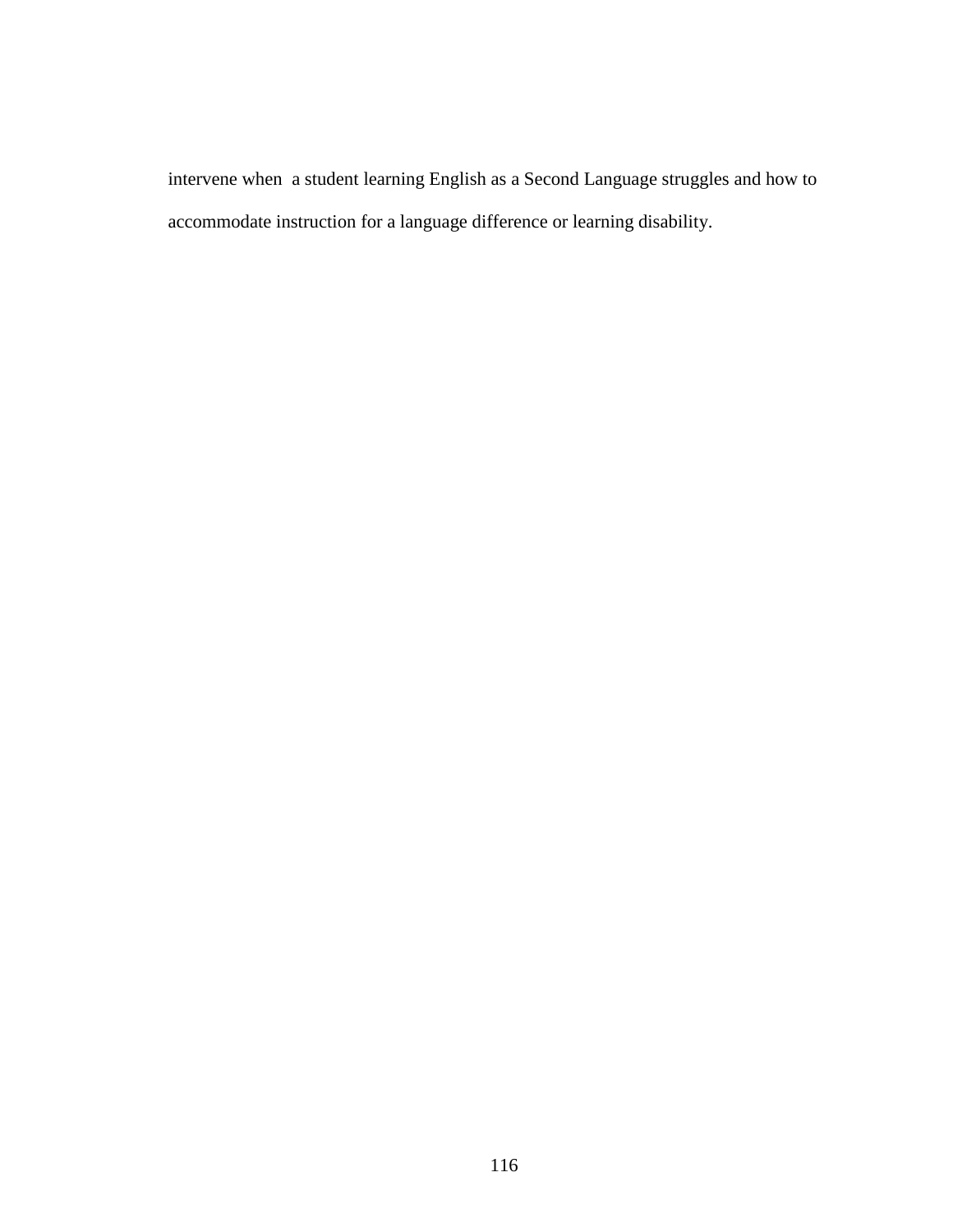### **REFERENCES**

- Artiles, A. J., & Klingner, J. K. (November, 2006). Forging a Knowledge Base on English Language Learners with Special Needs: Theoretical, Population, and Technical Issues. *Teachers College Record*, *108*, 2187-2194.
- Artiles, A. J., & Ortiz, A. A. (2002). *English Language Learners and Special Education*. CAL: Delta Systems Company.
- Baca, L. M. (2005). Educating English Language Learners With Special Education Needs: Trends and Future Directions. , 191-201.
- Cummins, J. (1984). *Bilingualism and Special Education: Issues in Assessment and Pedagogy*. Clevedon: .
- ELL fact sheet. (n.d.).

http://www.ets.org/Media/Conferences/and/Events/pdf/ELLsympsium/ELL\_facts heet.pdf

- Echevarria, J., & Graves, A. (2007). *Sheltered Content Instruction: Teaching English Language Learners with Diverse Abilities (3rd ed.). Boston: Pearson Education.*  (3rd ed.). Boston: Pearson Education.
- Echevarria, J., & Hasbrouck, J. & Hasbrouck, G., (2009). Response to Intervention and English Language Learners. http://www.cal.org/create
- Elbaum, B., Vaughn, S., Hughes, M., Moody, S. W., & Schumm, J. S. (2003). The Effect of Instructional Grouping Format on the Reading Outcomes of Students with Disabilities: A Meta-Analytic Review. *Keys to Successful Learning*, 8-9.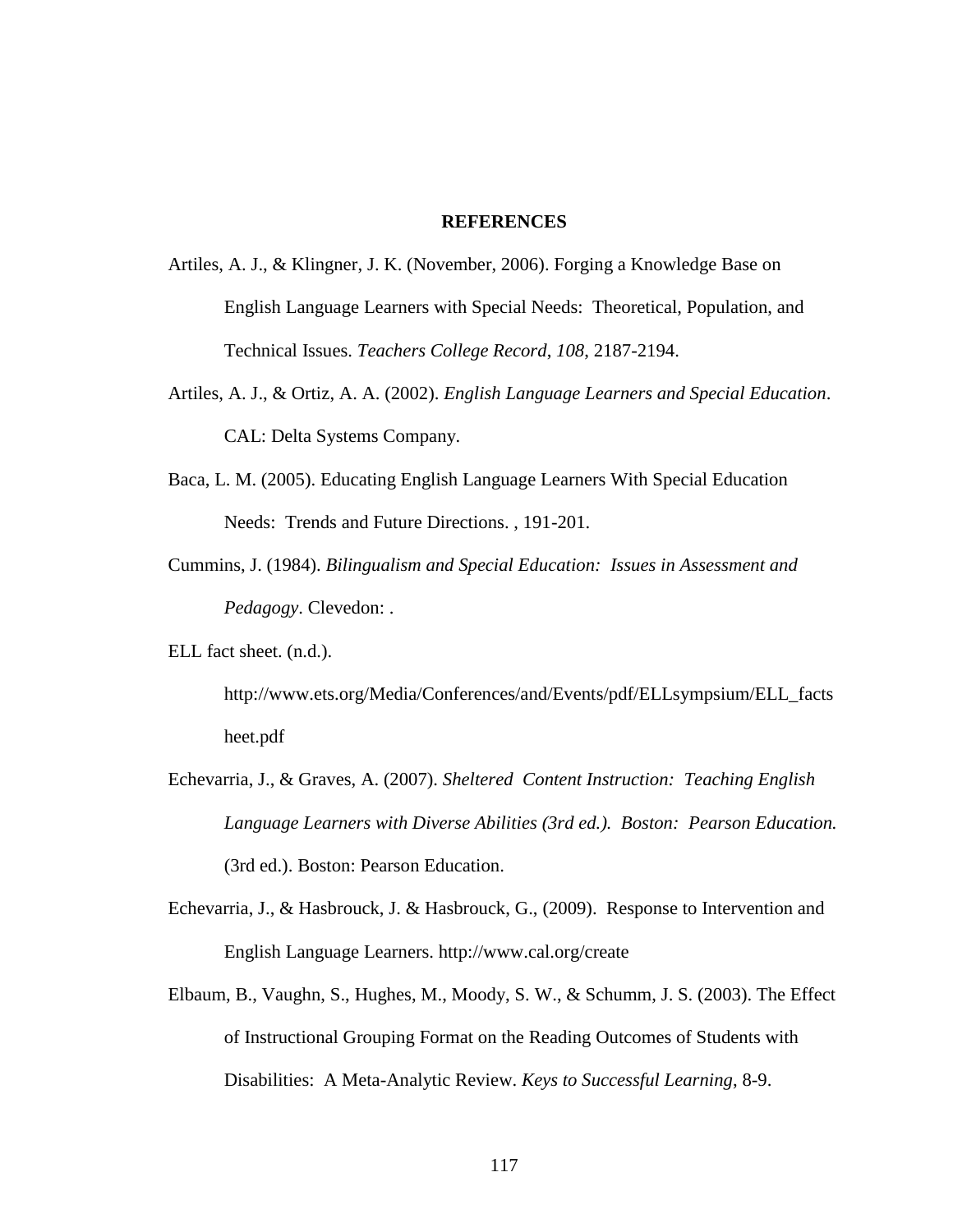- ELL Working Group. (March 20, 2009). *The American recovery and Reinvestment Act: Recommendations for Addressing the Needs of English Language Learners.* (Research & Policy). Retrieved from Working Group on ELL Policy: www.cal.org/topics/ell/working-group.html
- ELL Working Group. (March 26, 2010). *Improving Educational outcomes for English Language Learners: Recommendations for the reauthorization of the Elementary and Secondary Education Act* (Research & Policy). Retrieved from CAL Working Group on ELL Policy: www.cal.org/topics/ell/working-group-ESEA
- Gersten, R., Baker, S., Marks, S. U., & Smith, S. B. (2009, March 3, 2009). Effective Instruction for LD or At-Risk English-Language Learners. *Keys to Successful Learning*, 1-3.
- Gersten, R., Scott, B., Marks, S. U., & Smith, S. B. (2003). Effective Instruction for Learning Disabled or At-Risk English-Language Learners: An Integrative Synthesis of the Empirical and Professional Knowledge Bases. *Keys to Successful Learning*, 2-12.
- H.R. Doc. No. 11520 U.S.C. 6801 at (2002).
- Hill, J. D., & Flynn, K. M. (2006). *Classroom Instruction that works with English Language Learners*. Alexandria, Virginia: ASCD.
- Igoa, C. (1995). *The Inner World of the Immigrant Child*. Mahwah, New Jersey: Lawrence Erlbaum Associates.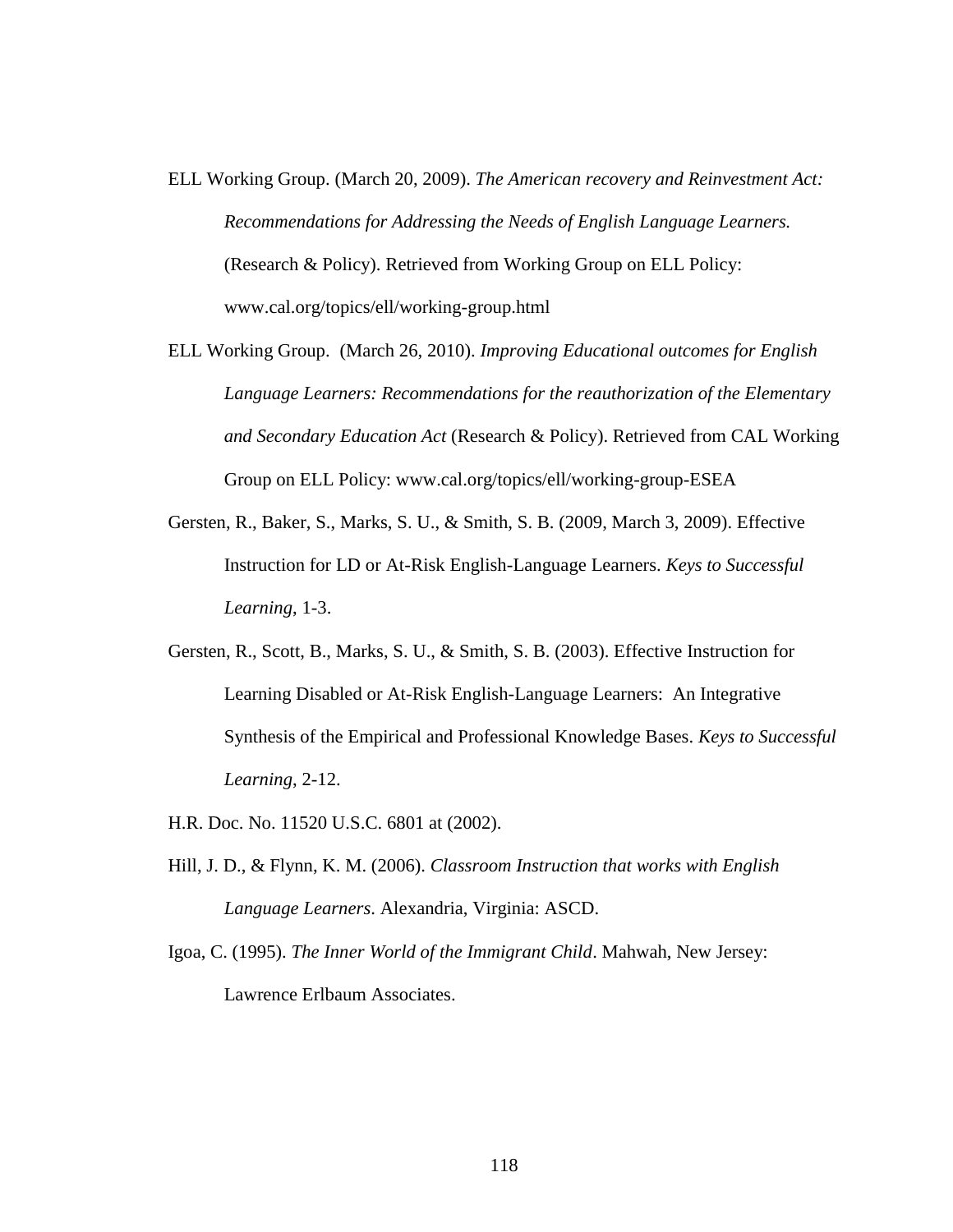- Klingner, J. K., Artiles, A. J., & Barletta, L. M. (2006, April 2006). English Language Learners Who Struggle With Reading: Language Acquisition or LD? *Journal of Learning Disabilities*, *39*, 109-128.
- Klingner, J. K., Hoover, J. J., & Baca, L. M. (2008). *Why Do English Language Learners Struggle With Reading*?. Thousand Oaks, California: Corwin Press.
- Krashen, S, D. (1985a). *Applications of psycholinguistic research to the classroom*. In C. James (Ed.), Practical applications of research in foreign language teaching. Lincolnwood, IL: National Textbook Co.
- Krashen, S. D. (1985b). The input hypothesis: Issues and implications. New York: Longman. (Von Worde, 2003) (Von Worde, 2003)Ortiz, A. A. (1990). Using school-based problem-solving teams for prereferral intervention. *Bilingual Special Education Newsletter*, *10*(1), 3-5.
- Pereogy, , & Boyle, (1997). *Reading, Writing, & Learning in ESL: A Resource Book for K-12 Teachers* (2nd ed.). New York: Longman.
- Rinaldi, C., & Samson, J. (2008). English Language Learners and Response to Intervention: Referral Considerations. *TEACHING Exceptional Children*, *40*(5), 6-14.
- Salend, S. J., & Salinas, A. G. (2003). Language differences or learning difficulties: The work of the multidisciplinary team.. *Teaching Exceptional Children*, *35*(4), 36-43.
- Sanchez, M. T., Parker, C., Akbayin, B., & Mctigue, A. (2010, February 2010). Processes and challenges in identifying learning disabilities among students who are English